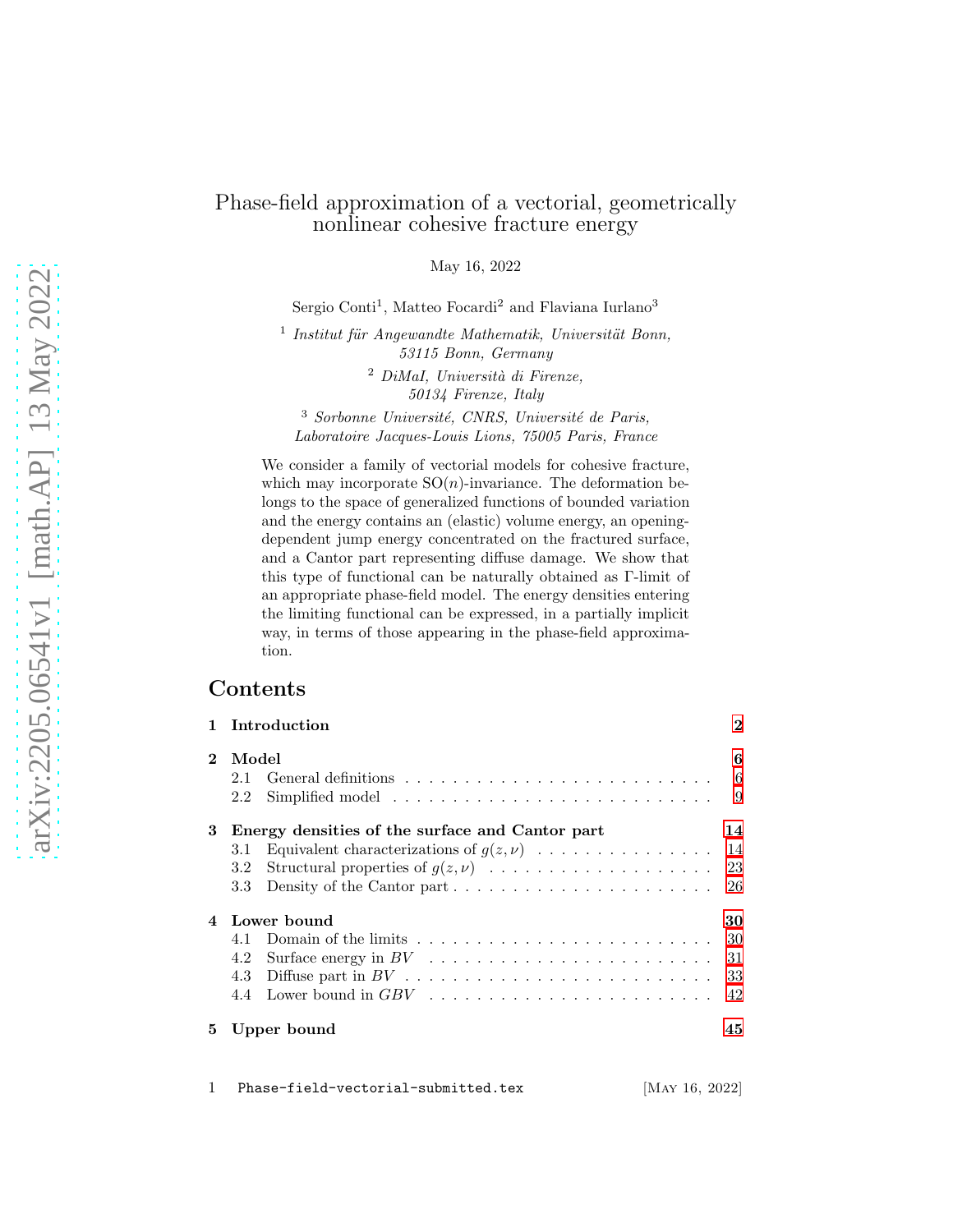#### <span id="page-1-0"></span>6 Compactness and convergence of minimizers [53](#page-52-0)

### 1 Introduction

In variational models of nonlinear elasticity a hyper-elastic body with reference configuration  $\Omega \subset \mathbb{R}^n$   $(n = 2, 3)$  undergoes a deformation  $u : \Omega \to \mathbb{R}^m$ , whose stored energy reads as

<span id="page-1-1"></span>
$$
\int_{\Omega} \Psi(\nabla u) \mathrm{d}x. \tag{1.1}
$$

External loads can be included, adding linear perturbations to this energy, and Dirichlet boundary conditions, restricting the set of admissible deformations  $u$ . The energy density  $\Psi : \mathbb{R}^{m \times n} \to [0, +\infty)$ , acting on the deformation gradient  $\nabla u$ , is typically assumed to be minimized by matrices in the set of proper rotations  $SO(n)$  (with  $m = n$ ) and to have p-growth at infinity,  $p > 1$ . Correspondingly, the natural space for the deformation  $u$  is a (subset of) the Sobolev space  $W^{1,p}(\Omega;\mathbb{R}^m)$ . There is an extensive literature on the theory of existence of minimizers of this type of functionals, and in particular the key property of weak lower semicontinuity of [\(1.1\)](#page-1-1) is closely related to the quasiconvexity of the energy density Ψ.

Fracture phenomena, both brittle and cohesive, require a richer modeling framework. Physically, cohesive fracture is often understood as a gradual separation phenomenon: load-displacement curves usually exhibit an initial increase of the load up to a critical value, and a subsequent decrease to zero, which is the value indicating the complete separation [\[BFM08,](#page-56-0) [Dug60,](#page-58-0) [Bar62,](#page-56-1) [FCO14\]](#page-59-0). See [\[dPT98,](#page-58-1) [dPT01\]](#page-58-2) for discussions on different load-displacement behaviours. Evolutionary models (prescribing the crack path) have been studied in [\[DMZ07,](#page-58-3) [BFM08,](#page-56-0) [Cag08,](#page-57-0) [CT11,](#page-58-4) [LS14,](#page-59-1) [Alm17,](#page-55-0) [ACFS17,](#page-55-1) [NS17,](#page-60-0) [TZ17,](#page-60-1) [NV18,](#page-60-2) [CLO18\]](#page-58-5), see also references therein. See [\[DMG08,](#page-58-6) [CCF20\]](#page-57-1) for further results on the topic.

Variational models of fracture are typically formulated using the space  $(G)BV$ of (generalised) functions of bounded variation [\[FM98,](#page-59-2) [BFM08\]](#page-56-0) and energy functionals of the form

<span id="page-1-2"></span>
$$
\int_{\Omega} W(\nabla u) \mathrm{d}x + \int_{\Omega} l(\mathrm{d}D^c u) + \int_{J_u} g([u], \nu_u) \mathrm{d}\mathcal{H}^{n-1}.
$$
\n(1.2)

The deformation  $u \in (G)BV(\Omega;\mathbb{R}^m)$  may exhibit discontinuities along a  $(n-1)$ dimensional set  $J_u$ . We denote by [u] and  $\nu_u$  the opening of the crack and the normal vector to the crack set  $J_u$ , respectively, while  $D^c u$  represents the Cantor derivative of u (see [\[AFP00\]](#page-55-2) for the definition and the relevant properties of functions of bounded variation). Working within deformation theory, the functional [\(1.2\)](#page-1-2) contains both energetic and dissipative terms, which are physically distinct but need not be separated for this variational modeling.

The densities  $W, l$ , and q entering  $(1.2)$  need to satisfy suitable growth conditions. Lower semicontinuity of the functional imposes several restrictions, as for example that  $l$  is positively one-homogeneous and quasiconvex,  $W$  quasiconvex, and  $g$  subadditive. Furthermore,  $l$  needs to match, after appropriate scaling,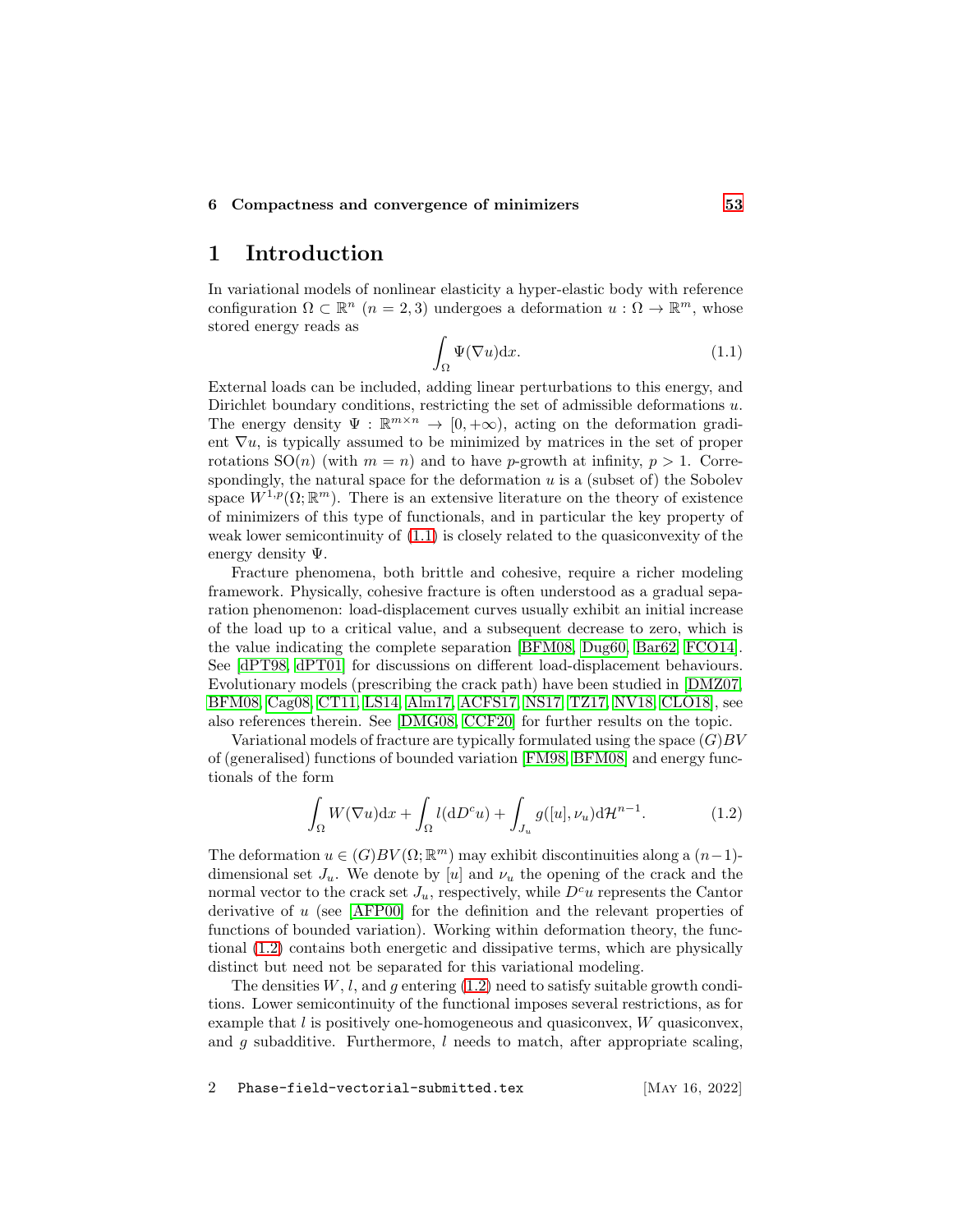both the behavior of  $W$  at infinity and the behavior of  $g$  near zero. These properties will be discussed in more detail below (see, for example, Proposition [3.11\)](#page-27-0).

The qualitative properties of  $W, l$  and g are selected according to the specific model of interest. For instance, the brittle regime is modelled by a constant surface density q and a superlinear bulk energy density  $W$ . These choices in turn imply that  $l(\xi) = \infty$  for  $\xi \neq 0$ , so that  $D^c u$  necessarily vanishes. The functional setting of the problem is then provided by the space of (generalised) special functions with bounded variation  $(G)SBV(\Omega)$ . In contrast, in cohesive models  $q$  is usually assumed to be approximately linear for small amplitudes and bounded.

The direct numerical simulation of functionals of the type [\(1.2\)](#page-1-2) is highly problematic, due to the difficulty of finding good discretizations for  $(G)BV$ functions and of differentiating the functional with respect to the coefficients entering the finite-dimensional approximation. Therefore a number of regularizations have been proposed, of which one of the most successful is given by phase-field functionals. These are energies depending on a pair of variables  $(u, v)$ , having a Sobolev regularity, where u represents a regularization of a discontinuous displacement, while  $v \in [0, 1]$  can be interpreted as a damage parameter, indicating the amount of damage at each point of the body (where  $v = 1$  corresponds to the undamaged material and  $v = 0$  to the completely damaged material). The basic structure of a phase-field model is

<span id="page-2-0"></span>
$$
\mathcal{F}_{\varepsilon}(u,v) := \int_{\Omega} \left( f_{\varepsilon}^2(v)\Psi(\nabla u) + \frac{(1-v)^2}{4\varepsilon} + \varepsilon |\nabla v|^2 \right) dx, \tag{1.3}
$$

where  $\varepsilon > 0$  is a small parameter,  $f_{\varepsilon}$  is a damage coefficient acting on the damage variable v, increasing from 0 to 1, and  $\Psi$  is an elastic energy density, as in  $(1.1)$ . The first term in  $(1.3)$  represents the stored elastic energy, the other two terms represent the stored energy and dissipation due to the damage.

Finding a variational approximation of the fracture model [\(1.2\)](#page-1-2) by phasefield models means to construct  $f_{\varepsilon}$  and  $\Psi$  such that the functionals [\(1.3\)](#page-2-0) con-verge, in the sense of Γ-convergence, to [\(1.2\)](#page-1-2) as  $\varepsilon \to 0$ . This is not an easy task in general. The brittle case  $(q \text{ constant})$  in an antiplane shear, linear, framework ( $m = 1$ ,  $\Psi$  quadratic) was the first outcome of this type [\[AT90,](#page-56-2) [AT92\]](#page-56-3). It has been extended in several directions for different aims, giving rise to a very vast literature of both theoretical results [\[Sha96,](#page-60-3) [AFM01,](#page-55-3) [Cha04,](#page-57-2) [Cha05,](#page-58-7) [HMCX14,](#page-59-3) [ALRC13,](#page-56-4) [DMI13,](#page-58-8) [Iur13,](#page-59-4) [FI14,](#page-59-5) [Iur14,](#page-59-6) [BEZ15,](#page-56-5) [CFZ21\]](#page-57-3) and numerical simulations [\[BC94a,](#page-56-6) [BSK06,](#page-57-4) [Bou07,](#page-57-5) [BFM08,](#page-56-0) [BOS10,](#page-57-6) [BOS13,](#page-57-7) [BB21\]](#page-56-7) (for other regularizations, see also [\[AFP00,](#page-55-2) [BDMG99,](#page-56-8) [Bra98,](#page-57-8) [Fus03,](#page-59-7) [BG06\]](#page-57-9) and references therein). In particular, the extension of the results in [\[AT92\]](#page-56-3) to the vector-valued (nonlinear) brittle case has been provided in [\[Foc01\]](#page-59-8). The variational approximation of cohesive models is considerably more involved. The antiplane shear, linear, case was obtained through a double Γ-limit of energies with 1-growth in [\[ABS99\]](#page-55-4), then generalized to the vector-valued case in [\[AF02\]](#page-55-5). A drawback of these results is the 1-growth with respect to  $\nabla u$ , which makes the approximants mechanically less meaningful and numerically less helpful.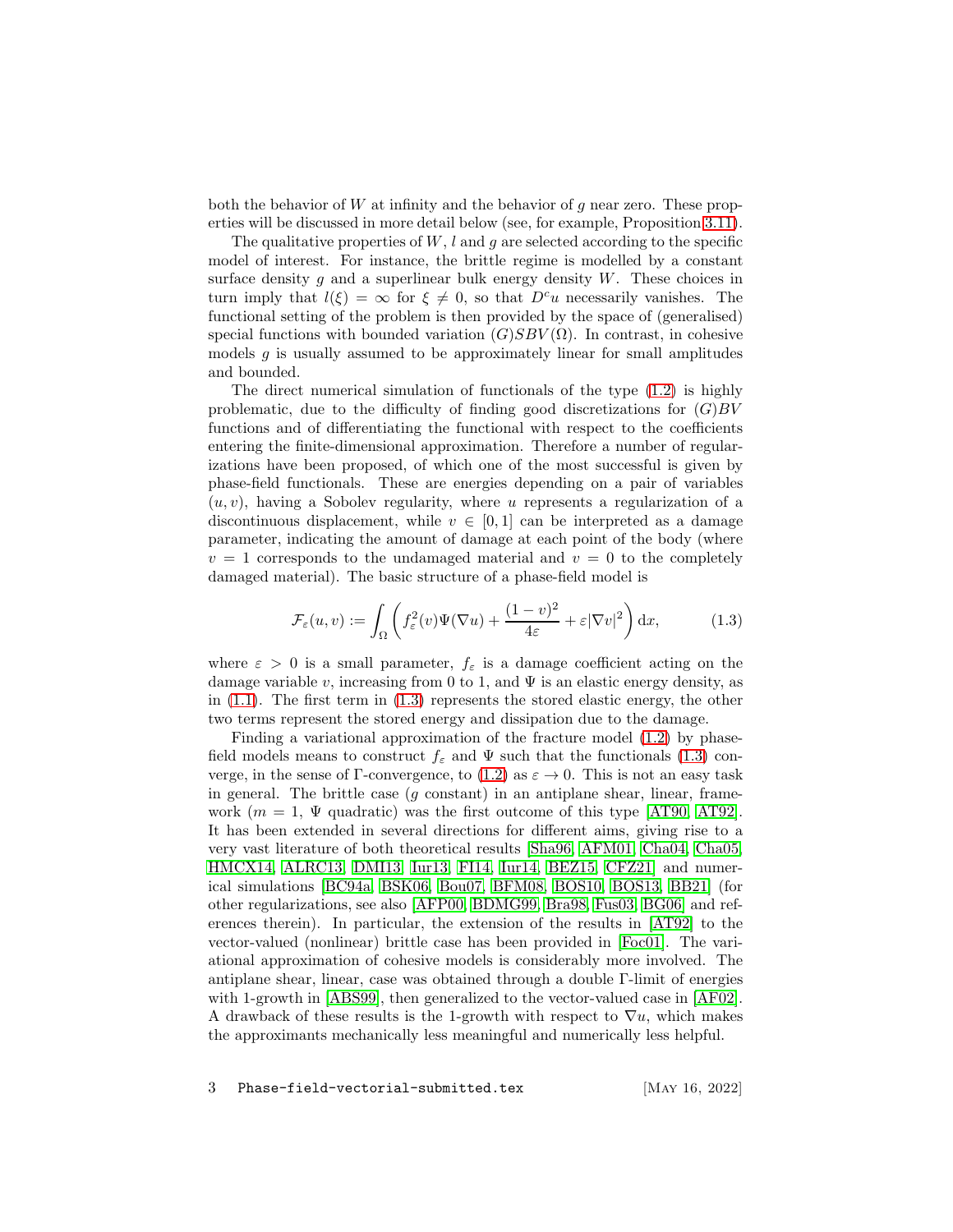To overcome these problems, in [\[CFI16\]](#page-57-10) we proposed a different approximation of [\(1.2\)](#page-1-2) in the antiplane shear case, with quadratic models of the form  $(1.3)$ , based on a damage coefficient  $f_{\varepsilon}$  of the type

<span id="page-3-0"></span>
$$
f_{\varepsilon}(s) := 1 \wedge \varepsilon^{1/2} \frac{\ell s}{1 - s} \qquad s \in [0, 1], \, \ell > 0 \,, \tag{1.4}
$$

and obtained Γ-convergence to a model of the type  $(1.2)$  in the scalar  $(m = 1)$ case. We remark that  $f_{\varepsilon}$  is equal to 1 when  $v \sim 1$  (elastic response) and to 0 when  $v \sim 0$  (brittle fracture response). Moreover, the first addend in the energy in  $(1.3)$  competes against the second term if v is less than but close to 1, and with all the terms of  $(1.3)$  otherwise (pre-fracture response). This phase-field approximation of this scalar cohesive fracture was investigated numerically in [\[FI17\]](#page-59-9). A 1D cohesive quasistatic evolution (not prescribing the crack path) is presented in [\[BCI21\]](#page-56-9) and related to the phase-field models of [\[CFI16\]](#page-57-10). A different approximation of [\(1.2\)](#page-1-2), still in the scalar-valued framework, is obtained in [\[DMOT16\]](#page-58-9) using elasto-plastic models.

In this paper we study the approximation of vector-valued cohesive models of the type  $(1.2)$  via phase-field models of the type  $(1.3)$  with the damage coefficient [\(1.4\)](#page-3-0), as proposed in [\[CFI16\]](#page-57-10). In particular, this permits to extend the results of [\[CFI16\]](#page-57-10) to a geometrically nonlinear framework, we refer to  $(2.2)-(2.5)$  $(2.2)-(2.5)$  for the specific hypotheses on  $\Psi$ . The main result is given in Theorem [2.1,](#page-7-0) the precise assumptions are discussed in Section [2.1.](#page-5-1)

In order to illustrate our result, let us consider the simplest model for the energy density  $\Psi$  in finite kinematics and  $m = n$ ,

<span id="page-3-1"></span>
$$
\Psi_2(\xi) := \text{dist}^2(\xi, \text{SO}(n)) = \min_{R \in \text{SO}(n)} |\xi - R|^2. \tag{1.5}
$$

With this choice, our main result Theorem [2.1](#page-7-0) states that the phase-field ener-gies [\(1.3\)](#page-2-0) Γ-converge in the  $L^1$ -topology as  $\varepsilon \to 0$  to the energy [\(1.2\)](#page-1-2), with

<span id="page-3-2"></span>
$$
W(\xi) := (\text{dist}^2(\cdot, \text{SO}(n)) \wedge \ell \, \text{dist}(\cdot, \text{SO}(n)))^{\text{qc}}(\xi) \,,\tag{1.6}
$$

and

$$
l(\xi) := \ell |\xi|, \quad g(z, \nu) := g_{\text{scal}}(|z|),
$$

for every  $\xi \in \mathbb{R}^{m \times n}$ ,  $z \in \mathbb{R}^m$ ,  $\nu \in S^{n-1}$ , where  $g_{\text{scal}}$  is the surface energy density appearing in the scalar model (cf. formula [\(4.4\)](#page-29-2) for the definition of  $g_{\text{scal}}$ , item (iii) in Proposition [3.12](#page-28-0) with  $W = h^{\text{qc}}$  and  $l = h^{\text{qc},\infty}$  to justify the second equality, and Corollary [3.5](#page-20-0) for the third equality). As remarked above,  $g$ coincides with l asymptotically for infinitesimal amplitudes. Even in this simple case, the expression for  $W$  is somewhat implicit, as it involves a quasiconvex envelope, which in most cases can only be approximately computed numerically. We remark that even  $\Psi_2$  itself as defined in [\(1.5\)](#page-3-1) is not quasiconvex, we refer to [Š01, Example 4.2] for an explicit formula for its quasiconvex envelope  $\Psi_2^{\text{qc}}$ in the two-dimensional case.

We recall that in the scalar case several different choices for  $f_{\varepsilon}$  are possible without changing the overall effect of the approximation (cf. [\[CFI16,](#page-57-10) Section 4]).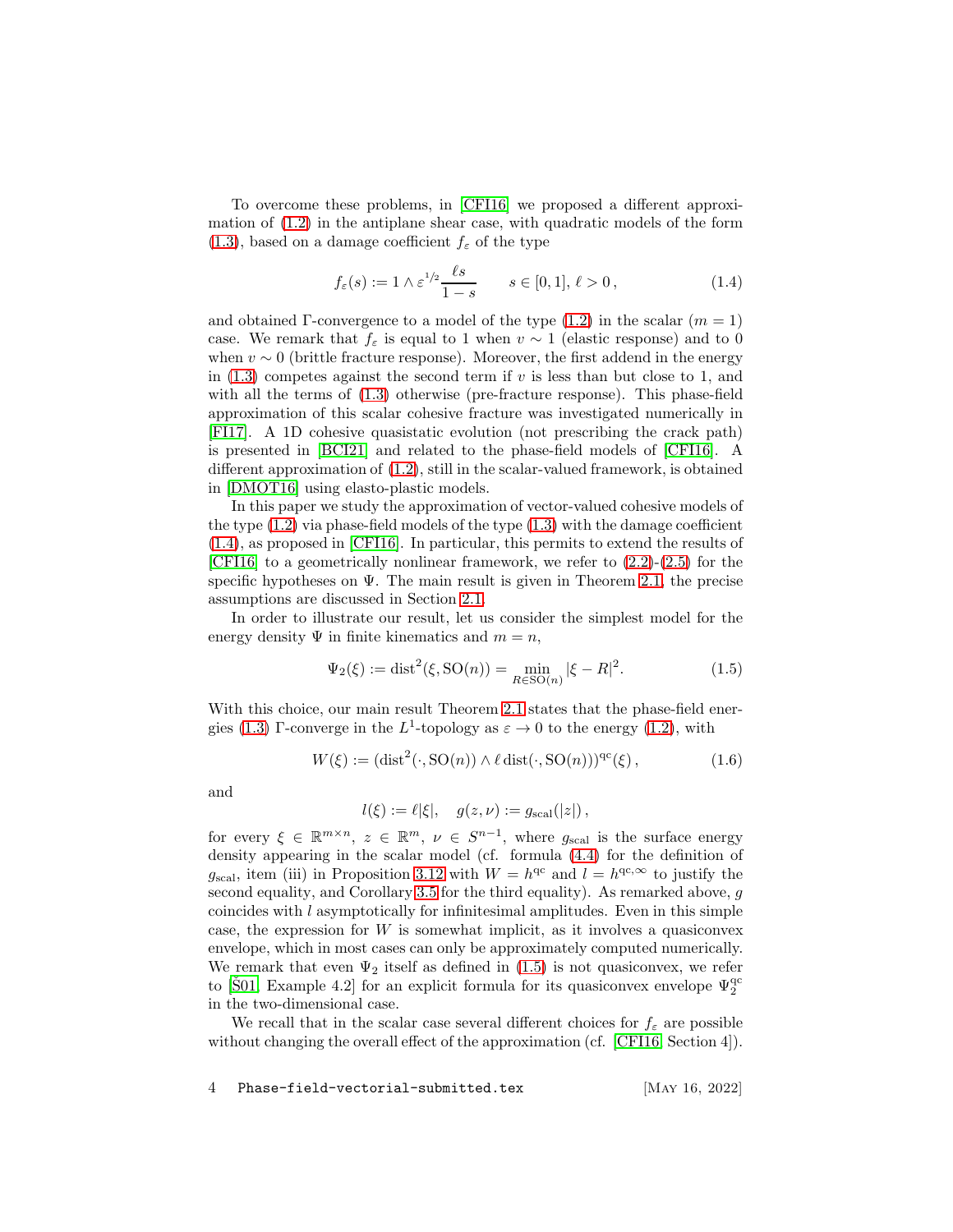A negative power-law divergence at 1 however leads to a corresponding power-law behaviour of g close to 0 (cf. [\[CFI16,](#page-57-10) Theorem 7.4]). We expect these findings to have a natural generalization to the current vectorial setting, this requires additional technical ingredients that will be the object of future work [\[CFI22\]](#page-57-11).

Let us now briefly discuss some aspects of the proof of Theorem [2.1.](#page-7-0) One of the main difficulties is to identify the correct limit densities  $W, g$ , and  $l$ , given the density  $\Psi$  and the damage coefficient  $f_{\varepsilon}$  of the phase-field [\(1.3\)](#page-2-0). We do not expect that the cohesive energies that arise in the limit of our approximation exhaust all possible energies of the form  $(1.2)$ , with densities W, g, and l satisfying the growth conditions and matching properties specified above. Indeed, we prove that, even in the simplest case  $\Psi(\xi) := |\xi|^2$ , W is not convex (see Lemma [2.5](#page-9-0) below). Thus, at least in this case, the limit energy is not given by the relaxation of a functional defined on  $SBV(\Omega)$  (cf. [\[BC94b,](#page-56-10) Remark 2.2]). Convex functions may be obtained as densities of the bulk term of the energy under more specific choices of the damage variable (see for example [\[BIR21\]](#page-57-12), where the damage variable is a characteristic function).

The effective surface energy density g of the Γ-limit of the family  $(\mathcal{F}_{\varepsilon})$  is defined in an abstract fashion by an asymptotic minimization formula as the Γ-limit of a simpler family of functionals computed on functions jumping on a hyperplane (cf.  $(2.12)$ ). Alternative characterizations of g useful along the proofs are provided both in Propositions [3.1](#page-13-2) and [3.2,](#page-16-0) in which we show that the test sequences in the very definition of g can be assumed to be periodic in  $(n-1)$ mutually orthogonal directions and with  $L^2$  integrability, and in Proposition [3.3,](#page-18-0) where  $g$  is represented in terms of an asymptotic homogenization formula. Finally, the energy density  $l$  of the Cantor part turns out to coincide with the recession function  $W^{\infty}$  of W. Furthermore, an explicit characterization of l in terms of  $\Psi$  is given in Proposition [3.10.](#page-27-1)

The proof of the lower bound in BV is based on the blow-up technique. Roughly, to get the local estimate for the diffuse part given  $(u_\varepsilon, v_\varepsilon) \to (u, v)$ in  $L^1$ , we analyze the asymptotic behaviour of the phase-field energies  $\mathcal{F}_{\varepsilon}$  restricted on the  $\delta$ -superlevel sets of  $v_{\varepsilon}$ ,  $\delta \in (0,1)$ , and then let  $\delta \uparrow 1$ . More precisely, in Lemma [4.4](#page-33-0) we bound from below  $\mathcal{F}_{\varepsilon}(u_{\varepsilon}, v_{\varepsilon})$  in [\(1.3\)](#page-2-0) pointwise with a functional defined on  $(G)SBV$ , that is independent of  $v_{\varepsilon}$  and that is computed on a truncation of  $u_{\varepsilon}$  with the characteristic function of a suitable superlevel set of  $v_{\varepsilon}$  (depending on  $\delta$ ). This is actually true up to an error related to the measure of the corresponding sublevel set of  $v_{\varepsilon}$ , and up to prefactors depending on  $\delta$  which are converging to 1 as  $\delta \uparrow 1$  for the volume term and vanishing for the surface term. The lower semicontinuity in  $L<sup>1</sup>$  of the diffuse part of such a functional then implies the lower bound. In addition, a slight variation of this argument shows directly that  $(GBV(\Omega))^m$  is the domain of the Γ-limit.

Instead, to prove the local estimate for the surface part we show that under a surface scaling assumption we may replace  $v_{\varepsilon}$  by its truncation at the threshold  $\gamma_{\varepsilon}$ , being  $\gamma_{\varepsilon}$  the smallest  $z \in [0,1]$  satisfying  $f_{\varepsilon}(z) = 1$ . The mentioned asymptotic minimization formula defining g then provides a natural lower bound. The liminf inequality in GBV is finally obtained by a further truncation argument.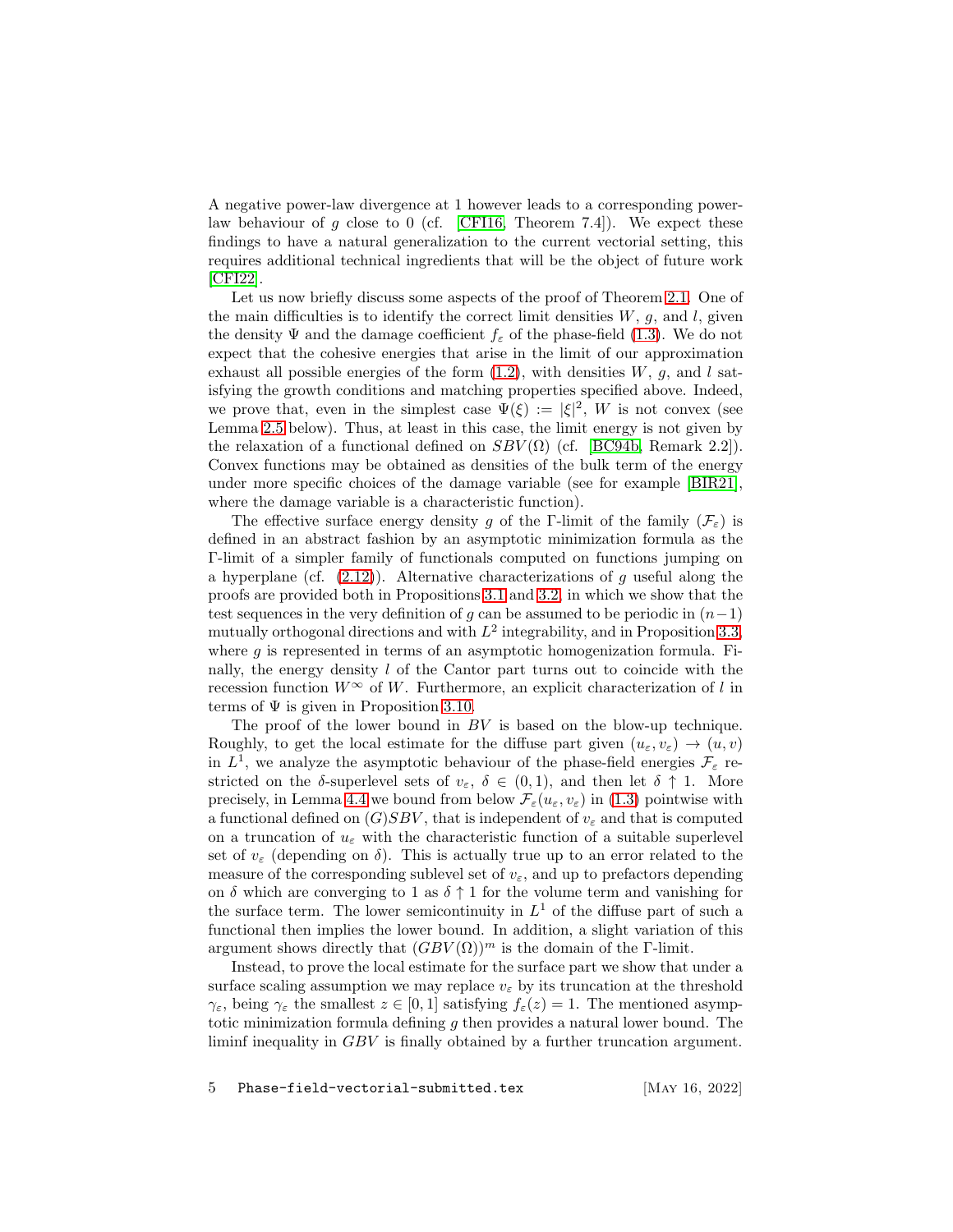The upper bound in  $BV$  is proven through an integral representation argument. In particular, a direct computation provides a rough linear estimate from above, in fact optimal for the diffuse part. This allows to apply the representation result for linear functionals given in [\[BFM98\]](#page-56-11). The sharp estimate for the surface density is obtained using the aforementioned characterization of g involving periodic boundary conditions. The full upper bound in GBV follows by a truncation argument.

The paper is structured as follows. In Section [2.1](#page-5-1) we present the model, introducing the main definitions and stating the Γ-convergence result in Theorem [2.1.](#page-7-0) In Section [2.2](#page-8-0) we focus on a simplified model and we prove that in this case the limiting volume energy density  $W$ , obtained by quasiconvexification as in [\(1.6\)](#page-3-2), is not convex (Lemma [2.5\)](#page-9-0). In Section [3](#page-13-0) several properties of the surface and Cantor densities are discussed. In particular, Propositions [3.1](#page-13-2) and [3.2](#page-16-0) deal with the change of boundary conditions within the minimum problem defining q. Proposition [3.3](#page-18-0) provides an equivalent expression of q. Section [4](#page-29-0) is devoted to the proof of the lower bound: Proposition [4.1](#page-30-1) proves the surface estimate in BV. The lower bound in BV for the diffuse part is addressed in Proposition [4.2.](#page-32-1) Finally, in Theorem [4.9](#page-42-0) the lower bound is extended to the full space GBV via a continuity argument (cf. Proposition [4.8\)](#page-41-1). The proof of the upper bound is the object of Section [5,](#page-44-0) which concludes the proof of Theorem [2.1.](#page-7-0) Finally, Section [6](#page-52-0) addresses the problems of compactness and convergence of minimizers.

### <span id="page-5-1"></span><span id="page-5-0"></span>2 Model

#### 2.1 General definitions

In the entire paper  $\Omega \subset \mathbb{R}^n$  is a bounded, open set with Lipschitz boundary,  $\mathcal{A}(\Omega)$  denotes the family of open subsets of  $\Omega$  and  $|\cdot|$  denotes the Euclidean norm,  $|\xi|^2 := \sum_{ij} \xi_{ij}^2 = \text{Tr}(\xi^T \xi)$  for  $\xi \in \mathbb{R}^{m \times n}$ .

For all  $\varepsilon > 0$  we consider the functional  $\mathcal{F}_{\varepsilon}: L^1(\Omega;\mathbb{R}^{m+1}) \times \mathcal{A}(\Omega) \to [0,\infty]$ given by

<span id="page-5-4"></span>
$$
\mathcal{F}_{\varepsilon}(u,v;A) := \int_{A} \left( f_{\varepsilon}^{2}(v)\Psi(\nabla u) + \frac{(1-v)^{2}}{4\varepsilon} + \varepsilon |\nabla v|^{2} \right) dx \tag{2.1}
$$

if  $(u, v) \in W^{1,2}(\Omega; \mathbb{R}^m) \times W^{1,2}(\Omega; [0, 1])$  and  $\infty$  otherwise, where for every  $s \in$  $[0, 1)$  we set

<span id="page-5-2"></span>
$$
f(s) := \frac{\ell s}{1 - s}, \qquad f_{\varepsilon}(s) := 1 \wedge \varepsilon^{1/2} f(s), \qquad f_{\varepsilon}(1) := 1; \tag{2.2}
$$

and  $\ell > 0$  is a parameter representing the critical yield stress. We write briefly  $\mathcal{F}_{\varepsilon}(u,v) := \mathcal{F}_{\varepsilon}(u,v;\Omega)$ , and analogously for all the functionals that shall be introduced in what follows.

We assume that  $\Psi:\mathbb{R}^{m\times n}\to [0,\infty)$  is continuous and such that

<span id="page-5-3"></span>
$$
\left(\frac{1}{c}|\xi|^2 - c\right) \vee 0 \le \Psi(\xi) \le c(|\xi|^2 + 1) \qquad \text{for all } \xi \in \mathbb{R}^{m \times n}.\tag{2.3}
$$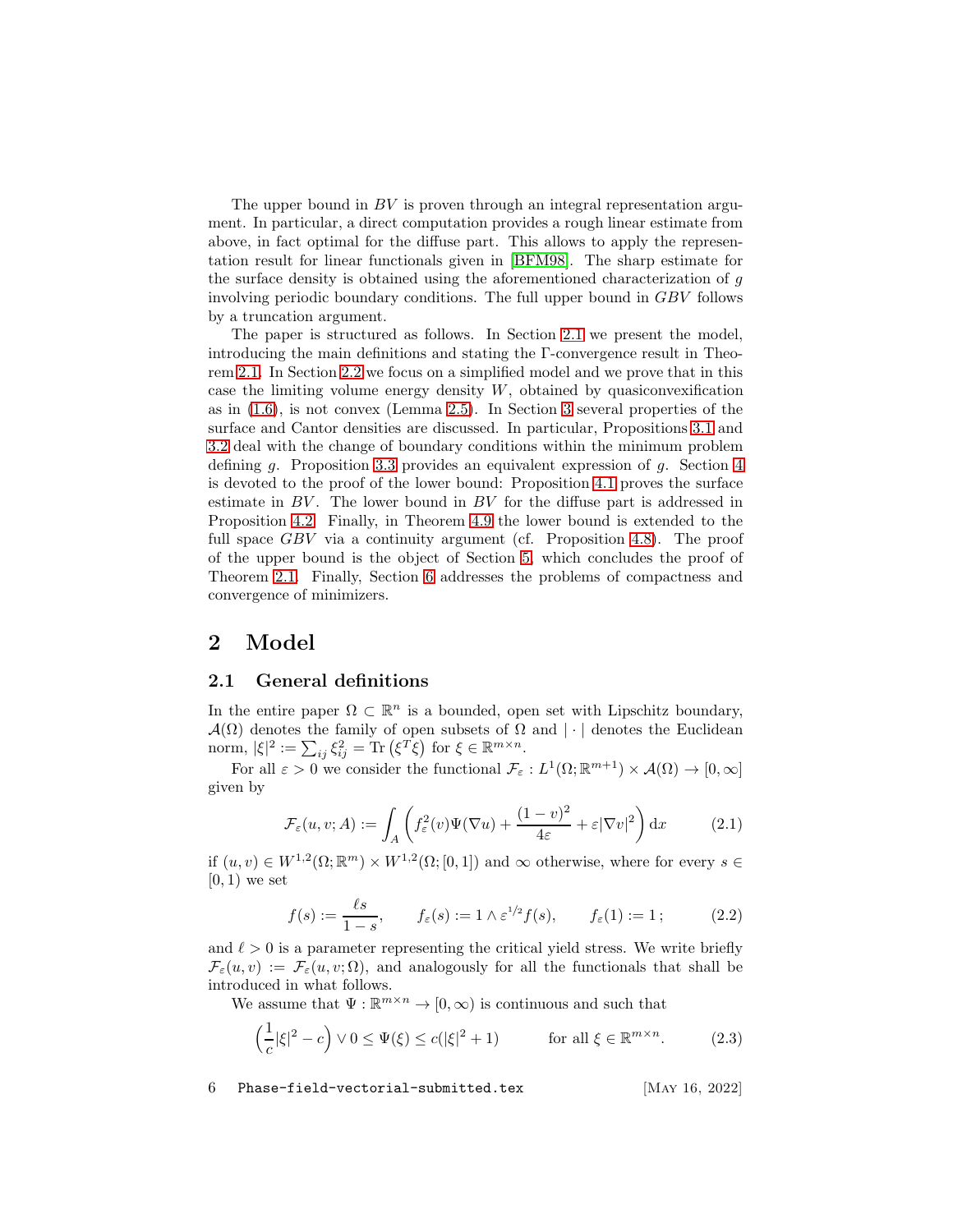We assume the ensuing limit to exist

<span id="page-6-5"></span>
$$
\Psi_{\infty}(\xi) := \lim_{t \to \infty} \frac{\Psi(t\xi)}{t^2},\tag{2.4}
$$

and that it is uniform on the set of  $\xi$  with  $|\xi|=1$ . This means that for every  $\delta > 0$  there is  $t_{\delta} > 0$  such that  $|\Psi(t\xi)/t^2 - \Psi_{\infty}(\xi)| \leq \delta$  for all  $t \geq t_{\delta}$  and all  $\xi$ with  $|\xi| = 1$ , which is the same as

<span id="page-6-0"></span>
$$
|\Psi(\xi) - \Psi_{\infty}(\xi)| \le \delta |\xi|^2 \quad \text{for all } |\xi| \ge t_{\delta}.\tag{2.5}
$$

By scaling,  $\Psi_{\infty}(t\xi) = t^2 \Psi_{\infty}(\xi)$  and in particular  $\Psi_{\infty}(0) = 0$ . Uniform convergence also implies  $\Psi_{\infty} \in C^0(\mathbb{R}^{m \times n})$ .

We define  $h : \mathbb{R}^{m \times n} \to [0, \infty)$  by

<span id="page-6-3"></span>
$$
h(\xi) := \Psi(\xi) \wedge \ell \Psi^{1/2}(\xi) \tag{2.6}
$$

and denote by  $h^{qc}$  its quasiconvex envelope,

<span id="page-6-1"></span>
$$
h^{qc}(\xi) := \inf \Big\{ \int_{(0,1)^n} h(\xi + \nabla \varphi) dx : \varphi \in C_c^{\infty}((0,1)^n; \mathbb{R}^m) \Big\}.
$$
 (2.7)

From [\(2.3\)](#page-5-3) we infer that for every  $\xi \in \mathbb{R}^{m \times n}$ 

<span id="page-6-7"></span>
$$
\left(\frac{1}{c}|\xi| - c\right) \vee 0 \le h^{qc}(\xi) \le h(\xi) \le c(|\xi| + 1). \tag{2.8}
$$

Let  $h^{qc,\infty}$  be its recession function,

<span id="page-6-2"></span>
$$
h^{\mathrm{qc}, \infty}(\xi) := \limsup_{t \to \infty} \frac{h^{\mathrm{qc}}(t\xi)}{t}.
$$
 (2.9)

We remark that the definitions of  $h^{\text{qc},\infty}$  and  $\Psi_{\infty}$  differ, to reflect the different growth of the two functions, quadratic for  $\Psi$  and linear for h. Recall that  $h^{qc,\infty}$ is itself a quasiconvex function [\[FM93,](#page-59-10) Rem. 2.2 (ii)]. Therefore, it is locally Lipschitz continuous (cf. for instance [\[Dac08,](#page-58-10) Theorem 5.3 (ii)]). Moreover, in Proposition [3.10](#page-27-1) below we shall prove that

<span id="page-6-4"></span>
$$
h^{\mathrm{qc}, \infty}(\xi) = \ell(\Psi^{1/2})^{\mathrm{qc}, \infty}(\xi), \qquad (2.10)
$$

where the latter quantity is defined as in  $(2.7)-(2.9)$  $(2.7)-(2.9)$ . We remark that, at variance with the convex case, one cannot in general replace the lim sup in  $(2.9)$  by a limit [Mül92, Theorem 2].

For all open subsets  $A \subseteq \mathbb{R}^n$ ,  $u \in W^{1,2}(A; \mathbb{R}^m)$  and  $v \in W^{1,2}(A; [0,1])$  it is convenient to introduce the functional

<span id="page-6-6"></span>
$$
\mathcal{F}_{\varepsilon}^{\infty}(u,v;A) := \int_{A} \left( \varepsilon f^{2}(v) \Psi_{\infty}(\nabla u) + \frac{(1-v)^{2}}{4\varepsilon} + \varepsilon |\nabla v|^{2} \right) dx.
$$
 (2.11)

The first term is interpreted to be zero whenever  $\nabla u = 0$ , even if  $v = 1$ . For any  $\nu \in S^{n-1}$  we fix a cube  $Q^{\nu}$  with side length 1, centered in the origin, and with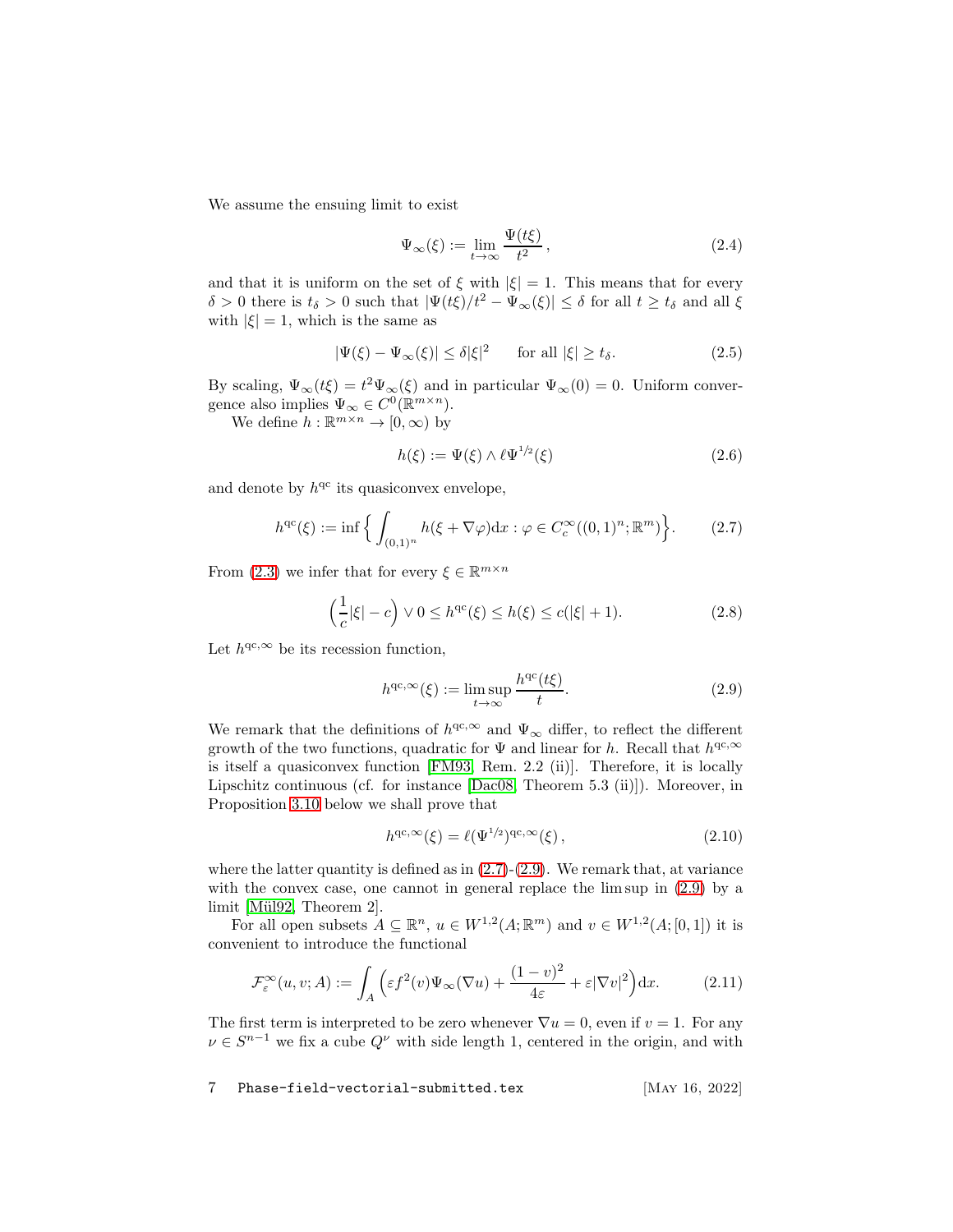one side parallel to  $\nu$ . We write  $Q_r^{\nu} := rQ^{\nu}$ . We define  $g : \mathbb{R}^m \times S^{n-1} \to [0, \infty)$ by

<span id="page-7-1"></span>
$$
g(z,\nu) := \inf \{ \liminf_{j \to \infty} \mathcal{F}_{\varepsilon_j}^{\infty}(u_j, v_j, Q^{\nu}) : \|u_j - z\chi_{\{x \cdot \nu > 0\}}\|_{L^1(Q^{\nu})} \to 0, \varepsilon_j \to 0 \}.
$$
\n(2.12)

Here  $u_j \in W^{1,2}(Q^{\nu}; \mathbb{R}^m)$  and  $v_j \in W^{1,2}(Q^{\nu}; [0,1])$ ; obviously one can restrict to sequences  $v_j \to 1$  in  $L^1(Q^{\nu})$ . We refer to Section [3](#page-13-0) for the discussion of several properties of g.

We will prove the following result.

<span id="page-7-0"></span>**Theorem 2.1.** Let  $\mathcal{F}_{\varepsilon}$  be the functional defined in [\(2.1\)](#page-5-4). Then for all  $(u, v) \in$  $L^1(\Omega;\mathbb{R}^{m+1})$  it holds

$$
\Gamma(L^1)\text{-}\lim_{\varepsilon \to 0} \mathcal{F}_{\varepsilon}(u,v) = \mathcal{F}_0(u,v)\,,
$$

where

<span id="page-7-2"></span>
$$
\mathcal{F}_0(u,v) := \int_{\Omega} h^{qc}(\nabla u) dx + \int_{\Omega} h^{qc,\infty}(dD^c u) + \int_{J_u} g([u], \nu_u) d\mathcal{H}^{n-1}, \quad (2.13)
$$

if  $u \in (GBV \cap L^1(\Omega))^m$  and  $v = 1 \mathcal{L}^n$ -a.e., and  $\mathcal{F}_0(u, v) := \infty$  otherwise.

Remark 2.2. One can imagine several natural generalizations of Theorem [2.1.](#page-7-0) For example, one could allow  $\Psi$  to take negative values, replacing [\(2.3\)](#page-5-3) by

$$
\frac{1}{c}|\xi|^2 - c \le \Psi(\xi) \le c(|\xi|^2 + 1).
$$

Whereas in purely elastic models like [\(1.1\)](#page-1-1) one can add a constant to the energy density without any change in the analysis, the presence of the prefactor  $f_{\varepsilon}^2(v)$ renders this modification nontrivial, and influences several steps in the proof. Indeed, the construction in Step 1 of the proof of Theorem [5.2](#page-46-0) shows that the definition of  $h$  in  $(2.6)$  needs to be replaced by

$$
h(\xi) := \Psi(\xi) \wedge \ell \Psi_+^{1/2}(\xi).
$$

Alternatively, one could replace the quadratic growth of  $\Psi$  in [\(2.3\)](#page-5-3) by p-growth,  $p > 1$ . The requirement that the effective energy scales linearly for large strains leads to corresponding adaptations in the other parts of the functional.

For simplicity we only address here the growth condition in  $(2.3)$ .

**Notation.** For A open we denote by  $\mathcal{M}^+(A)$  the set of positive Radon measures on the set A, and by  $\mathcal{M}_{b}^{+}(A)$  the subset of bounded measures. For  $A \in \mathcal{A}(\Omega),$ 

$$
\Gamma(L^1)\text{-}\liminf \mathcal{F}_{\varepsilon}(u,v;A) := \inf \Big\{ \liminf_{\varepsilon \to 0} \mathcal{F}_{\varepsilon}(u_{\varepsilon},v_{\varepsilon};A) : (u_{\varepsilon},v_{\varepsilon}) \to (u,v) \text{ in } L^1(\Omega;\mathbb{R}^{m+1}) \Big\}
$$

and correspondingly for the Γ- lim sup. We drop the dependence on the reference set A if  $A = \Omega$ . We refer to Section [4.1](#page-29-1) for the definition of the vector measure  $D^c u$  if  $u \in (GBV(\Omega))^m$ .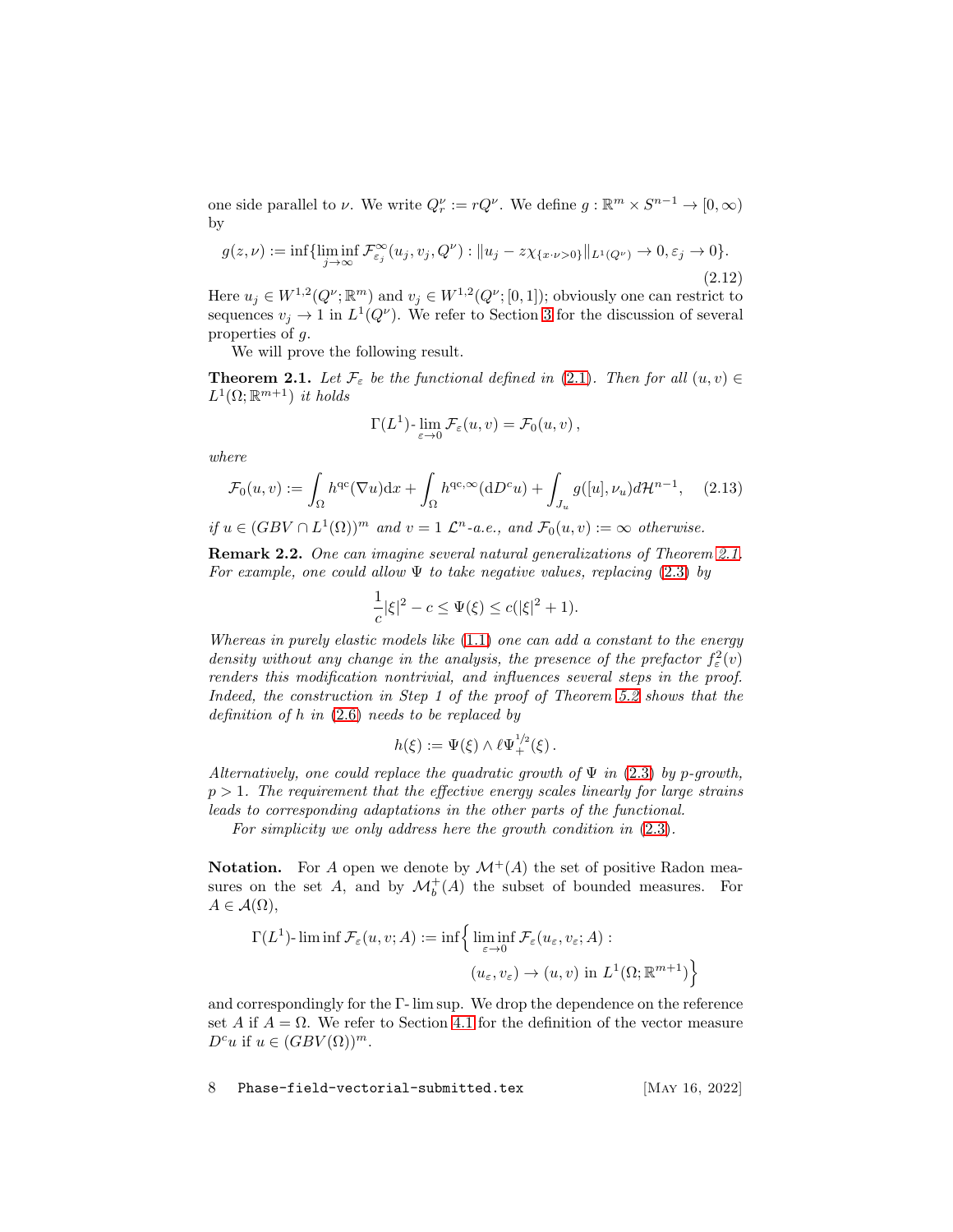#### <span id="page-8-0"></span>2.2 Simplified model

In this Section we consider the simplified case  $\Psi_{\text{simp}}(\xi) := |\xi|^2$ , the corresponding unrelaxed energy density  $h_{\text{simp}} : \mathbb{R}^{m \times n} \to [0, \infty)$ ,

<span id="page-8-1"></span>
$$
h_{\text{simp}}(\xi) := |\xi|^2 \wedge \ell |\xi|,\tag{2.14}
$$

its quasiconvex envelope  $h_{\text{simp}}^{\text{qc}}$  as in [\(2.7\)](#page-6-1), and its recession function  $h_{\text{simp}}^{\text{qc},\infty}$  as in [\(2.9\)](#page-6-2). These functions only depend on the space dimension and the single parameter  $\ell > 0$ , which could be eliminated by scaling.

In this case it is possible to obtain simple closed-form expressions for several of the quantities defined above. However, an explicit characterization of the quasiconvex envelope in  $(2.7)$  remains difficult. Indeed, we show in Lemma  $2.5(iii)$  $2.5(iii)$ below that even in this simplified setting the result is not convex. Since it has linear growth, lower bounds with polyconvexity cannot be used, and an explicit determination of  $h_{\text{simp}}^{\text{qc}}$  seems difficult. We believe this to be a strong indication that in most cases of interest the function  $h^{qc}$  can only be approximated numerically, and not computed explicitly. Lemma [2.5](#page-9-0) and this observation are not used in the proof of Theorem [2.1.](#page-7-0)

<span id="page-8-6"></span><span id="page-8-2"></span>**Lemma 2.3.** For  $n, m \ge 1$  let  $h_{\text{simp}} : \mathbb{R}^{m \times n} \to [0, \infty)$  be defined as in [\(2.14\)](#page-8-1). Then:

(i) its convex envelope is

<span id="page-8-3"></span>
$$
h_{\text{simp}}^{\text{conv}}(\xi) = \begin{cases} |\xi|^2, & \text{if } |\xi| \le \frac{\ell}{2}, \\ \ell|\xi| - \frac{\ell^2}{4}, & \text{if } |\xi| > \frac{\ell}{2}; \end{cases}
$$
(2.15)

<span id="page-8-5"></span><span id="page-8-4"></span>(ii)  $\ell |\xi| - \frac{\ell^2}{4} \leq h_{\text{simp}}^{\text{qc}}(\xi) \leq \ell |\xi|$  for all  $\xi \in \mathbb{R}^{m \times n}$ ;

(iii)  $h_{\text{simp}}^{\text{qc},\infty}(\xi) = \ell |\xi|$  and the lim sup in [\(2.9\)](#page-6-2) is a limit.

*Proof.* [\(i\):](#page-8-2) To prove [\(2.15\)](#page-8-3) we consider  $h_{\text{scal}} : [0, \infty) \to [0, \infty)$  defined by

<span id="page-8-7"></span>
$$
h_{\text{scal}}(t) := t^2 \wedge \ell t \tag{2.16}
$$

and compute its convex envelope

<span id="page-8-8"></span>
$$
h_{\text{scal}}^{\text{conv}}(t) = \begin{cases} t^2, & \text{if } 0 \le t \le \frac{\ell}{2}, \\ \ell t - \frac{\ell^2}{4}, & \text{if } t > \frac{\ell}{2}. \end{cases} \tag{2.17}
$$

Let  $\eta \in \mathbb{R}^{m \times n}$  with  $|\eta| = 1$ . Then  $h_{\text{simp}}(t\eta) = h_{\text{scal}}(t)$ , hence  $h_{\text{simp}}^{conv}(t\eta) \le$  $h_{\text{scal}}^{\text{conv}}(t)$ . This proves one inequality in [\(2.15\)](#page-8-3). At the same time,  $h_{\text{scal}}^{\text{conv}}(|\xi|) \le$  $h_{\text{scal}}(|\xi|) = h_{\text{simp}}(\xi)$ , and the function  $\xi \mapsto h_{\text{scal}}^{\text{conv}}(|\xi|)$  is convex, since  $h_{\text{scal}}^{\text{conv}}$  is convex and nondecreasing in  $[0, \infty)$  and  $\xi \mapsto |\xi|$  is convex. This proves the second inequality in [\(2.15\)](#page-8-3).

[\(ii\):](#page-8-4) This follows immediately from the fact that  $\ell |\xi| - \frac{\ell^2}{4} \leq h_{simp}^{conv}(\xi) \leq$  $h_{\text{simp}}^{\text{qc}}(\xi) \leq h_{\text{simp}}(\xi) \leq \ell |\xi|$  for any  $\xi \in \mathbb{R}^{m \times n}$ .

[\(iii\):](#page-8-5) This follows immediately from the definition and [\(ii\).](#page-8-4)

9 Phase-field-vectorial-submitted.tex [May 16, 2022]

 $\Box$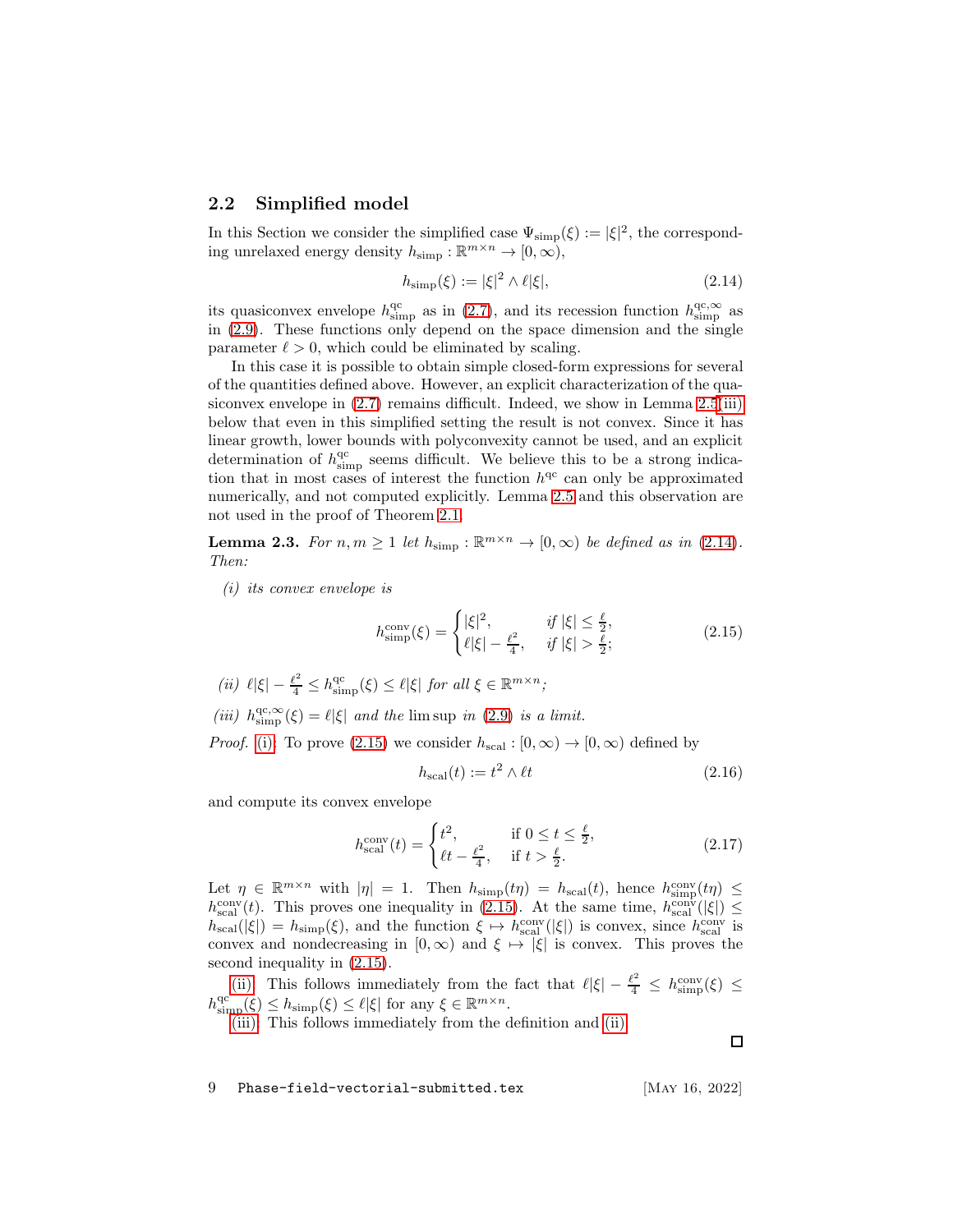We next prove that the quasiconvex envelope  $h_{\text{simp}}^{\text{qc}}$  is not convex. For this we need a linear algebra statement that we present first.

#### <span id="page-9-4"></span>Lemma 2.4. Let

$$
\mathbb{R}_{\text{sym}}^{m \times n \times n} := \{ \Gamma \in \mathbb{R}^{m \times n \times n} : \Gamma_{ijk} = \Gamma_{ikj} \}
$$
 (2.18)

and consider for  $\xi \in \mathbb{R}^{m \times n}$  the linear map  $T : \mathbb{R}^{m \times n \times n}_{sym} \to \mathbb{R}^{m \times n \times n}$  of the form

$$
(T\Gamma)_{ijk} := \Gamma_{ijk} - \xi_{ij} \sum_{a,b} \xi_{ab} \Gamma_{abk}.
$$
 (2.19)

If  $r_{\text{rank}} \xi \geq 2$ , then T is injective. In particular, it has an inverse  $S: T(\mathbb{R}^{m \times n \times n}_{sym}) \to$  $\mathbb{R}_{\text{sym}}^{m \times n \times n}$ .

*Proof.* It suffices to show that there is no  $\Gamma \in \mathbb{R}_{sym}^{m \times n \times n}$  with  $T\Gamma = 0$  and  $\Gamma \neq 0$ . We assume it exists and define  $v \in \mathbb{R}^n$  componentwise by

$$
v_k := \sum_{a,b} \xi_{ab} \Gamma_{abk}.
$$
\n(2.20)

Then  $T\Gamma = 0$  is equivalent to

$$
\Gamma_{ijk} - \xi_{ij} v_k = 0,
$$

hence  $\Gamma_{ijk} = \xi_{ij} v_k$ , for all i, j, and k. Moreover,  $\Gamma \neq 0$  in turn implies that  $v \neq 0$ . From  $\Gamma \in \mathbb{R}^{m \times n \times n}_{sym}$  we obtain

$$
\xi_{ij}v_k=\xi_{ik}v_j.
$$

As rank  $\xi \ge 2$  there is a vector  $w \in \mathbb{R}^n$  with  $v \cdot w = 0$  and  $\xi w \ne 0$ . We take the scalar product of the previous equation with  $w$  and obtain

$$
\sum_{k} \xi_{ij} v_k w_k = \sum_{k} \xi_{ik} v_j w_k
$$

which gives  $0 = v_j(\xi w)_i$  for all i and j. As  $v \neq 0$  and  $\xi w \neq 0$ , this is a contradiction. contradiction.

<span id="page-9-2"></span><span id="page-9-0"></span>Lemma 2.5. Let  $\xi \in \mathbb{R}^{m \times n}$ .

- <span id="page-9-3"></span>(i) If  $|\xi| \leq \frac{\ell}{2}$ , then  $h_{\text{simp}}(\xi) = h_{\text{simp}}^{\text{qc}}(\xi) = h_{\text{simp}}^{\text{conv}}(\xi)$ .
- <span id="page-9-1"></span>(*ii*) If rank  $\xi \leq 1$ , then  $h_{\text{simp}}^{\text{qc}}(\xi) = h_{\text{simp}}^{\text{conv}}(\xi)$ .
- (iii) If rank  $\xi \geq 2$  and  $|\xi| > \frac{\ell}{2}$ , then  $h_{\text{simp}}^{\text{conv}}(\xi) < h_{\text{simp}}^{\text{qc}}(\xi)$ .

*Proof.* We work for  $\ell = 1$  (the general case can be reduced to this one by a rescaling), to shorten notation we write h for  $h_{\text{simp}}$ .

[\(i\):](#page-9-2) It is clear that  $h^{\text{conv}} \leq h^{\text{qc}} \leq h$ . If  $|\xi| \leq \frac{1}{2}$  then  $h^{\text{conv}}(\xi) = h(\xi)$  (cf. [\(2.15\)](#page-8-3)), and the assertion then follows.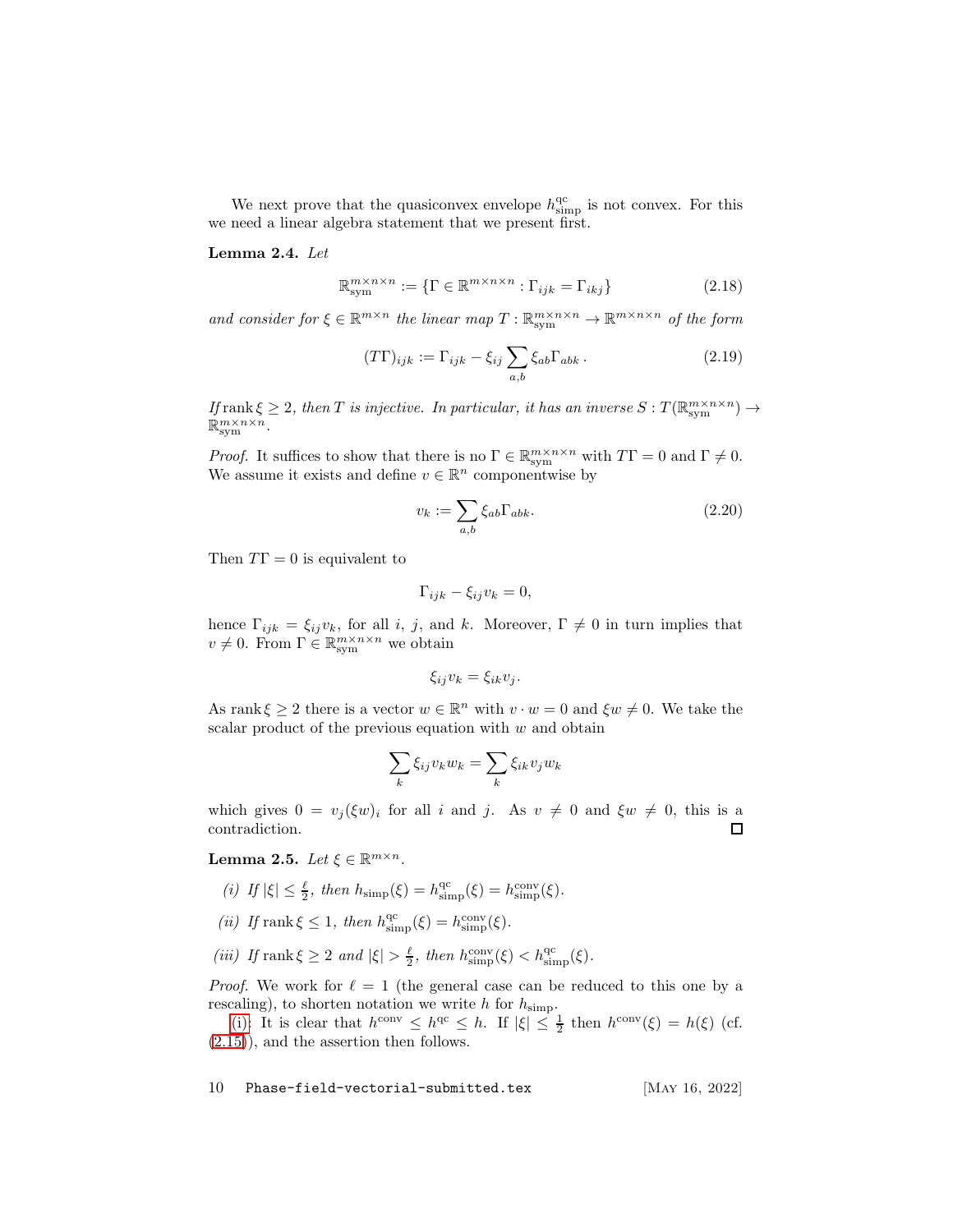[\(ii\):](#page-9-3) If rank  $\xi = 1$  with  $|\xi| > \frac{1}{2}$ , then for any  $t > |\xi|$  one has

$$
\xi = \frac{t - |\xi|}{t - \frac{1}{2}} \frac{\xi}{2|\xi|} + \frac{|\xi| - \frac{1}{2}}{t - \frac{1}{2}} \frac{t\xi}{|\xi|}
$$

and by rank-one convexity of  $h^{qc}$  we obtain

$$
h^{qc}(\xi) \le \frac{t - |\xi|}{t - \frac{1}{2}} h\left(\frac{\xi}{2|\xi|}\right) + \frac{|\xi| - \frac{1}{2}}{t - \frac{1}{2}} h\left(t\frac{\xi}{|\xi|}\right) \le \frac{t - |\xi|}{t - \frac{1}{2}} \frac{1}{4} + \frac{|\xi| - \frac{1}{2}}{t - \frac{1}{2}} t.
$$

Taking  $t \to \infty$  shows that  $h^{qc}(\xi) \leq |\xi| - \frac{1}{4} = h^{conv}(\xi)$ . Recalling  $h^{conv} \leq h^{qc}$ concludes the proof.

[\(iii\):](#page-9-1) We assume that rank  $\xi \geq 2$  and  $|\xi| > \frac{1}{2}$ , and show that  $h^{\text{conv}}(\xi)$  <  $h^{qc}(\xi)$ . From the explicit formulas given in Lemma [2.3](#page-8-6)[\(i\)](#page-8-2) we know that  $h^{conv}(\xi)$  <  $h(\xi)$ , from general theory  $h^{\text{conv}} \leq h^{\text{qc}}$ .

Assume by contradiction that  $h^{\text{conv}}(\xi) = h^{\text{qc}}(\xi)$ . Then there is a sequence  $\varphi_j \in C^{\infty}((0,1)^n; \mathbb{R}^m)$  such that  $\varphi_j(x) = \xi x$  on  $\partial(0,1)^n$  and

<span id="page-10-0"></span>
$$
h^{\text{conv}}(\xi) = \lim_{j \to \infty} \int_{(0,1)^n} h(\nabla \varphi_j) dx.
$$
 (2.21)

We consider the affine function  $L : \mathbb{R}^{m \times n} \to \mathbb{R}$ ,

$$
L(\eta) := \frac{\eta \cdot \xi}{|\xi|} - \frac{1}{4}.
$$

One easily checks that  $h^{\text{conv}}(t\xi) = L(t\xi) = t|\xi| - \frac{1}{4}$  for  $t \ge \frac{1}{2|\xi|}$  (cf. [\(2.15\)](#page-8-3)), and since  $|\xi| > \frac{1}{2}$  this in particular holds for  $t = 1$ . Linearity and the boundary values of  $\varphi_j$  imply

$$
\int_{(0,1)^n} L(\nabla \varphi_j) dx = L\left(\int_{(0,1)^n} \nabla \varphi_j dx\right) = L(\xi).
$$

Subtracting from [\(2.21\)](#page-10-0), and letting  $g := h - L$ , leads to

<span id="page-10-1"></span>
$$
\lim_{j \to \infty} \int_{(0,1)^n} g(\nabla \varphi_j) dx = 0.
$$
\n(2.22)

We next show that  $g(\eta)$  controls the distance of the matrix  $\eta$  from the set  $\mathbb{R}\xi$ . To do this, for  $\eta \in \mathbb{R}^{m \times n}$  we define the orthogonal projections

$$
\eta^{\parallel} := \frac{\eta \cdot \xi}{|\xi|} \in \mathbb{R} \quad \text{and} \quad \eta^{\perp} := \eta - \frac{\xi}{|\xi|} \eta^{\parallel} \in \mathbb{R}^{m \times n},
$$

so that  $|\eta|^2 = |\eta^{\parallel}|^2 + |\eta^{\perp}|^2$  and  $L(\eta) = \eta^{\parallel} - \frac{1}{4}$ .

We first consider the case  $|\eta| \geq 1$ , so that  $h(\eta) = |\eta|$ . Assume for a moment that both  $\eta^{\parallel}$  and  $\eta^{\perp}$  do not vanish. Letting  $\gamma := |\eta^{\perp}|/|\eta^{\parallel}|$ ,

$$
g(\eta) = |\eta| - L(\eta) \ge |\eta^{||}|\sqrt{1 + \gamma^{2}} - |\eta^{||}| = \frac{\sqrt{1 + \gamma^{2}} - 1}{\gamma}|\eta^{+}|.
$$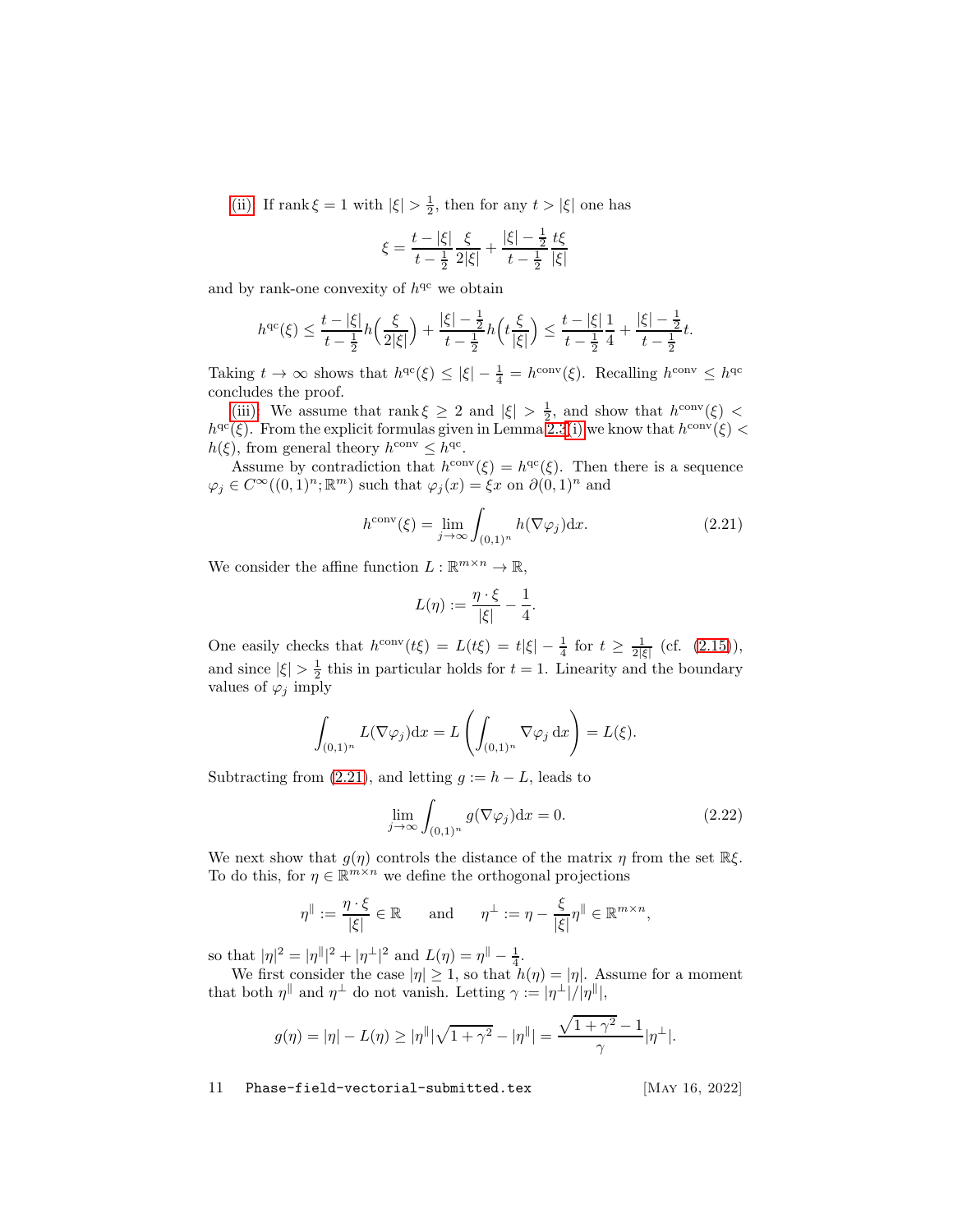Let now  $\varepsilon \in (0,1]$ . If  $\gamma \leq \varepsilon$ , then  $|\eta^{\perp}| \leq \varepsilon |\eta|$ . Otherwise, by monotonicity of  $t \mapsto (\sqrt{1+t^2}-1)/t$  we have  $g(\eta) \ge (\sqrt{1+\epsilon^2}-1)|\eta^{\perp}|/s$ . Therefore

<span id="page-11-0"></span>
$$
|\eta^{\perp}| \le \varepsilon |\eta^{\parallel}| + \frac{\varepsilon}{\sqrt{1 + \varepsilon^2} - 1} g(\eta)
$$
\n(2.23)

for all  $\eta \in \mathbb{R}^{m \times n}$  with  $|\eta| \geq 1$  (the two cases  $\eta^{\parallel} = 0$  and  $\eta^{\perp} = 0$  follow by continuity). If instead  $|\eta| \leq 1$ ,

$$
g(\eta) = |\eta|^2 - L(\eta) = |\eta^{\parallel}|^2 + |\eta^{\perp}|^2 - \eta^{\parallel} + \frac{1}{4} \geq |\eta^{\perp}|^2.
$$

Therefore for any  $\varepsilon \in (0,1]$  we have for all  $\eta \in \mathbb{R}^{m \times n}$  with  $|\eta| \leq 1$ 

<span id="page-11-1"></span>
$$
|\eta^{\perp}| \leq \varepsilon + \frac{1}{\varepsilon} |\eta^{\perp}|^2 \leq \varepsilon + \frac{1}{\varepsilon} g(\eta). \tag{2.24}
$$

Combining [\(2.23\)](#page-11-0) and [\(2.24\)](#page-11-1) we see that for any  $\varepsilon \in (0,1]$  there is  $C_{\varepsilon} > 0$  such that for all  $\eta \in \mathbb{R}^{m \times n}$ 

$$
|\eta^{\perp}| \leq \varepsilon(|\eta^{\parallel}| + 1) + C_{\varepsilon} g(\eta).
$$

In particular, for any  $j$  we have

$$
|\nabla \varphi_j^{\perp}| \leq \varepsilon (|\nabla \varphi_j^{\parallel}| + 1) + C_{\varepsilon} g(\nabla \varphi_j).
$$

We integrate over  $(0,1)^n$ , take the limit  $j \to \infty$  and recall that  $g(\nabla \varphi_j) \to 0$  in  $L^1$  by  $(2.22)$ . We obtain

$$
\limsup_{j \to \infty} \int_{(0,1)^n} |\nabla \varphi_j^{\perp}| dx \le \varepsilon \limsup_{j \to \infty} \int_{(0,1)^n} (|\nabla \varphi_j^{\parallel}| + 1) dx
$$

for any  $\varepsilon \in (0,1]$ . By [\(2.21\)](#page-10-0) and Lemma [2.3](#page-8-6)[\(ii\)](#page-8-4) the sequence  $\nabla \varphi_j$  is bounded in  $L^1$ , and since  $\varepsilon$  was arbitrary we conclude that

<span id="page-11-2"></span>
$$
\limsup_{j \to \infty} \int_{(0,1)^n} |\nabla \varphi_j^{\perp}| dx = 0.
$$
 (2.25)

We next prove that [\(2.25\)](#page-11-2) implies that  $\nabla \varphi_i$  converges to the constant  $\xi$ strongly in weak- $L^1$ . To do this we show that standard singular integral estimates imply rigidity. To simplify notation, we write  $u_j(x) := \varphi_j(x) - \xi x$  and  $R_j := \nabla \varphi_j^{\perp} = \nabla u_j^{\perp}$ , both extended by zero to the rest of  $\mathbb{R}^n$ , in the next steps. We observe that

$$
R_j = \nabla u_j - \xi \frac{\xi \cdot \nabla u_j}{|\xi|^2} = \nabla u_j - \tilde{\xi}(\tilde{\xi} \cdot \nabla u_j)
$$

where  $\tilde{\xi} := \frac{\xi}{|\xi|}$ . Taking a derivative, and writing components, we obtain

$$
(\nabla R_j)_{cdk} = (\nabla^2 u_j)_{cdk} - \tilde{\xi}_{cd} \sum_{a,b} \tilde{\xi}_{ab} (\nabla^2 u_j)_{abk} = (T(\nabla^2 u_j))_{cdk},
$$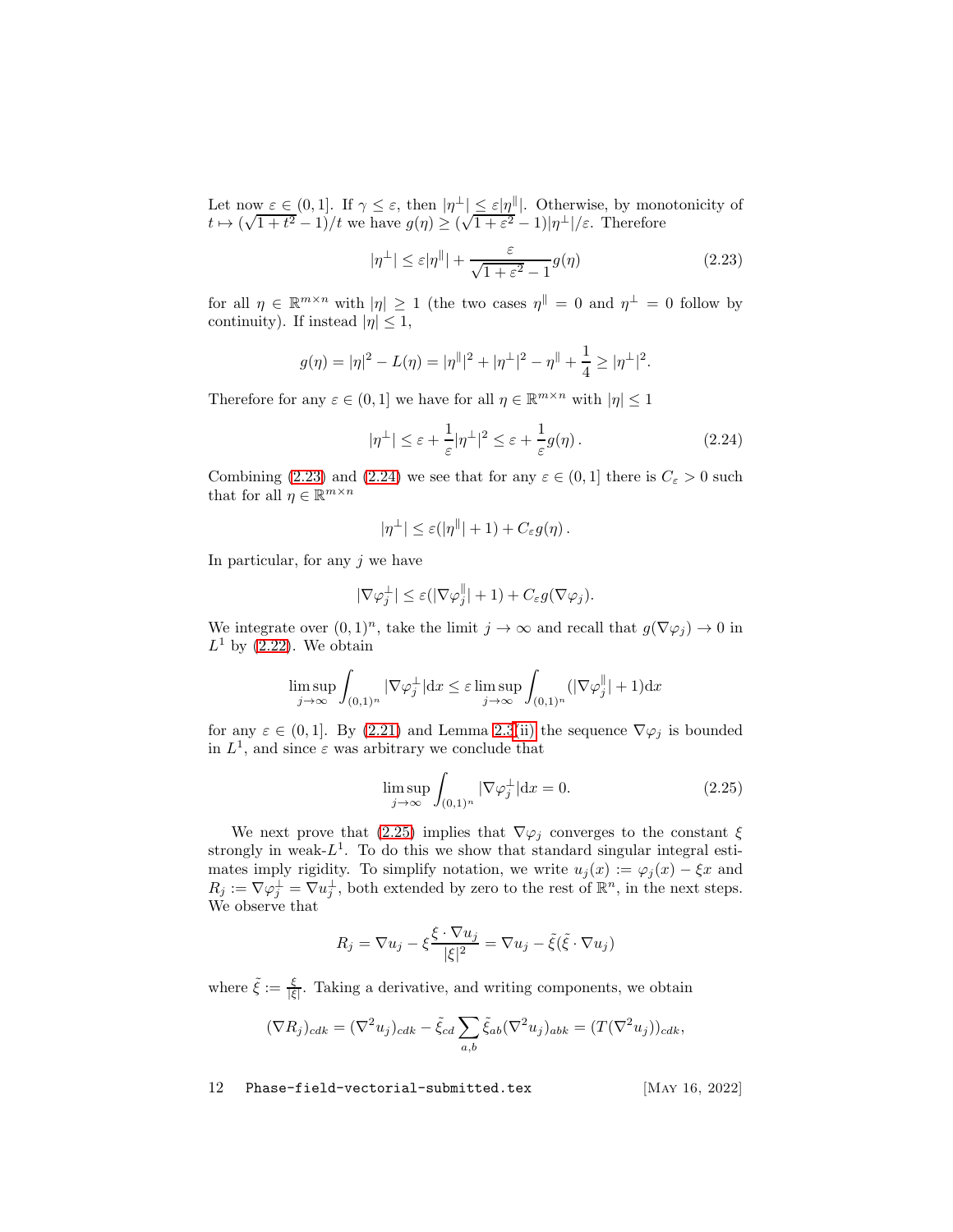with T obtained from  $\tilde{\xi}$  as in Lemma [2.4.](#page-9-4) Let S be the inverse operator. Then

$$
\nabla^2 u_j = S(\nabla R_j),
$$

so that in particular  $\Delta u_j$  is given by a linear combination of the components of  $\nabla R_j$ , with coefficients which depend only on  $\xi$ . As  $u_j(x) = 0$  outside  $(0, 1)^n$ , we obtain, denoting by N the fundamental solution of Laplace's equation in  $\mathbb{R}^n$ (which solves  $-\Delta N = \delta_0$ ),

$$
-\partial_r u_j = \partial_r (N * \Delta u_j) = \partial_r (N * \text{Tr} S(\nabla R_j)) = \text{Tr} S(\Lambda_r(R_j)),
$$

for every  $r = 1, \ldots, n$ , where we have set  $(\Lambda_r(R_j))_{cdk} := \partial_r \partial_k N * (R_j)_{cd}$  (recall that  $R_j = 0$  outside of  $(0,1)^n$ ), and  $(\text{Tr }\Gamma)_l := \sum_{i=1}^{n} \Gamma_{lii}$ , for every  $l = 1, \ldots, m$ and  $\Gamma \in \mathbb{R}^{m \times n \times n}$ . By [\[Ste70,](#page-60-5) Theorem 4(b), page 42] we see that the operator  $R \mapsto \Lambda_r(R)$  is of weak type  $(1, 1)$ , so that

$$
\|\nabla u_j\|_{w-L^1((0,1)^n)} \leq c \|R_j\|_{L^1((0,1)^n)},
$$

with c depending only on ξ. Recalling the definition of  $u_j$  and  $R_j$  as well as  $(2.25),$  $(2.25),$ 

$$
\lim_{j \to \infty} \|\nabla \varphi_j - \xi\|_{w - L^1((0,1)^n)} \leq c \lim_{j \to \infty} \|\nabla \varphi_j^{\perp}\|_{L^1((0,1)^n)} = 0.
$$

To conclude the proof we choose  $z \in (h^{\text{conv}}(\xi), h(\xi))$  (here we use again that  $|\xi| > \frac{1}{2}$ ). By continuity of h, there is  $\delta > 0$  such that  $h(\eta) \geq z$  for all  $\eta \in \mathbb{R}^{m \times n}$ with  $|\bar{\eta} - \xi| < \delta$ . By definition of the weak- $L^1$  norm,

$$
\limsup_{j \to \infty} \mathcal{L}^n(\{x \in (0,1)^n : |\nabla \varphi_j - \xi| \ge \delta\}) \le \limsup_{j \to \infty} \frac{\|\nabla \varphi_j - \xi\|_{w - L^1}}{\delta} = 0.
$$

Therefore, recalling that  $h \geq 0$  pointwise,

$$
\liminf_{j \to \infty} \int_{(0,1)^n} h(\nabla \varphi_j) dx \ge \liminf_{j \to \infty} z \mathcal{L}^n(\{x \in (0,1)^n : |\nabla \varphi_j - \xi| < \delta\})
$$
\n
$$
= z > h^{\text{conv}}(\xi).
$$

This contradicts [\(2.21\)](#page-10-0) and concludes the proof.

 $\Box$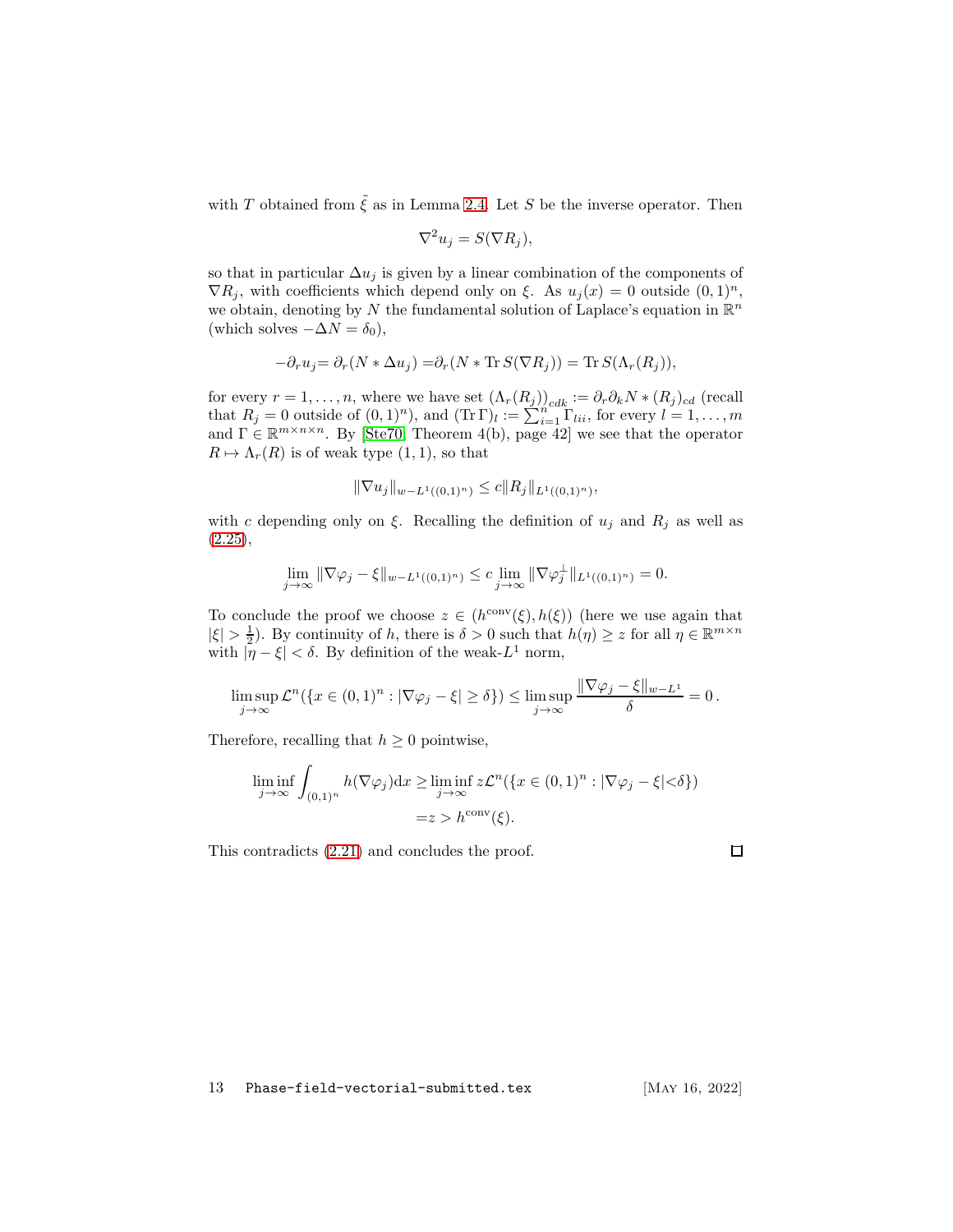# <span id="page-13-0"></span>3 Energy densities of the surface and Cantor part

In this section we discuss several properties of the energy densities g and  $h^{qc,\infty}$ . We warn the reader that while the results dealing with  $g$  contained in subsections [3.1](#page-13-1) and [3.2](#page-22-0) will be crucial in the proof of ¸Theorem [2.1,](#page-7-0) those in subsection [3.3](#page-25-0) will not be employed in that proof. Actually, Proposition [3.9](#page-25-1) and Corollary [3.11](#page-27-0) take advantage of Theorem [2.1](#page-7-0) itself (in particular of the lower semicontinuity of Γ-limits).

#### <span id="page-13-1"></span>3.1 Equivalent characterizations of  $g(z, \nu)$

We show below that we may reduce the test sequences in the definition of  $g(z, \nu)$ in [\(2.12\)](#page-7-1) to those converging in  $L^2$  and satisfying periodic boundary conditions in  $(n-1)$  directions orthogonal to  $\nu$  and mutually orthogonal to each other. This is the content of the next two propositions, which will be crucial in the proof of the upper bound for the surface part (Theorem [5.2](#page-46-0) Step 2). The proof draws inspiration from that of [\[BF94,](#page-56-12) Lemma 4.2]. We fix a mollifier  $\varphi_1 \in C_c^{\infty}(B_1)$ , with  $\int_{B_1} \varphi_1 dx = 1$ , and set  $\varphi_{\varepsilon}(x) := \varepsilon^{-n} \varphi_1(x/\varepsilon)$  in  $B_{\varepsilon}$ .

<span id="page-13-2"></span>**Proposition 3.1.** Assume an optimal sequence in [\(2.12\)](#page-7-1) converges in  $L^2(Q^{\nu}; \mathbb{R}^{m+1})$ . Then there are  $\varepsilon_j \to 0$ ,  $(u_j^*, v_j^*) \to (z\chi_{\{x\cdot\nu>0\}}, 1)$  in  $L^2(Q^\nu; \mathbb{R}^{m+1})$ , with  $v_j^* \in$ [0, 1]  $\mathcal{L}^n$ -a.e. in  $\Omega$ , such that

$$
\lim_{j \to \infty} \mathcal{F}^\infty_{\varepsilon_j}(u_j^*, v_j^*; Q^\nu) \le g(z, \nu)
$$

and

<span id="page-13-4"></span>
$$
u_j^* = (z\chi_{\{x \cdot \nu > 0\}}) * \varphi_{\varepsilon_j}, \qquad v_j^* = \chi_{\{|x \cdot \nu| \ge 2\varepsilon_j\}} * \varphi_{\varepsilon_j} \qquad on \ \partial Q^{\nu}.
$$
 (3.1)

*Proof.* Step 1. Construction of  $u_j^*$  and  $v_j^*$ . Pick  $\varepsilon_j \to 0$ ,  $v_j$  and  $u_j \to$  $z\chi_{\lbrace x\cdot\nu>0\rbrace}$  in  $L^2(Q^{\nu};\mathbb{R}^m)$  such that

$$
g(z,\nu) = \lim_{j \to \infty} \mathcal{F}_{\varepsilon_j}^{\infty}(u_j, v_j; Q^{\nu}).
$$

To simplify the notation we write

<span id="page-13-3"></span>
$$
U_j := (z\chi_{\{x \cdot \nu > 0\}}) * \varphi_{\varepsilon_j}, \qquad V_j := \chi_{\{|x \cdot \nu| \ge 2\varepsilon_j\}} * \varphi_{\varepsilon_j}.
$$
 (3.2)

Obviously  $||U_j - z\chi_{\{x\cdot\nu>0\}}||_{L^2(Q^\nu)} \to 0$ , so that  $||u_j - U_j||_{L^2(Q^\nu)} \to 0$ . Moreover, by construction  $U_j = z\chi_{\{x \cdot \nu > 0\}}$  if  $|x \cdot \nu| \geq \varepsilon_j$ ,  $V_j = 0$  if  $|x \cdot \nu| \leq \varepsilon_j$ , and  $V_j = 1$ if  $|x \cdot \nu| \geq 3\varepsilon_j$ . Therefore, by  $\Psi_{\infty}(0) = 0$  and  $f(0) = 0$ , we have

$$
\mathcal{F}_{\varepsilon_j}^{\infty}(U_j, V_j; Q^{\nu}) = \mathcal{F}_{\varepsilon_j}^{\infty}(0, V_j; Q^{\nu}) \le c + \varepsilon_j \int_{\{x \in Q^{\nu} : \varepsilon_j < |x \cdot \nu| < 3\varepsilon_j\}} |\nabla V_j|^2 \, dx \le c \,,
$$

as  $\|\nabla V_j\|_{L^{\infty}(\mathbb{R}^m)} \leq \frac{c}{\varepsilon_j}$ , where c is a constant independent of  $j \in \mathbb{N}$ .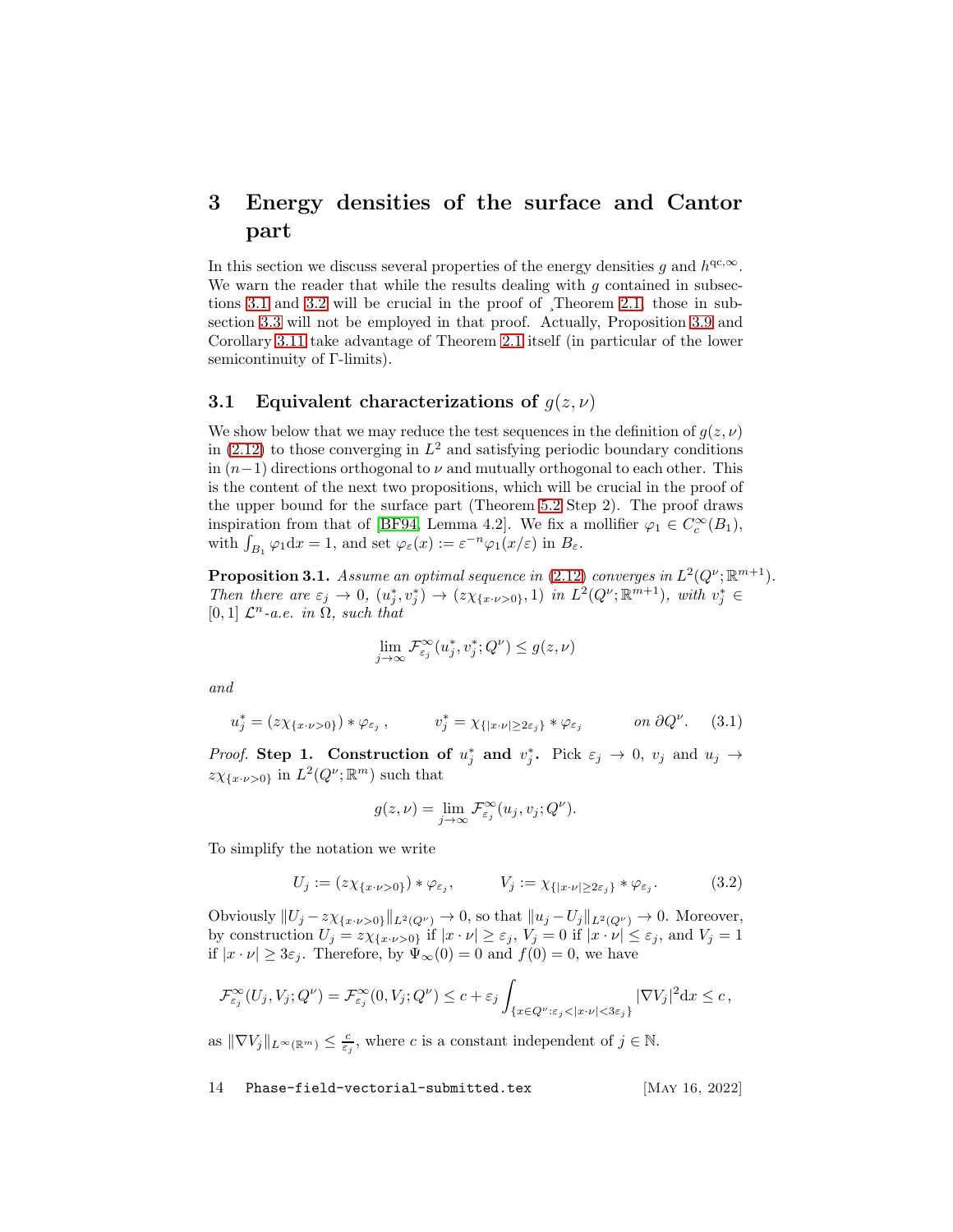Next, we choose a sequence  $\eta_j \to 0$  such that

<span id="page-14-2"></span>
$$
\frac{\varepsilon_j + \|u_j - U_j\|_{L^2(Q^\nu)}^{2/3}}{\eta_j} \to 0
$$
\n(3.3)

and set  $K_j := \lfloor \eta_j/\varepsilon_j \rfloor$ , we can assume  $K_j \geq 4$ . We let  $\hat{R}_k^j := Q_{1-k\varepsilon_j}^\nu \setminus Q_{1-(k+1)\varepsilon_j}^\nu$ , where we write for brevity  $Q_r^{\nu} := rQ^{\nu}$  for the scaled cube. We select  $k_j \in$  $\{K_j+1,\ldots,2K_j\}$  such that, writing  $R_j := \hat{R}_{k_j}^j$ ,

<span id="page-14-1"></span>
$$
||u_j - U_j||_{L^2(R_j)}^2 \le \frac{c}{K_j}||u_j - U_j||_{L^2(Q^\nu)}^2
$$
\n(3.4)

and

<span id="page-14-0"></span>
$$
\mathcal{F}_{\varepsilon_j}^{\infty}(u_j, v_j; R_j) + \mathcal{F}_{\varepsilon_j}^{\infty}(U_j, V_j; R_j) \le \frac{c}{K_j}.
$$
\n(3.5)

We fix  $\theta_j \in C_c^1(Q_{1-k_j\varepsilon_j}^\nu)$  with  $\theta_j = 1$  on  $Q_{1-(k_j+1)\varepsilon_j}^\nu$  and  $|\nabla \theta_j| \leq 3/\varepsilon_j$ , and define

$$
u_j^* := \theta_j u_j + (1 - \theta_j) U_j.
$$

The construction of  $v_j^*$  is more complex. In the interior part, it should match  $v_j$ . In the exterior,  $V_j$ . In the interpolation region, it should be not larger than  $v_j$  and  $V_j$ , but also not larger than  $1 - \eta_j$ . Therefore we first define

<span id="page-14-3"></span>
$$
\hat{v}_j(x) := \min\{1, 1 - \eta_j + \frac{1}{\varepsilon_j}\text{dist}(x, R_j)\},\tag{3.6}
$$

which coincides with  $1-\eta_j$  in the interpolation region  $R_j$ , and with 1 at distance larger than  $\eta_j \varepsilon_j$  from it, then

$$
\hat{V}_j(x) := \min\{1, V_j(x) + \frac{1}{\varepsilon_j} \text{dist}(x, Q^\nu \setminus Q^\nu_{1-(k_j+1)\varepsilon_j})\}\tag{3.7}
$$

which coincides with  $V_j$  outside  $Q_{1-(k_j+1)\varepsilon_j}^{\nu}$ , and with 1 inside  $Q_{1-(k_j+3)\varepsilon_j}^{\nu}$  as well as for  $|x \cdot \nu| \geq 3\varepsilon_j$  (cf. the definition of  $V_j$ ), and finally

$$
\tilde{v}_j := \min\{1, v_j + \frac{2}{k_j \varepsilon_j} \text{dist}(x, Q_{1-k_j \varepsilon_j}^\nu)\}.
$$
\n(3.8)

We then combine these three ingredients to obtain

$$
v_j^* := \min{\{\tilde{v}_j, \hat{V}_j, \hat{v}_j\}}.
$$

On  $\partial Q^{\nu}$  the first and the last term are equal to 1, hence  $v_j^* = \hat{V}_j = V_j$ . Step 2. Estimate of the elastic energy. By the definition of  $u_j^*$ ,

$$
|\nabla u_j^*| \le |\nabla u_j| + |\nabla U_j| + \frac{3}{\varepsilon_j}|u_j - U_j|
$$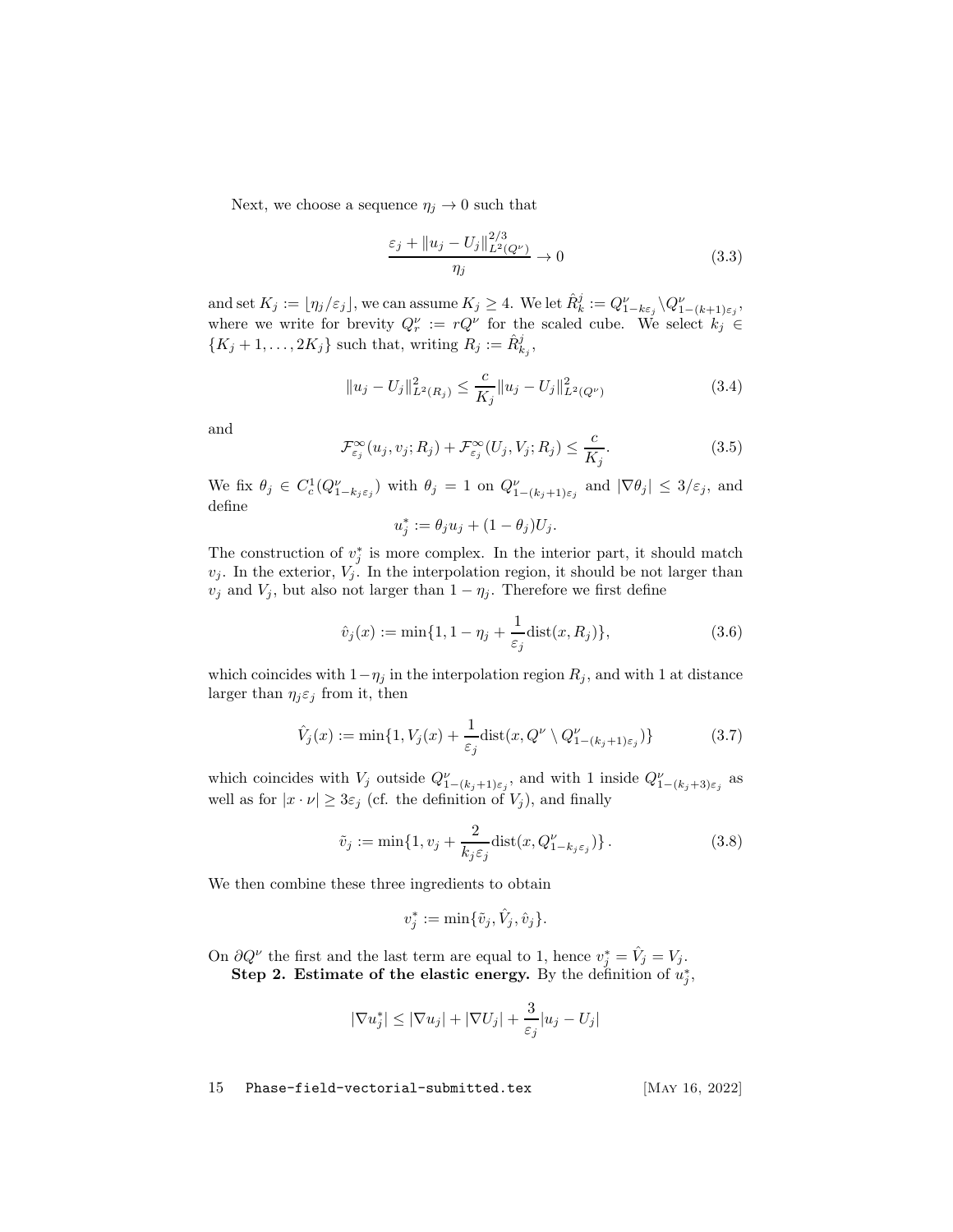therefore in  $R_j$ 

$$
\Psi_{\infty}(\nabla u_j^*) \leq c\Psi_{\infty}(\nabla u_j) + c\Psi_{\infty}(\nabla U_j) + \frac{c}{\varepsilon_j^2}|u_j - U_j|^2.
$$

We recall that  $v_j^* \leq \min\{v_j, V_j, 1 - \eta_j\}$  in  $R_j$  and that  $[0, 1) \ni t \mapsto t/(1-t)$ is increasing. Since by construction  $v_j^* = V_j = 0$  on  $\{\nabla U_j \neq 0\} \cap R_j$  the term  $\Psi_{\infty}(\nabla U_j)$  can be ignored. Therefore

$$
\frac{\varepsilon_j(v_j^*)^2}{(1-v_j^*)^2}\Psi_\infty(\nabla u_j^*) \le c\frac{\varepsilon_jv_j^2}{(1-v_j)^2}\Psi_\infty(\nabla u_j) + c\frac{\varepsilon_j}{\eta_j^2}\frac{|u_j-U_j|^2}{\varepsilon_j^2}.
$$

Integrating over  $R_j$  and using [\(3.5\)](#page-14-0) in the first term, [\(3.4\)](#page-14-1) in the second one,

$$
\int_{R_j} \frac{\varepsilon_j(v_j^*)^2}{(1-v_j^*)^2} \Psi_{\infty}(\nabla u_j^*) dx \le \frac{c}{K_j} + c \frac{\|u_j - U_j\|_{L^2(Q^{\nu})}^2}{K_j \varepsilon_j \eta_j^2}.
$$

Using first that the definition of  $K_j$  implies  $\lim_{j\to\infty} K_j \varepsilon_j/\eta_j = 1$  and then [\(3.3\)](#page-14-2),

$$
\limsup_{j \to \infty} \frac{\|u_j - U_j\|_{L^2(Q^{\nu})}^2}{K_j \varepsilon_j \eta_j^2} = \limsup_{j \to \infty} \frac{\|u_j - U_j\|_{L^2(Q^{\nu})}^2}{\eta_j^3} = 0.
$$

Therefore

$$
\limsup_{j \to \infty} \int_{R_j} \frac{\varepsilon_j(v_j^*)^2}{(1 - v_j^*)^2} \Psi_{\infty}(\nabla u_j^*) \mathrm{d} x = 0.
$$

Using again that the supports of  $\nabla U_j$  and  $V_j$  are disjoint, we have

$$
\int_{Q^{\nu}\backslash Q^{\nu}_{1-k_j\epsilon_j}}\frac{\varepsilon_jV_j^2}{(1-V_j)^2}\Psi_{\infty}(\nabla U_j)dx=0.
$$

Therefore

<span id="page-15-1"></span>
$$
\limsup_{j \to \infty} \int_{Q^{\nu}} \frac{\varepsilon_j(v_j^*)^2}{(1 - v_j^*)^2} \Psi_{\infty}(\nabla u_j^*) dx \le \limsup_{j \to \infty} \int_{Q^{\nu}} \frac{\varepsilon_j v_j^2}{(1 - v_j)^2} \Psi_{\infty}(\nabla u_j) dx. \tag{3.9}
$$

Step 3. Estimate of the energy of the phase field. By the definition of  $v_j^*$ ,

<span id="page-15-0"></span>
$$
\mathcal{F}_{\varepsilon_j}^{\infty}(0, v_j^*; Q^{\nu}) \le \mathcal{F}_{\varepsilon_j}^{\infty}(0, \tilde{v}_j; Q^{\nu}) + \mathcal{F}_{\varepsilon_j}^{\infty}(0, \hat{V}_j; Q^{\nu}) + \mathcal{F}_{\varepsilon_j}^{\infty}(0, \hat{v}_j; Q^{\nu}).
$$
 (3.10)

From [\(3.6\)](#page-14-3) we have  $|1 - \hat{v}_j| \le \eta_j$  with  $|\{\hat{v}_j \neq 1\}| \le c\varepsilon_j$  and  $|\nabla \hat{v}_j| \le 1/\varepsilon_j$  with  $|\{\nabla \hat{v}_j \neq 0\}| \leq c \varepsilon_j \eta_j$ , so that

$$
\mathcal{F}_{\varepsilon_j}^{\infty}(0, \hat{v}_j; Q^{\nu}) = \int_{Q^{\nu}} \Big( \frac{(1 - \hat{v}_j)^2}{4\varepsilon_j} + \varepsilon_j |\nabla \hat{v}_j|^2 \Big) dx \leq c \eta_j.
$$

From the definition of  $V_j$  and  $\hat{V}_j$ , we see that  $|\{\hat{V}_j \neq 1\}| \leq c\eta_j \varepsilon_j$  and  $\varepsilon_j |\nabla \hat{V}_j| \leq c$ , so that

$$
\mathcal{F}_{\varepsilon_j}^{\infty}(0, \hat{V}_j; Q^{\nu}) \le c\eta_j.
$$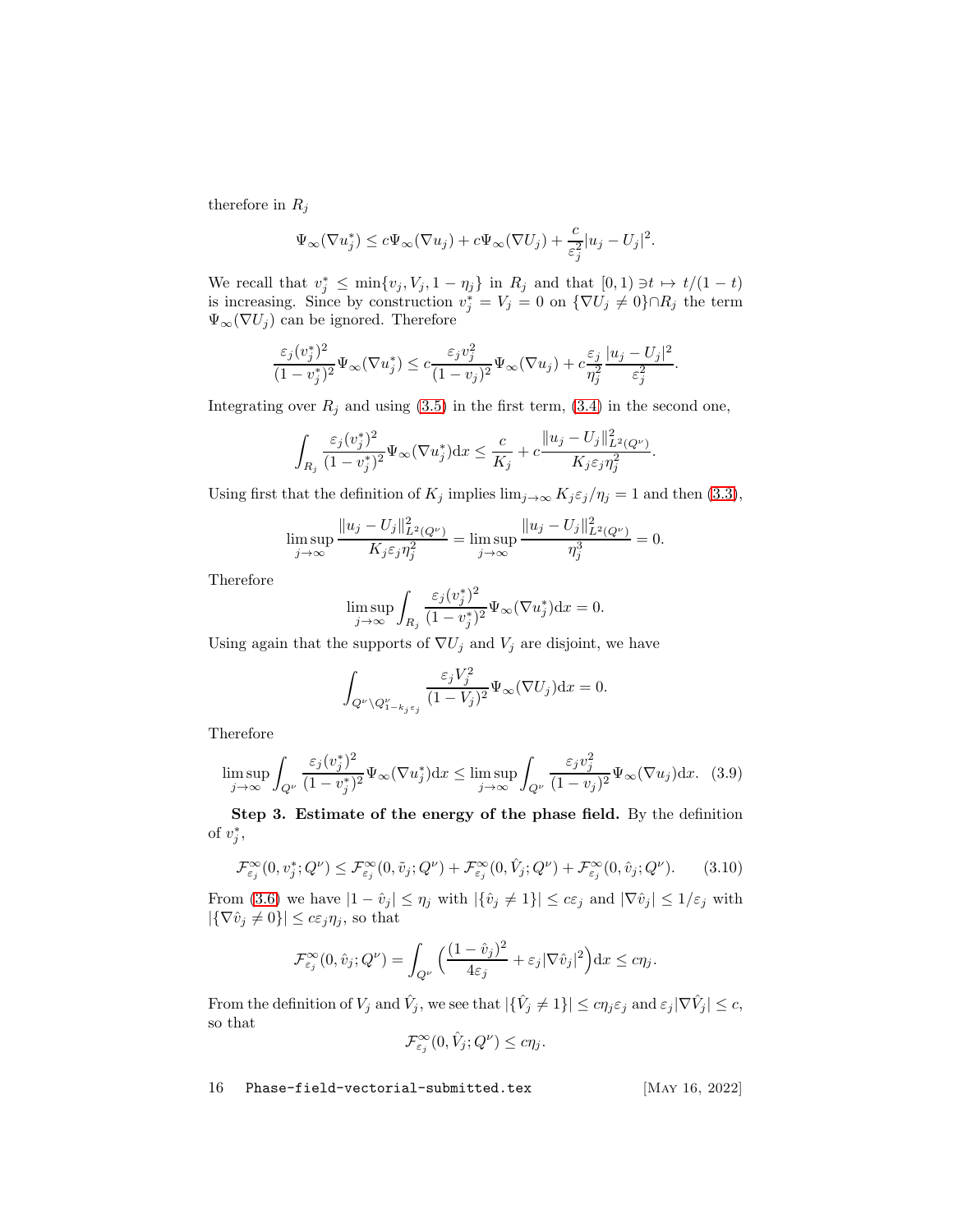Similarly,  $\tilde{v}_j = v_j$  in  $Q_{1-k_j \varepsilon_j}^{\nu}$ ,  $|\tilde{v}_j - 1| \leq |v_j - 1|$ , and  $|\nabla \tilde{v}_j| \leq |\nabla v_j| + 2/(k_j \varepsilon_j)$ in  $Q^{\nu} \setminus Q^{\nu}_{1-k_j \varepsilon_j}$  lead to

$$
\mathcal{F}_{\varepsilon_j}^{\infty}(0, \tilde{v}_j; Q^{\nu}) \leq \mathcal{F}_{\varepsilon_j}^{\infty}(0, v_j; Q^{\nu}) + \frac{4\varepsilon_j \mathcal{L}^n(Q^{\nu} \setminus Q^{\nu}_{1-k_j\varepsilon_j})}{k_j^2 \varepsilon_j^2} + \frac{4}{k_j \varepsilon_j^{1/2}} \mathcal{F}_{\varepsilon_j}^{\infty}(0, v_j; Q^{\nu})^{1/2} \mathcal{L}^n(Q^{\nu} \setminus Q^{\nu}_{1-k_j\varepsilon_j})^{1/2} \leq \mathcal{F}_{\varepsilon_j}^{\infty}(0, v_j; Q^{\nu}) + \frac{c}{k_j^{1/2}}.
$$

Recalling  $k_j \ge K_j + 1 \to \infty$  and  $\eta_j \to 0$ , [\(3.10\)](#page-15-0) leads to

$$
\limsup_{j \to \infty} \mathcal{F}^{\infty}_{\varepsilon_j}(0, v_j^*; Q^{\nu}) \le \limsup_{j \to \infty} \mathcal{F}^{\infty}_{\varepsilon_j}(0, v_j; Q^{\nu}).
$$

Combining this with [\(3.9\)](#page-15-1) concludes the proof.

We are now ready to perform the claimed reduction on the test sequences in the definition of  $g(\cdot,\nu)$  in [\(2.12\)](#page-7-1). To this aim we fix a sequence  $(a_k)_k \subset$  $(0, \infty)$  such that  $a_k < a_{k+1}$ ,  $a_k \uparrow \infty$ , and such that there are functions  $\mathcal{T}_k \in \mathcal{T}_k$  $C_c^1(\mathbb{R}^m;\mathbb{R}^m)$  satisfying

<span id="page-16-2"></span>
$$
\mathcal{T}_k(z) := \begin{cases} z, & \text{if } |z| \le a_k, \\ 0, & \text{if } |z| \ge a_{k+1} \end{cases}
$$
\n(3.11)

and  $\|\nabla \mathcal{T}_k\|_{L^{\infty}(\mathbb{R}^m)} \leq 1$ . Following De Giorgi's averaging/slicing procedure on the codomain, the family  $\mathcal{T}_k$  will be used in several instances along the paper to obtain from a sequence converging in  $L^1$  to a limit belonging to  $L^{\infty}$ , a sequence with the same  $L^1$  limit which is in addition equi-bounded in  $L^{\infty}$ . Moreover, this substitution can be done up to paying an error in energy which can be made arbitrarily small.

<span id="page-16-0"></span>**Proposition 3.2.** For any  $(z, \nu) \in \mathbb{R}^m \times S^{n-1}$  and any  $\varepsilon_j^* \downarrow 0$  there is  $(u_j^*, v_j^*) \rightarrow$  $(z\chi_{\lbrace x\cdot\nu>0\rbrace},1)$  in  $L^2(Q^{\nu};\mathbb{R}^{m+1}),$  with  $v_j^*\in[0,1]$   $\mathcal{L}^n$ -a.e. in  $\Omega$ , such that

$$
\lim_{j \to \infty} \mathcal{F}_{\varepsilon_j^*}^{\infty}(u_j^*, v_j^*; Q^{\nu}) = g(z, \nu) \tag{3.12}
$$

and

$$
u_j^* = (z\chi_{\{x \cdot \nu > 0\}}) * \varphi_{\varepsilon_j^*} , \qquad v_j^* = \chi_{\{|x \cdot \nu| \ge 2\varepsilon_j^*\}} * \varphi_{\varepsilon_j^*} \qquad on \ \partial Q^{\nu}.
$$

*Proof.* Step 1. Reduction to an optimal sequence in  $(2.12)$  converging in  $L^2(Q^{\nu}; \mathbb{R}^{m+1})$ . Let  $\varepsilon_j \to 0$ ,  $(u_j, v_j) \to (z\chi_{\{x \cdot \nu > 0\}}, 1)$  in  $L^1(Q^{\nu}; \mathbb{R}^{m+1})$  be such that

$$
g(z,\nu) = \lim_{j \to \infty} \mathcal{F}_{\varepsilon_j}^{\infty}(u_j, v_j; Q^{\nu}).
$$

Recall that  $v_j \in [0,1]$   $\mathcal{L}^n$ -a.e. in  $\Omega$ , therefore  $v_j \to 1$  in  $L^2(Q^{\nu})$ . We claim that for all j,  $M \in \mathbb{N}$  there is  $k_{M,j} \in \{M+1,\ldots,2M\}$  such that

<span id="page-16-1"></span>
$$
\mathcal{F}_{\varepsilon_j}^{\infty}(\mathcal{T}_{k_{M,j}}(u_j), v_j; Q^{\nu}) \le \left(1 + \frac{c}{M}\right) \mathcal{F}_{\varepsilon_j}^{\infty}(u_j, v_j; Q^{\nu}), \tag{3.13}
$$

17 Phase-field-vectorial-submitted.tex [May 16, 2022]

 $\Box$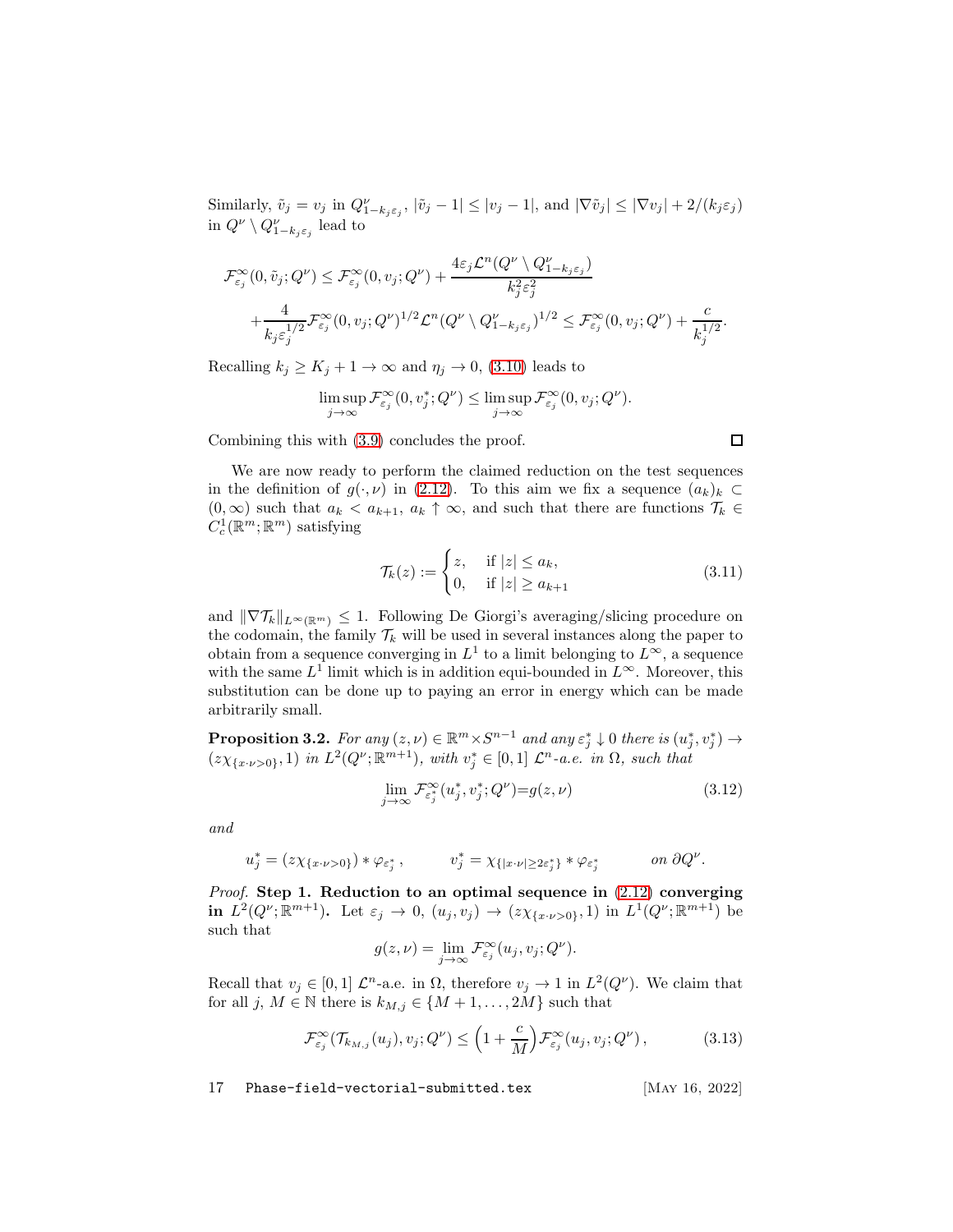where  $c > 0$  is a constant independent of M and j. If  $a_M > 1 + |z| = 1 +$  $||z\chi_{\{x\cdot\nu>0\}}||_{L^{\infty}(Q^{\nu})}$  then  $\mathcal{T}_{k_M,j}(u_j) \to z\chi_{\{x\cdot\nu>0\}}$  in  $L^2(Q^{\nu}; \mathbb{R}^m)$ , and [\(3.13\)](#page-16-1) yields

<span id="page-17-0"></span>
$$
\limsup_{j\to\infty}\mathcal{F}^\infty_{\varepsilon_j}(\mathcal{T}_{k_M,j}(u_j),v_j;Q^\nu)\leq \Big(1+\frac{c}{M}\Big)g(z,\nu)\,,
$$

in turn implying by the arbitrariness of  $M \in \mathbb{N}$ 

$$
g(z,\nu) = \inf \{ \liminf_{j \to \infty} \mathcal{F}_{\varepsilon_j}^{\infty}(u_j, v_j; Q^{\nu}) : ||u_j - z\chi_{\{x \cdot \nu > 0\}}||_{L^2(Q^{\nu})} \to 0, \varepsilon_j \to 0 \}.
$$

We are left with establishing [\(3.13\)](#page-16-1). To this aim consider  $\mathcal{T}_k(u_j)$  and note that

$$
\mathcal{F}_{\varepsilon_j}^{\infty}(\mathcal{T}_k(u_j), v_j; Q^{\nu}) = \mathcal{F}_{\varepsilon_j}^{\infty}(u_j, v_j; \{|u_j| \le a_k\})
$$
  
+ 
$$
\mathcal{F}_{\varepsilon_j}^{\infty}(\mathcal{T}_k(u_j), v_j; \{a_k < |u_j| < a_{k+1}\}) + \mathcal{F}_{\varepsilon_j}^{\infty}(0, v_j; \{|u_j| \ge a_{k+1}\}).
$$
 (3.14)

We estimate the second term in [\(3.14\)](#page-17-0). The growth conditions on  $\Psi$  (cf. [\(2.3\)](#page-5-3)) and  $\|\nabla \mathcal{T}_{k}\|_{L^{\infty}(\mathbb{R}^m)} \leq 1$  yield for a constant  $c > 0$ 

$$
\mathcal{F}_{\varepsilon_j}^{\infty}(\mathcal{T}_k(u_j), v_j; \{a_k < |u_j| < a_{k+1}\})
$$
\n
$$
\leq c \int_{\{a_k < |u_j| < a_{k+1}\}} \varepsilon_j f^2(v_j) \Psi_{\infty}(\nabla u_j) \, dx + \mathcal{F}_{\varepsilon_j}^{\infty}(0, v_j; \{a_k < |u_j| < a_{k+1}\}).
$$
\n(3.15)

Collecting [\(3.14\)](#page-17-0) and [\(3.15\)](#page-17-1) and using  $\mathcal{F}_{\varepsilon_j}^{\infty}(u_j, v_j; A) + \mathcal{F}_{\varepsilon_j}^{\infty}(0, v_j; B) \leq \mathcal{F}_{\varepsilon_j}^{\infty}(u_j, v_j; A \cup$  $B$ ) for  $A$  and  $B$  disjoint we conclude that

$$
\mathcal{F}_{\varepsilon_j}^{\infty}(\mathcal{T}_k(u_j), v_j; Q^{\nu}) \leq \mathcal{F}_{\varepsilon_j}^{\infty}(u_j, v_j; Q^{\nu}) + c \int_{\{a_k < |u_j| < a_{k+1}\}} \varepsilon_j f^2(v_j) \Psi_{\infty}(\nabla u_j) \mathrm{d}x.
$$

Let now  $M \in \mathbb{N}$ , by averaging there exists  $k_{M,j} \in \{M+1,\ldots,2M\}$  such that

<span id="page-17-1"></span>
$$
\mathcal{F}_{\varepsilon_j}^{\infty}(\mathcal{T}_{k_{M,j}}(u_j), v_j; Q^{\nu}) \leq \frac{1}{M} \sum_{k=M+1}^{2M} \mathcal{F}_{\varepsilon_j}^{\infty}(\mathcal{T}_k(u_j), v_j; Q^{\nu})
$$
  

$$
\leq \left(1 + \frac{c}{M}\right) \mathcal{F}_{\varepsilon_j}^{\infty}(u_j, v_j; Q^{\nu}),
$$

i.e. [\(3.13\)](#page-16-1).

Step 2. Conclusion. In view of Step 1 there is an optimal sequence for  $g(z,\nu)$  in [\(2.12\)](#page-7-1) converging in  $L^2(Q^{\nu};\mathbb{R}^{m+1})$ . Let  $(\varepsilon_k, u_k, v_k)$  be the se-quence from Proposition [3.1.](#page-13-2) Since  $\lim_{k\to\infty} \lim_{j\to 0} \varepsilon_j^* / \varepsilon_k = 0$ , we can select a nondecreasing sequence  $k(j) \to \infty$  such that  $\lambda_j := \varepsilon_j^* / \varepsilon_{k(j)} \to 0$ . We let  $\tilde{Q}^{\nu} := (\text{Id} - \nu \otimes \nu) Q^{\nu} \subset \nu^{\perp} \subset \mathbb{R}^{n}$  and select  $x_1, \ldots, x_{I_j} \in \tilde{Q}^{\nu}$ , with  $I_j := \lfloor 1/\lambda_j \rfloor^{n-1}$ , such that  $x_i + \tilde{Q}^{\nu}_{\lambda_j}$  are pairwise disjoint subsets of  $\tilde{Q}^{\nu}$ . We set

$$
u_j^*(x) := \begin{cases} u_{k(j)}(\frac{x-x_i}{\lambda_j}), & \text{if } x - x_i \in Q_{\lambda_j}^{\nu} \text{ for some } i, \\ U_j^*(x), & \text{otherwise in } Q^{\nu} \end{cases}
$$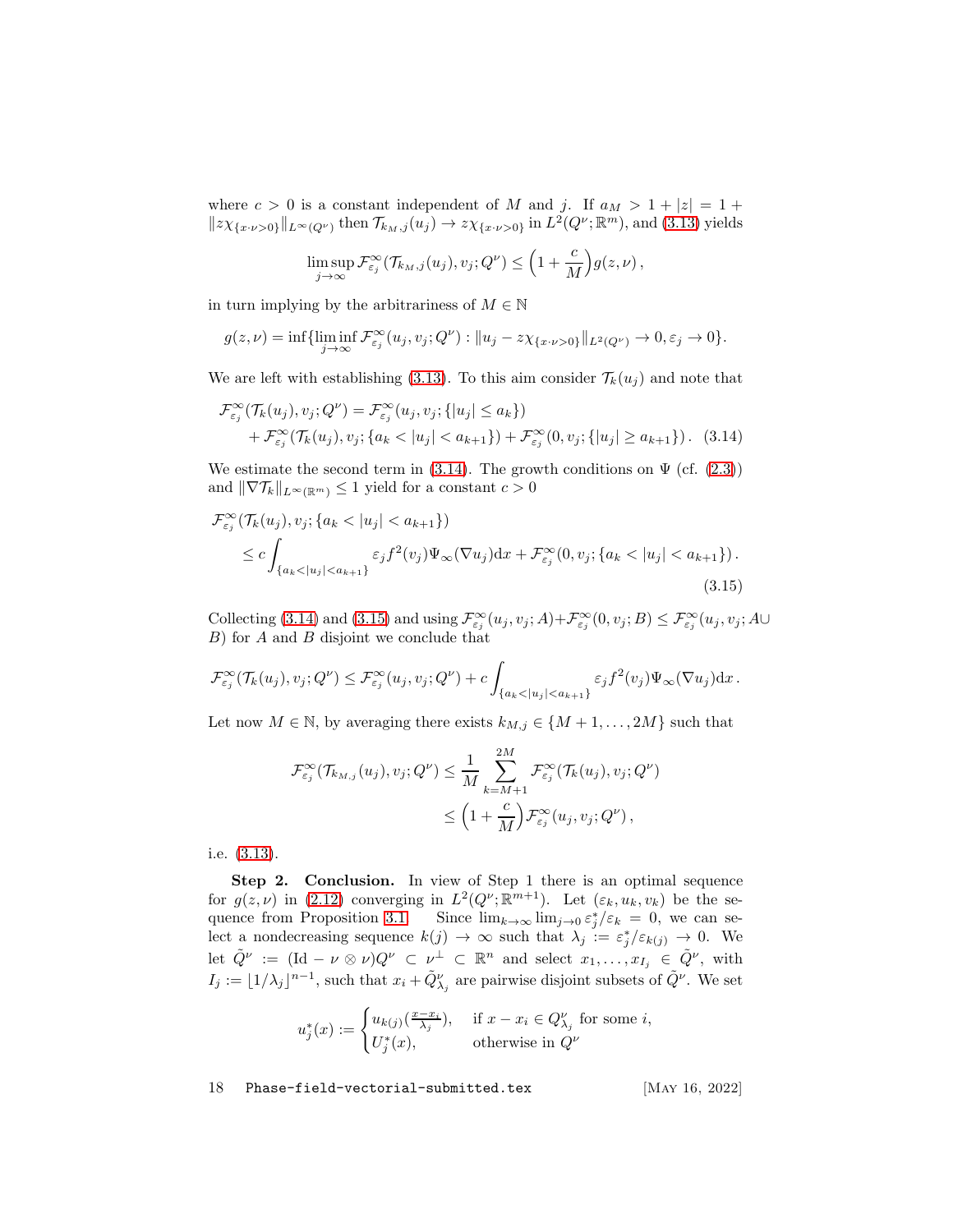and

$$
v_j^*(x) := \begin{cases} v_{k(j)}(\frac{x - x_i}{\lambda_j}), & \text{if } x - x_i \in Q_{\lambda_j}^{\nu} \text{ for some } i, \\ V_j^*(x), & \text{otherwise in } Q^{\nu}, \end{cases}
$$

where  $U_j^*$  and  $V_j^*$  are defined as in [\(3.2\)](#page-13-3) using  $\varepsilon_j^*$ . One easily verifies that  $U_j^*(x) = U_{k(j)}(\frac{x-y}{\lambda_j})$  for all  $y \in \nu^{\perp}$ , and the same for V. By the boundary con-ditions [\(3.1\)](#page-13-4), these functions are continuous and therefore in  $W^{1,2}(Q^{\nu}; \mathbb{R}^{m+1})$ . We further estimate

$$
\mathcal{F}_{\varepsilon_j^*}^{\infty}(u_j^*, v_j^*; Q^{\nu}) \leq I_j \lambda_j^{n-1} \mathcal{F}_{\varepsilon_{k(j)}}^{\infty}(u_{k(j)}, v_{k(j)}; Q^{\nu}) + c \mathcal{H}^{n-1}(\tilde{Q}^{\nu} \setminus \cup_i (x_i + \tilde{Q}_{\lambda_j}^{\nu})).
$$

Taking  $j \to \infty$ , and recalling that  $\limsup_j \mathcal{F}_{\varepsilon_{k}(j)}^{\infty}(u_{k(j)}, v_{k(j)}; Q^{\nu}) \leq g(z, \nu)$ , concludes the proof.

In what follows we provide an equivalent characterization for the surface energy  $g$  in the spirit of [\[CFI16,](#page-57-10) Proposition 4.3].

<span id="page-18-0"></span>**Proposition 3.3.** For any  $(z, \nu) \in \mathbb{R}^m \times S^{n-1}$  one has

<span id="page-18-4"></span>
$$
g(z,\nu) = \lim_{T \to \infty} \inf_{(u,v) \in \mathcal{U}_{z,\nu}^T} \frac{1}{T^{n-1}} \mathcal{F}_1^{\infty}(u,v;Q_T^{\nu}), \qquad (3.16)
$$

where

$$
\mathcal{U}_{z,\nu}^T := \left\{ (u,v) \in W^{1,2}(Q_T^{\nu}; \mathbb{R}^{m+1}) \colon 0 \le v \le 1, \ v = \chi_{\{|x \cdot \nu| \ge 2\}} * \varphi_1 \text{ and } \right.\n\left. u = (z\chi_{\{x \cdot \nu > 0\}}) * \varphi_1 \text{ on } \partial Q_T^{\nu} \right\}.
$$

*Proof.* For every  $(z, \nu) \in \mathbb{R}^m \times S^{n-1}$  and  $T > 0$  set

$$
g_T(z,\nu) := \inf_{(u,v) \in \mathcal{U}_{z,\nu}^T} \frac{1}{T^{n-1}} \mathcal{F}_1^{\infty}(u,v;Q_T^{\nu}).
$$

We first prove that

<span id="page-18-3"></span>
$$
\limsup_{T \to \infty} gr(z, \nu) \le g(z, \nu).
$$
\n(3.17)

Indeed, if  $T_i \uparrow \infty$  is a sequence achieving the superior limit on the left-hand side above, thanks to Proposition [3.2](#page-16-0) we may consider  $(u_j, v_j) \in W^{1,2}(Q^{\nu}; \mathbb{R}^{m+1})$ with  $0 \le v_j \le 1$ ,  $(u_j, v_j) \to (z\chi_{\{x \cdot \nu > 0\}}, 1)$  in  $L^2(Q^{\nu}; \mathbb{R}^{m+1})$ ,

<span id="page-18-1"></span>
$$
u_j = (z\chi_{\{x \cdot \nu > 0\}}) * \varphi_{\frac{1}{T_j}}, \qquad v_j = \chi_{\{|x \cdot \nu| \ge \frac{2}{T_j}\}} * \varphi_{\frac{1}{T_j}} \text{ on } \partial Q^{\nu}, \tag{3.18}
$$

and

<span id="page-18-2"></span>
$$
\lim_{j \to \infty} \mathcal{F}_{\frac{\tau}{T_j}}^{\infty}(u_j, v_j; Q^{\nu}) = g(z, \nu).
$$
\n(3.19)

Then, define  $(\tilde{u}_j(y), \tilde{v}_j(y)) := (u_j(\frac{y}{T_j}), v_j(\frac{y}{T_j}))$  for  $y \in Q_{T_j}^{\nu}$ , and note that by a change of variable it is true that

$$
\frac{1}{T_j^{n-1}}\mathcal{F}^\infty_1(\tilde u_j,\tilde v_j;Q_{T_j}^\nu)=\mathcal{F}^\infty_{\frac{1}{T_j}}(u_j,v_j;Q^\nu)\,,
$$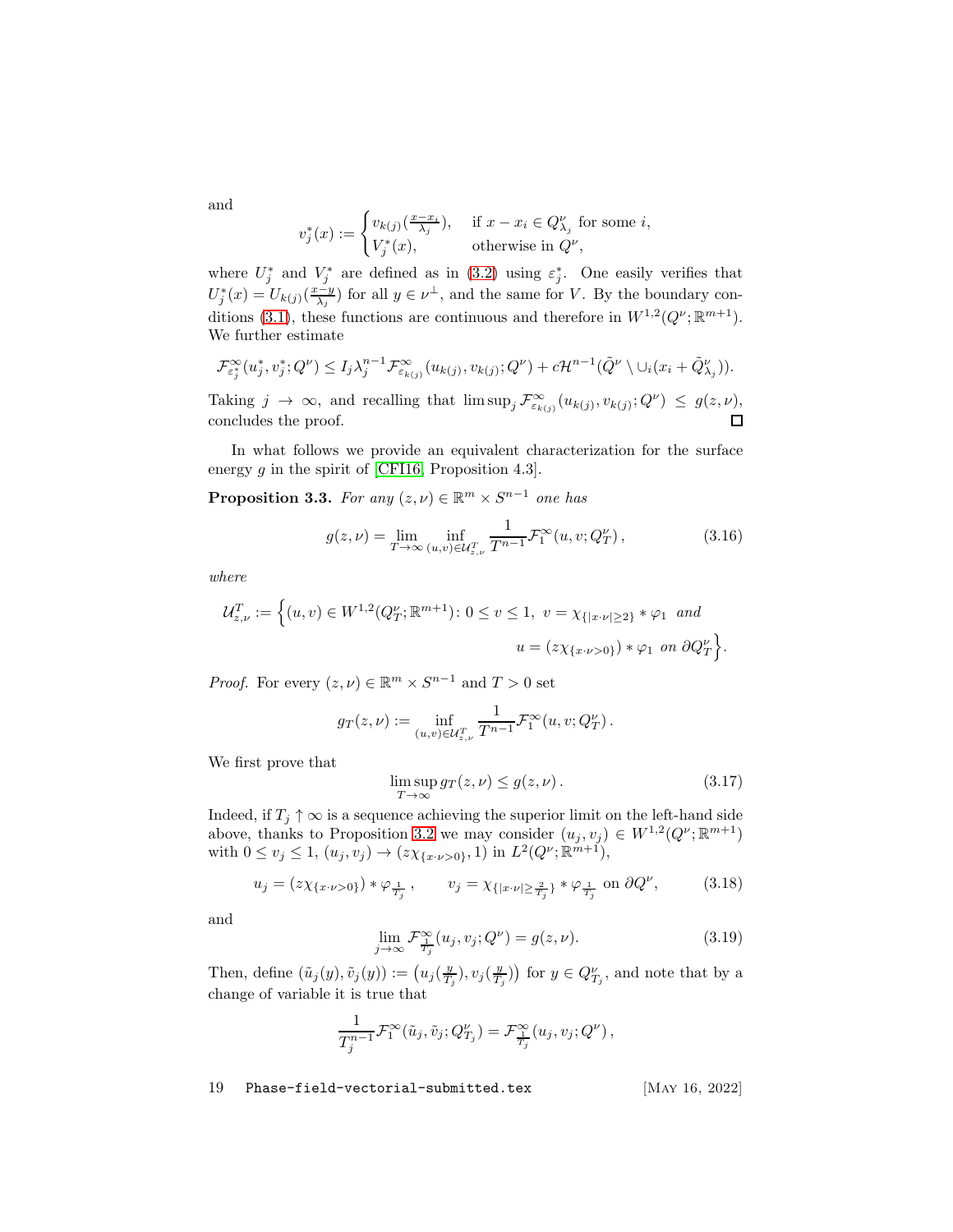and that  $(\tilde{u}_j, \tilde{v}_j) \in \mathcal{U}_{z,\nu}^{T_j}$  in view of [\(3.18\)](#page-18-1). Then, by [\(3.19\)](#page-18-2), the choice of  $T_j$  and the definition of  $g_T(z, \nu)$  we conclude straightforwardly [\(3.17\)](#page-18-3).

In order to prove the converse inequality

<span id="page-19-1"></span>
$$
\liminf_{T \to \infty} g_T(z, \nu) \ge g(z, \nu), \tag{3.20}
$$

we assume for the sake of notational simplicity  $\nu = e_n$ . We then fix  $\rho > 0$  and take  $T > 6$ , depending on  $\rho$ , and  $(u_T, v_T) \in \mathcal{U}_{z,e_n}^T$  such that

<span id="page-19-0"></span>
$$
\frac{1}{T^{n-1}}\mathcal{F}_1^{\infty}(u_T, v_T; Q_T^{e_n}) \le \liminf_{T \to \infty} g_T(z, e_n) + \rho.
$$
 (3.21)

Let  $\varepsilon_j \to 0$  and set

$$
u_j(y) := \begin{cases} u_T\left(\frac{y}{\varepsilon_j} - d\right), & \text{if } y \in \varepsilon_j(Q_T^{e_n} + d) \subset\subset Q^{e_n}, \\ (z\chi_{\{x \cdot e_n > 0\}} * \varphi_1)(\frac{y}{\varepsilon_j}), & \text{otherwise in } Q^{e_n}, \end{cases}
$$
  

$$
v_j(y) := \begin{cases} v_T\left(\frac{y}{\varepsilon_j} - d\right), & \text{if } y \in \varepsilon_j(Q_T^{e_n} + d) \subset\subset Q^{e_n}, \\ (\chi_{\{|x \cdot e_n| > 2\}} * \varphi_1)(\frac{y}{\varepsilon_j}), & \text{otherwise in } Q^{e_n}, \end{cases}
$$

with  $d \in \mathbb{Z}^{n-1} \times \{0\}$ . Then,  $(u_j, v_j) \to (z \chi_{\{x \cdot e_n > 0\}}, 1)$  in  $L^1(Q^{e_n}; \mathbb{R}^{m+1})$ , and letting  $I_{\varepsilon_j} := \{d \in \mathbb{Z}^{n-1} \times \{0\} : \varepsilon_j(Q_T^{e_n} + d) \subset\subset Q^{e_n}\}\,$ , a change of variable yields (cf. also the discussion after [\(3.2\)](#page-13-3))

$$
g(z, e_n) \leq \limsup_{j \to \infty} \mathcal{F}_{\varepsilon_j}^{\infty}(u_j, v_j; Q^{e_n})
$$
  
\n
$$
\leq \limsup_{j \to \infty} \Big( \sum_{d \in I_{\varepsilon_j}} \mathcal{F}_{\varepsilon_j}^{\infty}(u_j, v_j; \varepsilon_j(Q_T^{e_n} + d))
$$
  
\n
$$
+ \frac{c}{\varepsilon_j} \mathcal{L}^n \Big( Q^{e_n} \cap \{ \varepsilon_j \leq |x_n| \leq 3\varepsilon_j \} \setminus \bigcup_{d \in I_{\varepsilon_j}} \varepsilon_j(Q_T^{e_n} + d) \Big) \Big)
$$
  
\n
$$
= \limsup_{j \to \infty} \varepsilon_j^{n-1} \# I_{\varepsilon_j} \mathcal{F}_1^{\infty}(u_T, v_T; Q_T^{e_n})
$$
  
\n
$$
\leq \frac{1}{T^{n-1}} \mathcal{F}_1^{\infty}(u_T, v_T; Q_T^{e_n}) \leq \liminf_{T \to \infty} g_T(z, e_n) + \rho,
$$

by the choice of  $(u_T, v_T)$  and T (cf. [\(3.21\)](#page-19-0)). As  $\rho \to 0$  we get [\(3.20\)](#page-19-1).

Estimates [\(3.17\)](#page-18-3) and [\(3.20\)](#page-19-1) yield the existence of the limit of  $g_T(z, \nu)$  as  $T \uparrow \infty$  and equality [\(3.16\)](#page-18-4), as well.  $\Box$ 

With this representation of  $g$  at hand we can obtain a version of Proposi-tion [3.2](#page-16-0) which also accounts for a regularization term of the form  $\eta_{\varepsilon} \int \Psi(\nabla u) dx$ .

<span id="page-19-2"></span>**Proposition 3.4.** For any  $\varepsilon_j \downarrow 0$  and  $\eta_j \downarrow 0$  with  $\eta_j/\varepsilon_j \to 0$ , and any  $(z, \nu) \in \mathbb{R}^m \times S^{n-1}$  there is  $(u_j, v_j) \to (z\chi_{\{x \cdot \nu > 0\}}, 1)$  in  $L^2(Q^{\nu}; \mathbb{R}^{m+1})$ , with  $v_j \in [0, 1]$  $\mathcal{L}^n$ -a.e. in  $Q^{\nu}$ , such that

$$
\lim_{j \to \infty} \mathcal{F}_{\varepsilon_j}^{\infty}(u_j, v_j; Q^{\nu}) = g(z, \nu)
$$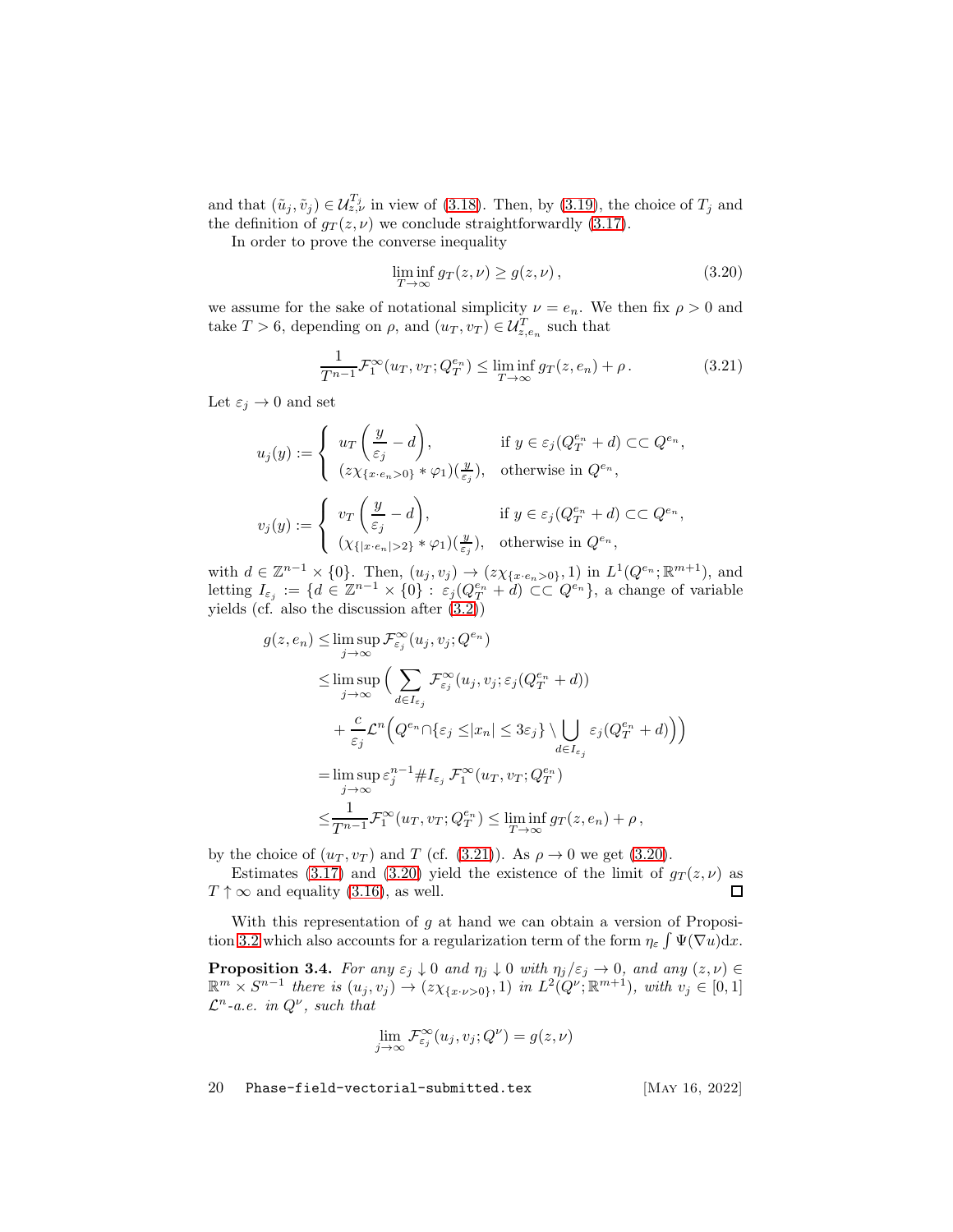$$
\lim_{j \to \infty} \eta_j \int_{Q^{\nu}} |\nabla u_j|^2 \mathrm{d} x = 0,
$$

and

$$
u_j = (z\chi_{\{x\cdot\nu>0\}})*\varphi_{\varepsilon_j}, \qquad v_j = \chi_{\{|x\cdot\nu|\geq 2\varepsilon_j\}}*\varphi_{\varepsilon_j} \qquad \text{on } \partial Q^{\nu}.
$$

Proof. We use the same construction as above (without loss of generality, explicitly written only for  $\nu = e_n$ ), and compute similarly

$$
\begin{aligned} \|\nabla u_j\|_{L^2(Q^{e_n})}^2 &\leq \sum_{d \in I_{\varepsilon_j}} \|\nabla u_j\|_{L^2(\varepsilon_j(Q^{e_n}_T + d))}^2 + \frac{c}{\varepsilon_j^2} \mathcal{L}^n\left(Q^{e_n} \cap \{|x_n| \leq \varepsilon_j\}\right) \\ &= \varepsilon_j^{n-1} \# I_{\varepsilon_j} \|\nabla u_T\|_{L^2(Q_T)}^2 + \frac{c}{\varepsilon_j} \leq \frac{C_T}{\varepsilon_j} .\end{aligned}
$$

To conclude the proof it suffices to choose  $T_j \to \infty$  so slow that  $\eta_j C_{T_j} / \varepsilon_j \to \square$ 0.

<span id="page-20-0"></span>Corollary 3.5. If  $\Psi_{\infty}(\xi) = |\xi|^2$ , then  $g(z, \nu) = g_{\text{scal}}(|z|)$  for all  $(z, \nu) \in \mathbb{R}^m \times$  $S^{n-1}$ , where  $g_{\text{scal}}$  is defined as the right-hand side of equation [\(3.16\)](#page-18-4) with  $n =$  $m=1$ .

For an equivalent definition of  $g_{\text{scal}}$  see equation [\(4.4\)](#page-29-2) below and [\[CFI16,](#page-57-10) Proposition 4.3].

Proof. By [\[CFI16,](#page-57-10) Proposition 4.3] or by Proposition [3.3,](#page-18-0) the following characterization holds for  $g_{\text{scal}}$ :

$$
g_{\text{scal}}(s) = \lim_{T \uparrow \infty} \inf_{(\alpha,\beta) \in \mathcal{U}_s^T} \mathscr{F}_1^{\infty}(\alpha,\beta;(-T/2,T/2)),
$$

with

$$
\mathscr{F}_1^{\infty}(\alpha,\beta;(-T/2,T/2)) := \int_{-\frac{T}{2}}^{\frac{T}{2}} (f^2(\beta)|\alpha'|^2 + \frac{(1-\beta)^2}{4} + |\beta'|^2) dx
$$

and

$$
\mathcal{U}_s^T := \{ \alpha, \beta \in W^{1,2}((-T/2, T/2)) \colon 0 \le \beta \le 1, \ \beta(\pm T/2) = 1
$$
  

$$
\alpha(-T/2) = 0, \ \alpha(T/2) = s \}.
$$

Let  $(z, \nu) \in \mathbb{R}^m \times S^{n-1}$ ,  $z \neq 0$ . We first prove that

<span id="page-20-1"></span>
$$
g(z,\nu) \ge g_{\text{scal}}(|z|). \tag{3.22}
$$

If  $T > 0$  and  $(u, v) \in \mathcal{U}_{z, \nu}^T$  (see Proposition [3.3](#page-18-0) for the definition of  $\mathcal{U}_{z, \nu}^T$ ), then for  $\mathcal{H}^{n-1}$ -a.e.  $y \in \tilde{Q}^{\nu}_{T} := (\text{Id} - \nu \otimes \nu) Q^{\nu}_{T} \subset \nu^{\perp}$  the slices

$$
u''_y(t) := \frac{z}{|z|} \cdot u(y + t\nu), \quad v''_y(t) := v(y + t\nu)
$$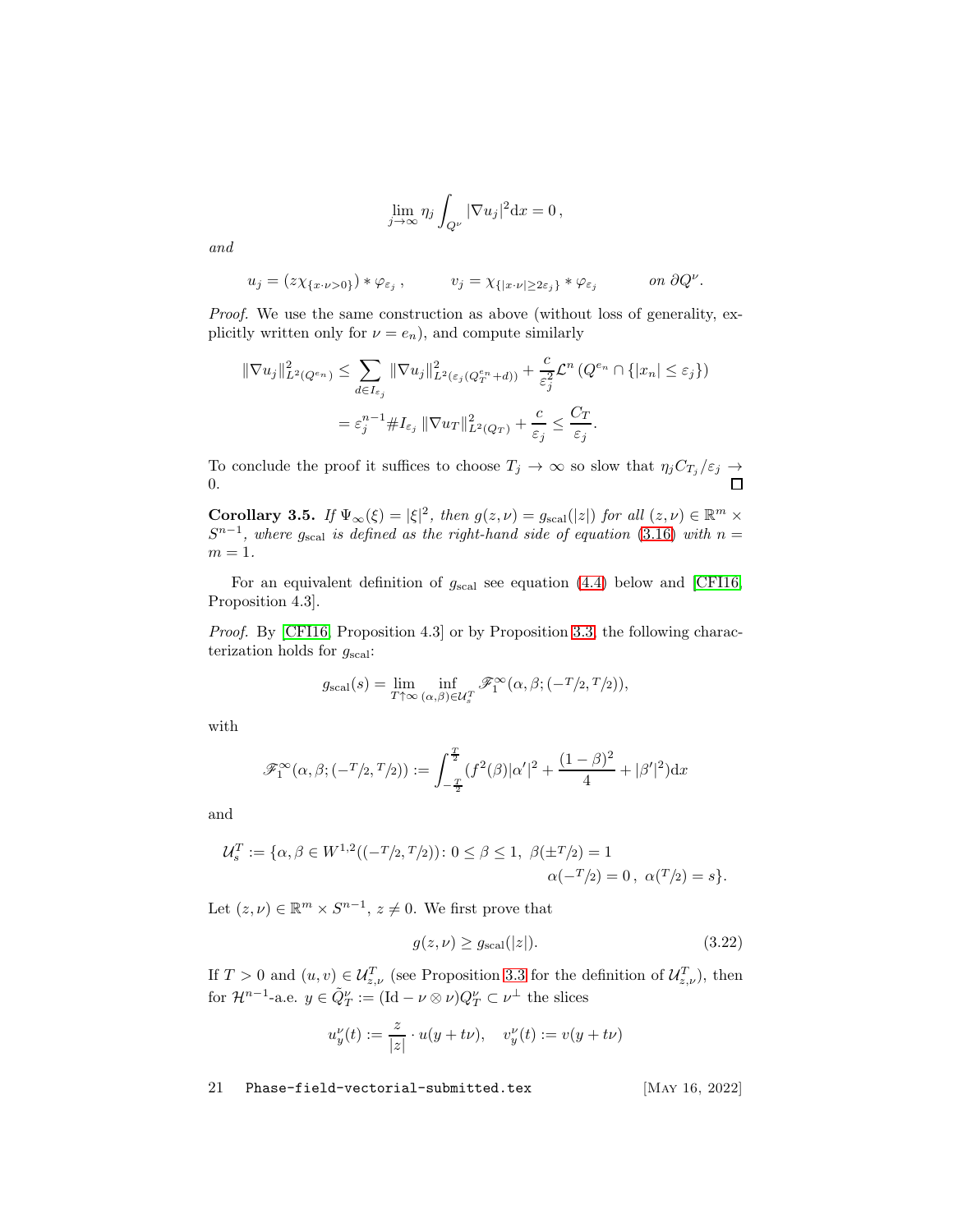belong to  $\mathcal{U}_{|z|}^T$  and satisfy by Fubini's theorem

$$
\frac{1}{T^{n-1}}\mathcal{F}_1^{\infty}(u,v;Q_T^{\nu}) \ge \frac{1}{T^{n-1}}\int_{\tilde{Q}_T^{\nu}} \mathscr{F}_1^{\infty}(u_y^{\nu},v_y^{\nu};(-T/2,T/2))\,\mathrm{d}\mathcal{H}^{n-1}(y) \ge \inf_{(\alpha,\beta)\in\mathcal{U}_{\lfloor z\rfloor}^T} \mathscr{F}_1^{\infty}(\alpha,\beta;(-T/2,T/2)).
$$

Taking the infimum over  $(u, v) \in \mathcal{U}_{z,\nu}^T$  and passing to the limit  $T \to \infty$  we get [\(3.22\)](#page-20-1).

Let us show now that

<span id="page-21-0"></span>
$$
g(z,\nu) \le g_{\text{scal}}(|z|). \tag{3.23}
$$

Let  $T > 0$  and  $(\alpha, \beta) \in \mathcal{U}_{|z|}^T$ . Fixed  $\varepsilon_j \to 0$ , we will construct a competitor  $(u_j, v_j)$  for the problem  $(2.12)$  defining g. We set

$$
\begin{aligned} u_j(x) &:= \left\{ \begin{array}{ll} \alpha\Big(\frac{T}{\varepsilon_j}x\cdot \nu\Big)\frac{z}{|z|}, & \text{if } |x\cdot \nu|\leq \frac{\varepsilon_j}{2},\; x\in Q^\nu, \\ z\chi_{\{x\cdot \nu>0\}}, & \text{otherwise in } Q^\nu, \end{array}\right.\\ v_j(x) &:= \left\{ \begin{array}{ll} \beta\Big(\frac{T}{\varepsilon_j}x\cdot \nu\Big), & \text{if } |x\cdot \nu|\leq \frac{\varepsilon_j}{2},\; x\in Q^\nu, \\ 1, & \text{otherwise in } Q^\nu. \end{array}\right. \end{aligned}
$$

Hence by a change of variables we have  $||u_j - z\chi_{\{x \cdot \nu > 0\}}||_{L^1(Q^{\nu})} \to 0$  and

$$
\mathcal{F}^{\infty}_{\varepsilon_j/T}(u_j,v_j;Q^{\nu})=\mathscr{F}^{\infty}_{1}(\alpha,\beta;(-^{T}/_{2},^{T}/_{2}))\,.
$$

Therefore, we conclude that

$$
g(z,\nu) \leq \mathscr{F}_1^{\infty}(\alpha,\beta;(-^T/2,T/2)).
$$

As  $(\alpha, \beta) \in \mathcal{U}_{|z|}^T$  varies, we obtain [\(3.23\)](#page-21-0).

**Remark 3.6.** The same argument shows that if  $\Psi$  satisfies  $\Psi_{\infty}(\xi) \ge \Psi_{\infty}(\xi \nu \otimes \nu)$ for every  $\xi \in \mathbb{R}^{m \times n}$  and  $\nu \in S^{n-1}$ , then for all  $(z, \nu) \in \mathbb{R}^m \times S^{n-1}$ 

$$
g(z,\nu) = \lim_{T \uparrow \infty} \inf_{\widetilde{U}_z^T} \int_{-T/2}^{T/2} \left( f^2(\beta(t)) \Psi_{\infty}(\alpha'(t) \otimes \nu) + \frac{(1-\beta(t))^2}{4} + |\beta'(t)|^2 \right) dt
$$

where

$$
\widetilde{\mathcal{U}}_z^T := \{ (\alpha, \beta) \in W^{1,2}((-T/2, T/2); \mathbb{R}^{m+1}) : 0 \le \beta \le 1, \, \beta(\pm T/2) = 1 \alpha(-T/2) = 0, \, \alpha(T/2) = z \}.
$$

22 Phase-field-vectorial-submitted.tex [MAY 16, 2022]

 $\Box$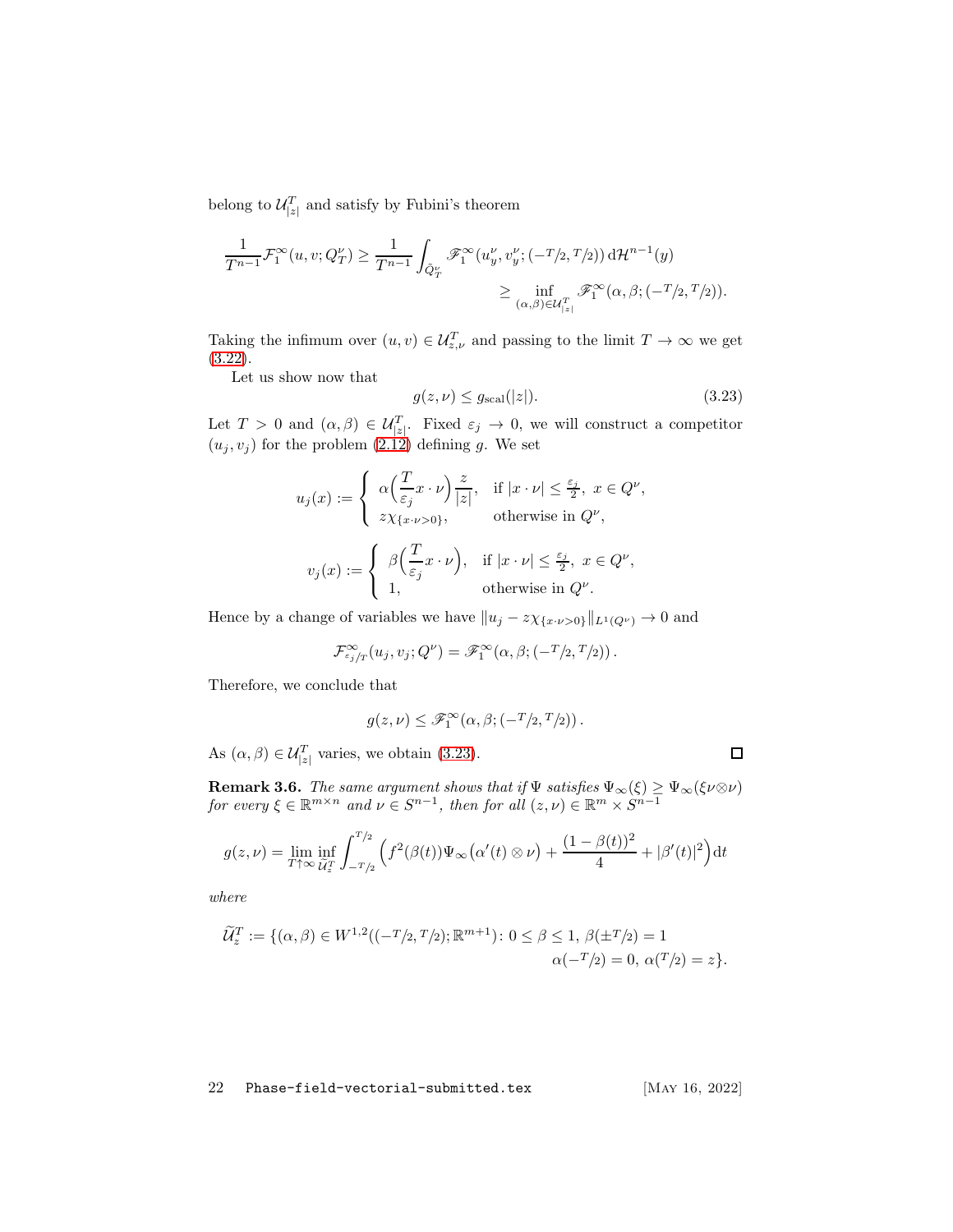### <span id="page-22-0"></span>3.2 Structural properties of  $g(z, \nu)$

We next deduce the coercivity properties of q.

<span id="page-22-1"></span>**Lemma 3.7.** There is  $c > 0$  such that, for all  $z, \nu \in \mathbb{R}^m \times S^{n-1}$ ,

$$
\frac{1}{c}(|z| \wedge 1) \le g(z,\nu) \le c(|z| \wedge 1).
$$

We provide here a direct proof of the lemma. Alternatively, these bounds may be derived estimating  $\mathcal{F}_{\varepsilon}$  by its 1D counterpart (as in [\(4.2\)](#page-29-3) below) and recalling the bounds holding for  $g_{\text{scal}}$ , see [\[CFI16,](#page-57-10) Prop. 4.1].

*Proof.* We start with the lower bound. Let  $z \in \mathbb{R}^m$ ,  $\nu \in S^{n-1}$ , and fix sequences  $\varepsilon_j \to 0$ ,  $v_j$  and  $u_j \to z \chi_{\{x \cdot \nu > 0\}}$  in  $L^1(Q^{\nu}; \mathbb{R}^m)$  such that  $\mathcal{F}^{\infty}_{\varepsilon_j}(u_j, v_j; Q^{\nu}) \to$  $g(z, \nu)$ . For every j and  $y_j \in \nu^{\perp} \cap Q^{\nu}$  we define  $v_j^* \in W^{1,2}((-\frac{1}{2}, \frac{1}{2}); [0, 1])$  and  $u_j^* \in W^{1,2}((-\frac{1}{2},\frac{1}{2});\mathbb{R}^m)$  by  $v_j^*(t) := v_j(y_j + t\nu)$  and  $u_j^*(t) := u_j(y_j + t\nu)$ . The set of  $y_j \in \nu^{\perp} \cap Q^{\nu}$  such that

$$
||u_j^* - z\chi_{\{t\geq 0\}}||_{L^1((-\frac{1}{2},\frac{1}{2}))} \leq 3||u_j - z\chi_{\{x \cdot \nu \geq 0\}}||_{L^1(Q^{\nu})}
$$

has measure at least  $\frac{2}{3}$  and, using [\(2.3\)](#page-5-3) to estimate  $\frac{1}{c} |(u_j^*)'|^2(t) \leq \Psi_{\infty}(\nabla u_j)(y_j +$  $t\nu$ , the set of  $y_j \in \nu^{\perp} \cap Q^{\nu}$  such that

$$
\int_{\left(-\frac{1}{2},\frac{1}{2}\right)} \left(\frac{\varepsilon_j \ell^2 (v_j^*)^2}{(1-v_j^*)^2} \frac{|(u_j^*)'|^2}{c} + \frac{(1-v_j^*)^2}{4\varepsilon_j} + \varepsilon_j |(v_j^*)'|^2\right) dt \leq 3 \mathcal{F}_{\varepsilon_j}^{\infty}(u_j, v_j; Q^{\nu})
$$

also has measure at least  $\frac{2}{3}$ . Therefore we can fix  $y_j$  such that both inequalities hold. If  $g(z, \nu) < \infty$ , then necessarily  $v_j^* \to 1$  in  $L^2((-\frac{1}{2}, \frac{1}{2}))$ , and it has a continuous representative. We can therefore assume that  $\sup v_j^* \geq \frac{3}{4}$  for large j. If  $\inf v_j^* \leq \frac{1}{2}$  then

$$
\begin{split} \frac{1}{2}(1-v)^2 \bigg|_{1/2}^{3/4} &\leq \int_{(-\frac{1}{2},\frac{1}{2})} |(1-v_j^*)(v_j^*)'| \mathrm{d} t \\ &\leq \int_{(-\frac{1}{2},\frac{1}{2})} \frac{(1-v_j^*)^2}{4\varepsilon_j} + \varepsilon_j |(v_j^*)'|^2 \mathrm{d} t \leq 3\mathcal{F}_{\varepsilon_j}^{\infty}(u_j,v_j;Q^{\nu}). \end{split}
$$

Otherwise,  $v_j^* \geq \frac{1}{2}$  pointwise and

$$
\int_{(-\frac{1}{2},\frac{1}{2})}\Big(\frac{\varepsilon_j \ell^2(v_j^*)^2}{(1-v_j^*)^2}\frac{|(u_j^*)'|^2}{c}+\frac{(1-v_j^*)^2}{4\varepsilon_j}\Big) \mathrm{d} t \geq \frac{1}{2c^{1/2}}\ell \int_{(-\frac{1}{2},\frac{1}{2})}|(u_j^*)'| \mathrm{d} t.
$$

Since  $||u_j^* - z\chi_{t\geq 0}||_{L^1((-\frac{1}{2},\frac{1}{2}))} \to 0$ , there are  $t_j, t'_j$  such that  $u_j^*(t_j) \to 0$ ,  $u_j^*(t'_j) \to$ z, and therefore  $\liminf_{j\to\infty} \int_{(-\frac{1}{2},\frac{1}{2})} |(u_j^*)'| dt \geq \liminf_{j\to\infty} |u_j^*(t_j) - u_j^*(t_j')| = |z|.$ We conclude that  $\liminf_{j\to\infty} \widetilde{\mathcal{F}^{\infty}_{\varepsilon_j}(u_j, v_j; Q^{\nu})} \geq c(1 \wedge \ell |z|).$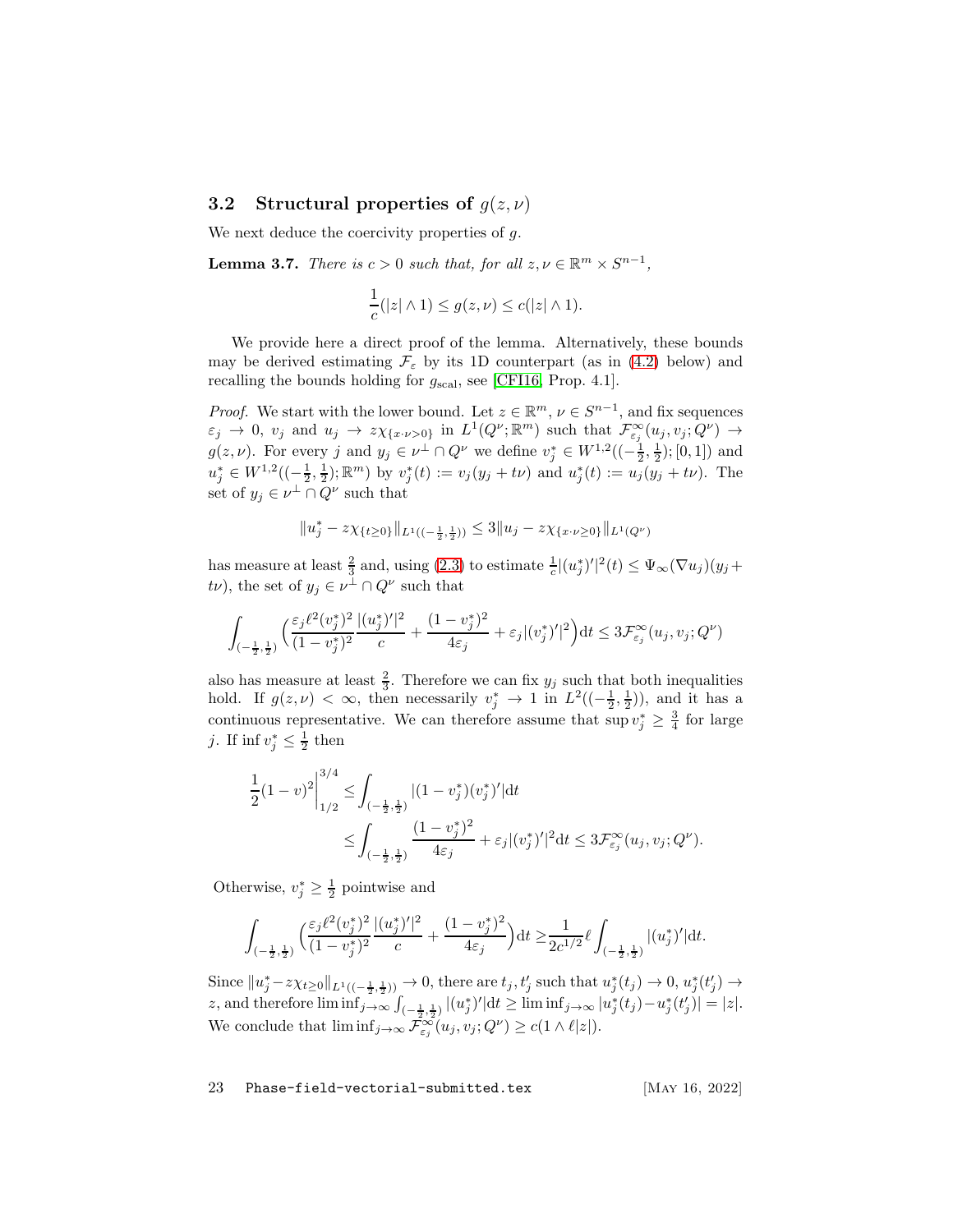We turn to the upper bound. We define  $u_j(x) := u_j^*(x \cdot \nu)$ ,  $v_j(x) := v_j^*(x \cdot \nu)$ , where, denoting by AI the affine interpolation between the boundary data in the relevant segments,

$$
u_j^*(t) := \begin{cases} 0, & \text{if } t \leq -\varepsilon_j, \\ z, & \text{if } t \geq \varepsilon_j, \\ A I, & \text{if } -\varepsilon_j < t < \varepsilon_j, \end{cases} \qquad v_j^*(t) := \begin{cases} (1-(\ell|z|)^{1/2})_+, & \text{if } |t| \leq \varepsilon_j, \\ 1, & \text{if } |t| \geq 2\varepsilon_j, \\ A I, & \text{if } |t| \in (\varepsilon_j, 2\varepsilon_j). \end{cases}
$$

If  $\ell |z| < 1$ , then the upper bound in [\(2.3\)](#page-5-3) leads to

$$
\mathcal{F}_{\varepsilon_j}^{\infty}(u_j, v_j; Q^{\nu}) \leq 2\varepsilon_j \frac{\varepsilon_j \ell^2 c(|z|/2\varepsilon_j)^2}{\ell |z|} + 4\varepsilon_j \frac{\ell |z|}{4\varepsilon_j} + 2\varepsilon_j \varepsilon_j \frac{\ell |z|}{\varepsilon_j^2} = (\frac{1}{2}c + 1 + 2)\ell |z|.
$$

If instead  $\ell |z| \geq 1$  the first term vanishes, and

$$
\mathcal{F}_{\varepsilon_j}^{\infty}(u_j, v_j; Q^{\nu}) \leq 0 + 4\varepsilon_j \frac{1}{4\varepsilon_j} + 2\varepsilon_j \varepsilon_j \frac{1}{\varepsilon_j^2} = 3.
$$

We prove next the subadditivity and continuity of g.

<span id="page-23-0"></span>**Lemma 3.8.** (i) For any  $\nu \in S^{n-1}$  and  $z^1, z^2 \in \mathbb{R}^m$  one has

$$
g(z^1 + z^2, \nu) \le g(z^1, \nu) + g(z^2, \nu).
$$

<span id="page-23-1"></span>
$$
(ii) \ g \in C^0(\mathbb{R}^m \times S^{n-1}).
$$

*Proof.* [\(i\):](#page-23-0) Fix  $z^1, z^2 \in \mathbb{R}^m$ ,  $\nu \in S^{n-1}$ . Let  $(u_j^i, v_j^i)$  be the sequences from Proposition [3.2](#page-16-0) corresponding to  $\varepsilon_j := 1/j$  and the pair  $(\nu, z^i)$ , for  $i = 1, 2$ . We implicitly extend both periodically in the directions of  $\nu^{\perp} \cap Q^{\nu}$ , and constant in the direction  $\nu$ . In particular, for  $\{x \cdot \nu \geq \frac{1}{2}\}\$  we have  $u_j^i = z^i$  and  $v_j^i = 1$ ; for  ${x \cdot \nu \le -\frac{1}{2}}$  we have  $u_j^i = 0$  and  $v_j^i = 1$  for  $i \in \{1, 2\}$  and all j.

We use a rescaling similar to the one of Proposition [3.2.](#page-16-0) We fix a sequence  $M_j \in \mathbb{N}, M_j \to \infty$ , and define  $(u_j, v_j) \in W^{1,2}(\mathbb{R}^n; \mathbb{R}^m \times [0,1])$  by

$$
u_j(x):=\begin{cases} u_j^1(M_jx+\frac{1}{2}\nu),&\text{if } x\cdot \nu<0,\\ z^1+u_j^2(M_jx-\frac{1}{2}\nu),&\text{if } x\cdot \nu\geq 0,\end{cases}
$$

and, correspondingly,

$$
v_j(x):=\begin{cases}v_j^1(M_jx+\frac{1}{2}\nu),&\text{ if } x\cdot\nu<0,\\v_j^2(M_jx-\frac{1}{2}\nu),&\text{ if } x\cdot\nu\geq0.\end{cases}
$$

By the periodicity of  $(u_j^i, v_j^i)$  in the directions of  $\nu^{\perp} \cap Q^{\nu}$ , these maps belong to  $W^{1,2}(Q^{\nu};\mathbb{R}^m)$ . Furthermore,  $u_j = 0$  and  $v_j = 1$  if  $x \cdot \nu \leq -\frac{1}{M_j}$ ,  $u_j = z^1 + z^2$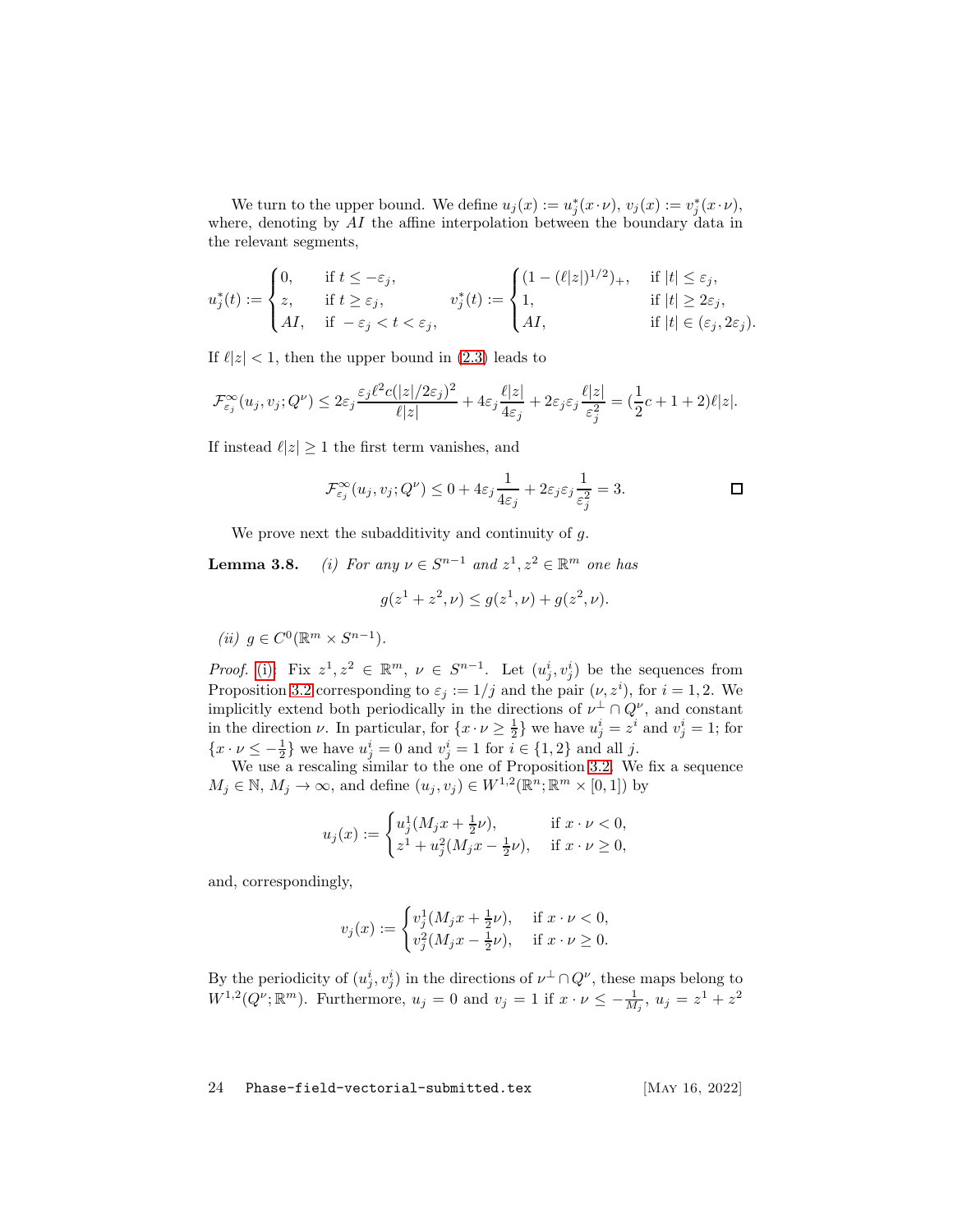and  $v_j = 1$  if  $x \cdot \nu \ge \frac{1}{M_j}$ , and  $(u_j, v_j)$  is  $\frac{1}{M_j}$ -periodic in the directions of  $\nu^{\perp} \cap Q^{\nu}$ . Therefore, by changing variables we find

$$
\|u_j - (z^1 + z^2)\chi_{\{x \cdot \nu \ge 0\}}\|_{L^1(Q^{\nu})} = \|u_j - (z^1 + z^2)\chi_{\{x \cdot \nu \ge 0\}}\|_{L^1(Q^{\nu} \cap \{|x \cdot \nu| \le \frac{1}{M_j}\})}
$$
  
\n
$$
= \frac{1}{M_j^n} \|u_j^1\|_{L^1(M_j Q^{\nu} \cap \{|x \cdot \nu| \le \frac{1}{2}\})} + \frac{1}{M_j^n} \|u_j^2 - z^2\|_{L^1(M_j Q^{\nu} \cap \{|x \cdot \nu| \le \frac{1}{2}\})}
$$
  
\n
$$
= \frac{1}{M_j} \|u_j^1\|_{L^1(Q^{\nu})} + \frac{1}{M_j} \|u_j^2 - z^2\|_{L^1(Q^{\nu})}
$$
  
\n
$$
\le \frac{1}{M_j} \|u_j^1 - z^1 \chi_{\{x \cdot \nu \ge 0\}}\|_{L^1(Q^{\nu})} + \frac{|z^1|}{2M_j} + \frac{1}{M_j} \|u_j^2 - z^2 \chi_{\{x \cdot \nu \ge 0\}}\|_{L^1(Q^{\nu})} + \frac{|z^2|}{2M_j},
$$

so that  $u_j \to (z^1 + z^2) \chi_{\{x \cdot \nu \geq 0\}}$  in  $L^1(Q^{\nu}; \mathbb{R}^m)$ . Arguing similarly, we infer

$$
\mathcal{F}_{\varepsilon_j/M_j}^{\infty}(u_j,v_j;Q^{\nu})=\mathcal{F}_{\varepsilon_j}^{\infty}(u_j^1,v_j^1;Q^{\nu})+\mathcal{F}_{\varepsilon_j}^{\infty}(u_j^2,v_j^2;Q^{\nu}).
$$

The conclusion follows taking the limit  $j \to \infty$ .

[\(ii\):](#page-23-1) By [\(i\)](#page-23-0) and Lemma [3.7](#page-22-1) we have  $g(z, \nu) \leq g(z', \nu) + c\ell |z - z'|$ , which implies that for any  $\nu \in S^{n-1}$  the function  $g(\cdot, \nu)$  is cl-Lipschitz continuous. Therefore it suffices to prove continuity in  $\nu$  at any fixed z.

Since  $\Psi_{\infty}$  is continuous and positive on the compact set  $S^{nm-1} \subseteq \mathbb{R}^{m \times n}$ , there is a monotone modulus of continuity  $\omega : [0, \infty) \to [0, \infty)$ , with  $\omega_{\rho} \to 0$  as  $\rho \rightarrow 0$ , such that

$$
\Psi_{\infty}(\xi) \le (1 + \omega_{|\xi - \xi'|}) \Psi_{\infty}(\xi') \text{ for } |\xi| = |\xi'| = 1.
$$

This implies that

<span id="page-24-0"></span>
$$
\Psi_{\infty}(\eta) \le (1 + \omega_{|R-\text{Id}|}) \Psi_{\infty}(\eta R) \text{ for any } \eta \in \mathbb{R}^{m \times n}, R \in O(n)
$$
 (3.24)

(it suffices to insert  $\eta/|\eta|$  and  $\eta R/|\eta|$  in the above expression).

Fix  $\nu \in S^{n-1}$ , a sequence  $\varepsilon_j \to 0$ , and let  $(u_j, v_j)$  be as in Proposition [3.2,](#page-16-0) extended periodically in the directions of  $\nu^{\perp} \cap Q^{\nu}$  and constant along  $\nu$ , as in the proof of [\(i\).](#page-23-0) Let  $\tilde{\nu} \in S^{n-1}$ ,  $\tilde{\nu} \neq \nu$ , and choose  $R \in O(n)$  such that  $\nu = R\tilde{\nu}$ and  $|R-\text{Id}| \leq c|\nu-\tilde{\nu}|$  (for example, R can be the identity on vectors orthogonal to both  $\nu$  and  $\tilde{\nu}$ , and map  $(\tilde{\nu}, \tilde{\nu}^{\perp})$  to  $(\nu, \nu^{\perp})$  in this two-dimensional subspace). We fix a sequence  $M_j \to \infty$  (for example,  $M_j := j$ ) and define

$$
\tilde{u}_j(x) := u_j(M_jRx), \quad \tilde{v}_j(x) := v_j(M_jRx).
$$

From  $u_j \to z\chi_{\{x\cdot\nu\geq 0\}}$  in  $L^1_{\text{loc}}(\mathbb{R}^n;\mathbb{R}^m)$  we obtain  $\tilde{u}_j \to z\chi_{\{x\cdot\tilde{\nu}\geq 0\}}$ . Further,  $\nabla \tilde{u}_i(x) = M_i \nabla \tilde{u}_i(\overline{M}_iRx)R$ , which implies, recalling [\(3.24\)](#page-24-0),

$$
\Psi_{\infty}(\nabla \tilde{u}_j)(x) = M_j^2 \Psi_{\infty}(\nabla u_j R)(M_j R x) \le M_j^2 (1 + \omega_{|R - \text{Id}|}) \Psi_{\infty}(\nabla u_j)(M_j R x).
$$

Inserting in the definition of  $\mathcal{F}^{\infty}_{\varepsilon_j}(\tilde{u}_j, \tilde{v}_j; Q^{\tilde{\nu}})$  and using a change of variables leads to

$$
\mathcal{F}^{\infty}_{\varepsilon_j/M_j}(\tilde{u}_j, \tilde{v}_j; Q^{\tilde{\nu}}) \leq (1 + \omega_{|R - \text{Id}|}) M_j^{1-n} \mathcal{F}^{\infty}_{\varepsilon_j}(u_j, v_j; M_j R Q^{\tilde{\nu}}).
$$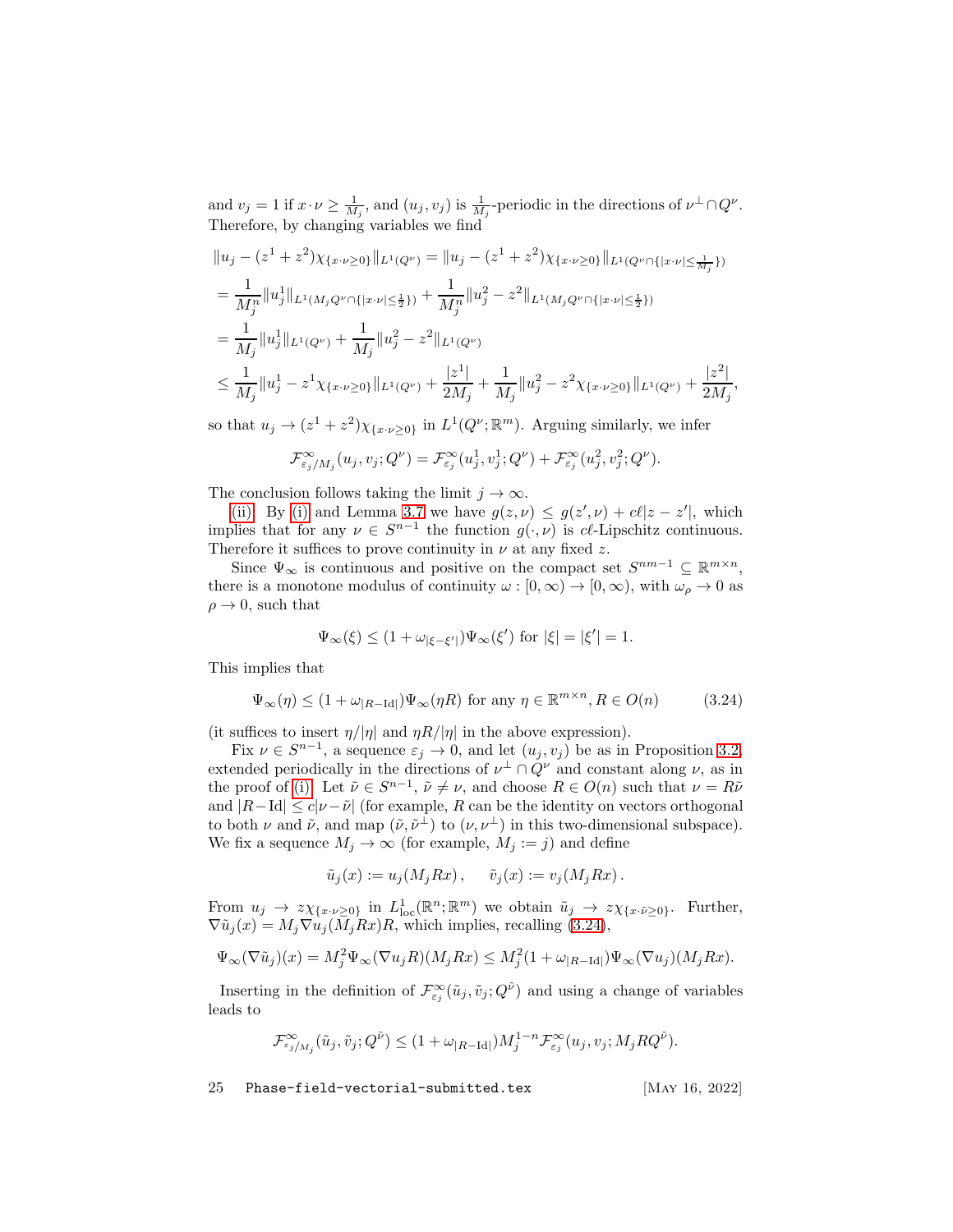We observe that, although  $R\tilde{\nu} = \nu$ , we cannot in general expect  $RQ^{\tilde{\nu}} = Q^{\nu}$ . However, as  $(u_i, v_i)$  are periodic in the directions orthogonal to  $\nu$ , the  $(n - 1)$ dimensional square  $\nu^{\perp} \cap M_j R Q^{\tilde{\nu}}$  can be covered by at most  $M_j^{n-1} + c M_j^{n-2}$ disjoint translated copies of the  $(n-1)$ -dimensional unit square  $\nu^{\perp} \cap Q^{\nu}$ . Therefore

$$
g(z, \tilde{\nu}) \leq \limsup_{j \to \infty} \mathcal{F}_{\varepsilon_j/M_j}^{\infty}(\tilde{u}_j, \tilde{v}_j; Q^{\tilde{\nu}})
$$
  

$$
\leq (1 + \omega_{|R - \text{Id}|}) \limsup_{j \to \infty} (1 + \frac{c}{M_j}) \mathcal{F}_{\varepsilon_j}^{\infty}(u_j, v_j; Q^{\nu})
$$
  

$$
= (1 + \omega_{|R - \text{Id}|}) g(z, \nu) \leq (1 + \omega_{c|\nu - \tilde{\nu}|}) g(z, \nu).
$$

### <span id="page-25-0"></span>3.3 Density of the Cantor part

We study now the behaviour of the surface energy density  $g$  at small jump amplitudes. The next result is probably well known to experts. Despite this, we give a self-contained proof since we have not found a precise reference in the literature. Similar constructions are performed in [\[AFP00,](#page-55-2) Proposition 5.1] for isotropic functionals defined on vector-valued measures. The  $L^1$  lower semicontinuity of  $\mathcal{F}_0$  is assumed to hold in Proposition [3.9](#page-25-1) below, as already mentioned at the beginning of Section [3.](#page-13-0) Such a property follows, for instance, from the validity of Theorem [2.1.](#page-7-0) We stress again that Proposition [3.9](#page-25-1) is not used in the proof of Theorem [2.1,](#page-7-0) rather it provides a further piece of information on  $g$ showing its linear behavior at small amplitudes.

<span id="page-25-1"></span>**Proposition 3.9.** Assume that the functional  $\mathcal{F}_0$  defined in [\(2.13\)](#page-7-2) is  $L^1(\Omega;\mathbb{R}^m)$ lower semicontinuous. Then, for all  $\nu \in S^{n-1}$  we have

$$
\lim_{z \to 0} \frac{g(z,\nu)}{h^{\text{qc},\infty}(z \otimes \nu)} = 1.
$$

Proof. With fixed  $\nu \in S^{n-1}$ , let  $x_0 \in \Omega$  and  $\rho > 0$  be such that  $Q_{\rho}^{\nu}(x_0) \subset \Omega$ . Upon translating and scaling, it is not restrictive to assume  $x_0 = 0$  and  $\rho = 1$ . For every  $z \in \mathbb{R}^m$  consider the sequence

<span id="page-25-2"></span>
$$
w_j(x) := \varphi(jx \cdot \nu)z, \qquad x \in Q^{\nu}, \tag{3.25}
$$

where  $\varphi(t) := (t \wedge 1) \vee 0$  for every  $t \in \mathbb{R}$ . Clearly,  $w_j \to u_z(x) := z \chi_{\{x \cdot \nu \geq 0\}}$  in  $L^1(Q^\nu; \mathbb{R}^m)$ , and thus by the  $L^1(Q^\nu; \mathbb{R}^m)$  lower semicontinuity of  $\mathcal{F}_0$  we conclude that

$$
g(z,\nu) = \mathcal{F}_0(u_z, 1; Q^{\nu}) \le \liminf_{j \to \infty} \mathcal{F}_0(w_j, 1; Q^{\nu}) = \liminf_{j \to \infty} \int_{Q^{\nu}} h^{qc}(\nabla w_j) dx
$$
  
\n
$$
= \liminf_{j \to \infty} \int_{\{x \in Q^{\nu} : 0 \le x \cdot \nu \le 1/j\}} h^{qc}(jz \otimes \nu) dx = \liminf_{j \to \infty} \frac{h^{qc}(jz \otimes \nu)}{j}
$$
  
\n
$$
\le h^{qc, \infty}(z \otimes \nu).
$$
 (3.26)

<span id="page-25-3"></span>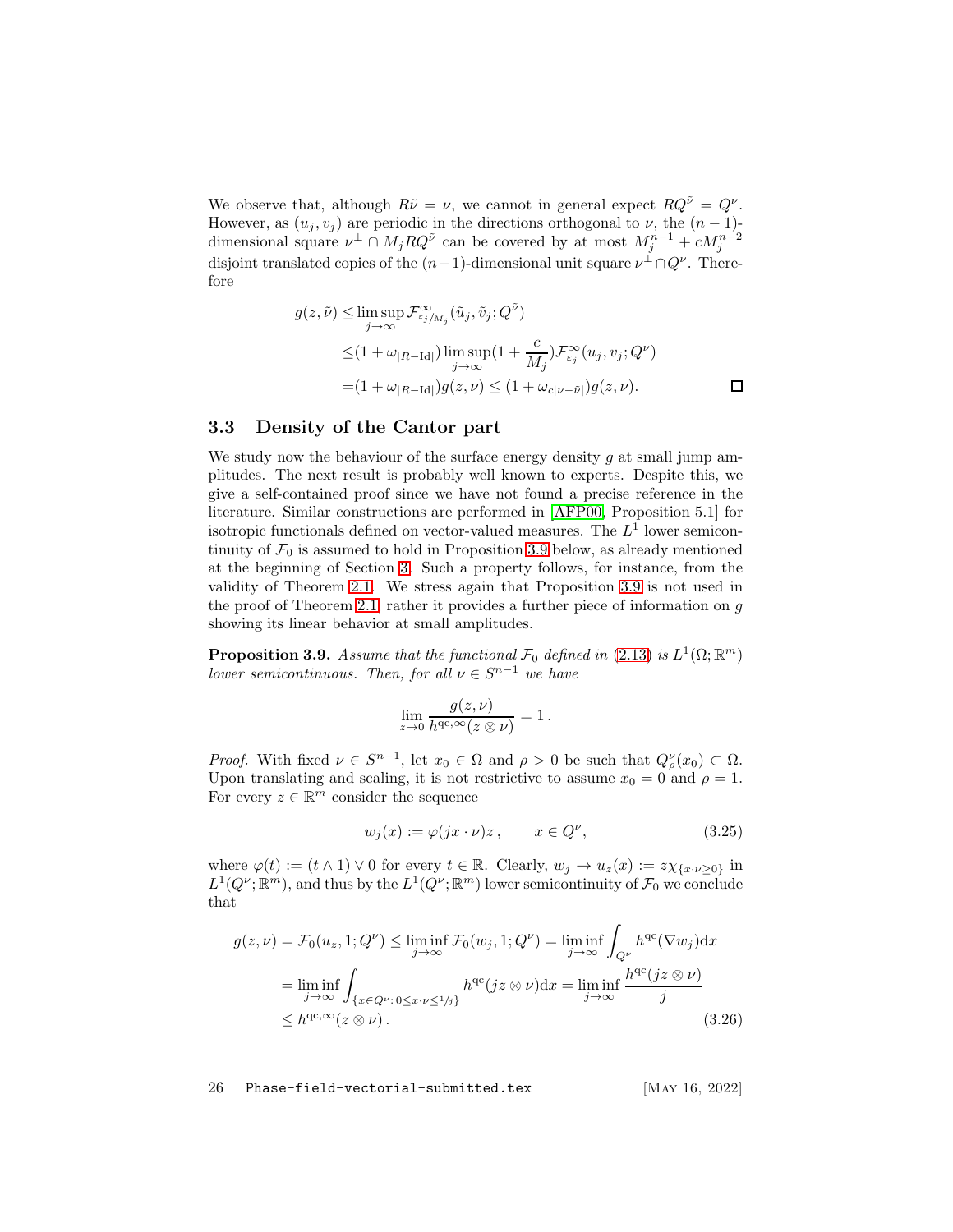On the other hand, given  $z \in \mathbb{R}^m$  and any couple of sequences  $z_j \to z$  and  $t_j \to 0^+$ , denote by  $M_j$  the integer part of  $t_j^{-1}$  and define for every  $k \in \mathbb{N}$ ,  $k \geq 3$ ,

$$
u_{j,k}(x) := \sum_{i=0}^{M_j-1} it_j z_j \chi_{[\frac{i}{kM_j},\frac{i+1}{kM_j}]}(x \cdot \nu) + z \chi_{[\frac{1}{k},\frac{1}{2}]}(x \cdot \nu).
$$

We show that  $u_{j,k}$  converges, as  $j \to \infty$ , to  $w_k$  as defined in [\(3.25\)](#page-25-2) for every  $k \geq 3$ . Indeed, for  $s := x \cdot \nu \in [\frac{i}{kM_j}, \frac{i+1}{kM_j}) \subseteq [0, \frac{1}{k})$  we have

$$
|it_j z_j - z k s| \le |z - z_j| + |z_j| \, |it_j - k s| \le |z - z_j| + |z_j| \left( \frac{i}{M_j} \, |M_j t_j - 1| + \frac{1}{M_j} \right)
$$
  

$$
\le |z - z_j| + |z_j| \left( |M_j t_j - 1| + \frac{1}{M_j} \right) \to 0
$$

uniformly in i, hence  $||w_k - u_{j,k}||_{L^\infty(Q^\nu; \mathbb{R}^m)} \to 0$  as  $j \to \infty$ . Further,

$$
Du_{j,k} = D^j u_{j,k} = (t_j z_j \otimes \nu) \mathcal{H}^{n-1} \mathsf{L} \cup_{i=1}^{M_j-1} \{x \in Q^{\nu} : x \cdot \nu = \frac{i}{k M_j} \} + ((z - (M_j - 1)t_j z_j) \otimes \nu) \mathcal{H}^{n-1} \mathsf{L} \{x \in Q^{\nu} : x \cdot \nu = \frac{1}{k} \}.
$$

Therefore, by the  $L^1(Q^{\nu}; \mathbb{R}^m)$  lower semicontinuity of  $\mathcal{F}_0$  we conclude that

$$
\frac{1}{k}h^{qc}(kz \otimes \nu) = \mathcal{F}_0(w_k, 1; Q^{\nu}) \le \liminf_{j \to \infty} \mathcal{F}_0(u_{j,k}, 1; Q^{\nu})
$$

$$
= \liminf_{j \to \infty} \int_{J_{u_{j,k}}} g([u_{j,k}](x), \nu) d\mathcal{H}^{n-1}(x)
$$

$$
= \liminf_{j \to \infty} (M_j - 1)g(t_j z_j, \nu) = \liminf_{j \to \infty} \frac{g(t_j z_j, \nu)}{t_j}.
$$

As this holds for every sequence, this implies

<span id="page-26-0"></span>
$$
h^{\mathrm{qc}, \infty}(z \otimes \nu) \le \liminf_{(t, z') \to (0, z)} \frac{g(tz', \nu)}{t}.
$$
\n(3.27)

Indeed, the superior limit in the definition of  $h^{qc,\infty}$  is actually a limit on rank-1 directions being  $h^{qc,\infty}$  convex on those directions.

Let now  $\widetilde{z}_j \to 0$  be a sequence for which

$$
\liminf_{z \to 0} \frac{g(z, \nu)}{h^{\text{qc}, \infty}(z \otimes \nu)} = \lim_{j \to \infty} \frac{g(\widetilde{z}_j, \nu)}{h^{\text{qc}, \infty}(\widetilde{z}_j \otimes \nu)}.
$$

Upon setting  $z_j := \frac{\tilde{z}_j}{|\tilde{z}_j|}$  $\frac{z_j}{|\widetilde{z}_j|}$ , up to subsequences we may assume that  $z_j \to z_{\infty} \in$  $S^{n-1}$ . In addition,  $t_j := |\tilde{z}_j| \to 0$ . Therefore, being  $h^{qc, \infty}$  one-homogeneous we have that

$$
\frac{g(\widetilde{z}_j,\nu)}{h^{\mathrm{qc},\infty}(\widetilde{z}_j\otimes \nu)}=\frac{g(t_jz_j,\nu)}{t_j}\frac{1}{h^{\mathrm{qc},\infty}(z_j\otimes \nu)}.
$$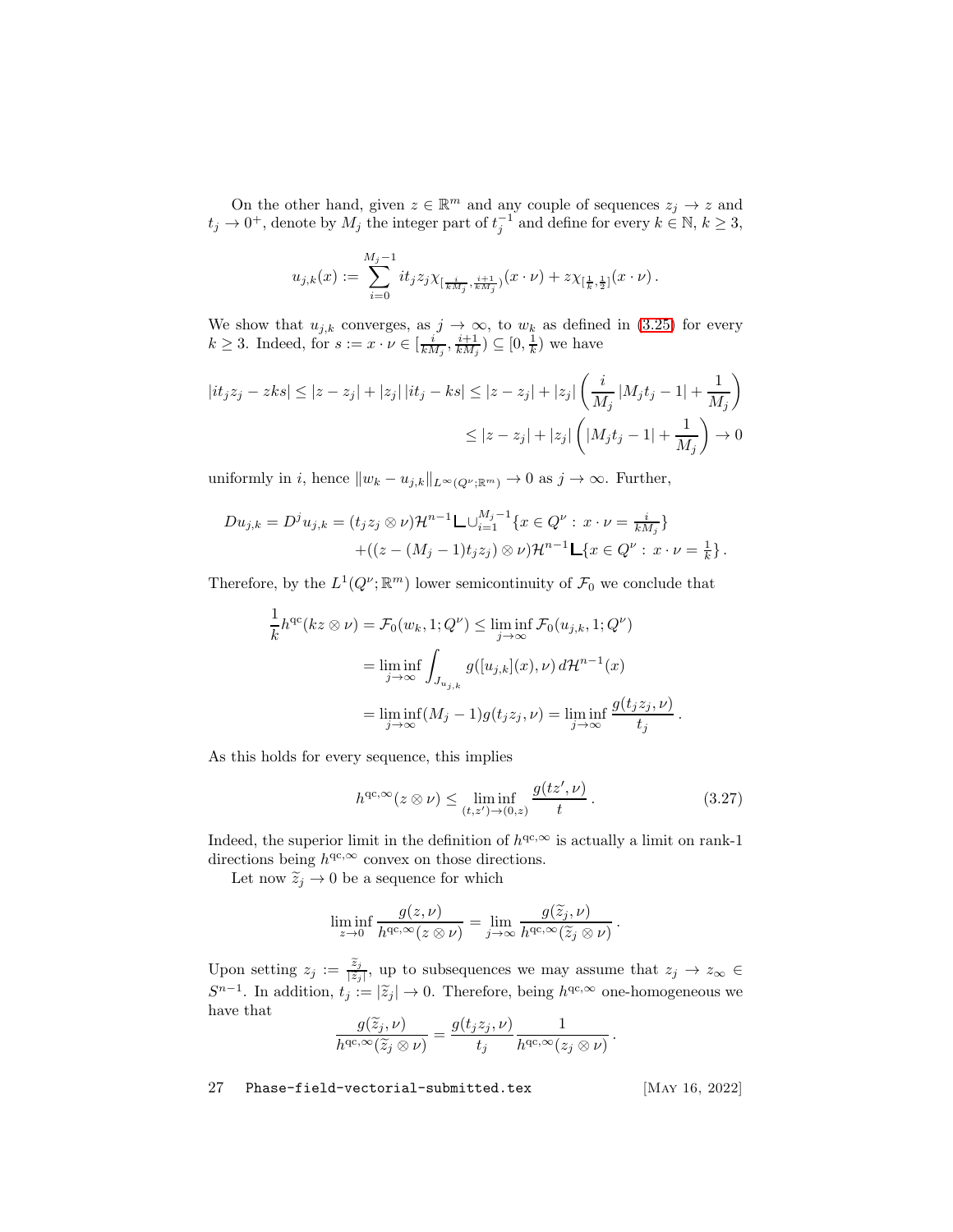By the latter equality, by [\(3.27\)](#page-26-0) and by the continuity of  $h^{qc,\infty}$  we infer

<span id="page-27-2"></span>
$$
\liminf_{z \to 0} \frac{g(z, \nu)}{h^{\text{qc}, \infty}(z \otimes \nu)} \ge 1.
$$
\n(3.28)

 $\Box$ 

The conclusion follows at once from [\(3.26\)](#page-25-3) and [\(3.28\)](#page-27-2).

We now identify  $h^{qc,\infty}$  explicitly as stated in [\(2.10\)](#page-6-4).

<span id="page-27-1"></span>**Proposition 3.10.** For all  $\xi \in \mathbb{R}^{m \times n}$ 

$$
h^{\mathrm{qc}, \infty}(\xi) = \ell(\Psi^{1/2})^{\mathrm{qc}, \infty}(\xi).
$$
\n(3.29)

*Proof.* With fixed  $\xi \in \mathbb{R}^{m \times n}$ , the very definition of h in [\(2.6\)](#page-6-3) and the growth condition [\(2.3\)](#page-5-3) easily imply

$$
h^{\mathrm{qc},\infty}(\xi) = \limsup_{t \to \infty} \frac{h^{\mathrm{qc}}(t\xi)}{t} \leq \limsup_{t \to \infty} \frac{\ell(\Psi^{1/2})^{\mathrm{qc}}(t\xi)}{t} = \ell(\Psi^{1/2})^{\mathrm{qc},\infty}(\xi).
$$

Let  $\varepsilon > 0$ , then for every  $t > 0$  consider  $\varphi_t \in C_c^{\infty}(Q_1; \mathbb{R}^m)$  such that

<span id="page-27-3"></span>
$$
h^{qc}(t\xi) \ge \int_{Q_1} h(t\xi + \nabla \varphi_t(x)) dx - \varepsilon.
$$
 (3.30)

Note that

$$
E_t := \{ x \in Q_1 : h(t\xi + \nabla \varphi_t(x)) = \Psi(t\xi + \nabla \varphi_t(x)) \}
$$
  
=  $\{ x \in Q_1 : \Psi^{1/2}(t\xi + \nabla \varphi_t(x)) \le \ell \},$ 

so that

$$
\int_{E_t} \ell \Psi^{1/2}(t\xi + \nabla \varphi_t(x)) \mathrm{d} x \leq \ell^2.
$$

Therefore, being  $h \ge 0$  (cf. again [\(2.3\)](#page-5-3)) from [\(3.30\)](#page-27-3) we infer that

$$
h^{qc}(t\xi) \geq \int_{Q_1} \ell \Psi^{1/2}(t\xi + \nabla \varphi_t(x)) dx - \ell^2 - \varepsilon \geq \ell(\Psi^{1/2})^{qc}(t\xi) - \ell^2 - \varepsilon,
$$

from which we conclude that

$$
h^{\mathrm{qc}, \infty}(\xi) \ge \limsup_{t \to \infty} \frac{\ell(\Psi^{1/2})^{\mathrm{qc}}(t\xi)}{t} = \ell(\Psi^{1/2})^{\mathrm{qc}, \infty}(\xi).
$$

From Propositions [3.9](#page-25-1) and [3.10](#page-27-1) we deduce straightforwardly the ensuing statement.

<span id="page-27-0"></span>**Corollary 3.11.** For all  $\nu \in S^{n-1}$  we have

$$
\lim_{z \to 0} \frac{g(z,\nu)}{\ell(\Psi^{1/2})^{\mathrm{qc},\infty}(z \otimes \nu)} = 1.
$$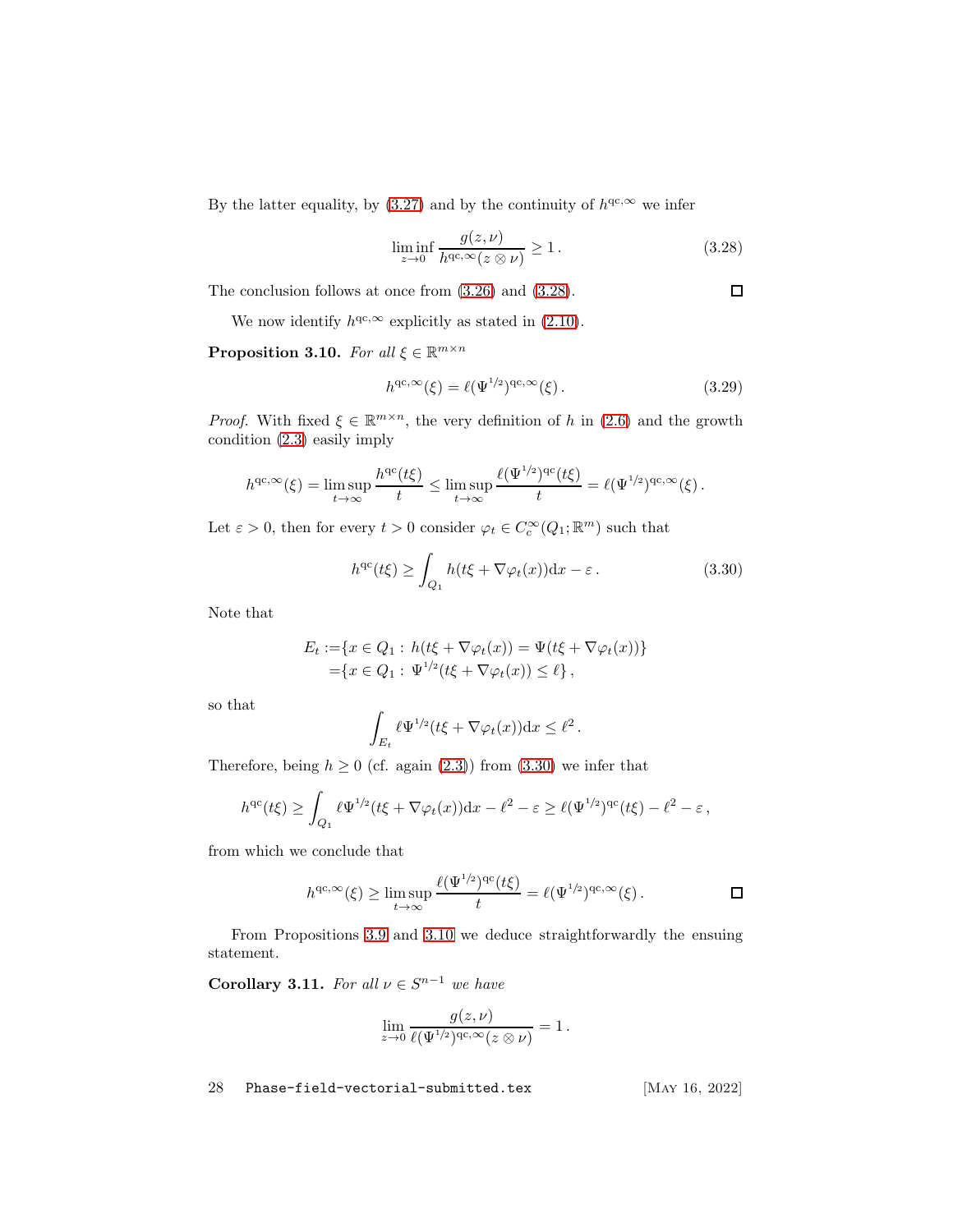We conclude this section by proving that, under our hypotheses, the superior limit in the definition of  $\Psi^{1/2}$  is in fact a limit and that the operations of quasiconvexification and of recession for  $\Psi^{1/2}$  commute.

<span id="page-28-1"></span><span id="page-28-0"></span>Proposition 3.12. We have that

- (i)  $(\Psi^{1/2})^{\infty}(\xi) = (\Psi_{\infty})^{1/2}(\xi) = \lim_{t \to \infty} \frac{\Psi^{1/2}(t\xi)}{t}$  $\frac{f^{(l)}(t)}{t}$ , for all  $\xi \in \mathbb{R}^{m \times n}$ ;
- <span id="page-28-4"></span><span id="page-28-2"></span>(ii)  $(\Psi^{1/2})^{\text{qc},\infty} = (\Psi^{1/2})^{\infty,\text{qc}}.$
- (iii) In the special case  $\Psi_2(\xi) := \text{dist}^2(\xi, \text{SO}(n))$  one obtains  $h^{qc, \infty}(\xi) = \ell |\xi|$ for all  $\xi \in \mathbb{R}^{m \times n}$ .

Proof. The second equality in [\(i\)](#page-28-1) follows immediately from  $(2.4)$ . Then, the first is a consequence of the very definition of recession function. Alternatively, by [\(2.5\)](#page-6-0) we infer that, for all  $\delta > 0$ , there is  $C_{\delta} > 0$  satisfying

<span id="page-28-3"></span>
$$
(\Psi^{1/2})^{\infty}(\xi) \le (1+\delta)\Psi^{1/2}(\xi) + C_{\delta}, \qquad \text{for all } \xi \in \mathbb{R}^{m \times n}.
$$
 (3.31)

This, together with the definition of recession function, implies [\(i\).](#page-28-1)

[\(ii\)](#page-28-2) Since  $(\Psi^{1/2})^{\text{qc}} \leq \Psi^{1/2}$ , we immediately deduce  $(\Psi^{1/2})^{\text{qc},\infty} \leq (\Psi^{1/2})^{\infty}$ . By [\[FM93,](#page-59-10) Rem. 2.2(ii)],  $(\Psi^{1/2})^{\text{qc},\infty}$  is quasiconvex, hence  $(\Psi^{1/2})^{\text{qc},\infty} \leq (\Psi^{1/2})^{\infty,\text{qc}}$ .

Let us check the converse inequality. Let  $\xi \in \mathbb{R}^{m \times n}$ . By definition of quasiconvexification and [\(3.31\)](#page-28-3) we have

$$
(\Psi^{1/2})^{\infty,\mathrm{qc}}(\xi)\leq \int_{(0,1)^n} (\Psi^{1/2})^{\infty}(\xi+\nabla \varphi) \mathrm{d}x \leq (1+\delta) \int_{(0,1)^n} \Psi^{1/2}(\xi+\nabla \varphi) \mathrm{d}x+C_\delta,
$$

for all  $\varphi \in C_c^{\infty}((0,1)^n; \mathbb{R}^m)$ . Hence, taking the infimum over  $\varphi$  gives

$$
(\Psi^{1/2})^{\infty, \mathrm{qc}}(\xi) \le (1+\delta)(\Psi^{1/2})^{\mathrm{qc}}(\xi) + C_{\delta}.
$$

Since  $(\Psi^{1/2})^{\infty}$  and therefore  $(\Psi^{1/2})^{\infty, qc}$  are positively one-homogeneous, we obtain

$$
(\Psi^{1/2})^{\infty, \mathrm{qc}} \le (\Psi^{1/2})^{\mathrm{qc}, \infty},
$$

which yields the thesis.

[\(iii\)](#page-28-4) From the definition of  $\Psi_2$  one easily obtains  $(\Psi_2^{1/2})^{\infty}(\xi) = |\xi|$ . As this function is quasiconvex, it coincides with  $(\Psi_2^{1/2})^{\infty, qc}$ , the assertion follows then from [\(ii\)](#page-28-2) and Proposition [3.10](#page-27-1) . 口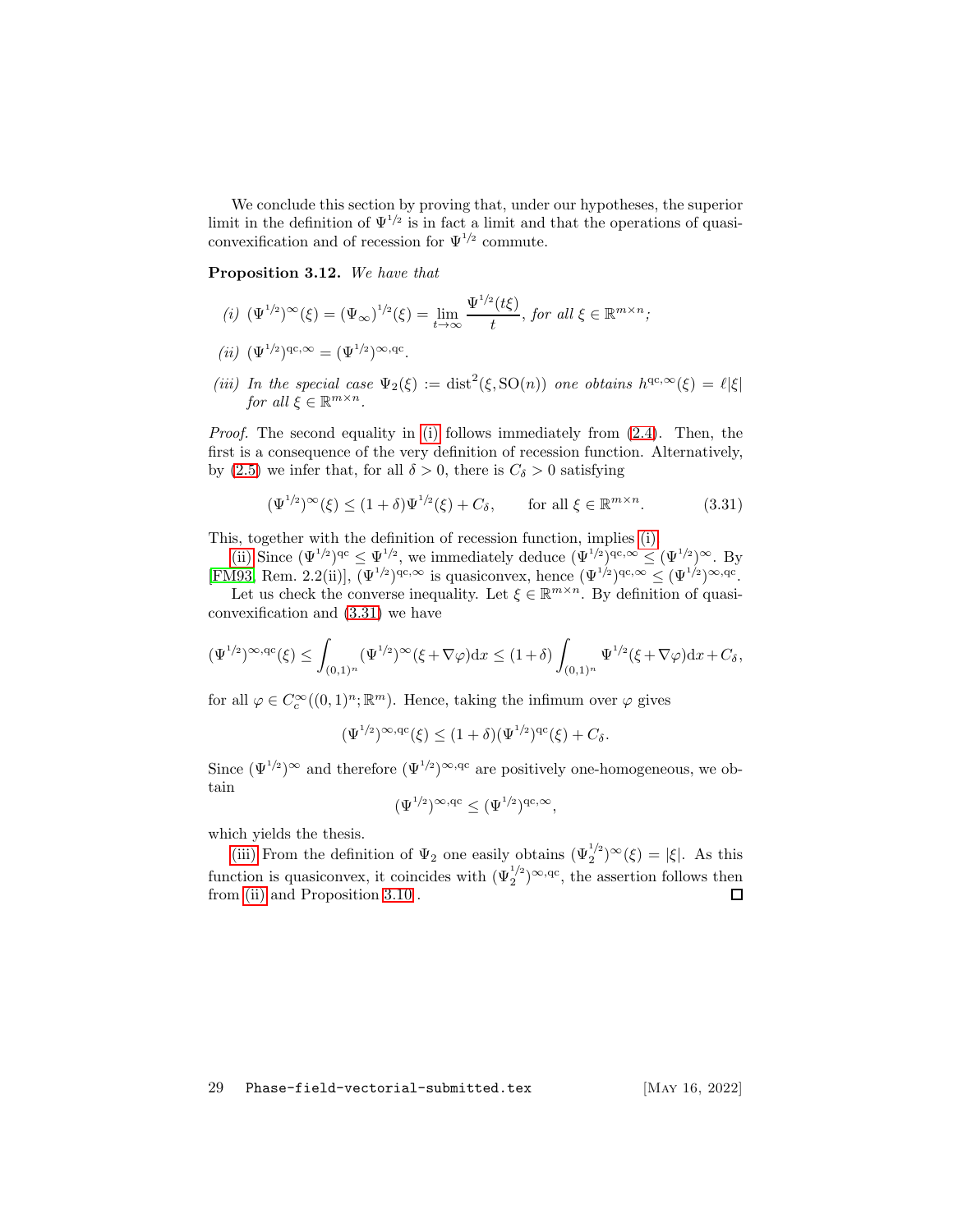### <span id="page-29-1"></span><span id="page-29-0"></span>4 Lower bound

### 4.1 Domain of the limits

In order to characterize the compactness properties and the space in which the limit is finite it is useful to consider the scalar simplification of functional,  $\mathcal{F}_{\varepsilon}^{\mathrm{scal}}:W^{1,2}(A; \mathbb{R}\times [0,1])\to [0,\infty],$ 

$$
\mathcal{F}_{\varepsilon}^{\text{scal}}(u,v;A) := \int_{A} \left( f_{\varepsilon}^{2}(v) |\nabla u|^{2} + \frac{(1-v)^{2}}{4\varepsilon} + \varepsilon |\nabla v|^{2} \right) dx. \tag{4.1}
$$

From [\(2.3\)](#page-5-3), one immediately obtains that for any  $(u, v) \in W^{1,2}(A; \mathbb{R}^m \times [0, 1])$ 

<span id="page-29-3"></span>
$$
\frac{1}{c} \max_{i=1,\dots,m} \mathcal{F}_{\varepsilon}^{\text{scal}}(u_i, v; A) - c\mathcal{L}^n(A) \le \mathcal{F}_{\varepsilon}(u, v; A) \le c \sum_{i=1}^m \mathcal{F}_{\varepsilon}^{\text{scal}}(u_i, v; A) + c\mathcal{L}^n(A)
$$
\n(4.2)

with the same constant  $c \geq 1$  as in [\(2.3\)](#page-5-3). In particular, [\[CFI16,](#page-57-10) Prop. 6.1] implies that if  $(u_{\varepsilon}, v_{\varepsilon}) \to (u, v)$  in  $L^1(\Omega; \mathbb{R}^{m+1})$  with

$$
\liminf_{\varepsilon\to 0}\mathcal{F}_\varepsilon(u_\varepsilon,v_\varepsilon)<\infty
$$

then  $u \in (GBV(\Omega))^m$  and  $v = 1 \mathcal{L}^n$ -a.e.  $\Omega$  (for a different proof see Remark [4.7\)](#page-40-0). In addition, for every  $i \in \{1, \ldots, m\}$ 

<span id="page-29-4"></span>
$$
\int_{\Omega} h_{\text{scal}}^{\text{conv}}(|\nabla u_i|) \mathrm{d}x + \int_{J_{u_i}} g_{\text{scal}}(|[u_i](x)|) \mathrm{d}\mathcal{H}^{n-1} + \ell |D^c u_i|(\Omega) < \infty. \tag{4.3}
$$

Here  $h^{\rm conv}_{\rm scal} : [0,\infty) \to [0,\infty)$  is the convex function explicitly defined by

$$
h_{\rm scal}^{\rm conv}(t):=(\ell t\wedge t^2)^{\rm conv}=\begin{cases} t^2, &\text{if }t\in[0,\frac{\ell}{2}],\\ \ell t-\frac{\ell^2}{4}, &\text{otherwise}, \end{cases}
$$

(cf.  $(2.16)-(2.17)$  $(2.16)-(2.17)$ ). We remark that it coincides with the simplified model  $h_{\text{simp}}$ for  $m = 1$  (cf. Lemma [2.3\)](#page-8-6). Further,  $g_{\text{scal}} : [0, \infty) \to [0, 1]$  is the function implicitly defined by

<span id="page-29-2"></span>
$$
g_{\text{scal}}(t) := \inf_{\mathcal{U}_t} \int_0^1 |1 - \beta| \sqrt{f^2(\beta)} |\alpha'|^2 + |\beta'| \, \mathrm{d}s \tag{4.4}
$$

where  $\mathcal{U}_t := \{ \alpha, \beta \in W^{1,2}((0,1)) : \alpha(0) = 0, \alpha(1) = t, 0 \le \beta \le 1, \beta(0) = 0 \}$  $\beta(1) = 1$ . In particular,  $g_{\text{scal}}$  satisfies

- (i)  $g_{\text{scal}}$  is subadditive:  $g_{\text{scal}}(t_1 + t_2) \leq g_{\text{scal}}(t_1) + g_{\text{scal}}(t_2)$  for every  $t_1, t_2 \in$  $[0, \infty),$
- (ii)  $0 \leq g_{\text{scal}}(t) \leq 1 \wedge \ell t$ ,

(iii) 
$$
\frac{g_{\text{scal}}(t)}{t} \to \ell
$$
 as  $t \to 0^+$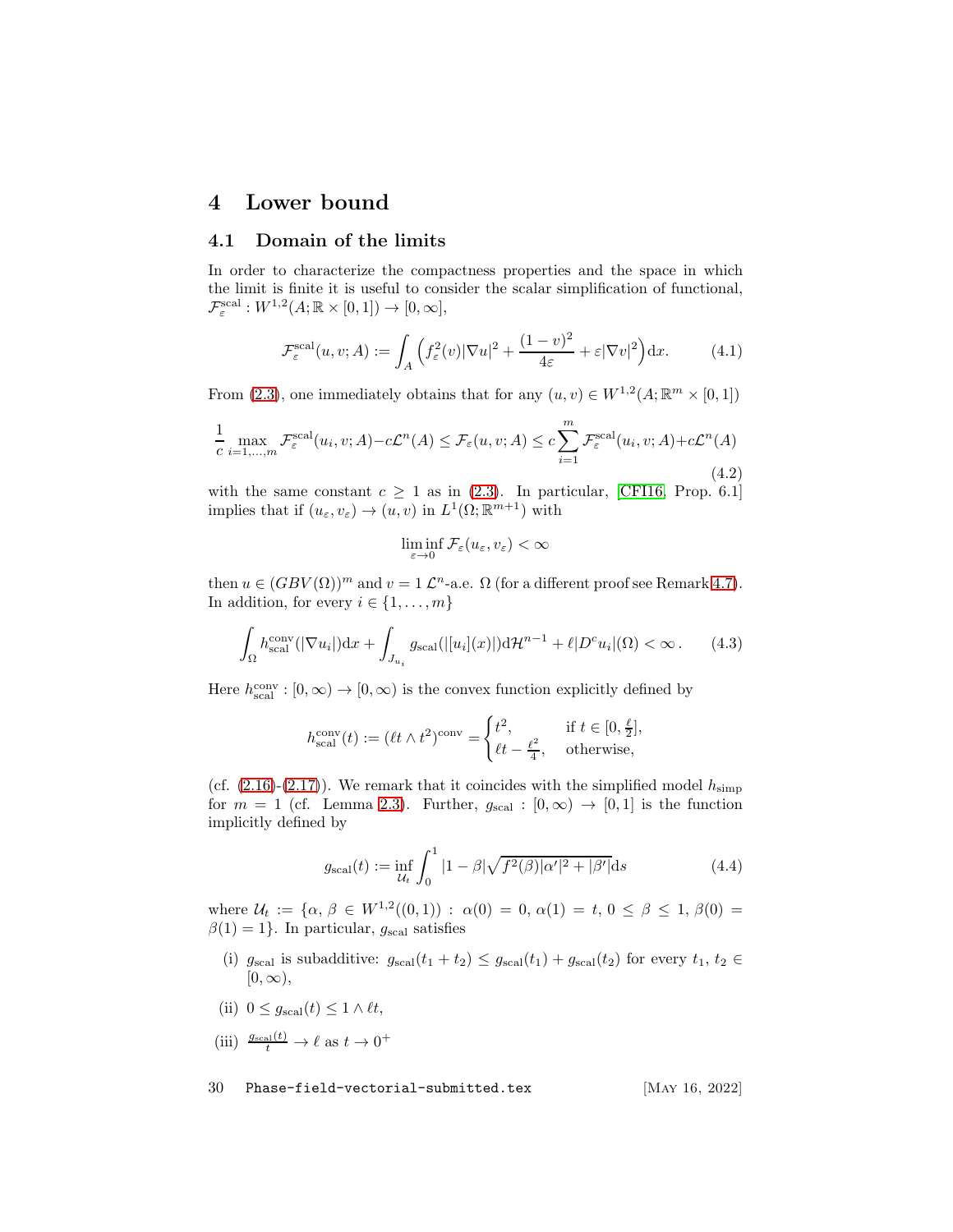(cf. formula  $(1.6)$  in [\[CFI16,](#page-57-10) Theorem 1.1] for the definition of  $g_{\text{scal}}$ , and [CFI16, Section 4] for further properties).

In formula [\(4.3\)](#page-29-4) the total variation of the Cantor part of the scalar function  $u_i \in GBV(\Omega)$ ,  $|D^c u_i|(\Omega)$ , is defined as the least upper bound of the family of measures  $|D^{c}((u_i \wedge k) \vee (-k))|(\Omega)$ , for  $k > 0$  (cf. [\[AFP00,](#page-55-2) Definition 4.33, Theorem 4.34]). A similar construction can be performed for every  $u \in (GBV(\Omega))^m$ .

Precisely, [\[AF02,](#page-55-5) Lemma 2.10] implies that for every  $u \in (GBV(\Omega))^m$  for which  $|D^c u|$  is a finite measure on  $\Omega$ , one can construct a vector measure on  $\Omega$ with total variation coinciding exactly with  $|D^c u|(B)$  for every Borel subset B of  $\Omega$ . For this reason such a vector measure, is denoted by  $D^c u$ . Let us briefly recall the construction of  $D^c u$ . To this aim, the family of truncations  $\mathcal{T}_k$  defined in [\(3.11\)](#page-16-2) is employed. Indeed, for every  $u \in (GBV(\Omega))^m$  such that  $|D^c u|$  is a finite measure on  $\Omega$ , it is possible to show that the following limit exists for every Borel subset B of  $\Omega$ 

<span id="page-30-4"></span>
$$
\lambda(B) := \lim_{k \to \infty} D^c(\mathcal{T}_k(u))(B). \tag{4.5}
$$

In addition,  $\lambda$  is actually independent from the chosen family of truncations. The set function  $\lambda$  turns out to be a vector Radon measure on  $\Omega$ , and moreover equality  $|\lambda|(B) = |D^c u|(B)$  is true for every B as above.

Finally, for functions  $u \in (GBV(\Omega))^m$  satisfying estimate [\(4.3\)](#page-29-4) it is also true that

<span id="page-30-3"></span>
$$
\mathcal{H}^{n-1}(\{x \in J_u : u^+(x) = \infty \text{ or } u^-(x) = \infty\}) = 0 \tag{4.6}
$$

(cf. [\[AF02,](#page-55-5) Proposition 2.12, Remark 2.13]), here one works with the one-point compactification of  $\mathbb{R}^m$ . We remark that we deal with  $(GBV(\Omega))^m$  and not with the strictly larger space  $GBV(\Omega;\mathbb{R}^m)$ , which is not even a vector space, see [\[AFP00,](#page-55-2) Remark 4.27].

#### <span id="page-30-0"></span>4.2 Surface energy in BV

We prove below the lower bound in  $BV$  for the surface term. We recall that the definition of the surface energy density g has been given in  $(2.12)$ .

<span id="page-30-1"></span>**Proposition 4.1.** Let  $u \in BV(\Omega; \mathbb{R}^m)$ , and  $(u_{\varepsilon}, v_{\varepsilon}) \to (u, 1)$  in  $L^1(\Omega; \mathbb{R}^{m+1})$ . Then for all  $A \in \mathcal{A}(\Omega)$ 

<span id="page-30-2"></span>
$$
\int_{J_u \cap A} g([u], \nu_u) d\mathcal{H}^{n-1} \le \liminf_{\varepsilon \to 0} \mathcal{F}_{\varepsilon}(u_{\varepsilon}, v_{\varepsilon}; A)
$$
\n(4.7)

where g has been defined in [\(2.12\)](#page-7-1).

*Proof.* Let  $(u_{\varepsilon}, v_{\varepsilon}) \to (u, 1)$  in  $L^1(\Omega; \mathbb{R}^{m+1})$  be such that

$$
\liminf_{\varepsilon \to 0} \mathcal{F}_{\varepsilon}(u_{\varepsilon}, v_{\varepsilon}; A) < \infty.
$$

Up to subsequences and with a small abuse of notation, we can assume that the previous lower limit is in fact a limit. Let us define the measures  $\mu_{\varepsilon} \in \mathcal{M}_{b}^{+}(A)$ 

$$
\mu_{\varepsilon} := \left( f_{\varepsilon}^2(v_{\varepsilon}) \Psi(\nabla u_{\varepsilon}) + \frac{(1 - v_{\varepsilon})^2}{4\varepsilon} + \varepsilon |\nabla v_{\varepsilon}|^2 \right) \mathcal{L}^n \mathsf{L} A.
$$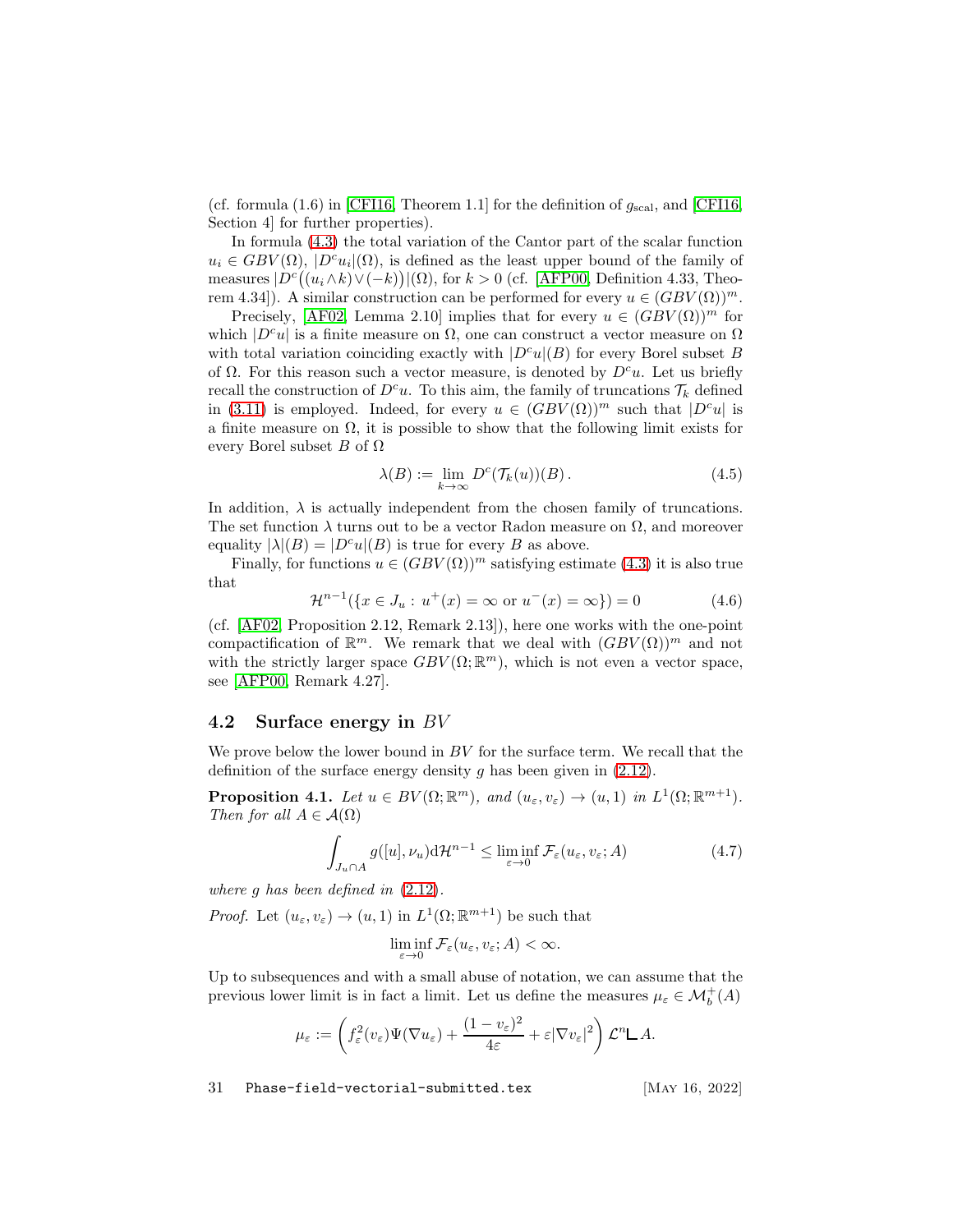Extracting a further subsequence, we can assume that

<span id="page-31-0"></span>
$$
\mu_{\varepsilon} \rightharpoonup \mu \quad weakly^* \text{ in } \mathcal{M}(A) = (C_c^0(A))'
$$
\n(4.8)

as  $\varepsilon \to 0$ , for some  $\mu \in \mathcal{M}_{b}^{+}(A)$ , so that

$$
\liminf_{\varepsilon \to 0} \mathcal{F}_{\varepsilon}(u_{\varepsilon}, v_{\varepsilon}; A) \ge \mu(A).
$$

Equation [\(4.7\)](#page-30-2) will follow once we have proved that

<span id="page-31-1"></span>
$$
\frac{d\mu}{d\mathcal{H}^{n-1} \mathbf{L} J_u}(x_0) \ge g([u](x_0), \nu_u(x_0)), \quad \mathcal{H}^{n-1}\text{-a.e. } x_0 \in J_u \cap A. \tag{4.9}
$$

We will prove the last inequality for points  $x_0 \in J_u \cap A$  such that

$$
\frac{d\mu}{d\mathcal{H}^{n-1} \Box J_u}(x_0) = \lim_{\rho \to 0} \frac{\mu(Q_\rho^{\nu}(x_0))}{\mathcal{H}^{n-1}(J_u \cap Q_\rho^{\nu}(x_0))}
$$
 exists finite,  

$$
\lim_{\rho \to 0} \frac{\mathcal{H}^{n-1}(J_u \cap Q_\rho^{\nu}(x_0))}{\rho^{n-1}} = 1,
$$

where  $\nu := \nu_u(x_0)$  and  $Q^{\nu}_{\rho}(x_0) := x_0 + \rho Q^{\nu}$  is the cube centred in  $x_0$ , with side length  $\rho$ , and one face orthogonal to  $\nu$ . We remark that such conditions define a set of full measure in  $J_u \cap A$ .

For  $x_0 \in J_u \cap A$  as above, we get

$$
\frac{d\mu}{d\mathcal{H}^{n-1} \mathsf{L} J_u}(x_0) = \lim_{\rho \to 0} \frac{\mu(Q_{\rho}^{\nu}(x_0))}{\rho^{n-1}} = \lim_{\substack{\rho \in I \\ \rho \to 0}} \lim_{\varepsilon \to 0} \frac{\mu_{\varepsilon}(Q_{\rho}^{\nu}(x_0))}{\rho^{n-1}}
$$

where we used [\(4.8\)](#page-31-0) and

$$
I := \left\{ \rho \in (0, \frac{2}{\sqrt{n}} \text{dist}(x_0, \partial A)) : \mu(\partial Q^{\nu}_{\rho}(x_0)) = 0 \right\}.
$$

We introduce

$$
\gamma_{\varepsilon} := \inf \{ z \in [0, 1] : f(z) \ge \varepsilon^{-1/2} \} = \frac{1}{1 + \ell \varepsilon^{1/2}},
$$
  

$$
\tilde{\nu}_{\varepsilon} := \min \{ \nu_{\varepsilon}, \gamma_{\varepsilon} \}
$$

and compute

$$
\mathcal{F}_{\varepsilon}(u_{\varepsilon}, \tilde{v}_{\varepsilon}; Q_{\rho}^{\nu}(x_{0})) = \mathcal{F}_{\varepsilon}(u_{\varepsilon}, v_{\varepsilon}; Q_{\rho}^{\nu}(x_{0}) \setminus \{v_{\varepsilon} > \gamma_{\varepsilon}\}) \n+ \int_{Q_{\rho}^{\nu}(x_{0}) \cap \{v_{\varepsilon} > \gamma_{\varepsilon}\}} \Psi(\nabla u_{\varepsilon}) dx + \frac{(1 - \gamma_{\varepsilon})^{2}}{4 \varepsilon} \mathcal{L}^{n}(Q_{\rho}^{\nu}(x_{0}) \cap \{v_{\varepsilon} > \gamma_{\varepsilon}\}) \n\leq \mathcal{F}_{\varepsilon}(u_{\varepsilon}, v_{\varepsilon}; Q_{\rho}^{\nu}(x_{0})) + \frac{\ell^{2}}{4} \rho^{n},
$$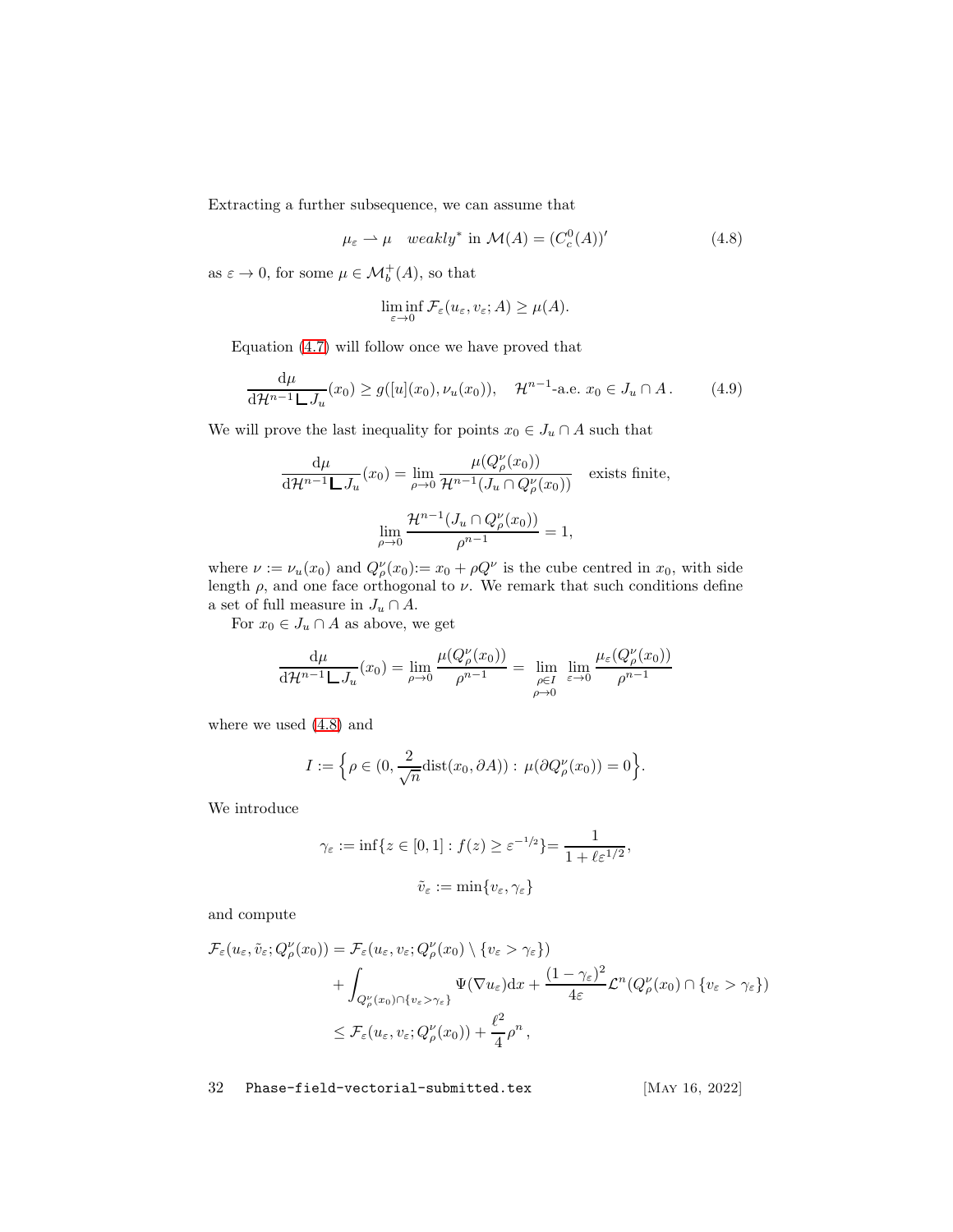where in the last step we used that the definition of  $\gamma_{\varepsilon}$  implies  $1 - \gamma_{\varepsilon} =$  $\ell \gamma_{\varepsilon} \varepsilon^{1/2} \leq \ell \varepsilon^{1/2}$ . Therefore

$$
\frac{d\mu}{d\mathcal{H}^{n-1} \Box J_u}(x_0) \ge \limsup_{\substack{\rho \in I \\ \rho \to 0}} \limsup_{\varepsilon \to 0} \frac{\mathcal{F}_{\varepsilon}(u_{\varepsilon}, \tilde{v}_{\varepsilon}; Q^{\nu}_{\rho}(x_0))}{\rho^{n-1}}.
$$
\n(4.10)

By [\(2.5\)](#page-6-0), for every  $\delta \in (0,1)$  one has  $\Psi(\xi) \geq (1-\delta)\Psi_{\infty}(\xi)$  for  $\xi$  sufficiently large. As  $\Psi_{\infty}$  is continuous, there is  $C(\delta) > 0$  such that

<span id="page-32-2"></span>
$$
\Psi(\xi) + C(\delta) \ge (1 - \delta)\Psi_{\infty}(\xi) \quad \text{for all } \xi.
$$

We choose  $\delta_{\rho} \to 0$  such that  $\rho C(\delta_{\rho}) \to 0$ . As  $\varepsilon f^2(\tilde{v}_{\varepsilon}) \leq 1$ , we have

$$
\varepsilon f^2(\tilde{v}_{\varepsilon})\Psi(\nabla u_{\varepsilon}) \ge (1-\delta_{\rho})\varepsilon f^2(\tilde{v}_{\varepsilon})\Psi_{\infty}(\nabla u_{\varepsilon}) - C(\delta_{\rho})
$$

with  $\rho^{1-n} \mathcal{L}^n(Q_\rho^\nu) C(\delta_\rho) = \rho C(\delta_\rho) \to 0$  as  $\rho \to 0$ . We conclude by [\(4.10\)](#page-32-2) that

$$
\frac{d\mu}{d\mathcal{H}^{n-1} \Box J_u}(x_0) \ge \limsup_{\substack{\rho \in I \\ \rho \to 0}} \limsup_{\varepsilon \to 0} \frac{\mathcal{F}_{\varepsilon}^{\infty}(u_{\varepsilon}, \tilde{v}_{\varepsilon}; Q_{\rho}^{\nu}(x_0))}{\rho^{n-1}}, \tag{4.11}
$$

where  $\mathcal{F}_{\varepsilon}^{\infty}$  has been defined in [\(2.11\)](#page-6-6). Setting  $y := (x - x_0)/\rho \in Q^{\nu}$ , and changing variable in the previous expression we get

$$
\frac{d\mu}{d\mathcal{H}^{n-1} \mathcal{L} J_u}(x_0) \ge \limsup_{\substack{\rho \in I \\ \rho \to 0}} \limsup_{\varepsilon \to 0} \mathcal{F}_{\varepsilon}^{\infty}(u_{\varepsilon}^{\rho}, \tilde{v}_{\varepsilon}^{\rho}; Q^{\nu}),
$$

where  $w^{\rho}(y) := w(\rho y + x_0)$  for  $y \in Q^{\nu}$ . Recalling that  $u_{\varepsilon} \to u$  in  $L^1(\Omega; \mathbb{R}^m)$ , by diagonalization we can find subsequences  $\{\rho_k\}_k$  and  $\{\varepsilon(\rho_k)\}_k$  such that  $u_{\varepsilon(\rho_k)}^{\rho_k} \to$  $[u](x_0)\chi_{y\cdot\nu>0}\ + u^-(x_0)$  in  $L^1(Q^{\nu};\mathbb{R}^m)$  and

$$
\frac{\mathrm{d}\mu}{\mathrm{d}\mathcal{H}^{n-1}\Box J_u}(x_0) \geq \lim_{k \to \infty} \mathcal{F}_{\varepsilon(\rho_k)}^{\infty}(u_{\varepsilon(\rho_k)}^{\rho_k}, \tilde{v}_{\varepsilon(\rho_k)}^{\rho_k}; Q^{\nu}).
$$

Being  $\mathcal{F}_{\varepsilon}^{\infty}$  invariant for translations of the first argument, we find

$$
\frac{\mathrm{d}\mu}{\mathrm{d}\mathcal{H}^{n-1}\mathsf{L} J_u}(x_0) \ge \liminf_{k \to \infty} \mathcal{F}_{\varepsilon(\rho_k)}^{\infty}(u_{\varepsilon(\rho_k)}^{\rho_k}, \tilde{v}_{\varepsilon(\rho_k)}^{\rho_k}; Q^{\nu}) \ge g([u](x_0), \nu_u(x_0)),
$$

that is [\(4.9\)](#page-31-1), and this concludes the proof.

### <span id="page-32-0"></span>4.3 Diffuse part in BV

<span id="page-32-1"></span>**Proposition 4.2.** Let  $u \in BV(\Omega; \mathbb{R}^m)$ ,  $(u_\varepsilon, v_\varepsilon) \to (u, 1)$  in  $L^1(\Omega; \mathbb{R}^{m+1})$ ,  $A \in$  $\mathcal{A}(\Omega)$ . Then

$$
\int_{A} h^{qc}(\nabla u) dx + \int_{A} h^{qc, \infty}(dD^c u) \le \liminf_{\varepsilon \to 0} \mathcal{F}_{\varepsilon}(u_{\varepsilon}, v_{\varepsilon}; A)
$$
\n(4.12)

where  $h^{qc}$  and  $h^{qc,\infty}$  have been defined in [\(2.6\)](#page-6-3)-[\(2.9\)](#page-6-2).

33 Phase-field-vectorial-submitted.tex [May 16, 2022]

 $\Box$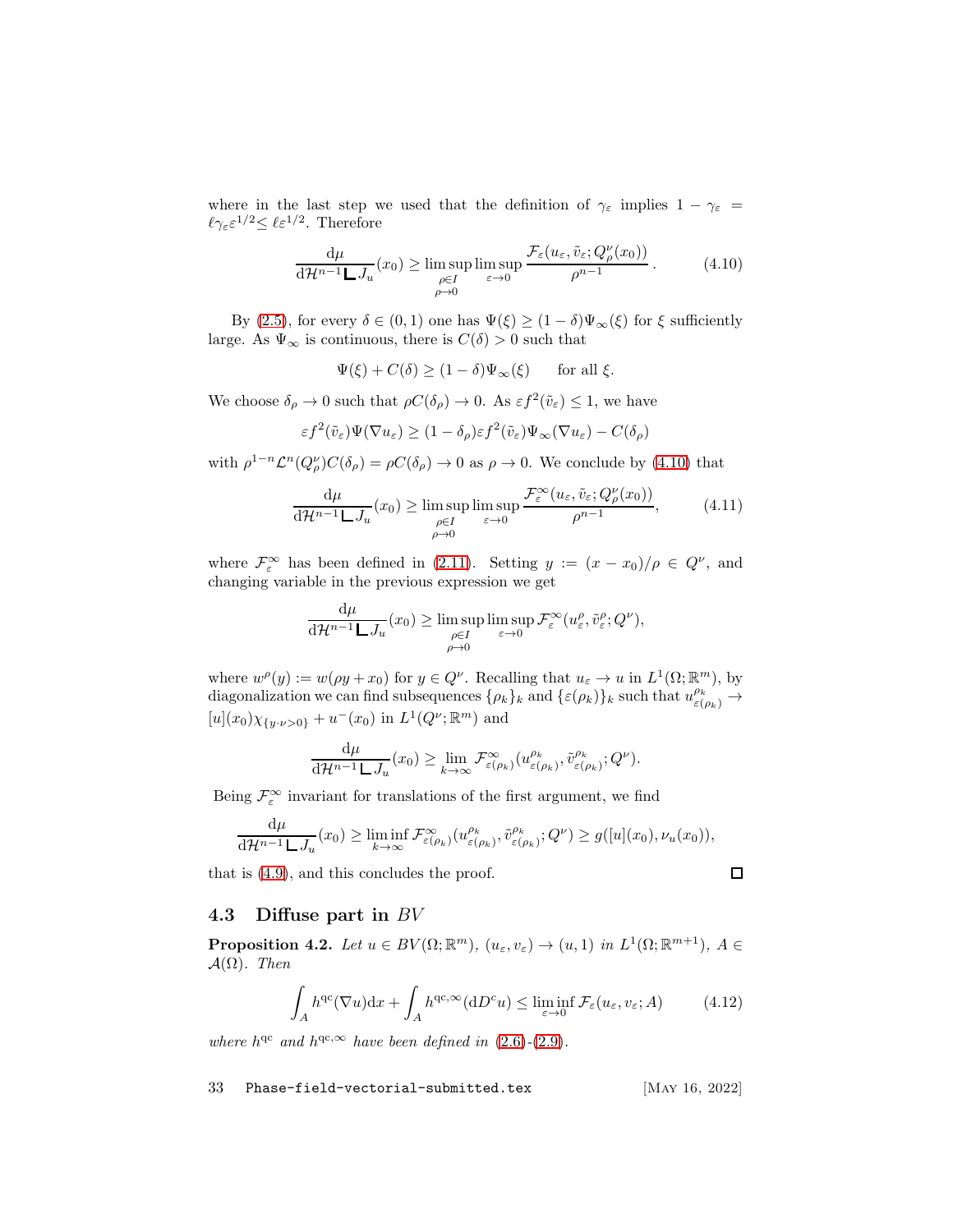We remark that this statement can be proven using the lower-semicontinuity result by Fonseca and Leoni [\[FL01,](#page-59-12) Th. 1.8], following an argument similar to that used in [\[AF02,](#page-55-5) Subsection 4.1]. Instead, our proof is based on the following result from [\[ADM92,](#page-55-6) Theorem 4.1], see also [\[AFP00,](#page-55-2) Theorem 5.47].

<span id="page-33-1"></span>**Theorem 4.3** (Ambrosio-Dal Maso). Let  $\phi : \mathbb{R}^{m \times n} \to [0, \infty)$  be quasiconvex and such that

$$
0 \le \phi(\xi) \le c(1 + |\xi|) \quad \text{ for all } \xi \in \mathbb{R}^{m \times n},
$$

and define  $F: L^1(\Omega; \mathbb{R}^m) \to \mathbb{R}$  by

$$
F(u) := \begin{cases} \int_{\Omega} \phi(\nabla u) dx, & \text{if } u \in W^{1,1}(\Omega; \mathbb{R}^m), \\ \infty, & \text{otherwise in } L^1(\Omega; \mathbb{R}^m). \end{cases}
$$

Then for any  $u \in BV(\Omega;\mathbb{R}^m)$  we have

$$
sc^{-}(L^{1})\cdot F(u) = \int_{\Omega} \phi(\nabla u)dx + \int_{\Omega} \phi^{\infty}(dD^{s}u),
$$

where  $\phi^{\infty}(\xi) := \limsup_{t \to \infty} \phi(t\xi)/t$ . In particular the latter functional is lower semicontinuous with respect to the strong  $L^1(\Omega;\mathbb{R}^m)$  convergence.

We start with a truncation result.

<span id="page-33-0"></span>**Lemma 4.4.** There are two functions  $\alpha, \beta : (0,1) \to (0,1)$ , with  $\lim_{\delta \uparrow 1} \alpha_{\delta} = 1$ and  $\lim_{\delta \uparrow 1} \beta_{\delta} = 0$ , such that for any  $\varepsilon > 0$ ,  $(u_{\varepsilon}, v_{\varepsilon}) \in W^{1,2}(\Omega; \mathbb{R}^m \times [0,1]),$  $\delta \in (0,1)$  and  $A \in \mathcal{A}(\Omega)$  there is  $\tilde{u}_{\varepsilon}^{\delta} \in GSBV(A;\mathbb{R}^m)$  such that

$$
H_{\delta}(\tilde{u}_{\varepsilon}^{\delta};A) \leq \mathcal{F}_{\varepsilon}(u_{\varepsilon},v_{\varepsilon};A) + h(0)\mathcal{L}^{n}(A \cap \{v_{\varepsilon} \leq \delta\}),
$$

where  $H_{\delta}$  is defined for  $A \in \mathcal{A}(\Omega)$  and  $w \in L^1(A; \mathbb{R}^m)$  by

$$
H_{\delta}(w;A) := \begin{cases} \alpha_{\delta} \int_{A} h^{qc}(\nabla w) dx + \beta_{\delta} \mathcal{H}^{n-1}(A \cap J_{w}), & \text{if } w \in GSBV(A; \mathbb{R}^{m}), \\ \infty, & \text{otherwise.} \end{cases}
$$

(4.13) If one has  $(u_{\varepsilon}, v_{\varepsilon}) \to (u, 1)$  in  $L^1(\Omega; \mathbb{R}^{m+1})$  as  $\varepsilon \to 0$ , then  $\tilde{u}_{\varepsilon}^{\delta} \to u$  in  $L^1(A; \mathbb{R}^m)$ as  $\varepsilon \to 0$ , for any fixed  $\delta \in (0,1)$ .

We stress that, for the sake of notational simplicity, we will omit here and below the explicit dependence of  $\tilde{u}_{\varepsilon}^{\delta}$  on the set A.

Proof. We fix  $\delta \in (0,1)$  and  $\varepsilon > 0$ . We compute, for any pair  $(u, v) \in$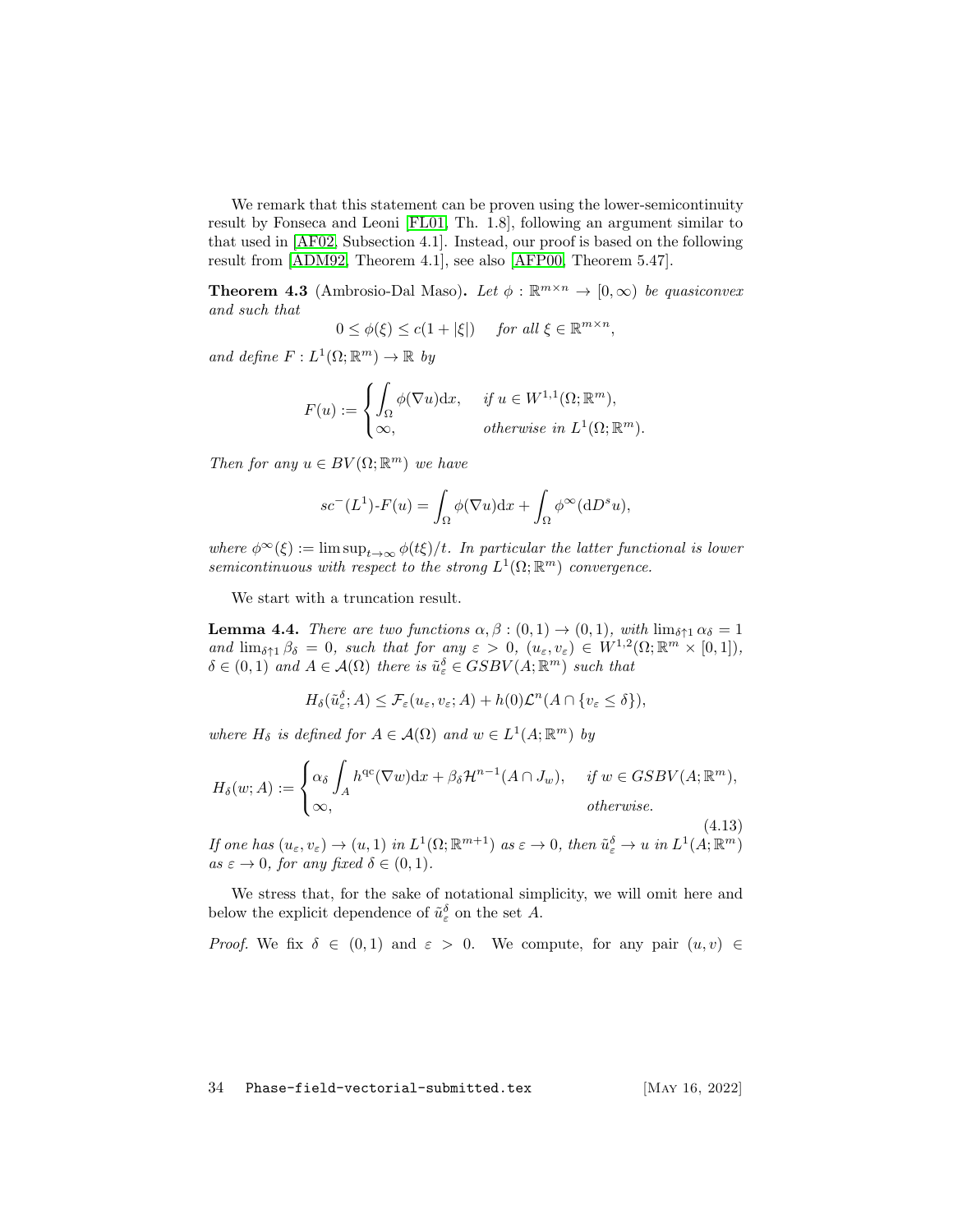$$
W^{1,2}(\Omega; \mathbb{R}^m \times [0,1]),
$$
  
\n
$$
\mathcal{F}_{\varepsilon}(u, v; A) \geq \int_{\{\varepsilon f^2(v) > 1\} \cap A} \Psi(\nabla u) dx + \int_{\{\varepsilon f^2(v) \leq 1\} \cap A} \left(\varepsilon f^2(v) \Psi(\nabla u) + \delta^2 \frac{(1-v)^2}{4\varepsilon}\right) dx
$$
  
\n
$$
+ \int_A \left((1-\delta^2) \frac{(1-v)^2}{4\varepsilon} + \varepsilon |\nabla v|^2\right) dx
$$
  
\n
$$
\geq \int_{\{\varepsilon f^2(v) > 1\} \cap A} \Psi(\nabla u) dx + \delta \int_{\{\varepsilon f^2(v) \leq 1\} \cap A} v \ell \Psi^{1/2}(\nabla u) dx
$$
  
\n
$$
+ \sqrt{1-\delta^2} \int_A |\nabla(\Phi(v))| dx
$$
  
\n
$$
\geq \delta \int_A \left(\Psi(\nabla u) \wedge v \ell \Psi^{1/2}(\nabla u)\right) dx + \sqrt{1-\delta^2} \int_A |\nabla(\Phi(v))| dx
$$
  
\n
$$
\geq \delta \int_A v h(\nabla u) dx + \sqrt{1-\delta^2} \int_A |\nabla(\Phi(v))| dx, \tag{4.14}
$$

where h has been introduced in [\(2.6\)](#page-6-3) and  $\Phi : [0,1] \to [0, \frac{1}{2}]$  is defined by

<span id="page-34-0"></span>
$$
\Phi(t) := \int_0^t (1 - s) \mathrm{d}s = t - \frac{1}{2}t^2. \tag{4.15}
$$

We observe that  $\Phi$  is strictly increasing,  $\Phi(1) = \frac{1}{2}$  and in particular  $\Phi$  is bijective. By the coarea formula,

$$
\int_A |\nabla(\Phi(v))| \mathrm{d}x = \int_0^{1/2} \mathcal{H}^{n-1}(A \cap \partial^* \{\Phi(v) > t\}) \mathrm{d}t.
$$

Therefore there is  $\bar{t} \in (\Phi(\delta^2), \Phi(\delta))$  such that

$$
(\Phi(\delta) - \Phi(\delta^2))\mathcal{H}^{n-1}(A \cap \partial^*\{\Phi(v) > \bar{t}\}) \le \int_A |\nabla(\Phi(v))| \,dx.
$$

We define

$$
\tilde{u}:=u\chi_{\{\Phi(v)>\bar{t}\}\cap A}\in GSBV(A;\mathbb{R}^m)
$$

(dropping the dependence on both  $\varepsilon$  and  $\delta$  from  $\tilde{u}$ ) and obtain from [\(4.14\)](#page-34-0),

$$
\mathcal{F}_{\varepsilon}(u, v; A) \ge \delta \Phi^{-1}(\bar{t}) \int_{A} h(\nabla \tilde{u}) dx + \sqrt{1 - \delta^{2}} (\Phi(\delta) - \Phi(\delta^{2})) \mathcal{H}^{n-1}(A \cap J_{\tilde{u}})
$$

$$
-h(0) \mathcal{L}^{n} (\{\Phi(v) \le \bar{t}\} \cap A).
$$

We recall that  $\bar{t} \geq \Phi(\delta^2)$  and that  $\Phi$  is increasing, define  $\alpha_{\delta} := \delta^3$ ,  $\beta_{\delta} := \sqrt{1 - \delta^2} (\Phi(\delta) - \Phi(\delta^2))$  and conclude  $(1 - \delta^2(\Phi(\delta) - \Phi(\delta^2)))$ , and conclude

$$
\mathcal{F}_{\varepsilon}(u,v;A) \geq \alpha_{\delta} \int_{A} h(\nabla \tilde{u}) dx + \beta_{\delta} \mathcal{H}^{n-1}(A \cap J_{\tilde{u}}) - h(0) \mathcal{L}^{n}(\lbrace v \leq \delta \rbrace \cap A).
$$

We also remark that  $\|\tilde{u}-u\|_{L^1(A)} \leq \|u\|_{L^1(\{v \leq \Phi^{-1}(\bar{t})\})}$ , hence, if the sequence  $u_{\varepsilon}$  is equiintegrable and  $v_{\varepsilon} \to 1$  in  $L^1(A)$ , we obtain that  $u_{\varepsilon} - \tilde{u}_{\varepsilon} \to 0$  in  $L^1(A; \mathbb{R}^m)$ .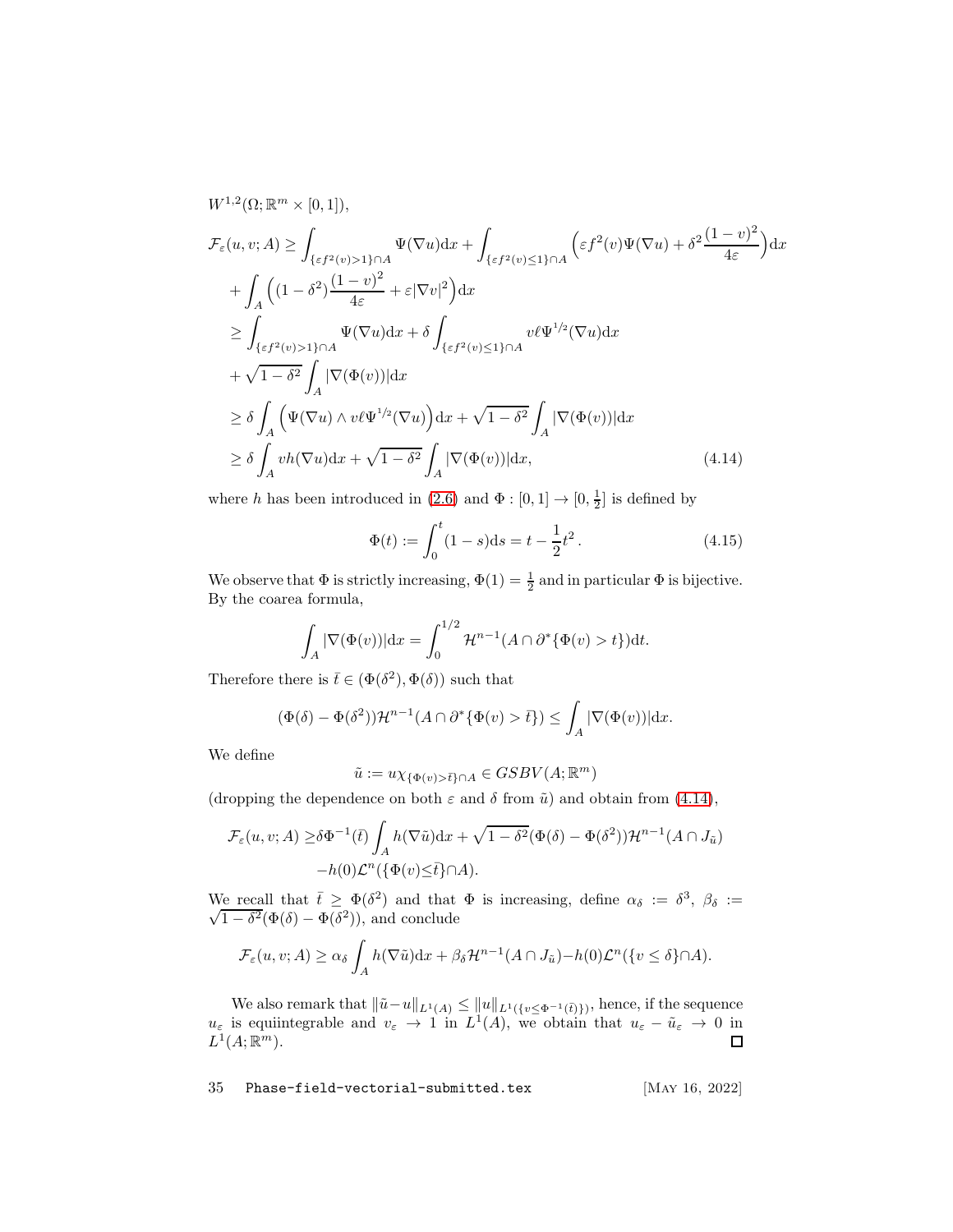The next lemma is a minor reformulation of [\[Lar98,](#page-59-13) Lemma 5.1]. The latter improves the statement of [\[AFP00,](#page-55-2) Theorem 3.95] on the convergence of the blow-ups of a BV -function in a Cantor point. A more general version of this result can be found in [\[Rin18,](#page-60-6) Lemma 10.6].

<span id="page-35-3"></span>**Lemma 4.5.** Let  $u \in BV(\Omega;\mathbb{R}^m)$  and let  $\eta : \Omega \to S^{m-1}, \xi : \Omega \to S^{n-1}$  be Borel maps such that  $D^c u = \eta \otimes \xi |D^c u|$ . Then, for  $|D^c u|$ -a.e.  $x \in \Omega$  and for all given  $\mu \in \mathcal{M}^+(\Omega)$ , there exists a sequence  $\rho_i \to 0$ , as  $i \to \infty$ , such that

$$
\mu(\partial Q_{\rho_i}^{\xi(x)}(x)) = 0, \qquad \text{for all } i \ge 1,
$$
\n(4.16)

$$
t_{\rho_i} := \frac{|Du|(Q_{\rho_i}^{\xi(x)}(x))}{\rho_i^n} \to \infty, \qquad t_{\rho_i} \rho_i \to 0,
$$
 (4.17)

<span id="page-35-0"></span>
$$
\frac{u(x+\rho_i y) - u_{Q_{\rho_i}^{\xi(x)}(x)}}{t_{\rho_i} \rho_i} \to \eta(x)\chi(y \cdot \xi(x)) \qquad strictly\text{-}BV(Q^{\xi(x)}; \mathbb{R}^m)\text{(4.18)}
$$

as  $i \to \infty$ , for some nondecreasing function  $\chi : (-1/2, 1/2) \to \mathbb{R}$  with

<span id="page-35-1"></span>
$$
|D\chi|((-1/2, 1/2)) = 1,\t\t(4.19)
$$

where  $u_{Q_{\rho_i}^{\xi(x)}(x)}$  denotes the average of u over  $Q_{\rho_i}^{\xi(x)}(x)$ .

*Proof.* For simplicity we will denote  $Q_1 := Q^{\xi(x)}$ ,  $Q_\rho(x) := x + \rho Q_1$ , and

$$
u_x^{\rho}(y) := \frac{u(x + \rho y) - u_{Q_{\rho}^{\xi(x)}(x)}}{t_{\rho}\rho}, \quad \text{for } y \in Q_1.
$$

By general properties of BV functions [\(4.17\)](#page-35-0) holds for the entire family  $\rho \to 0$ and by Radon-Nikodym differentiation

$$
\lim_{\rho \to 0} \frac{D^c u_x^{\rho}(Q_1)}{|D^c u_x^{\rho}|(Q_1)} = \eta(x) \otimes \xi(x),
$$
\n(4.20)

 $|D^c u|$ -a.e.  $x \in \Omega$ . Up to a further  $|D^c u|$ -negligible set, [\[AFP00,](#page-55-2) Theorem 3.95] and [\[Lar98,](#page-59-13) Lemma 5.1] provide a sequence  $\rho_i \rightarrow 0$  such that

$$
|Du_x^{\rho_i}| \rightharpoonup \gamma \qquad \text{weakly*-}\mathcal{M}(Q_1),\tag{4.21}
$$

<span id="page-35-2"></span>
$$
u_x^{\rho_i}(y) \to u_x(y) := \eta(x)\chi(y \cdot \xi(x)) \quad \text{weakly*-BV}(Q_1; \mathbb{R}^m), \quad (4.22)
$$

as  $i \to \infty$ , for some  $\gamma \in \mathcal{M}^+(Q_1)$  with  $\gamma(Q_1) = 1$  and some nondecreasing function  $\chi: (-1/2, 1/2) \to \mathbb{R}$  with  $|D\chi|((-1/2, 1/2)) \leq 1$ .

Let us check that the sequence  $\rho_i \rightarrow 0$  can be chosen such that [\(4.16\)](#page-35-0) holds. Indeed, fixed  $i \in \mathbb{N} \setminus \{0\}$ , we have  $\mu(\partial Q_{s\rho_i}(x_0)) = 0$  for  $\mathcal{L}^1$ -a.e.  $s \in (0, 1/\rho_i)$ . Moreover, the maps

$$
s \in (0, 1/\rho_i) \mapsto u_x^{s\rho_i} \in L^1(Q_1, \mathbb{R}^m),
$$
  

$$
s \in (0, 1/\rho_i) \mapsto |Du_x^{s\rho_i}| \in \mathcal{M}^+(Q_1)
$$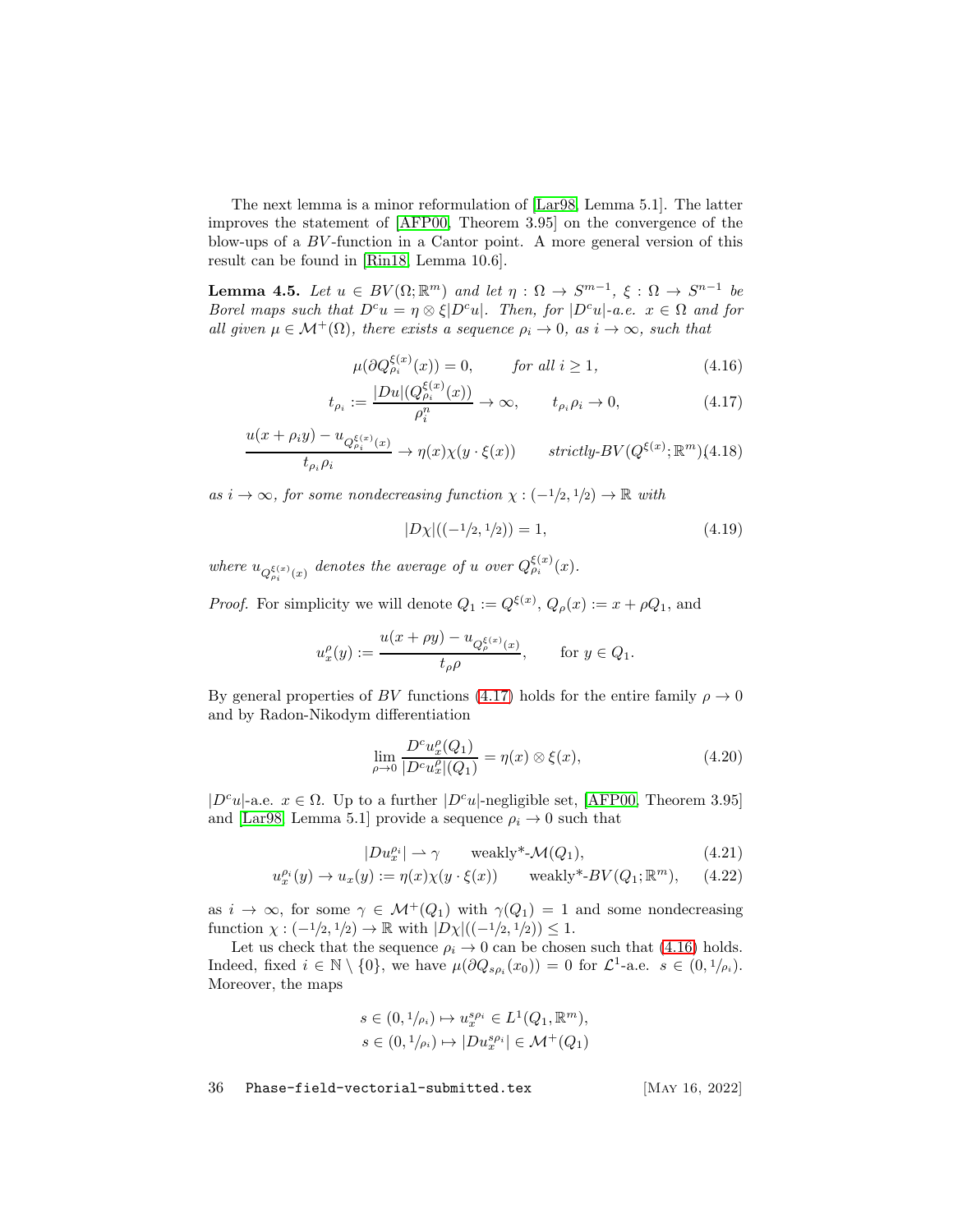are continuous as  $s \to 1^-$ , respectively for the convergences  $L^1(Q_1; \mathbb{R}^m)$  and weak<sup>\*</sup>- $\mathcal{M}(Q_1)$ , by definition of  $u_x^{\rho}$  and  $t_{\rho}$ . Hence, we can find  $s_i \in (0,1)$  such that [\(4.16\)](#page-35-0), [\(4.17\)](#page-35-0) and the  $L^1(Q_1,\mathbb{R}^m)$  convergence in [\(4.18\)](#page-35-0) hold for  $s_i \rho_i$  in place of  $\rho_i$ .

We next check [\(4.19\)](#page-35-1). By [\(4.21\)](#page-35-2) and [\(4.22\)](#page-35-2) we have that  $|Du_x| \leq \gamma$ . Hence, for  $t \in (0,1)$  such that  $\gamma(\partial Q_t) = 0$ , recalling that  $|Du_x^{\rho_i}|(Q_1) = \gamma(Q_1) = 1$ , we obtain

$$
|Du_x^{\rho_i}|(Q_t) \to \gamma(Q_t), \qquad |Du_x^{\rho_i}|(Q_1 \setminus Q_t) \to \gamma(Q_1 \setminus Q_t),
$$
  

$$
Du_x^{\rho_i}(Q_t) \to Du_x(Q_t).
$$

We infer that

$$
\limsup_{i \to \infty} |Du_x^{\rho_i}(Q_1) - Du_x(Q_1)| \leq 2\gamma(Q_1 \setminus Q_t),
$$

and letting  $t \to 1^-$  gives  $Du_x^{\rho_i}(Q_1) \to Du_x(Q_1)$  as  $i \to \infty$ . In conclusion

$$
Du_x(Q_1) = \lim_{i \to \infty} Du_x^{\rho_i}(Q_1) = \lim_{i \to \infty} \frac{Du_x^{\rho_i}(Q_1)}{|Du_x^{\rho_i}|(Q_1)} = \eta(x) \otimes \xi(x),
$$

and then  $D\chi(-1/2, 1/2) = 1$ . This gives [\(4.19\)](#page-35-1) by monotonicity of  $\chi$ . Finally,  $|Du_x|(Q_1) = 1$  provides the strict- $BV(Q_1; \mathbb{R}^m)$  convergence in [\(4.18\)](#page-35-0).  $\Box$ 

Proof of Proposition [4.2.](#page-32-1) Step 0: Preparation. We assume  $(u_{\varepsilon}, v_{\varepsilon}) \to (u, 1)$  in  $L^1(\Omega;\mathbb{R}^{m+1})$  for some  $u \in BV(\Omega;\mathbb{R}^m)$ . Let  $A \subseteq \mathcal{A}(\Omega)$ ,  $\delta \in (0,1)$  and let  $\tilde{u}_{\varepsilon}^{\delta}$  be as in Lemma [4.4.](#page-33-0) We define the measure

$$
\mu_{\varepsilon}^{\delta} := \alpha_{\delta} h^{\mathrm{qc}} (\nabla \tilde{u}_{\varepsilon}^{\delta}) \mathcal{L}^n \mathsf{L} A + \beta_{\delta} \mathcal{H}^{n-1} \mathsf{L} (A \cap J_{\tilde{u}_{\varepsilon}^{\delta}}),
$$

so that  $\mu_{\varepsilon}^{\delta}(A) = H_{\delta}(\tilde{u}_{\varepsilon}^{\delta}; A) \leq \mathcal{F}_{\varepsilon}(u_{\varepsilon}, v_{\varepsilon}; A) + h(0)\mathcal{L}^{n}(A \cap \{v_{\varepsilon} \leq \delta\}).$  Passing to a subsequence we can assume that  $\lim_{\varepsilon \to 0} \mathcal{F}_{\varepsilon}(u_{\varepsilon}, v_{\varepsilon}; A)$  exists finite and that  $\mu_{\varepsilon}^{\delta} \to \mu^{\delta}$ weakly<sup>\*</sup> in the sense of measures on A as  $\varepsilon \to 0$ , for some  $\mu^{\delta} \in \mathcal{M}_{b}^{+}(A)$ . If we can show that

<span id="page-36-0"></span>
$$
\frac{d\mu^{\delta}}{d\mathcal{L}^n}(x_0) \ge \alpha_{\delta} h^{\text{qc}}(\nabla u(x_0)) \quad \text{for } \mathcal{L}^n\text{-a.e. } x_0 \in A \tag{4.23}
$$

and

<span id="page-36-1"></span>
$$
\frac{\mathrm{d}\mu^{\delta}}{\mathrm{d}|Du|}(x_0) \ge \alpha_{\delta}h^{\mathrm{qc},\infty}\left(\frac{\mathrm{d}Du}{\mathrm{d}|Du|}(x_0)\right) \quad \text{for } |D^c u| \text{-a.e. } x_0 \in A \tag{4.24}
$$

for all  $\delta \in (0,1)$ , then the conclusion follows.

Step 1: Absolutely continuous part. We prove [\(4.23\)](#page-36-0). We can assume that the left-hand side is finite. First we observe that for  $\mathcal{L}^n$ -a.e.  $x_0 \in A$  one has

$$
\frac{d\mu^{\delta}}{d\mathcal{L}^n}(x_0) = \lim_{\rho \to 0} \frac{\mu^{\delta}(Q_{\rho}(x_0))}{\rho^n} = \lim_{\substack{\rho \to 0 \\ \rho \in I}} \lim_{\varepsilon \to 0} \frac{\mu_{\varepsilon}^{\delta}(Q_{\rho}(x_0))}{\rho^n}
$$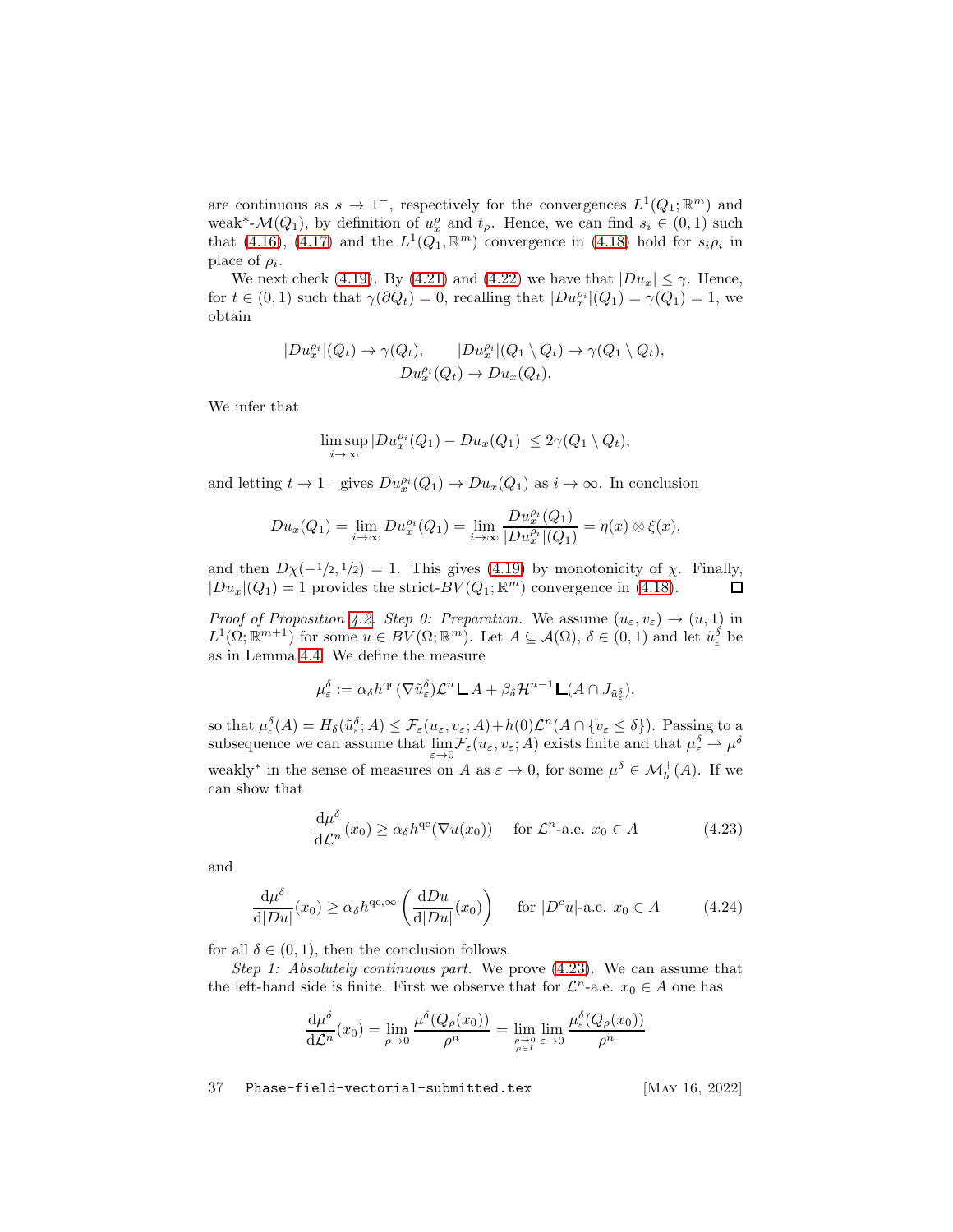where  $Q_{\rho}(x_0) := x_0 + \left(-\frac{1}{2}\rho, \frac{1}{2}\rho\right)^n$  and  $I := \{\rho \in (0, \frac{2}{\sqrt{n}} \text{dist}(x_0, \partial A)) : \mu^{\delta}(\partial Q_{\rho}(x_0)) =$ 0}. We define  $u^{\rho}: Q_1 \to \mathbb{R}^m$  by

$$
u^{\rho}(y) := \frac{u(x_0 + \rho y) - u(x_0)}{\rho}.
$$

By the properties of BV, for  $\mathcal{L}^n$ -a.e.  $x_0 \in A$ , after possibly extracting a further subsequence,  $u^{\rho}(y) \to \nabla u(x_0)y$  in  $L^1(Q_1; \mathbb{R}^m)$  as  $\rho \to 0$ . We further define

$$
u_{\varepsilon}^{\rho}(y) := \frac{\tilde{u}_{\varepsilon}^{\delta}(x_0 + \rho y) - u(x_0)}{\rho}
$$

so that  $u_{\varepsilon}^{\rho} \to u^{\rho}$  in  $L^1(Q_1; \mathbb{R}^m)$  as  $\varepsilon \to 0$  for any fixed  $\rho > 0$  (and  $\delta \in (0, 1)$ ). We take a diagonal subsequence so that  $w_i(y) := u_{\varepsilon_i}^{\rho_i}(y) \to \nabla u(x_0)y$  in  $L^1(Q_1; \mathbb{R}^m)$ and

<span id="page-37-2"></span>
$$
\frac{\mathrm{d}\mu^{\delta}}{\mathrm{d}\mathcal{L}^n}(x_0) = \lim_{i \to \infty} \left[ \int_{Q_1} \alpha_{\delta} h^{\mathrm{qc}}(\nabla w_i) \mathrm{d}x + \frac{\beta_{\delta}}{\rho_i} \mathcal{H}^{n-1}(J_{w_i} \cap Q_1) \right]. \tag{4.25}
$$

We fix  $M \in \mathbb{N}$  and for every i, by averaging we choose  $k_i \in \{M+1,\ldots,2M\}$ such that

<span id="page-37-1"></span>
$$
\int_{\{a_{k_i} < |w_i| < a_{k_i+1}\}} h^{\text{qc}}(\nabla w_i) \, \mathrm{d}x \le \frac{1}{M} \int_{Q_1} h^{\text{qc}}(\nabla w_i) \, \mathrm{d}x \,,\tag{4.26}
$$

which implies that  $\hat{w}_i := \mathcal{T}_{k_i}(w_i)$ , with  $\mathcal{T}_{k_i}$  defined in [\(3.11\)](#page-16-2), obeys

<span id="page-37-0"></span>
$$
\int_{Q_1} h^{\mathrm{qc}}(\nabla \hat{w}_i) \mathrm{d}x \le (1 + \frac{C}{M}) \int_{Q_1} h^{\mathrm{qc}}(\nabla w_i) \mathrm{d}x + C\mathcal{L}^n(\{|w_i| \ge a_{k_i}\}).\tag{4.27}
$$

Indeed, in view of [\(2.8\)](#page-6-7) and  $\|\nabla \mathcal{T}_{k_i}\|_{L^{\infty}(\mathbb{R}^m)} \leq 1$  we have

$$
\int_{Q_1} h^{qc}(\nabla \hat{w}_i) dx \le \int_{\{|w_i| \le a_{k_i}\}} h^{qc}(\nabla w_i) dx \n+ \int_{\{a_{k_i} < |w_i| < a_{k_i+1}\}} h^{qc}(\nabla \hat{w}_i) dx + h(0) \mathcal{L}^n(\{|w_i| \ge a_{k_i+1}\}) \n\le \int_{Q_1} h^{qc}(\nabla w_i) dx + C \int_{\{a_{k_i} < |w_i| < a_{k_i+1}\}} h^{qc}(\nabla w_i) + C \mathcal{L}^n(\{|w_i| \ge a_{k_i}\}).
$$

The inequality in [\(4.27\)](#page-37-0) then follows from [\(4.26\)](#page-37-1).

Moreover, note that if  $a_M > ||\nabla u(x_0)y||_{L^\infty(Q_1)} + 1$  then  $w_i \to \nabla u(x_0)y$ implies  $\hat{w}_i \to \nabla u(x_0) y$  in  $L^1(Q_1; \mathbb{R}^m)$ .

We recall that  $\mathcal{T}_{k_i} \in C^1$  implies  $\mathcal{H}^{n-1}(J_{\hat{w}_i} \cap Q_1) \leq \mathcal{H}^{n-1}(J_{w_i} \cap Q_1)$ . From [\(4.25\)](#page-37-2) and  $\rho_i \to 0$  we deduce  $\mathcal{H}^{n-1}(J_{w_i} \cap Q_1) \to 0$  and, with  $|\hat{w}_i| \le a_{M+1}$ pointwise,

$$
|D^s \hat{w}_i|(Q_1) = \int_{J_{\hat{w}_i} \cap Q_1} |[\hat{w}_i]| \mathrm{d} \mathcal{H}^{n-1} \leq 2a_{M+1} \mathcal{H}^{n-1}(J_{w_i} \cap Q_1) \to 0
$$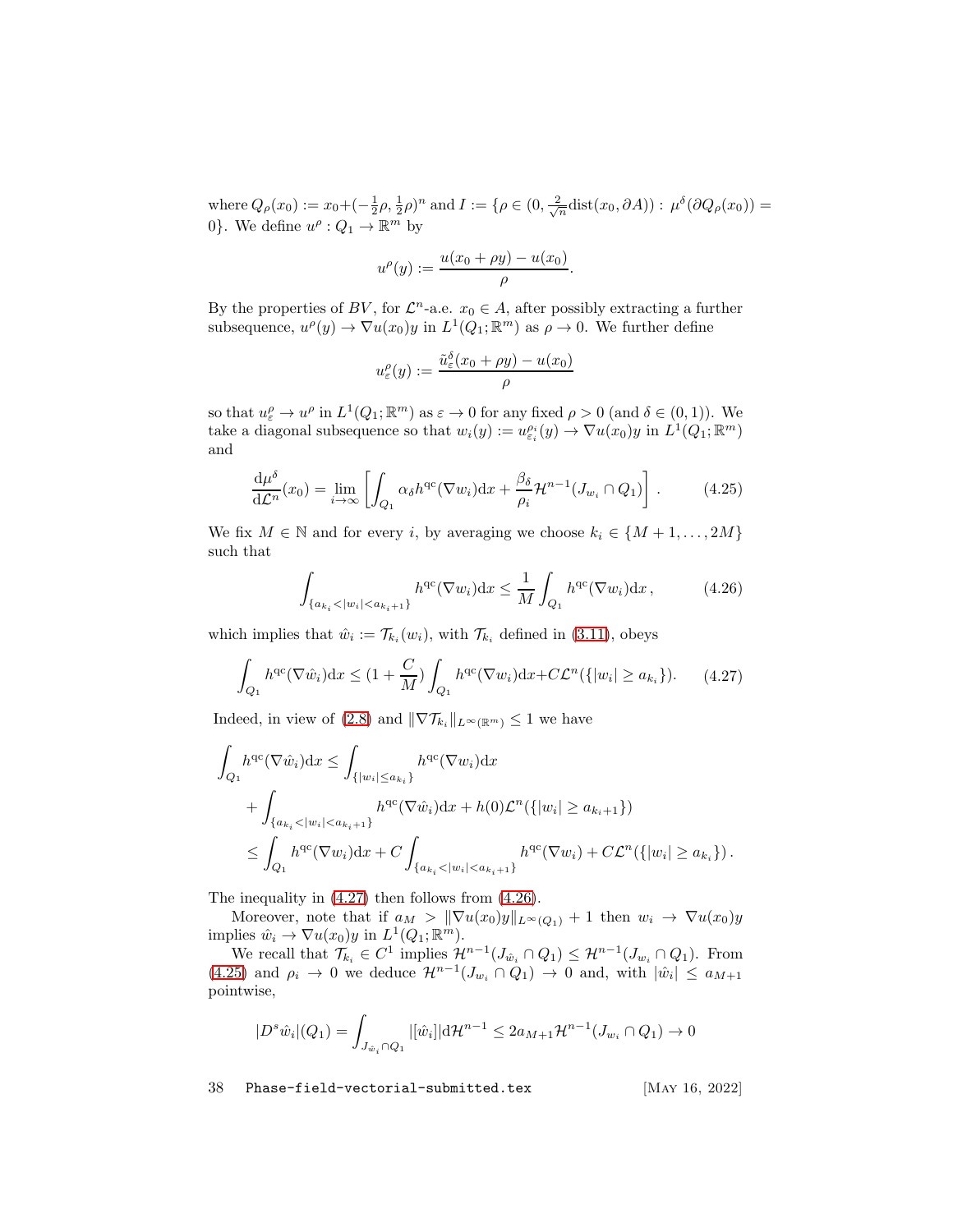and therefore

$$
\int_{Q_1} h^{\mathrm{qc},\infty}(\mathrm{d} D^s \hat{w}_i) \leq c |D^s \hat{w}_i|(Q_1) \to 0.
$$

With [\(4.25\)](#page-37-2) and [\(4.27\)](#page-37-0), using that  $w_i \to \nabla u(x_0)y$  in measure, we get

$$
\alpha_{\delta} \lim_{i \to \infty} \left[ \int_{Q_1} h^{qc} (\nabla \hat{w}_i) dx + \int_{Q_1} h^{qc, \infty}(dD^s \hat{w}_i) \right] \leq (1 + \frac{C}{M}) \frac{d\mu^{\delta}}{d\mathcal{L}^n}(x_0).
$$

By the lower semicontinuity of the functional in the left-hand side (Theorem [4.3\)](#page-33-1) and  $\hat{w}_i \to \nabla u(x_0) y$  in  $L^1(Q_1; \mathbb{R}^m)$  we deduce

$$
\alpha_{\delta}h^{\mathrm{qc}}(\nabla u(x_0)) \le (1 + \frac{C}{M})\frac{\mathrm{d}\mu^{\delta}}{\mathrm{d}\mathcal{L}^n}(x_0)
$$

for  $\mathcal{L}^n$ -a.e.  $x_0$ , every M, and every  $\delta$ . This proves [\(4.23\)](#page-36-0).

Step 2: Cantor part. We prove  $(4.24)$ . By Alberti's rank-one theorem we can assume without loss of generality that

<span id="page-38-0"></span>
$$
\frac{\mathrm{d}Du}{\mathrm{d}|Du|}(x_0) = \eta(x_0) \otimes \xi(x_0) \tag{4.28}
$$

with  $\eta(x_0) \in S^{m-1}$ ,  $\xi(x_0) \in S^{n-1}$  for  $|D^c u|$ -a.e.  $x_0 \in A$ . We fix a unit cube  $Q_1 := Q^{\xi(x_0)}$  with one face orthogonal to  $\xi(x_0)$ , write  $Q_\rho(x_0) := x_0 + \rho Q_1$ , and select a sequence  $\rho_i \to 0$  as in Lemma [4.5,](#page-35-3) applied for the given  $u \in BV(\Omega, \mathbb{R}^m)$ and  $\mu := \mu^{\delta}$ .

As above, for  $|D^c u|$ -a.e.  $x_0$  one has

u

$$
\frac{\mathrm{d}\mu^{\delta}}{\mathrm{d}|Du|}(x_0)=\lim_{\rho\to 0}\frac{\mu^{\delta}(Q_{\rho}(x_0))}{|Du|(Q_{\rho}(x_0))}=\lim_{i\to\infty}\lim_{\varepsilon\to 0}\frac{\mu_{\varepsilon}^{\delta}(Q_{\rho_i}(x_0))}{|Du|(Q_{\rho_i}(x_0))}.
$$

We define

$$
u_{\varepsilon}^{\rho}(y) := \frac{\tilde{u}_{\varepsilon}^{\delta}(x_0 + \rho y) - u_{Q_{\rho}(x_0)}}{t_{\rho}\rho},
$$

so that, defining  $u_{x_0}(y) := \eta(x_0)\chi_{x_0}(y \cdot \xi(x_0))$ ,  $\lim_{\rho \to 0} \lim_{\varepsilon \to 0} u_{\varepsilon}^{\rho} = u_{x_0}$  in  $L^1(Q_1; \mathbb{R}^m)$  (for every  $\delta \in (0, 1)$ ) and

$$
\frac{d\mu^{\delta}}{d|Du|}(x_0) = \lim_{i \to \infty} \lim_{\varepsilon \to 0} \left[ \frac{\alpha_{\delta}}{\rho_i^n t_{\rho_i}} \int_{Q_{\rho_i}(x_0)} h^{qc}(\nabla \tilde{u}_{\varepsilon}^{\delta}) dx + \frac{\beta_{\delta}}{\rho_i^n t_{\rho_i}} \mathcal{H}^{n-1}(J_{\tilde{u}_{\varepsilon}^{\delta}} \cap Q_{\rho_i}(x_0)) \right]
$$
  
= 
$$
\lim_{i \to \infty} \lim_{\varepsilon \to 0} \left[ \frac{\alpha_{\delta}}{t_{\rho_i}} \int_{Q_1} h^{qc}(t_{\rho_i} \nabla u_{\varepsilon}^{\rho_i}) dy + \frac{\beta_{\delta}}{\rho_i t_{\rho_i}} \mathcal{H}^{n-1}(J_{u_{\varepsilon}^{\rho_i}} \cap Q_1) \right].
$$

Taking a diagonal subsequence we see that there is  $\varepsilon_i \to 0$  such that

$$
w_i := u_{\varepsilon_i}^{\rho_i} \to u_{x_0} \text{ in } L^1(Q_1; \mathbb{R}^m)
$$

with  $|Du_{x_0}|(Q_1)=1$ , and setting  $t_i:=t_{\rho_i}\to\infty$ ,

$$
\frac{\mathrm{d}\mu^{\delta}}{\mathrm{d}|Du|}(x_0)=\lim_{i\to\infty}\left[\frac{\alpha_{\delta}}{t_i}\int_{Q_1}h^{\mathrm{qc}}(t_i\nabla w_i)\mathrm{d}y+\frac{\beta_{\delta}}{\rho_it_i}\mathcal{H}^{n-1}(J_{w_i}\cap Q_1)\right].
$$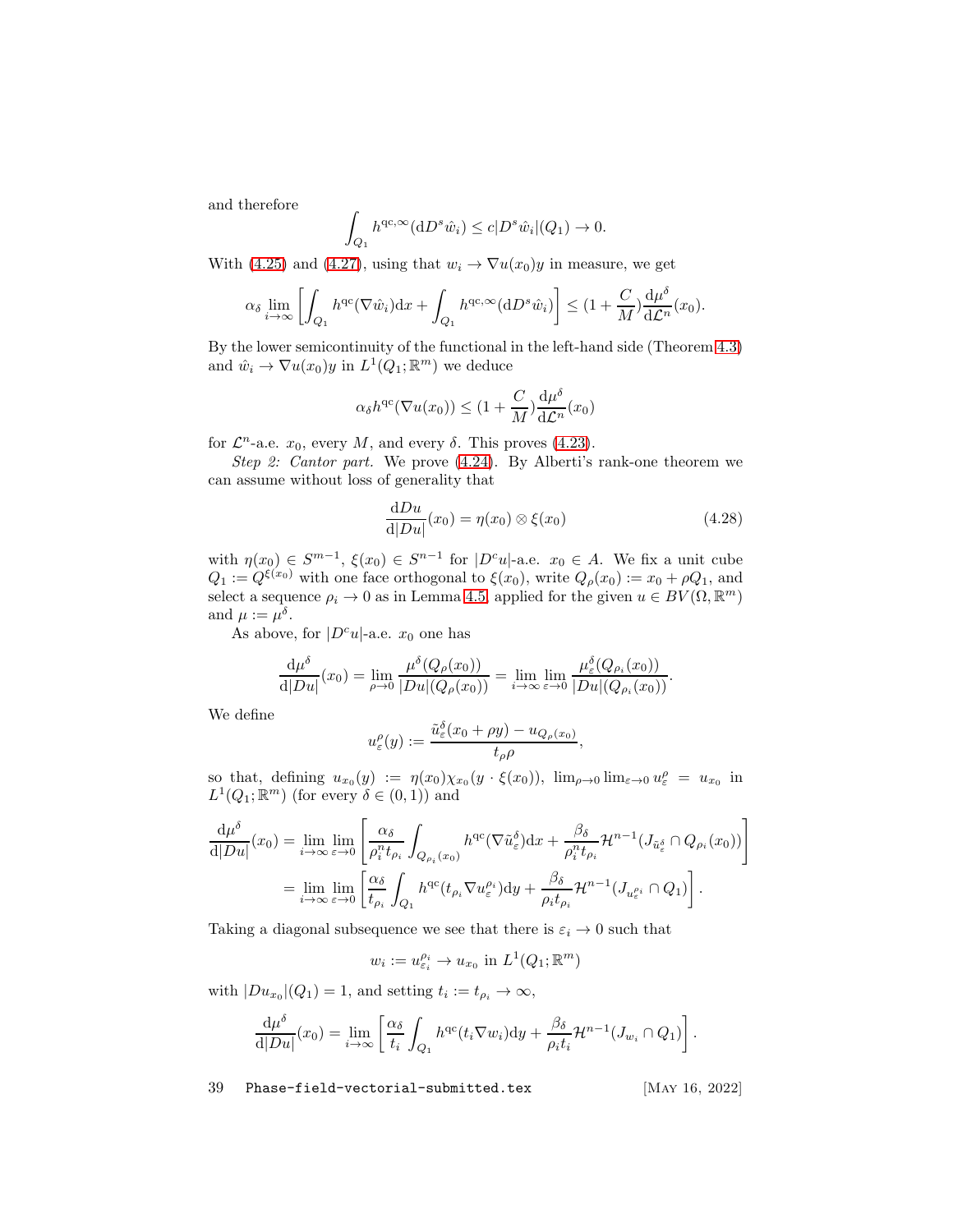We fix  $M > 0$  and, by averaging, for every i choose  $k_i \in \{M+1, \ldots, 2M\}$  such that Z

$$
\int_{Q_1 \cap \{a_{k_i} < |w_i| < a_{k_i+1}\}} h^{\text{qc}}(t_i \nabla w_i) \, dx \le \frac{1}{M} \int_{Q_1} h^{\text{qc}}(t_i \nabla w_i) \, dx,
$$

which implies that  $\hat{w}_i := \mathcal{T}_{k_i}(w_i) \in SBV \cap L^{\infty}(Q_1; \mathbb{R}^m)$  obeys, arguing as in Step 1 above and by taking into account that  $t_i \to \infty$ ,

$$
\limsup_{i \to \infty} \int_{Q_1} \frac{\alpha_{\delta}}{t_i} h^{qc}(t_i \nabla \hat{w}_i) dy + \frac{\beta_{\delta}}{\rho_i t_i} \mathcal{H}^{n-1}(J_{\hat{w}_i} \cap Q_1)
$$
\n
$$
\leq (1 + \frac{C}{M}) \lim_{i \to \infty} \int_{Q_1} \frac{\alpha_{\delta}}{t_i} h^{qc}(t_i \nabla w_i) dy + \frac{\beta_{\delta}}{\rho_i t_i} \mathcal{H}^{n-1}(J_{w_i} \cap Q_1) + \frac{C}{t_i} \mathcal{L}^n(\{|w_i| > a_{k_i}\})
$$
\n
$$
= (1 + \frac{C}{M}) \frac{d\mu^{\delta}}{d|Du|}(x_0).
$$
\n(4.29)

Further, since  $\chi$  is bounded, for M sufficiently large we have  $r_i := \|\hat{w}_i$  $u_{x_0}||_{L^1(Q_1)} \to 0$ . For every i we select  $q_i \in (1 - r_i^{1/2}, 1)$  such that

$$
\int_{\partial Q_{q_i}} |\hat{w}_i^- - u_{x_0}^+| \mathrm{d} \mathcal{H}^{n-1} \le \frac{1}{r_i^{1/2}} ||\hat{w}_i - u_{x_0}||_{L^1(Q_1)} = r_i^{1/2} \to 0,
$$

where  $\hat{w}_i^-$  and  $u_{x_0}^+$  denote the inner and outer trace, respectively, and define

<span id="page-39-0"></span>
$$
w_i^* := \begin{cases} \hat{w}_i, & \text{in } Q_{q_i}, \\ u_{x_0}, & \text{in } Q_1 \setminus Q_{q_i}. \end{cases}
$$

Then, the choice of  $q_i$ , [\(4.29\)](#page-39-0), and  $\rho_i t_i \to 0$  yield

<span id="page-39-1"></span>
$$
\int_{Q_1} h^{qc, \infty} (\mathrm{d}D^s w_i^*) \le c r_i^{1/2} + c_M \mathcal{H}^{n-1}(J_{\hat{w}_i} \cap Q_1) + \int_{Q_1 \backslash Q_{q_i}} h^{qc, \infty} (\mathrm{d}D^s u_{x_0}) \to 0. \tag{4.30}
$$

In addition, we get from [\(2.8\)](#page-6-7) and  $t_i \to \infty$ 

<span id="page-39-2"></span>
$$
\lim_{i \to \infty} \int_{Q_1 \setminus Q_{q_i}} \frac{1}{t_i} h^{qc} \left( t_i \nabla u_{x_0} \right) dy \le \lim_{i \to \infty} c \int_{Q_1 \setminus Q_{q_i}} d|Du_{x_0}| = 0. \tag{4.31}
$$

Further,  $w_i^* \in BV(Q_1; \mathbb{R}^m)$  and  $\text{supp}(w_i^* - u_{x_0}) \subset\subset Q_1$ . By [\[AFP00,](#page-55-2) Lemma 5.50] and Theorem [4.3](#page-33-1)

$$
\int_{Q_1} \frac{1}{t_i} h^{\mathrm{qc}} \left( t_i \nabla w_i^* \right) \mathrm{d}y + \int_{Q_1} h^{\mathrm{qc}, \infty} (\mathrm{d}D^s w_i^*) \ge \frac{1}{t_i} h^{\mathrm{qc}} \left( t_i D u_{x_0}(Q_1) \right).
$$

Therefore, being  $Du_{x_0}(Q_1) = \eta(x_0) \otimes \xi(x_0)D\chi((-1/2, 1/2))$  a rank-one matrix, the latter estimate together with [\(4.30\)](#page-39-1) and [\(4.31\)](#page-39-2) yield that

$$
h^{qc, \infty}(Du_{x_0}(Q_1)) = \lim_{i \to \infty} \frac{1}{t_i} h^{qc}(t_i Du_{x_0}(Q_1))
$$
  
\n
$$
\leq \liminf_{i \to \infty} \left[ \int_{Q_1} \frac{1}{t_i} h^{qc}(t_i \nabla w_i^*) dy + \int_{Q_1} h^{qc, \infty}(dD^s w_i^*) \right]
$$
  
\n
$$
\leq \liminf_{i \to \infty} \int_{Q_1} \frac{1}{t_i} h^{qc}(t_i \nabla \hat{w}_i) dy.
$$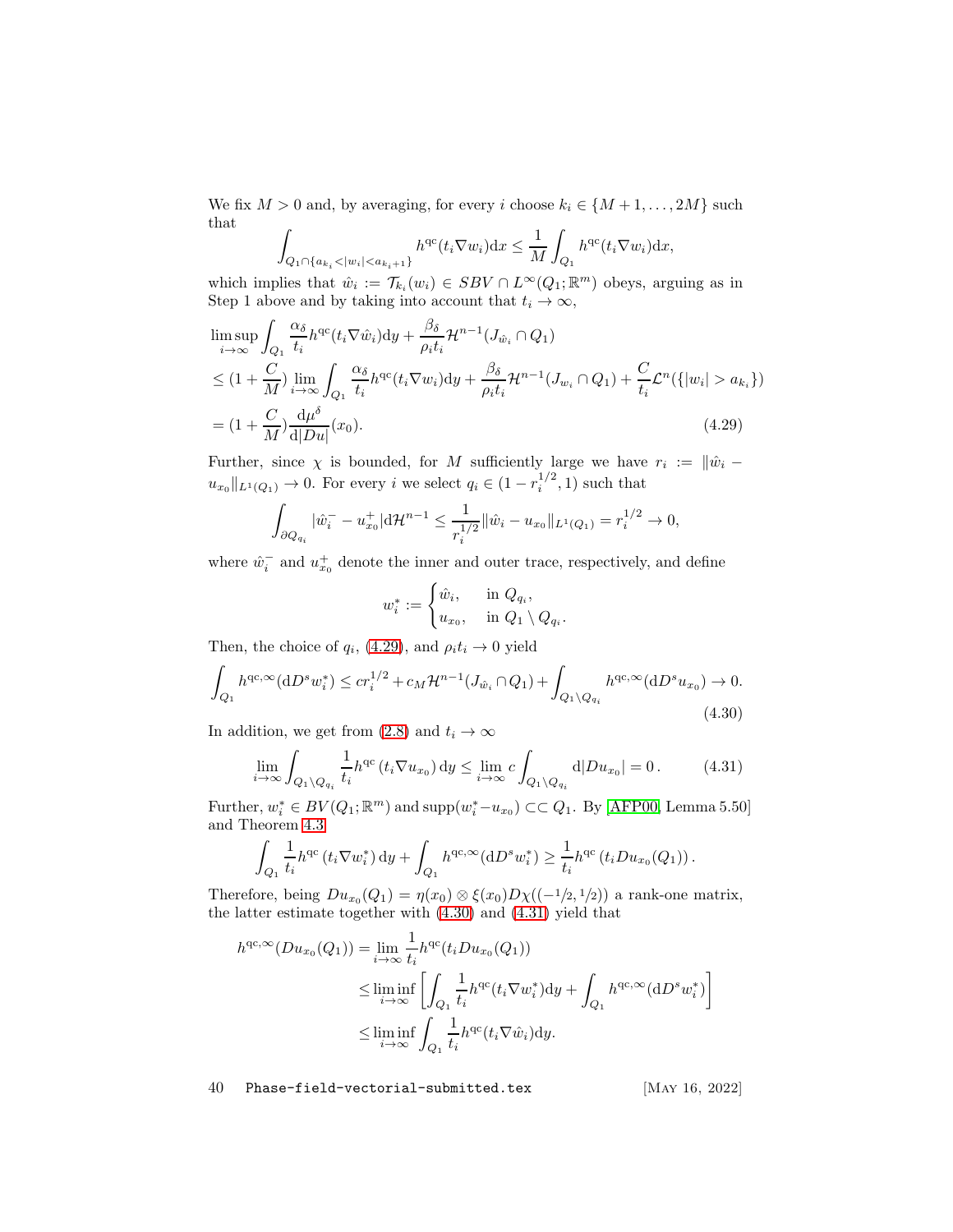Recalling [\(4.29\)](#page-39-0), we infer that

$$
\alpha_{\delta}h^{\mathrm{qc},\infty}(Du_{x_0}(Q_1)) \leq (1+\frac{C}{M})\frac{\mathrm{d}\mu^{\delta}}{\mathrm{d}|Du|}(x_0),
$$

for every M sufficiently large. Therefore, by letting  $M \to \infty$  we conclude that

$$
\alpha_{\delta}h^{\mathrm{qc},\infty}(Du_{x_0}(Q_1)) \leq \frac{\mathrm{d}\mu^{\delta}}{\mathrm{d}|Du|}(x_0).
$$

As  $Du_{x_0}(Q_1) = \eta(x_0) \otimes \xi(x_0)D\chi((-1/2, 1/2)) = \eta(x_0) \otimes \xi(x_0)$ , this and [\(4.28\)](#page-38-0) conclude the proof of [\(4.24\)](#page-36-1).

The lower bound in  $BV$  follows at once from the lower bounds for the surface and the diffuse parts.

<span id="page-40-1"></span>**Theorem 4.6.** Let  $u \in BV(\Omega;\mathbb{R}^m)$ . Then, for all  $A \in \mathcal{A}(\Omega)$ 

$$
\mathcal{F}_0(u, 1; A) \le \Gamma(L^1) \cdot \liminf_{\varepsilon \to 0} \mathcal{F}_\varepsilon(u, 1; A), \tag{4.32}
$$

where  $\mathcal{F}_{\varepsilon}$  and  $\mathcal{F}_{0}$  have been defined in [\(2.1\)](#page-5-4) and [\(2.13\)](#page-7-2).

*Proof.* For simplicity, we will prove the statement for  $A = \Omega$ . We argue by localization. Assume that  $(u_{\varepsilon}, v_{\varepsilon}) \to (u, 1)$  in  $L^1(\Omega; \mathbb{R}^{m+1})$ , with  $u \in BV(\Omega; \mathbb{R}^m)$ , and that

$$
\liminf_{\varepsilon \to 0} \mathcal{F}_{\varepsilon}(u_{\varepsilon}, v_{\varepsilon}) < \infty.
$$

Set

$$
\mu(A) := \liminf_{\varepsilon \to 0} \mathcal{F}_{\varepsilon}(u_{\varepsilon}, v_{\varepsilon}; A), \quad \text{for all } A \in \mathcal{A}(\Omega),
$$

$$
\lambda := \mathcal{L}^n \mathcal{L} \Omega + \mathcal{H}^{n-1} \mathcal{L} J_u + |D^c u|
$$

$$
\psi_1 := g([u], \nu_u), \quad \psi_2 := h^{\mathrm{qc}}(\nabla u) + h^{\mathrm{qc}, \infty}(\frac{\mathrm{d}D^c u}{\mathrm{d} |D^c u|}),
$$

and notice that  $\mu$  is a monotone set function which is superadditive on disjoint open sets,  $\lambda$  is a positive Borel measure and  $\psi_i$  are positive Borel functions satisfying

$$
\mu(A) \ge \int_A \psi_i \, d\lambda, \qquad \text{for } i = 1, 2 \text{ and } A \in \mathcal{A}(\Omega)
$$

thanks to Propositions [4.1](#page-30-1) and [4.2.](#page-32-1) By [\[Bra98,](#page-57-8) Proposition 1.16] we conclude

$$
\mu(\Omega) \ge \int_{\Omega} (\psi_1 \vee \psi_2) \mathrm{d}\lambda,
$$

which gives the thesis.

<span id="page-40-0"></span>Remark 4.7. From the argument in Lemma [4.4](#page-33-0) one can also deduce directly that  $u \in (GBV(\Omega))^m$ . Indeed, consider  $(u_\varepsilon, v_\varepsilon) \to (u, v)$  in  $L^1(\Omega; \mathbb{R}^{m+1})$  with  $\sup_{\varepsilon} \mathcal{F}_{\varepsilon}(u_{\varepsilon}, v_{\varepsilon}) < \infty$ . Necessarily  $v = 1 \mathcal{L}^n$ -a.e. on  $\Omega$ . Moreover, with fixed

41 Phase-field-vectorial-submitted.tex [May 16, 2022]

 $\Box$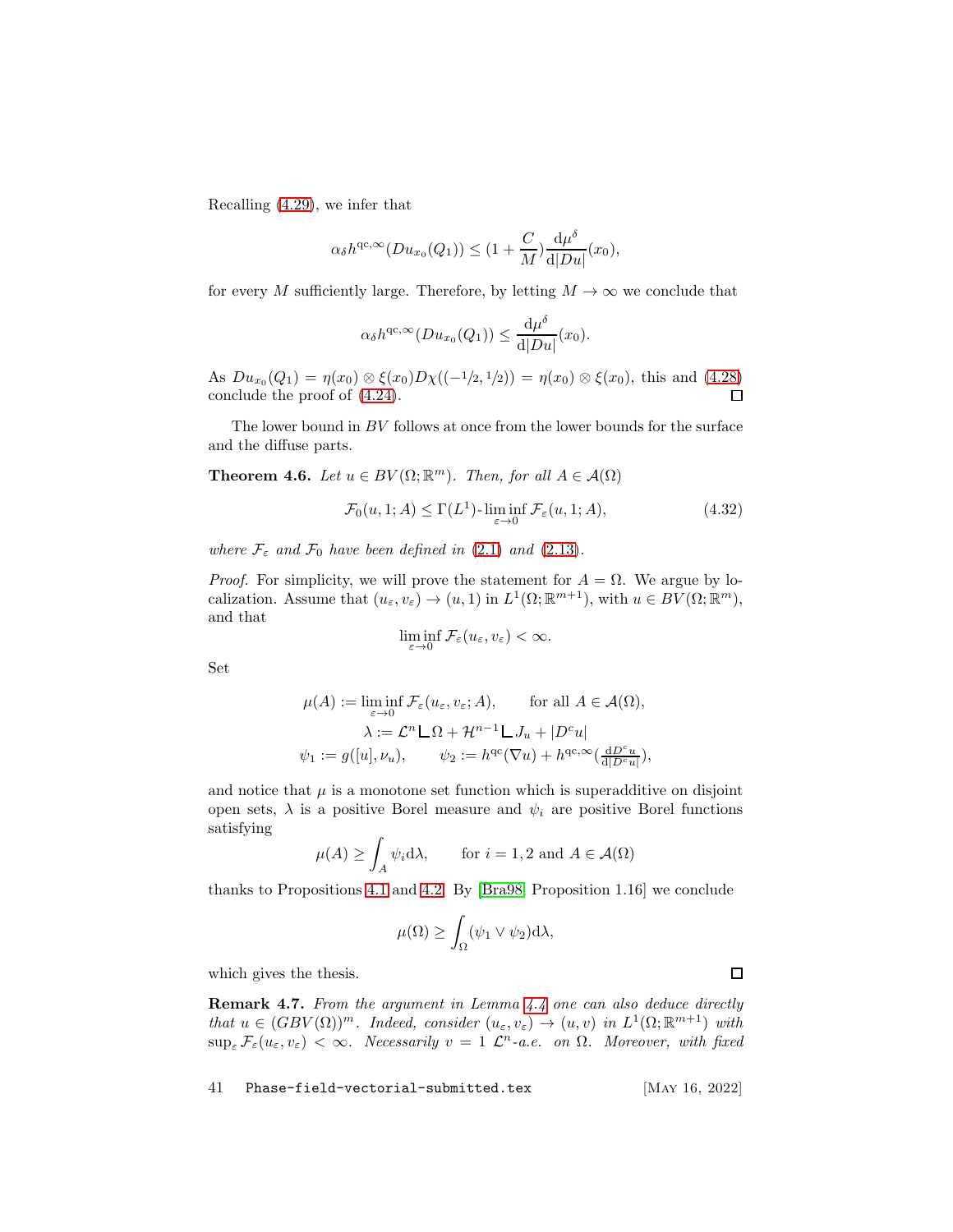$\delta \in (0,1)$ , keeping the notation introduced in Lemma [4.4,](#page-33-0) using the growth conditions on h (see [\(2.8\)](#page-6-7)) we get

$$
\int_{\Omega} |\nabla \tilde{u}_{\varepsilon}^{\delta}| dx + \mathcal{H}^{n-1}(J_{\tilde{u}_{\varepsilon}^{\delta}}) \leq c(\mathcal{F}_{\varepsilon}(u_{\varepsilon}, v_{\varepsilon}) + 1),
$$

for some positive constant c depending on  $\delta$  and on  $\mathcal{L}^n(\Omega)$ . In particular, for each component  $(\tilde{u}_{\varepsilon}^{\delta})_i$  of  $\tilde{u}_{\varepsilon}^{\delta}$ ,  $i \in \{1, ..., n\}$ , we have  $(\tilde{u}_{\varepsilon}^{\delta})_i \in GSBV(\Omega)$  and

$$
\int_{\Omega} |\nabla(\tilde u_{\varepsilon}^{\delta})_i| \mathrm{d} x + \mathcal{H}^{n-1}(J_{(\tilde u_{\varepsilon}^{\delta})_i}) \leq c(\mathcal{F}_{\varepsilon}(u_{\varepsilon}, v_{\varepsilon}) + 1).
$$

Then, if  $k > 0$  and  $\tau_k(s) := (s \vee k) \wedge (-k)$ , from the estimate above we infer that  $|D(\tau_k((\tilde{u}_{\varepsilon})_i))|(\Omega) \leq C_k$ , with  $C_k > 0$  depending on k and on the sequence, but not on  $\varepsilon$ . Therefore, there is a subsequence that converges weakly in  $BV(\Omega)$ . This implies, recalling that  $\tilde{u}_{\varepsilon}^{\delta} \to u$  in  $L^1(\Omega; \mathbb{R}^m)$  as  $\varepsilon \to 0$  for all  $\delta \in (0,1)$ , that  $\tau_k(u_i) \in BV(\Omega)$  for all k. In conclusion, we deduce that  $u_i \in GBV(\Omega)$ , for all  $i \in \{1, \ldots, n\}$ , and thus  $u \in (GBV(\Omega))^m$ .

### <span id="page-41-0"></span>4.4 Lower bound in GBV

In this section we extend the validity of the lower bound Theorem [4.6](#page-40-1) to every  $u \in (GBV(\Omega))^m$ . We first prove that the functional  $\mathcal{F}_0$  is continuous under truncations.

<span id="page-41-1"></span>**Proposition 4.8.** Let  $\mathcal{F}_0$  and  $\mathcal{T}_k$  be defined as in [\(2.13\)](#page-7-2) and [\(3.11\)](#page-16-2), respectively. Then, for all  $u \in (GBV(\Omega))^m$  with  $\mathcal{F}_0(u, 1) < \infty$  we have

$$
\lim_{k\to\infty}\mathcal{F}_0(\mathcal{T}_k(u),1)=\mathcal{F}_0(u,1).
$$

*Proof.* We prove the convergence of the volume, Cantor and surface terms separately. It is useful to recall for the rest of the proof that  $\|\nabla \mathcal{T}_k\|_{L^\infty(\mathbb{R}^m)} \leq 1$ .

For the volume part, we observe that [\(2.8\)](#page-6-7) implies  $|\nabla u| \in L^1(\Omega)$ . We have  $\nabla(\mathcal{T}_k(u)) = \nabla u$  for  $\mathcal{L}^n$ -a.e.  $x \in \Omega_k := \{|u| \le a_k\}$ , therefore in view of  $(2.8)$  we get

$$
\Big|\int_{\Omega} h^{\rm qc}\big(\nabla (\mathcal{T}_k(u))\big){\rm d} x-\int_{\Omega} h^{\rm qc}(\nabla u){\rm d} x\Big|\leq c\int_{\Omega\setminus\Omega_k}(1+|\nabla u|){\rm d} x\,,
$$

so that, as  $a_k \to \infty$  as  $k \uparrow \infty$ , we conclude

$$
\lim_{k \to \infty} \int_{\Omega} h^{\rm qc}\big(\nabla(\mathcal{T}_k(u))\big) \mathrm{d}x = \int_{\Omega} h^{\rm qc}(\nabla u) \mathrm{d}x.
$$

For the surface term we recall that  $J_{\mathcal{T}_k(u)} \subseteq J_u$  for every  $k \in \mathbb{N}$  with  $\nu_{\mathcal{T}_k(u)} = \nu_u$ for  $\mathcal{H}^{n-1}$ -a.e.  $x \in J_{\mathcal{T}_k(u)}$ . Then, thanks to [\(4.6\)](#page-30-3) we infer that  $(\mathcal{T}_k(u))^{\pm} \to u^{\pm}$ ,  $\chi_{J_{\mathcal{T}_k(u)}} \to \chi_{J_u}$  and  $|[\mathcal{T}_k(u)]| \leq |[u]| \mathcal{H}^{n-1}$ -a.e. in  $J_u$ , and then we conclude

$$
\lim_{k \to \infty} \int_{J_{\mathcal{T}_k(u)}} g([\mathcal{T}_k(u)], \nu_{\mathcal{T}_k(u)}) \mathrm{d} \mathcal{H}^{n-1} = \lim_{k \to \infty} \int_{J_u} g([\mathcal{T}_k(u)], \nu_u) \chi_{J_{\mathcal{T}_k(u)}} \mathrm{d} \mathcal{H}^{n-1}
$$
\n
$$
= \int_{J_u} g([u], \nu_u) \mathrm{d} \mathcal{H}^{n-1}
$$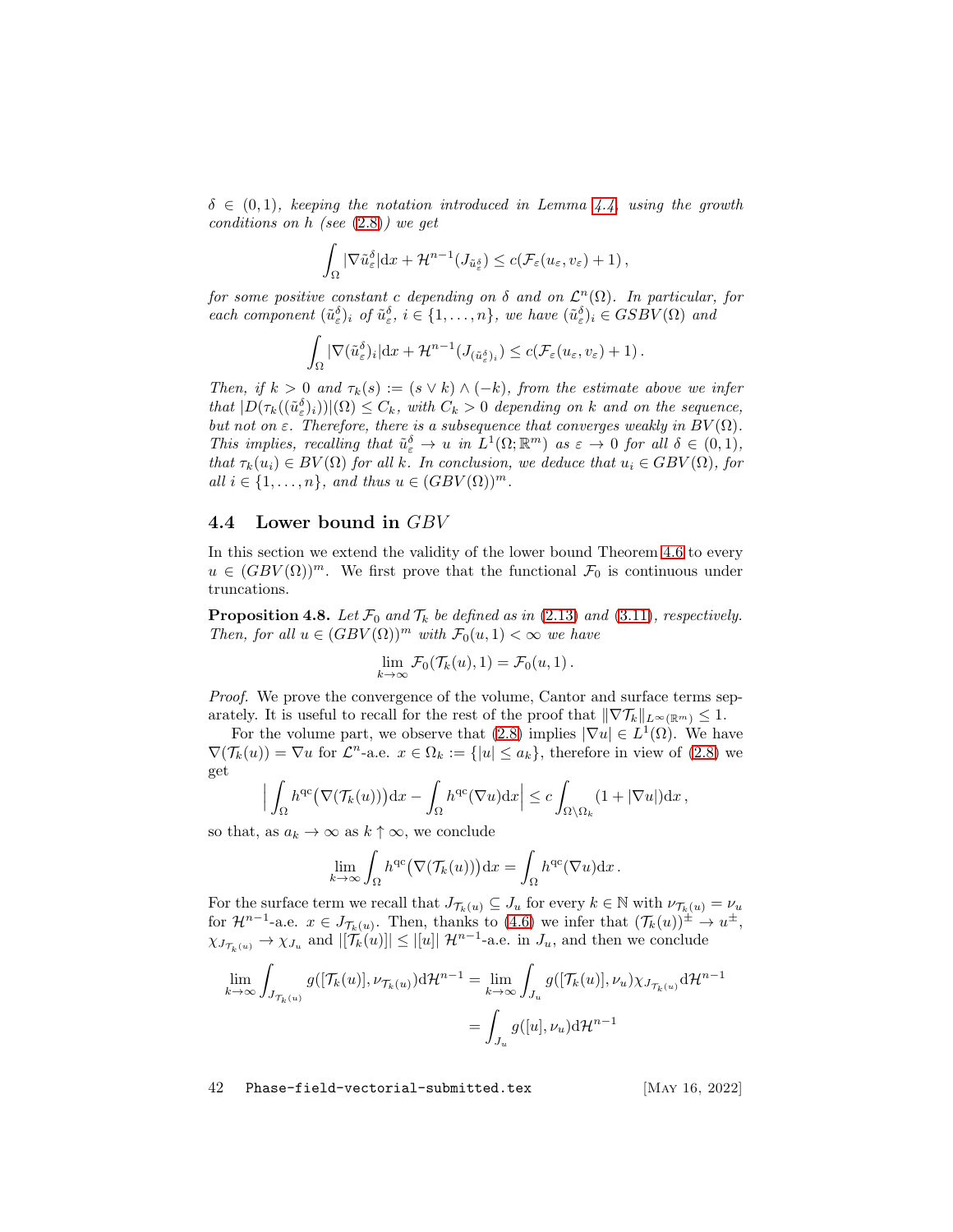thanks to Lemmata [3.7](#page-22-1) and 3.8 [\(ii\)](#page-23-1) and to the Dominated Convergence Theorem.

For what the Cantor part of the energy is concerned, by [\(2.8\)](#page-6-7) we have that  $0 \leq h^{\text{qc},\infty}(\xi) \leq c|\xi|$ . Further, the definitions of  $\mathcal{T}_k$  and of  $D^c u$  outlined in  $(4.5)$ yield in particular

$$
D^{c}(\mathcal{T}_{k}(u))\mathbf{\square}\Omega_{k} = D^{c}u\mathbf{\square}\Omega_{k}
$$

$$
|D^{c}(\mathcal{T}_{k}(u))| \ll |D^{c}u|, \quad \frac{d|D^{c}(\mathcal{T}_{k}(u))|}{d|D^{c}u|} \leq 1.
$$

Thus,

$$
\left| \int_{\Omega} h^{qc, \infty} (dD^c(\mathcal{T}_k(u))) - \int_{\Omega_k} h^{qc, \infty} (dD^c u) \right|
$$
  

$$
\leq c \int_{\Omega \setminus \Omega_k} d|D^c u| = c|D^c u|(\Omega \setminus \Omega_k),
$$

and therefore

$$
\lim_{k \to \infty} \int_{\Omega} h^{\text{qc}, \infty}(\mathrm{d}D^c(\mathcal{T}_k(u))) = \int_{\Omega} h^{\text{qc}, \infty}(\mathrm{d}D^c u),
$$

which concludes the proof.

We are ready to prove the lower bound for generalized functions of bounded variations.

<span id="page-42-0"></span>**Theorem 4.9.** Let  $u \in (GBV(\Omega))^m$ . Then

<span id="page-42-3"></span>
$$
\mathcal{F}_0(u,1) \le \Gamma(L^1) \cdot \liminf_{\varepsilon \to 0} \mathcal{F}_\varepsilon(u,1),\tag{4.33}
$$

where  $\mathcal{F}_{\varepsilon}$  and  $\mathcal{F}_{0}$  have been defined in [\(2.1\)](#page-5-4) and [\(2.13\)](#page-7-2).

*Proof.* Let  $u \in (GBV(\Omega))^m$  and let  $(u_\varepsilon, v_\varepsilon) \in W^{1,2}(\Omega; \mathbb{R}^{m+1})$  be such that  $(u_{\varepsilon}, v_{\varepsilon}) \to (u, 1)$  in  $L^1(\Omega; \mathbb{R}^{m+1})$ , with  $v_{\varepsilon} \in [0, 1]$   $\mathcal{L}^n$ -a.e. in  $\Omega$ . Without loss of generality we can suppose that  $\liminf_{\varepsilon\to 0} \mathcal{F}_{\varepsilon}(u_{\varepsilon}, v_{\varepsilon}) < \infty$ , that the latter is actually a limit (up to a subsequence not relabeled), and that  $(u_\varepsilon, v_\varepsilon) \to (u, 1)$  $\mathcal{L}^n$ -a.e. in  $\Omega$ . In particular, from Section [4.1](#page-29-1) we infer that  $u \in (GBV(\Omega))^m$ , with  $|\nabla u| \in L^1(\Omega)$  and satisfying [\(4.6\)](#page-30-3) and [\(4.3\)](#page-29-4), so that  $\mathcal{F}_0(u, 1) < \infty$ .

Recalling the definition of the truncation  $\mathcal{T}_k$  in [\(3.11\)](#page-16-2), we have that  $\mathcal{T}_k(u_\varepsilon) \to$  $\mathcal{T}_k(u)$  in  $L^1(\Omega;\mathbb{R}^m)$  for any k and that  $\mathcal{T}_k(u) \in BV(\Omega;\mathbb{R}^m)$ , being  $\mathcal{F}_0(u,1) < \infty$ . Hence, we can apply Theorem [4.6](#page-40-1) to say that

<span id="page-42-1"></span>
$$
\mathcal{F}_0(\mathcal{T}_{k_M}(u), 1) \le \liminf_{\varepsilon \to 0} \mathcal{F}_{\varepsilon}(\mathcal{T}_{k_M}(u_{\varepsilon}), v_{\varepsilon}). \tag{4.34}
$$

We claim that for all  $M \in \mathbb{N}$  there is  $k_M \in \{M+1,\ldots,2M\}$  independent of  $\varepsilon$ such that after extracting a further subsequence

<span id="page-42-2"></span>
$$
\mathcal{F}_{\varepsilon}(\mathcal{T}_{k_M}(u_{\varepsilon}), v_{\varepsilon}) \le \left(1 + \frac{c}{M}\right) \mathcal{F}_{\varepsilon}(u_{\varepsilon}, v_{\varepsilon}) + c \mathcal{L}^n(\{|u_{\varepsilon}| > a_M\}), \tag{4.35}
$$

43 Phase-field-vectorial-submitted.tex [May 16, 2022]

 $\Box$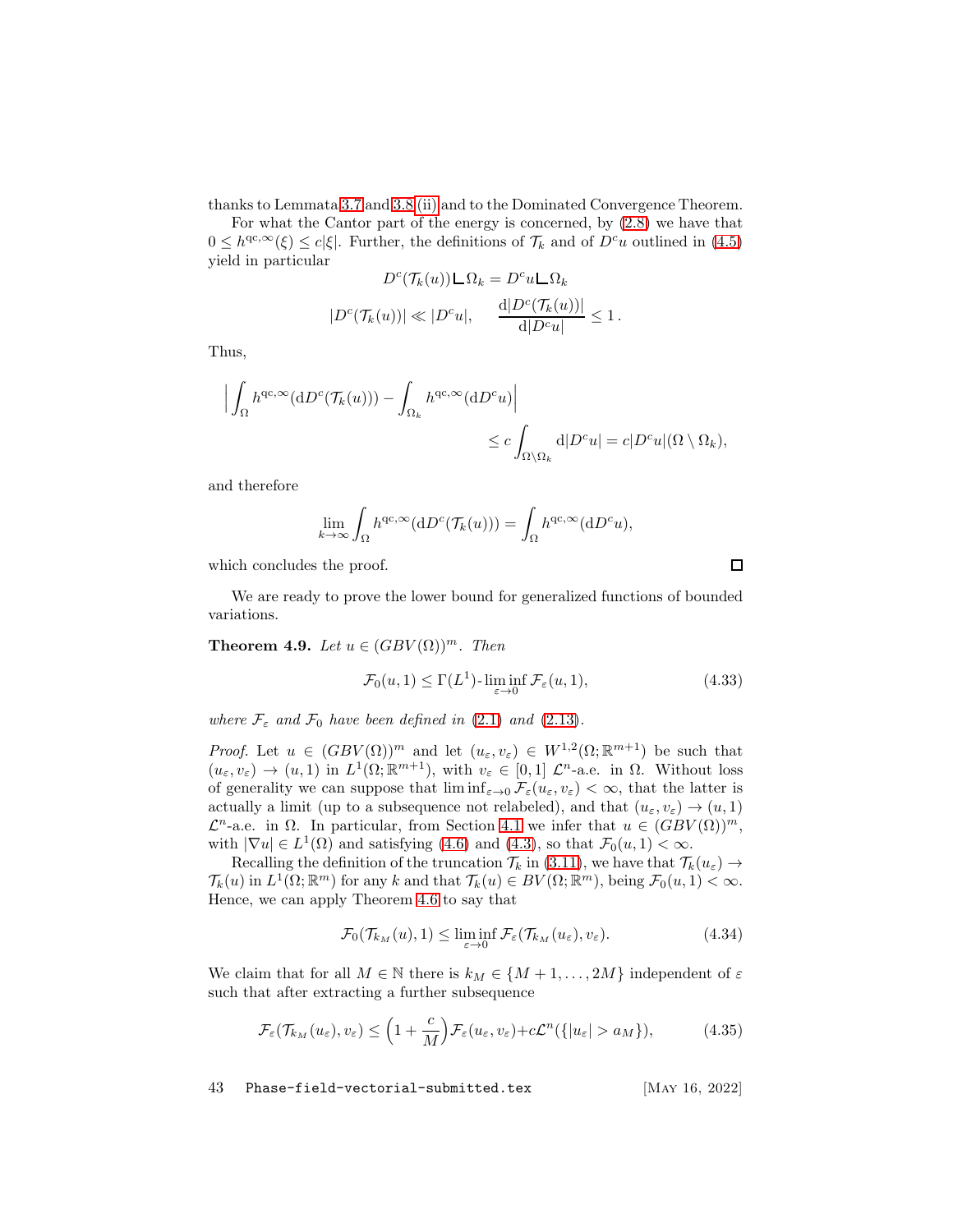for some  $c > 0$  independent of  $\varepsilon$  and of M. Given this for granted, we get by [\(4.34\)](#page-42-1), [\(4.35\)](#page-42-2) and by the convergence  $u_{\varepsilon} \to u$  in measure

$$
\limsup_{M\to\infty} \mathcal{F}_0(\mathcal{T}_{k_M}(u),1) \le \liminf_{\varepsilon\to 0} \mathcal{F}_\varepsilon(u_\varepsilon,v_\varepsilon).
$$

Finally, using the continuity under truncations for  $\mathcal{F}_0$  established in Proposition [4.8,](#page-41-1) we obtain

<span id="page-43-1"></span><span id="page-43-0"></span>
$$
\mathcal{F}_0(u,1) \le \liminf_{\varepsilon \to 0} \mathcal{F}_\varepsilon(u_\varepsilon,v_\varepsilon)
$$

and hence [\(4.33\)](#page-42-3).

It remains to prove [\(4.35\)](#page-42-2). To this aim we argue as in Proposition [3.2](#page-16-0) using De Giorgi's averaging-slicing method on the range. First, for all  $k \in \mathbb{N}$  we split the energy contributions

$$
\mathcal{F}_{\varepsilon}(\mathcal{T}_{k}(u_{\varepsilon}), v_{\varepsilon}) = \mathcal{F}_{\varepsilon}(u_{\varepsilon}, v_{\varepsilon}; \{ |u_{\varepsilon}| \le a_{k} \}) \n+ \mathcal{F}_{\varepsilon}(\mathcal{T}_{k}(u_{\varepsilon}), v_{\varepsilon}; \{ a_{k} < |u_{\varepsilon}| < a_{k+1} \}) + \mathcal{F}_{\varepsilon}(0, v_{\varepsilon}; \{ |u_{\varepsilon}| \ge a_{k+1} \}). \tag{4.36}
$$

By [\(2.3\)](#page-5-3) and the definition of  $\mathcal{T}_k$ , the last but one term in the previous expression can be estimated as

$$
\mathcal{F}_{\varepsilon}(\mathcal{T}_{k}(u_{\varepsilon}), v_{\varepsilon}; \{a_{k} < |u_{\varepsilon}| < a_{k+1}\}) \leq c \int_{\{a_{k} < |u_{\varepsilon}| < a_{k+1}\}} f_{\varepsilon}^{2}(v_{\varepsilon}) \Psi(\nabla u_{\varepsilon}) dx \n+ c\mathcal{L}^{n}(\{a_{k} < |u_{\varepsilon}| < a_{k+1}\}) + \mathcal{F}_{\varepsilon}(0, v_{\varepsilon}; \{a_{k} < |u_{\varepsilon}| < a_{k+1}\}),
$$
\n(4.37)

for some  $c > 0$ . Summing [\(4.36\)](#page-43-0) and [\(4.37\)](#page-43-1) and averaging, we conclude that there exists  $k_{M,\varepsilon} \in \{M+1,\ldots,2M\}$  such that

$$
\mathcal{F}_{\varepsilon}(\mathcal{T}_{k_{M,\varepsilon}}(u_{\varepsilon}),v_{\varepsilon}) \leq \frac{1}{M} \sum_{k=M+1}^{2M} \mathcal{F}_{\varepsilon}(\mathcal{T}_{k}(u_{\varepsilon}),v_{\varepsilon})\n\n\leq \left(1 + \frac{c}{M}\right) \mathcal{F}_{\varepsilon}(u_{\varepsilon},v_{\varepsilon}) + c\mathcal{L}^{n}(\{|u_{\varepsilon}| > a_{M}\}),
$$

for some  $c > 0$ . As  $\varepsilon \to 0$ , there exists a subsequence of  $\{k_{M,\varepsilon}\}\)$  that is independent of  $\varepsilon$ . This yields (4.35) and concludes the proof. dent of  $\varepsilon$ . This yields [\(4.35\)](#page-42-2) and concludes the proof.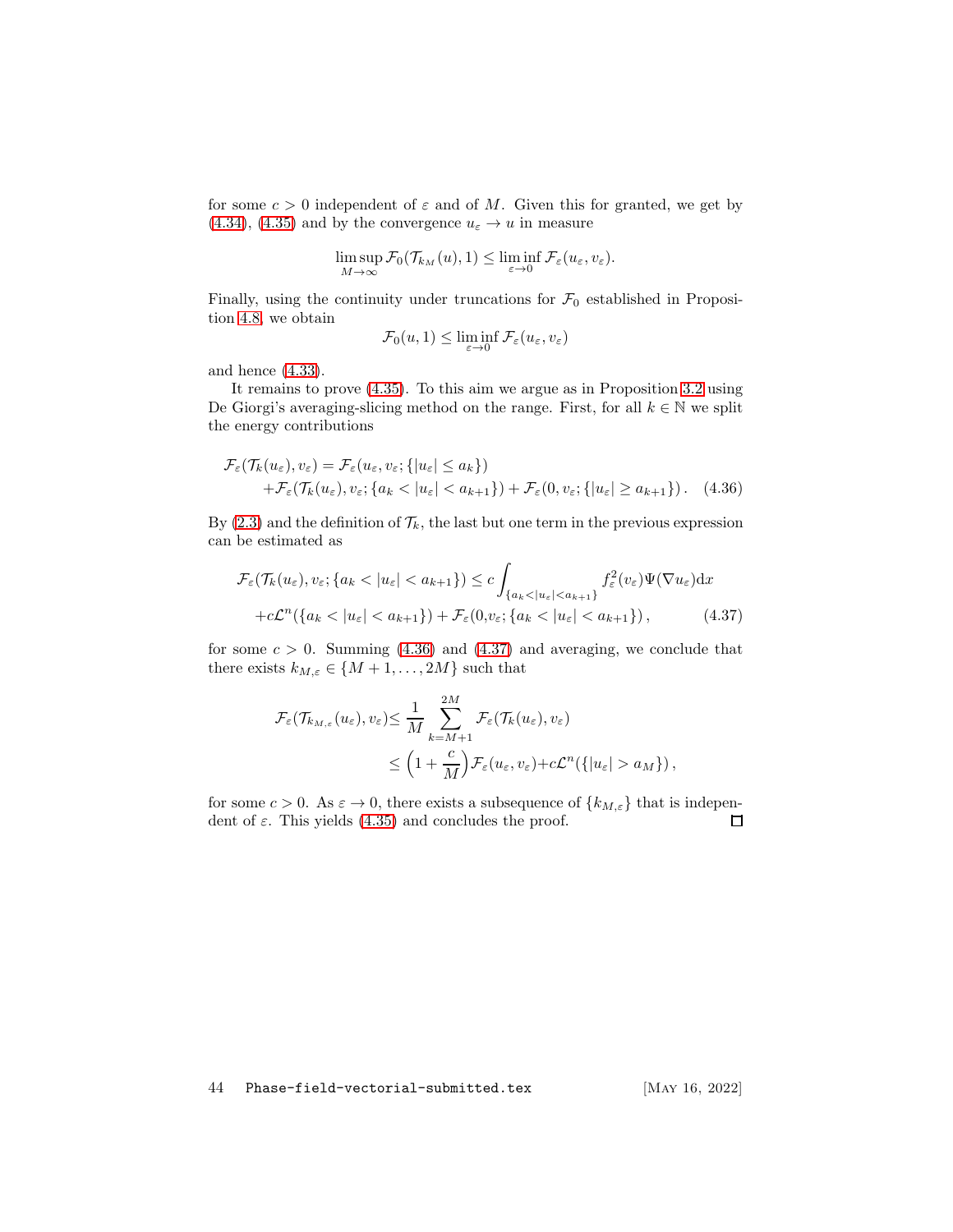### <span id="page-44-0"></span>5 Upper bound

In this Section we prove the  $\Gamma$  – lim sup inequality in Theorem [2.1.](#page-7-0) In order to be able to obtain existence of minimizers for the perturbed functionals (see Section [6\)](#page-52-0), we consider a perturbed version of the functional which includes an additional uniformly coercive term, and prove the upper bound directly for the modified functional. We fix a function  $\eta : (0,1] \to [0,1]$  such that

<span id="page-44-6"></span>
$$
\lim_{\varepsilon \to 0} \frac{\eta_{\varepsilon}}{\varepsilon} = 0 \tag{5.1}
$$

and define

<span id="page-44-1"></span>
$$
\mathcal{F}_{\varepsilon}^{\eta}(u,v;A) := \mathcal{F}_{\varepsilon}(u,v;A) + \eta_{\varepsilon} \int_{A} \Psi(\nabla u) \mathrm{d}x, \tag{5.2}
$$

where  $\mathcal{F}_{\varepsilon}$  has been defined in [\(2.1\)](#page-5-4).

One key ingredient in the proof of the upper bound is that the  $\overline{\Gamma}$ -limit of  $\mathcal{F}_{\varepsilon}^{\eta}$ satisfies the hypotheses of [\[BFM98,](#page-56-11) Theorem 3.12], so that it can be represented as an integral functional. Its diffuse and surface densities will be identified by a direct computation.

In order to prove that  $\overline{\Gamma}$ - $\lim_{\varepsilon \to 0} \mathcal{F}_{\varepsilon}^{\eta}(u,1; \cdot)$  is a Borel measure, we first check the weak subadditivity of the Γ-upper limit of  $\mathcal{F}_{\varepsilon}^{\eta}$ .

<span id="page-44-5"></span>**Lemma 5.1.** Let  $u \in L^1(\Omega; \mathbb{R}^m)$ , let  $A', A, B \in \mathcal{A}(\Omega)$  with  $A' \subset\subset A$ , then

$$
\Gamma(L^1) \text{-}\limsup_{\varepsilon \to 0} \mathcal{F}_\varepsilon^\eta(u, 1; A' \cup B) \le \Gamma(L^1) \text{-}\limsup_{\varepsilon \to 0} \mathcal{F}_\varepsilon^\eta(u, 1; A) + \Gamma(L^1) \text{-}\limsup_{\varepsilon \to 0} \mathcal{F}_\varepsilon^\eta(u, 1; B), \quad (5.3)
$$

where  $\mathcal{F}_{\varepsilon}^{\eta}$  has been defined in [\(5.2\)](#page-44-1).

*Proof.* To simplify the notation let us set  $\mathcal{F}'' := \Gamma(L^1)$ -  $\limsup_{\varepsilon \to 0} \mathcal{F}''_{\varepsilon}$ . It is not restrictive to assume that the right-hand side of [\(5.3\)](#page-44-2) is finite, so that  $u \in (GBV \cap L^1(A \cup B))^m$ . Let  $(u_{\varepsilon}^A, v_{\varepsilon}^A), (u_{\varepsilon}^B, v_{\varepsilon}^B) \in W^{1,2}(\Omega; \mathbb{R}^{m+1})$  be such that

<span id="page-44-4"></span><span id="page-44-2"></span>
$$
(u_{\varepsilon}^{J}, v_{\varepsilon}^{J}) \to (u, 1) \text{ in } L^{1}(\Omega; \mathbb{R}^{m}) \times L^{1}(\Omega), \qquad (5.4)
$$

and

<span id="page-44-3"></span>
$$
\limsup_{\varepsilon \to 0} \mathcal{F}_{\varepsilon}^{\eta}(u_{\varepsilon}^J, v_{\varepsilon}^J; J) = \mathcal{F}^{\prime\prime}(u, 1; J), \tag{5.5}
$$

for  $J \in \{A, B\}.$ 

Step 1. Estimate [\(5.3\)](#page-44-2) is valid if  $u \in BV \cap L^2(A \cup B; \mathbb{R}^m)$  and [\(5.5\)](#page-44-3) holds for two sequences converging to u in  $L^2(\Omega; \mathbb{R}^m)$ . For  $\delta := \text{dist}(A', \partial A) > 0$ and some  $M \in \mathbb{N}$ , we set for all  $i \in \{1, \ldots, M\}$ 

$$
A_i := \left\{ x \in \Omega : \operatorname{dist}(x, A') < \frac{\delta}{M} i \right\},\
$$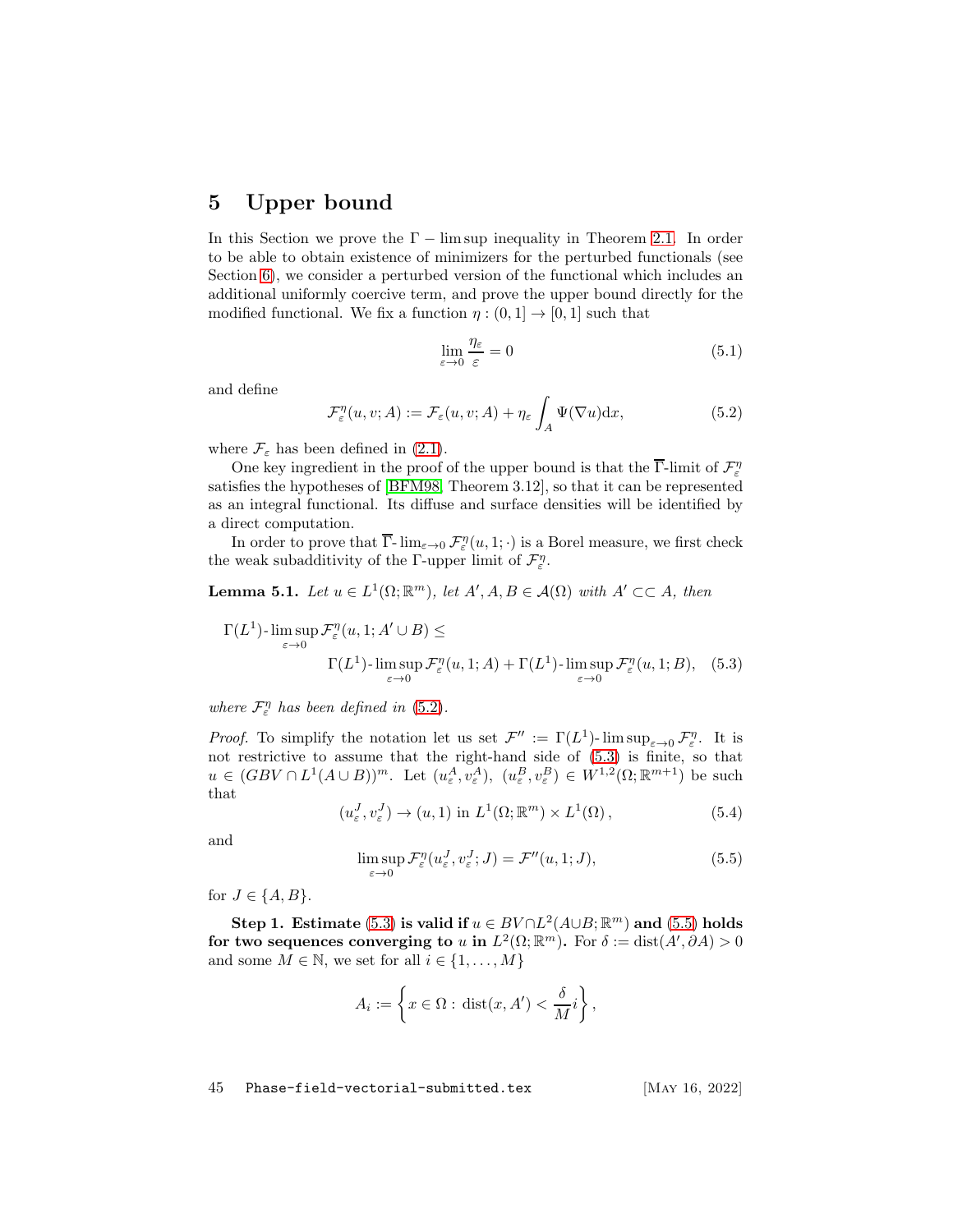and  $A_0 := A'$ , so that  $A_{i-1} \subset \subset A_i \subset A$ . Let  $\varphi_i \in C_c^1(\Omega)$  be a cut-off function between  $A_{i-1}$  and  $A_i$ , i.e.,  $\varphi_i|_{A_{i-1}} = 1$ ,  $\varphi_i|_{A_i^c} = 0$ , and  $\|\nabla \varphi_i\|_{L^{\infty}(\Omega)} \leq \frac{2M}{\delta}$ . Then, we define

$$
u_{\varepsilon}^{i} := \varphi_{i} u_{\varepsilon}^{A} + (1 - \varphi_{i}) u_{\varepsilon}^{B}, \qquad (5.6)
$$

and

$$
v_{\varepsilon}^{i} := \begin{cases} \varphi_{i-1} \, v_{\varepsilon}^{A} + (1 - \varphi_{i-1}) (v_{\varepsilon}^{A} \wedge v_{\varepsilon}^{B}), & \text{on } A_{i-1}, \\ v_{\varepsilon}^{A} \wedge v_{\varepsilon}^{B}, & \text{on } A_{i} \setminus A_{i-1}, \\ \varphi_{i+1} (v_{\varepsilon}^{A} \wedge v_{\varepsilon}^{B}) + (1 - \varphi_{i+1}) \, v_{\varepsilon}^{B}, & \text{on } \Omega \setminus A_{i}. \end{cases} \tag{5.7}
$$

For  $i \in \{2, ..., M-1\}$ ,  $(u_{\varepsilon}^i, v_{\varepsilon}^i) \in W^{1,2}(\Omega; \mathbb{R}^{m+1})$ . Arguing exactly as in [\[CFI16,](#page-57-10) Lemma 6.2], for all  $\varepsilon > 0$  we can find an index  $i_{\varepsilon} \in \{2, ..., M-1\}$  such that

$$
\mathcal{F}_{\varepsilon}^{\eta}(u_{\varepsilon}^{i_{\varepsilon}}, v_{\varepsilon}^{i_{\varepsilon}}; A' \cup B) \leq \mathcal{F}_{\varepsilon}^{\eta}(u_{\varepsilon}^{A}, v_{\varepsilon}^{A}; A) + \mathcal{F}_{\varepsilon}^{\eta}(u_{\varepsilon}^{B}, v_{\varepsilon}^{B}; B) \n+ \frac{c}{M} \left( \mathcal{F}_{\varepsilon}^{\eta}(u_{\varepsilon}^{A}, v_{\varepsilon}^{A}; B \cap (A \setminus A')) + \mathcal{F}_{\varepsilon}^{\eta}(u_{\varepsilon}^{B}, v_{\varepsilon}^{B}; B \cap (A \setminus A')) + \mathcal{L}^{\eta}(B \cap (A \setminus A')) \right) \n+ \frac{cM}{\delta^{2}} \int_{B \cap (A \setminus A')} |u_{\varepsilon}^{A} - u_{\varepsilon}^{B}|^{2} dx + \frac{cM\varepsilon}{\delta^{2}} \int_{B \cap (A \setminus A')} |v_{\varepsilon}^{A} - v_{\varepsilon}^{B}|^{2} dx.
$$

Passing first to the limit as  $\varepsilon \to 0$  and then as  $M \to \infty$  we obtain [\(5.3\)](#page-44-2) having assumed that  $u_{\varepsilon}^J \to u$  in  $L^2(\Omega; \mathbb{R}^m)$ ,  $J \in \{A, B\}$ .

Step 2. Estimate [\(5.3\)](#page-44-2) is valid if  $u \in (GBV \cap L^1(A \cup B))^m$ . We use De Giorgi's slicing/averaging techniques on the co-domain by employing the truncation functions introduced in [\(3.11\)](#page-16-2). The argument is analogous to that developed in Step 1 of Proposition [3.2.](#page-16-0)

Note that if  $u \in (GBV(A \cup B))^m$  then  $\mathcal{T}_k(u) \in BV \cap L^{\infty}(A \cup B; \mathbb{R}^m)$ . In addition, for all  $k \in \mathbb{N}$  and  $J \in \{A, B\}$  it is easy to check that  $\mathcal{T}_k(u_\varepsilon^J) \in$  $W^{1,2}(\Omega;\mathbb{R}^m)$ , that  $\mathcal{T}_k(u^J_\varepsilon) \to \mathcal{T}_k(u)$  as  $\varepsilon \to 0$  in  $L^2(\Omega;\mathbb{R}^m)$ , and that

$$
\mathcal{F}_{\varepsilon}^{\eta}(\mathcal{T}_{k}(u_{\varepsilon}^{J}), v_{\varepsilon}^{J}; J) = \mathcal{F}_{\varepsilon}^{\eta}(u_{\varepsilon}^{J}, v_{\varepsilon}^{J}; \{|u_{\varepsilon}^{J}| \le a_{k}\}) \n+ \mathcal{F}_{\varepsilon}^{\eta}(\mathcal{T}_{k}(u_{\varepsilon}^{J}), v_{\varepsilon}^{J}; \{a_{k} < |u_{\varepsilon}^{J}| < a_{k+1}\}) \n+ \mathcal{F}_{\varepsilon}^{\eta}(0, v_{\varepsilon}^{J}; \{|u_{\varepsilon}^{J}| \ge a_{k+1}\}).
$$
\n(5.8)

We estimate the last but one term. The growth conditions on  $\Psi$  (cf. [\(2.3\)](#page-5-3)) and  $\|\nabla \mathcal{T}_k\|_{L^\infty(\mathbb{R}^m)} \leq 1$  yield for a constant  $c > 0$ 

$$
\mathcal{F}_{\varepsilon}^{\eta}(\mathcal{T}_{k}(u_{\varepsilon}^{J}), v_{\varepsilon}^{J}; \{a_{k} < |u_{\varepsilon}^{J}| < a_{k+1}\}) \leq c \int_{\{a_{k} < |u_{\varepsilon}^{J}| < a_{k+1}\}} (\eta_{\varepsilon} + f_{\varepsilon}^{2}(v_{\varepsilon}^{J})) \Psi(\nabla u_{\varepsilon}^{J}) dx
$$

$$
+ c\mathcal{L}^{n}(\{a_{k} < |u_{\varepsilon}^{J}| < a_{k+1}\}) + \mathcal{F}_{\varepsilon}(0, v_{\varepsilon}^{J}; \{a_{k} < |u_{\varepsilon}^{J}| < a_{k+1}\}). \tag{5.9}
$$

Collecting [\(5.8\)](#page-45-0) and [\(5.9\)](#page-45-1) we conclude that

$$
\mathcal{F}_{\varepsilon}^{\eta}(\mathcal{T}_{k}(u_{\varepsilon}^{J}), v_{\varepsilon}^{J}; J) \leq \mathcal{F}_{\varepsilon}^{\eta}(u_{\varepsilon}^{J}, v_{\varepsilon}^{J}; J) \n+ c \int_{\{a_{k} < |u_{\varepsilon}^{J}| < a_{k+1}\}} (\eta_{\varepsilon} + f_{\varepsilon}^{2}(v_{\varepsilon}^{J})) \Psi(\nabla u_{\varepsilon}^{J}) dx + c\mathcal{L}^{n}(\{|u_{\varepsilon}^{J}| > a_{k}\}).
$$

<span id="page-45-1"></span><span id="page-45-0"></span>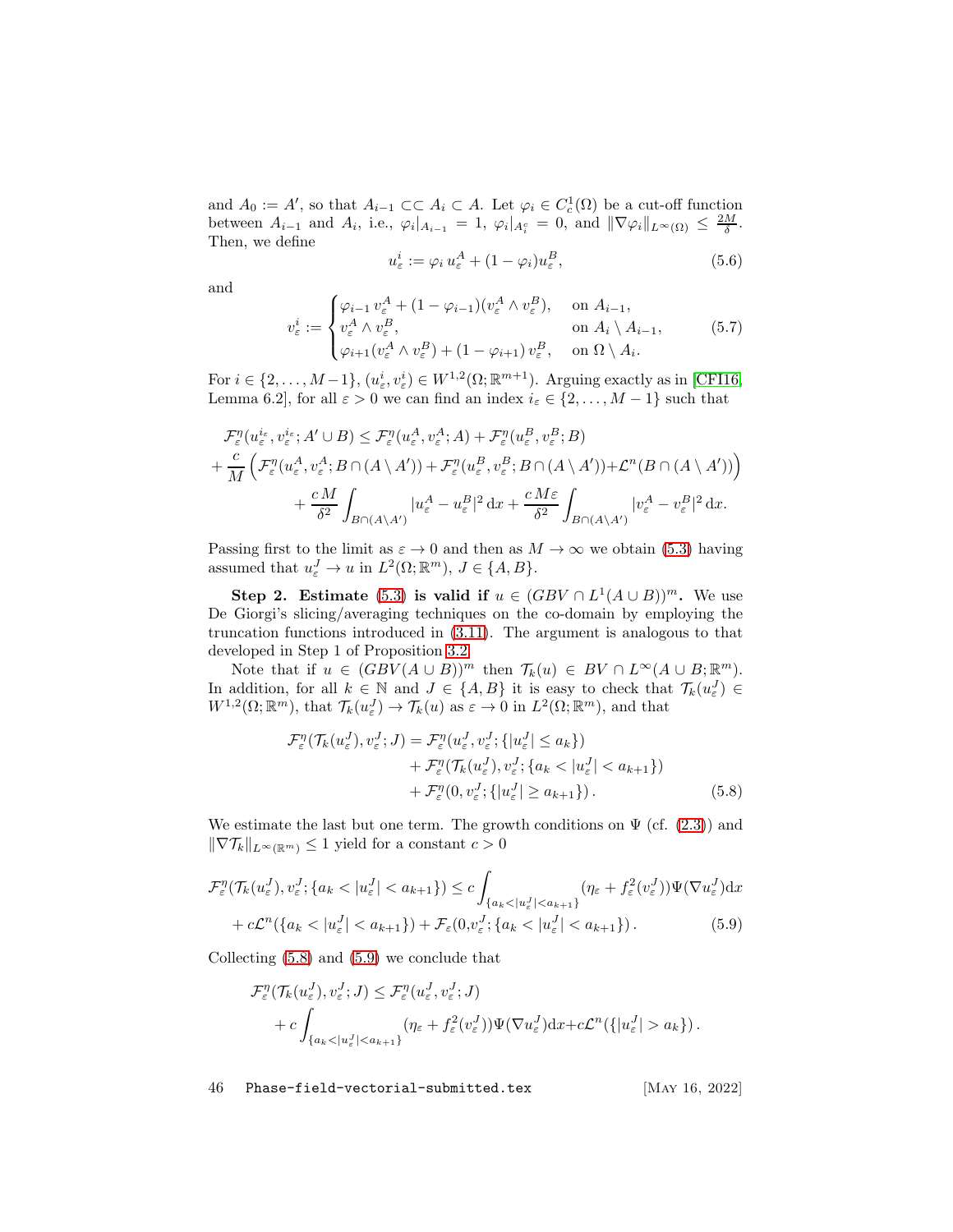Let now  $M \in \mathbb{N}$ , by summing up the latter inequality for both A and B and by averaging, there exists  $k_{\varepsilon,M} \in \{M+1,\ldots,2M\}$  such that

<span id="page-46-1"></span>
$$
\mathcal{F}_{\varepsilon}^{\eta}(\mathcal{T}_{k_{\varepsilon,M}}(u_{\varepsilon}^{A}), v_{\varepsilon}^{A}; A) + \mathcal{F}_{\varepsilon}^{\eta}(\mathcal{T}_{k_{\varepsilon,M}}(u_{\varepsilon}^{B}), v_{\varepsilon}^{B}; B) \n\leq \frac{1}{M} \sum_{k=M+1}^{2M} \left( \mathcal{F}_{\varepsilon}^{\eta}(\mathcal{T}_{k}(u_{\varepsilon}^{A}), v_{\varepsilon}^{A}; A) + \mathcal{F}_{\varepsilon}^{\eta}(\mathcal{T}_{k}(u_{\varepsilon}^{B}), v_{\varepsilon}^{B}; B) \right) \n\leq \left( 1 + \frac{c}{M} \right) \left( \mathcal{F}_{\varepsilon}^{\eta}(u_{\varepsilon}^{A}, v_{\varepsilon}^{A}; A) + \mathcal{F}_{\varepsilon}^{\eta}(u_{\varepsilon}^{B}, v_{\varepsilon}^{B}; B) \right) \n+ c\mathcal{L}^{n}(\{|u_{\varepsilon}^{A}| \geq a_{M+1}\}) + c\mathcal{L}^{n}(\{|u_{\varepsilon}^{B}| \geq a_{M+1}\}).
$$
\n(5.10)

Up to a subsequence, we may take the index  $k_{\varepsilon,M} = k_M$ , i.e. to be independent of  $\varepsilon$ . Therefore, passing to the limit as  $\varepsilon \to 0$ , the convergence  $u_{\varepsilon}^J \to u$  in measure for  $J \in \{A, B\}$ , [\(5.4\)](#page-44-4), [\(5.5\)](#page-44-3), [\(5.10\)](#page-46-1) and Step 1 yield

$$
\mathcal{F}''(\mathcal{T}_{k_M}(u), 1; A' \cup B) \leq \mathcal{F}''(\mathcal{T}_{k_M}(u), 1; A) + \mathcal{F}''(\mathcal{T}_{k_M}(u), 1; B) \n\leq \left(1 + \frac{c}{M}\right) \left(\mathcal{F}''(u, 1; A) + \mathcal{F}''(u, 1; B)\right) \n+ c\mathcal{L}^n(\{|u| \geq a_{M+1}\})
$$
\n(5.12)

Eventually, since  $\mathcal{T}_{k_M}(u) \to u$  in  $L^1(\Omega;\mathbb{R}^m)$  as  $M \uparrow \infty$ , by the lower semicontinuity of  $\mathcal{F}''$  for the  $L^1(\Omega;\mathbb{R}^m)$  convergence we conclude [\(5.3\)](#page-44-2).

We are now ready to prove the upper bound inequality.

<span id="page-46-0"></span>**Theorem 5.2.** Let  $\mathcal{F}_{\varepsilon}^{\eta}$  and  $\mathcal{F}_{0}$  be defined in [\(5.2\)](#page-44-1) and [\(2.13\)](#page-7-2), respectively. For every  $(u, v) \in L^1(\Omega; \mathbb{R}^{m+1})$  it holds

<span id="page-46-3"></span>
$$
\Gamma(L^1) - \limsup_{\varepsilon \to 0} \mathcal{F}_\varepsilon^\eta(u, v) \le \mathcal{F}_0(u, v). \tag{5.13}
$$

*Proof.* Given a subsequence  $(\mathcal{F}_{\varepsilon_k}^{\eta})$  of  $(\mathcal{F}_{\varepsilon}^{\eta})$ , there exists a further subsequence, not relabeled, which  $\overline{\Gamma}$ -converges to some functional  $\widehat{\mathcal{F}}$ , that is,

<span id="page-46-2"></span>
$$
\widehat{\mathcal{F}} = (\mathcal{F}')_{-} = (\mathcal{F}'')_{-},\tag{5.14}
$$

where  $\mathcal{F}'$  and  $\mathcal{F}''$  denote here the  $\Gamma(L^1)$ -lower and upper limits of  $\mathcal{F}_{\varepsilon_k}^{\eta}$  and where the subscript <sup>−</sup> denotes the inner regular envelope of the relevant functional ([\[Dal93,](#page-58-11) Definition 16.2 and Theorem 16.9]).

We remark that  $\widehat{\mathcal{F}}(u, v; \cdot)$  is the restriction of a Borel measure to open sets by [\[Dal93,](#page-58-11) Theorem 14.23]. Indeed,  $\hat{\mathcal{F}}(u, v; \cdot)$  is increasing and inner regular by definition; additivity follows from  $(5.14)$ , once one checks that  $(F')$  is superadditive and  $(\mathcal{F}'')$  is subadditive. The former condition is a direct consequence of the additivity of  $\mathcal{F}_{\varepsilon}(u, v; \cdot)$  and [\[Dal93,](#page-58-11) Proposition 16.12]. The latter follows from Lemma [5.1](#page-44-5) along the lines of [\[Dal93,](#page-58-11) Proposition 18.4], using Lemma [5.1](#page-44-5) instead of [\[Dal93,](#page-58-11) (18.6)].

We divide the proof of  $(5.13)$  into several steps. First note that it is sufficient to prove it for  $v = 1 \mathcal{L}^n$ -a.e. on  $\Omega$ .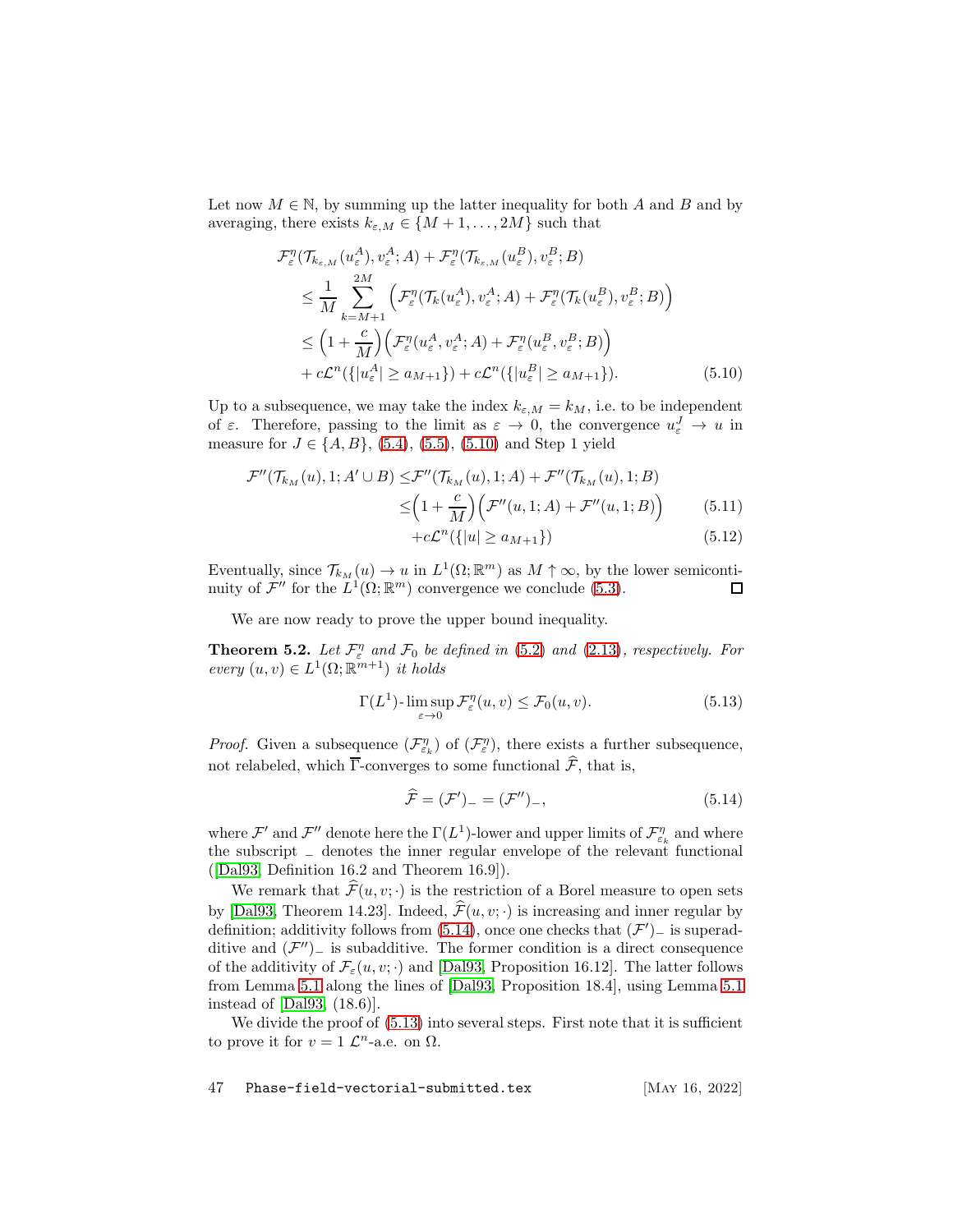Step 1. Estimate on the diffuse part for  $u \in BV(\Omega;\mathbb{R}^m)$ . We first prove a global rough estimate for  $\mathcal{F}''$  which actually turns out to be sharp for the diffuse part if  $u \in BV(\Omega;\mathbb{R}^m)$ . To this aim we set  $H: L^1(\Omega;\mathbb{R}^m) \times \mathcal{A}(\Omega) \to$  $[0, \infty]$  as

$$
H(u; A) := \int_{A} h(\nabla u) dx
$$
\n(5.15)

if  $u \in W^{1,1}(\Omega;\mathbb{R}^m)$ , and  $\infty$  otherwise, where h has been defined in [\(2.6\)](#page-6-3). We next prove the bound

<span id="page-47-0"></span>
$$
\mathcal{F}''(u,1;A) \le H(u;A) \tag{5.16}
$$

for  $u \in W^{1,1}(\Omega;\mathbb{R}^m)$ . Given this estimate for granted, on setting  $H^*: L^1(\Omega;\mathbb{R}^m) \times$  $\mathcal{A}(\Omega) \to [0,\infty]$ 

$$
H^*(u;A) := \int_A h^{qc}(\nabla u) dx \qquad (5.17)
$$

if  $u \in W^{1,1}(\Omega;\mathbb{R}^m)$ , and  $\infty$  otherwise, the lower semicontinuity of  $\mathcal{F}''$  with respect to the  $L^1(\Omega;\mathbb{R}^m)$  topology and the relaxation result with respect to the sequential weak topology in  $W^{1,1}(\Omega;\mathbb{R}^m)$  in [\[AF84,](#page-55-7) Statement III.7] (or [\[Dac08,](#page-58-10) Theorem 9.1]) imply then that

$$
\mathcal{F}''(u,1;A) \leq H^*(u;A).
$$

In turn, from the estimate above, Theorem [4.3](#page-33-1) finally yields

<span id="page-47-1"></span>
$$
\mathcal{H}(u;A) := \mathrm{sc}^{-}(L^{1}) \cdot H^{*}(u;A) = \int_{A} h^{\mathrm{qc}}(\nabla u) dx + \int_{A} h^{\mathrm{qc},\infty}(\mathrm{d}D^{s}u), \quad (5.18)
$$

for every  $u \in BV(\Omega;\mathbb{R}^m)$ . Therefore, the bound

<span id="page-47-2"></span>
$$
\mathcal{F}''(u,1;A) \le \mathcal{H}(u;A) \tag{5.19}
$$

follows for every  $u \in BV(\Omega;\mathbb{R}^m)$  and  $A \in \mathcal{A}(\Omega)$ .

To prove [\(5.16\)](#page-47-0), assume first that u is an affine function, say  $u(x) = \xi x + b$ , with  $\xi \in \mathbb{R}^{m \times n}$ ,  $b \in \mathbb{R}^m$ . Then, the pair

$$
u_k := u, \qquad v_k := 1 - \sqrt{2\ell\varepsilon_k} \Psi^{1/4}(\xi),
$$

is such that  $(u_k, v_k) \to (u, 1)$  in  $L^2(\Omega; \mathbb{R}^m) \times L^1(\Omega)$  and recalling  $\eta_{\varepsilon_k} \to 0$ 

$$
\limsup_{k \to \infty} \mathcal{F}_{\varepsilon_k}^{\eta}(u_k, v_k; A) \leq \mathcal{L}^n(A) \ell \Psi^{1/2}(\xi).
$$

Instead, if

$$
\bar{u}_k := u, \qquad \bar{v}_k := 1
$$

we get

$$
\limsup_{k \to \infty} \mathcal{F}_{\varepsilon_k}^{\eta}(u_k, v_k; A) = \mathcal{L}^n(A)\Psi(\xi).
$$

Therefore, we conclude  $(5.16)$  for every affine function u in view of the last two estimates.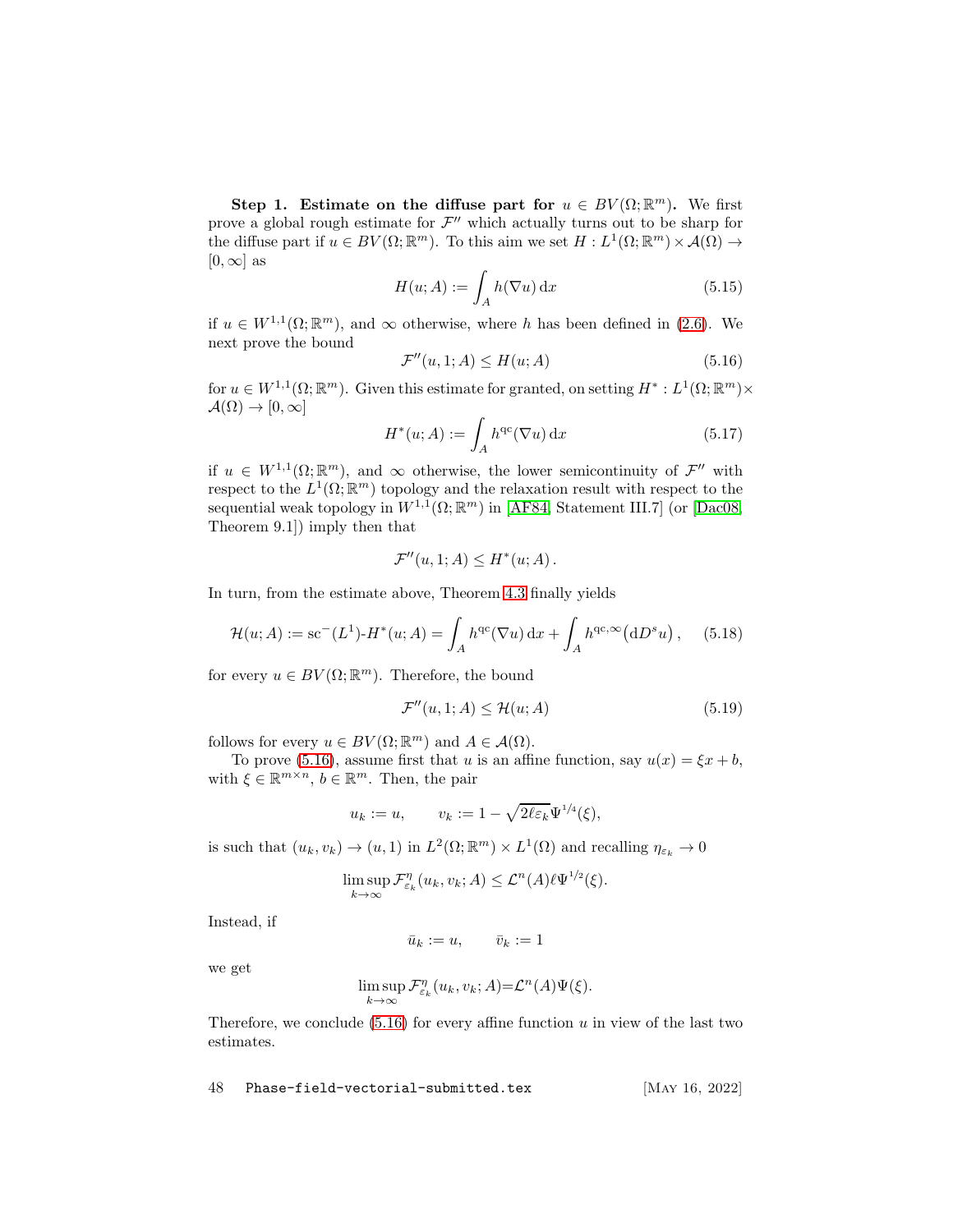Assume now that  $u \in C^0(\Omega; \mathbb{R}^m)$  is a piecewise affine function, say  $u(x) =$  $\sum_{i=1}^{N}(\xi_i x + b_i)\chi_{\Omega_i}(x)$ , with  $\xi_i \in \mathbb{R}^{m \times n}$ ,  $b_i \in \mathbb{R}^m$ , and  $\Omega_i \in \mathcal{A}(\Omega)$  disjoint and with Lipschitz boundary, and such that  $\mathcal{L}^n(\Omega \setminus \cup_{i=1}^N \Omega_i) = 0$ . Then, set

$$
u_k := u , \qquad v_k := \sum_{i=1}^N \varphi_i v_k^i
$$

where for each  $i \in \{1, \ldots, N\}$ 

$$
v_k^i := \begin{cases} 1 - \sqrt{2\ell\varepsilon_k} \Psi^{1/4}(\xi_i), & \text{if } \Psi^{1/2}(\xi_i) > \ell, \\ 1, & \text{if } \Psi^{1/2}(\xi_i) \le \ell, \end{cases}
$$

and  $\{\varphi_i\}_{1\leq i\leq N}$  is a partition of unity subordinated to the covering  $\{\Omega_i^{\delta}\}_{1\leq i\leq N}$ of  $\Omega$ ,  $\Omega_i^{\delta}$  an open  $\delta$ -neighborhood of  $\Omega_i$  for  $\delta > 0$ , i.e.  $\varphi_i \in C_c^{\infty}(\Omega_i^{\delta}), 0 \leq \varphi_i \leq 1$ ,  $\varphi_i = 1$  on  $\Omega_i^{-\delta}, \sum_{i=1}^N \varphi_i = 1$  in  $\Omega$  (we write  $\Omega_i^{-\delta} := \{x : B_\delta(x) \subseteq \Omega_i\}$ ). Then, a straightforward computation shows that

$$
\limsup_{k \to \infty} \mathcal{F}_{\varepsilon_k}^{\eta}(u_k, v_k; A) \leq \sum_{i=1}^N \mathcal{L}^n(\Omega_i^{\delta} \cap A) h(\xi_i) + c \sum_{i=1}^N \mathcal{L}^n(\Omega_i^{\delta} \setminus \Omega_i^{-\delta}),
$$

where c depends on  $\ell$ ,  $\Psi$ , and  $\xi_1, \ldots, \xi_N$ . Therefore we conclude [\(5.16\)](#page-47-0) when u is piecewise affine, namely as  $\delta \to 0$  in the latter inequality we have

$$
\mathcal{F}''(u,1;A) \leq \sum_{i=1}^N \mathcal{L}^n(\Omega_i \cap A)h(\xi_i) = H(u;A).
$$

If  $u \in W^{1,1}(\Omega;\mathbb{R}^m)$ , we consider an extension of u itself (still denoted by u for convenience) to  $W_0^{1,1}(\Omega';\mathbb{R}^m)$ , for some open and bounded  $\Omega' \supset \supset \Omega$  (recall that  $\Omega$  is assumed to be Lipschitz regular). Then, we use a classical density result [\[ET99,](#page-58-12) Proposition 2.1 in Chapter X] to find  $u_k \in W_0^{1,1}(\Omega';\mathbb{R}^m)$  piecewise affine such that  $u_k \to u$  in  $W^{1,1}(\Omega'; \mathbb{R}^m)$ . The continuity of H for the  $W^{1,1}(\Omega; \mathbb{R}^m)$ <br>such that  $u_k \to u$  in  $W^{1,1}(\Omega'; \mathbb{R}^m)$ . The continuity of H for the  $W^{1,1}(\Omega; \mathbb{R}^m)$ convergence, and the lower semicontinuity of  $\mathcal{F}''$  for the  $L^1(\Omega;\mathbb{R}^{m+1})$  convergence finally imply [\(5.16\)](#page-47-0).

Step 2. Inner regularity of  $\mathcal{F}''(u,1; \cdot)$  and existence of the  $\Gamma(L^1)$ limit in  $A \in \mathcal{A}(\Omega)$  for  $u \in BV(\Omega;\mathbb{R}^m)$ . First we show that if  $u \in BV(\Omega;\mathbb{R}^m)$ then

<span id="page-48-0"></span>
$$
\mathcal{F}''(u, 1; \cdot) = (\mathcal{F}'')_{-}(u, 1; \cdot). \tag{5.20}
$$

Given an open set A and  $\delta > 0$ , we can find open sets A', A'', and C, with  $A' \subset\subset A'' \subset\subset A$  and  $A \setminus A' \subset C$ , such that  $\mathcal{H}(u;C) \leq \delta$ , where  $\mathcal{H}$  is defined in [\(5.18\)](#page-47-1). Then, by Lemma [5.1](#page-44-5) and [\(5.19\)](#page-47-2) we get

$$
\mathcal{F}''(u,1;A) \le \mathcal{F}''(u,1;A' \cup C) \le \mathcal{F}''(u,1;A'') + \mathcal{H}(u;C) \le \mathcal{F}''(u,1;A'') + \delta.
$$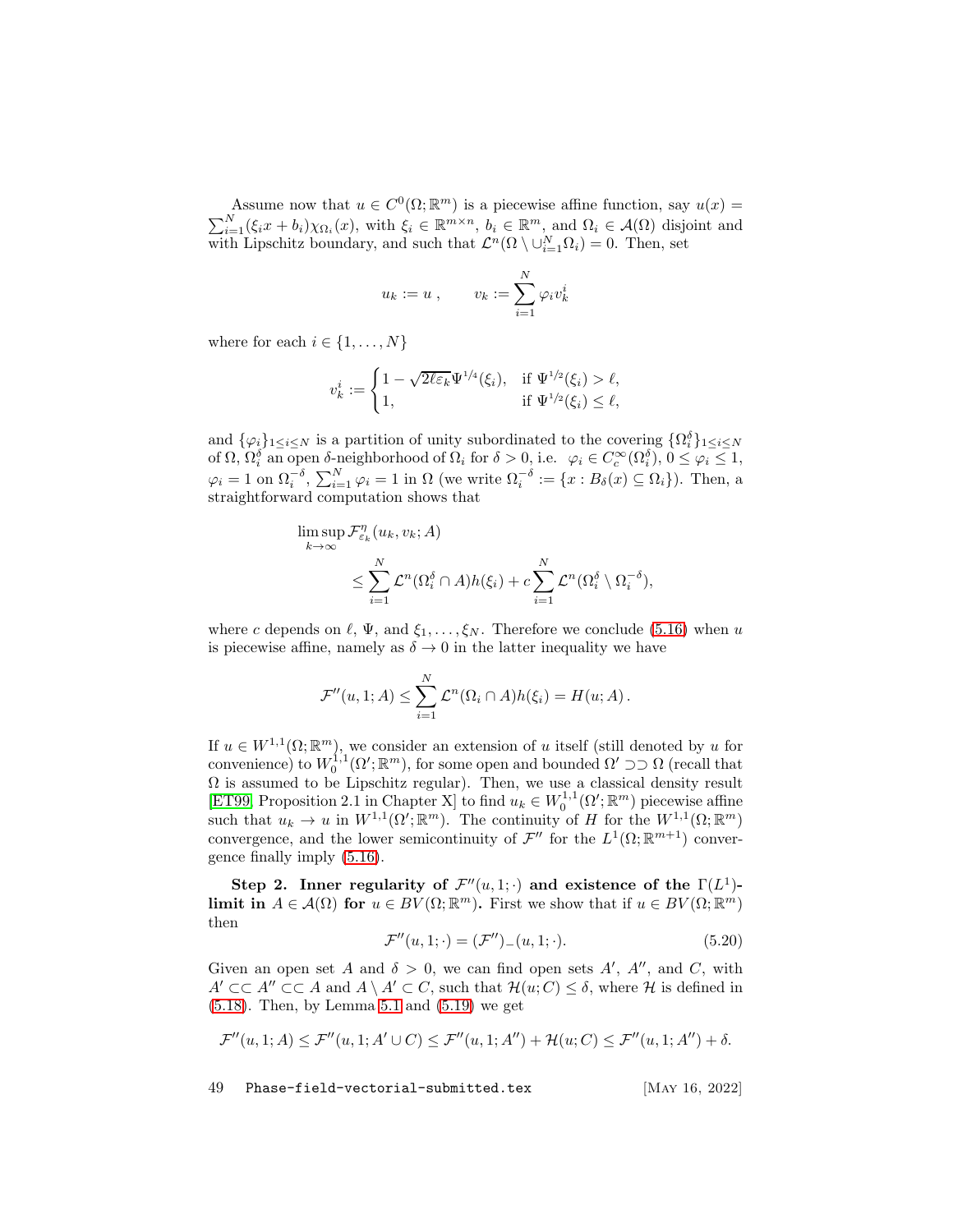Hence,  $(5.20)$  holds true and in turn by  $(5.14)$  we have

$$
\widehat{\mathcal{F}}(u,1;\cdot) \le \mathcal{F}'(u,1;\cdot) \le \mathcal{F}''(u,1;\cdot) = \widehat{\mathcal{F}}(u,1;\cdot),
$$

so that the Γ-limit of  $\mathcal{F}_{\varepsilon_k}^{\eta}(u,1; \cdot)$  exists and coincides with  $\mathcal{F}(u,1; \cdot)$  for all  $u \in BV(\Omega;\mathbb{R}^m)$ .

Step 3. Integral representation of the  $\Gamma(L^1)$ -limit on  $BV(\Omega;\mathbb{R}^m)\times$  $\{1\}$ . We now would like to represent  $\hat{\mathcal{F}}$  as an integral functional through [\[BFM98,](#page-56-11) Theorem 3.12] and to estimate its diffuse and surface densities. In order to satisfy the coercivity hypothesis [\[BFM98,](#page-56-11) Eq. (2.3')], we introduce an auxiliary functional

$$
\widehat{\mathcal{F}}_{\lambda}(u,1) := \widehat{\mathcal{F}}(u,1) + \lambda |Du|(\Omega)
$$

for all  $u \in BV(\Omega;\mathbb{R}^m)$ , where  $\lambda \in (0,1]$  is a small parameter. Indeed, [\(4.2\)](#page-29-3), [\(4.3\)](#page-29-4), [\(2.16\)](#page-8-7) and [\(5.19\)](#page-47-2) yield

$$
\lambda |Du|(\Omega) - c\mathcal{L}^n(\Omega) \leq \widehat{\mathcal{F}}_\lambda(u,1) \leq c(|Du|(\Omega) + \mathcal{L}^n(\Omega)),
$$

for all  $u \in BV(\Omega;\mathbb{R}^m)$  and for some  $c > 0$ . Note that  $\widehat{\mathcal{F}}_{\lambda}$  also satisfies the continuity hypothesis [\[BFM98,](#page-56-11) Eq. (2.4)], since

$$
\mathcal{F}_{\varepsilon_k}^{\eta}(u(\cdot - z), v(\cdot - z); z + A) = \mathcal{F}_{\varepsilon_k}^{\eta}(u, v; A),
$$

$$
\mathcal{F}_{\varepsilon_k}^{\eta}(u + b, v; A) = \mathcal{F}_{\varepsilon_k}^{\eta}(u, v; A),
$$

for all  $(u, v) \in W^{1,2}(\Omega; \mathbb{R}^{m+1}), z, b \in \mathbb{R}^m, A \in \mathcal{A}(\Omega)$ , and analogous properties then hold for  $\widehat{\mathcal{F}}$ .

The integral representation result [\[BFM98,](#page-56-11) Theorem 3.12] then applies to  $\widehat{F}_{\lambda} + c\mathcal{L}^n$  and gives, for  $u \in BV(\Omega;\mathbb{R}^m)$  and  $A \in \mathcal{A}(\Omega)$ , taking also into account the aforementioned translation invariance,

$$
\widehat{\mathcal{F}}_{\lambda}(u,1;A) = \int_{A} h_{\lambda}(\nabla u) dx + \int_{J_u \cap A} g_{\lambda}([u],\nu_u) d\mathcal{H}^{n-1} + \int_{A} h_{\lambda}^{\infty}(dD^c u),
$$

where

$$
h_{\lambda}(\xi) := \limsup_{\delta \downarrow 0} \frac{1}{\delta^n} \inf \left\{ \widehat{\mathcal{F}}_{\lambda}(w, 1; \delta Q) : w \in BV(\delta Q; \mathbb{R}^m), \right\}
$$

$$
w(x) = \xi x \text{ on } \partial(\delta Q) \left\}, \quad (5.21)
$$

for  $\xi \in \mathbb{R}^{m \times n}$ , Q being a cube with side length 1 centered in the origin;

$$
g_{\lambda}(z,\nu) := \limsup_{\delta \downarrow 0} \frac{1}{\delta^{n-1}} \inf \left\{ \widehat{\mathcal{F}}_{\lambda}(w, 1; \delta Q^{\nu}) : w \in BV(\delta Q^{\nu}; \mathbb{R}^m), \right\}
$$
  

$$
w = w_z \text{ on } \partial(\delta Q^{\nu}) \left\}, \quad (5.22)
$$

<span id="page-49-0"></span>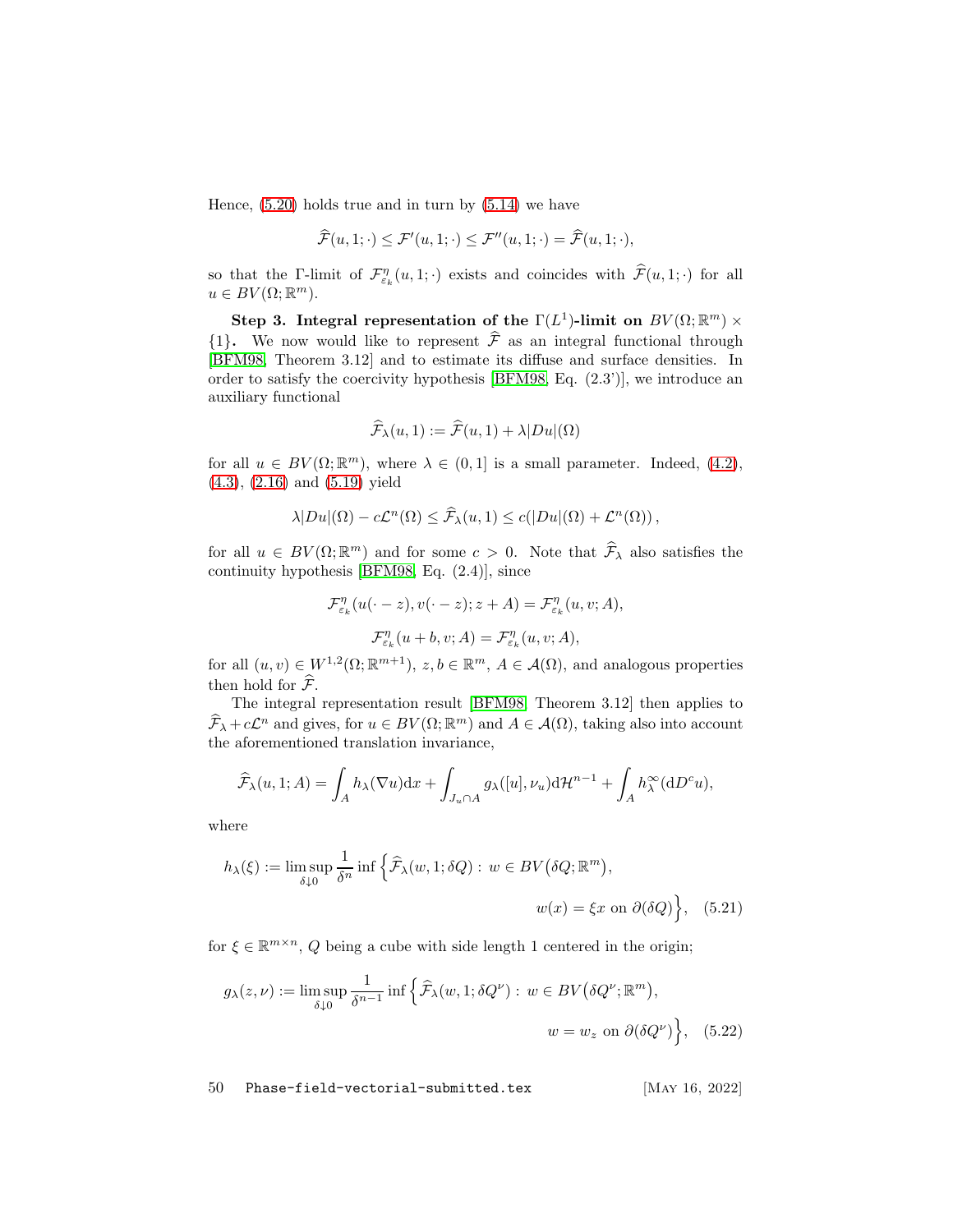for  $z \in \mathbb{R}^m$ ,  $\nu \in S^{n-1}$ ,  $Q^{\nu}$  being a cube with side length 1 and a face orthogonal to  $\nu$  and  $w_z := z \chi_{\{x \cdot \nu > 0\}};$ 

$$
h_{\lambda}^{\infty}(\xi) := \limsup_{t \to \infty} \frac{h_{\lambda}(t\xi)}{t},
$$

for  $\xi \in \mathbb{R}^{m \times n}$ . Let us estimate separately the three densities above. First, observe that by [\(5.19\)](#page-47-2) we have

<span id="page-50-6"></span>
$$
h_{\lambda}(\xi) \le \frac{1}{\delta^n} \widehat{\mathcal{F}}_{\lambda}(\xi x, 1; \delta Q) \le h^{\mathrm{qc}}(\xi) + \lambda |\xi|,
$$
\n(5.23)

so that

<span id="page-50-7"></span>
$$
h_{\lambda}^{\infty}(\xi) \le h^{\mathrm{qc}, \infty}(\xi) + \lambda |\xi|,
$$
\n(5.24)

for all  $\xi \in \mathbb{R}^{m \times n}$ . We next show that

<span id="page-50-5"></span><span id="page-50-0"></span>
$$
g_{\lambda}(z,\nu) \le g(z,\nu) + \lambda |z|,\tag{5.25}
$$

for  $z \in \mathbb{R}^m$ ,  $\nu \in S^{n-1}$ . From [\(5.22\)](#page-49-0) we have

$$
g_{\lambda}(z,\nu) \le \limsup_{\delta \downarrow 0} \frac{1}{\delta^{n-1}} \widehat{\mathcal{F}}_{\lambda}(w_z, 1; \delta Q^{\nu})
$$
  
= 
$$
\limsup_{\delta \downarrow 0} \frac{1}{\delta^{n-1}} \widehat{\mathcal{F}}(w_z, 1; \delta Q^{\nu}) + \lambda |z|.
$$
 (5.26)

In turn, by definition of  $\hat{\mathcal{F}}$  for every sequence  $(\tilde{u}_k, \tilde{v}_k) \to (w_z, 1)$  in  $L^1(\delta Q^{\nu}; \mathbb{R}^{m+1})$ we have

<span id="page-50-2"></span>
$$
\widehat{\mathcal{F}}(w_z, 1; \delta Q^{\nu}) \le \limsup_{k \to \infty} \mathcal{F}_{\varepsilon_k}^{\eta}(\tilde{u}_k, \tilde{v}_k; \delta Q^{\nu}). \tag{5.27}
$$

The proof of [\(5.25\)](#page-50-0) therefore reduces to the construction of a suitable sequence  $(\tilde{u}_k, \tilde{v}_k)$ , which depends implicitly on  $\delta \in (0, 1)$ , z and  $\nu$ . By Proposition [3.4](#page-19-2) applied with the sequences  $\varepsilon_k^* := \varepsilon_k/\delta$  and  $\eta_k^* := \eta_{\varepsilon_k}$ , there are  $(u_k^*, v_k^*) \to (w_z, 1)$ in  $L^2(Q^{\nu}; \mathbb{R}^{m+1})$ , such that

<span id="page-50-3"></span>
$$
\lim_{k \to \infty} \mathcal{F}_{\varepsilon_k^*}^{\infty}(u_k^*, v_k^*; Q^{\nu}) = g(z, \nu)
$$
\n(5.28)

and

<span id="page-50-4"></span>
$$
\lim_{k \to \infty} \eta_k^* \|\nabla u_k^*\|_{L^2(Q^\nu)}^2 = 0. \tag{5.29}
$$

We define  $(\tilde{u}_k, \tilde{v}_k) \in L^2(\delta Q^{\nu}; \mathbb{R}^{m+1})$  by

$$
\tilde{u}_k(y) := u_k^* \left( \frac{y}{\delta} \right), \qquad \tilde{v}_k(y) := v_k^* \left( \frac{y}{\delta} \right).
$$

Obviously  $(\tilde{u}_k, \tilde{v}_k) \to (w_z, 1)$  in  $L^2(\delta Q^{\nu}; \mathbb{R}^{m+1})$ . A change of variable and a straightforward computation using  $\varepsilon_k = \delta \varepsilon_k^*$  yield

<span id="page-50-1"></span>
$$
\mathcal{F}_{\varepsilon_k}^{\infty}(\tilde{u}_k, \tilde{v}_k; \delta Q^{\nu}) = \delta^{n-1} \mathcal{F}_{\varepsilon_k^*}^{\infty}(u_k^*, v_k^*; Q^{\nu}), \|\nabla \tilde{u}_k\|_{L^2(\delta Q^{\nu})}^2 = \delta^{n-2} \|\nabla u_k^*\|_{L^2(Q^{\nu})}^2.
$$
\n(5.30)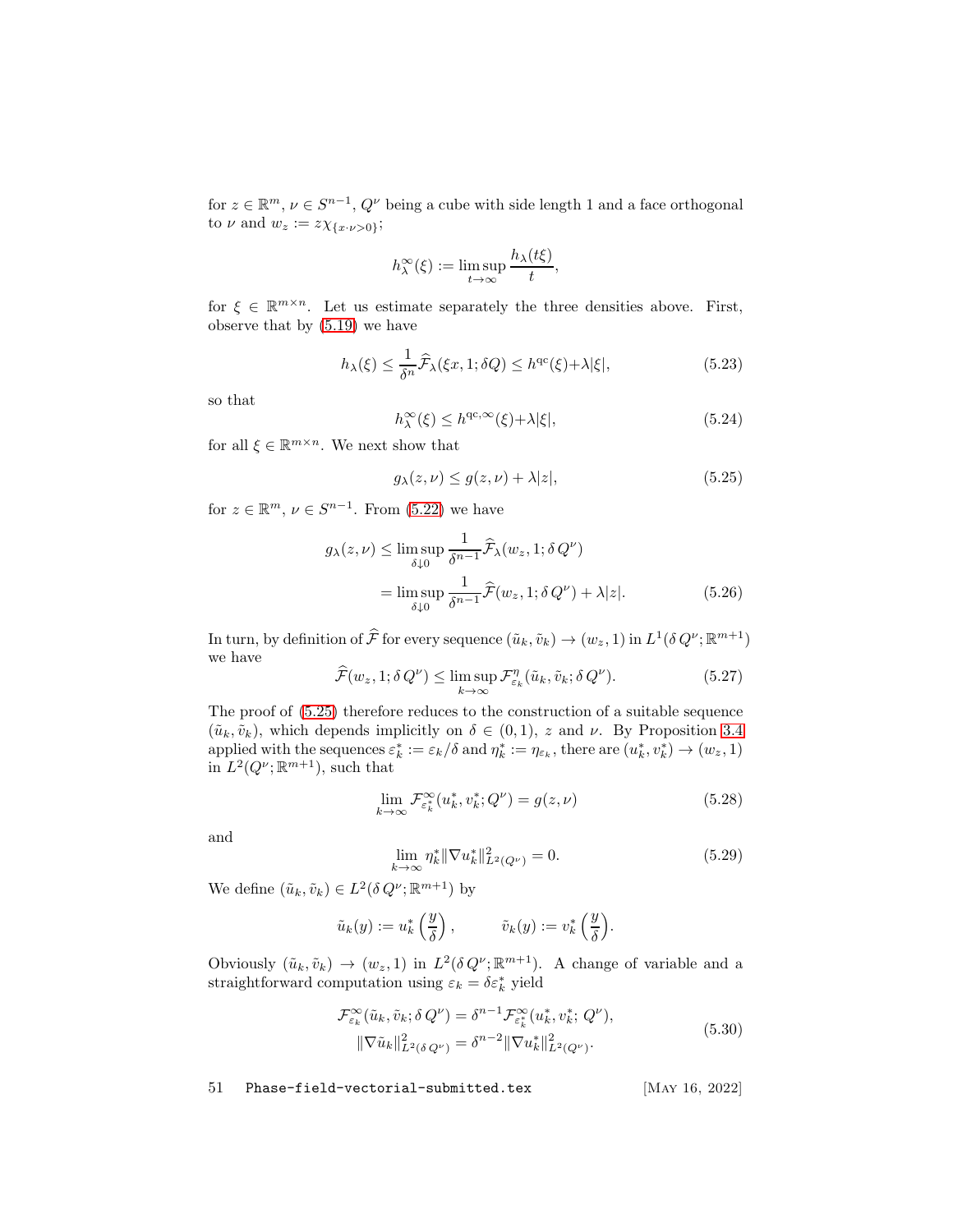Fixed  $\rho > 0$ , by [\(2.5\)](#page-6-0) we have

$$
\Psi(\xi) \le (1+\rho)\Psi_{\infty}(\xi),
$$

for  $|\xi|$  large, and then

$$
\Psi(\xi) \le (1+\rho)\Psi_{\infty}(\xi) + C(\rho),
$$

for some  $C(\rho) > 0$  and all  $\xi \in \mathbb{R}^{m \times n}$ . Then, with [\(5.30\)](#page-50-1)

$$
\mathcal{F}_{\varepsilon_k}(\tilde{u}_k, \tilde{v}_k; \delta Q^{\nu}) \le (1+\rho) \mathcal{F}_{\varepsilon_k}^{\infty}(\tilde{u}_k, \tilde{v}_k; \delta Q^{\nu}) + C(\rho) \mathcal{L}^n (\delta Q^{\nu})
$$
  
=  $(1+\rho) \delta^{n-1} \mathcal{F}_{\varepsilon_k}^{\infty}(u_k^*, v_k^*; Q^{\nu}) + C(\rho) \delta^n.$ 

Similarly, from the growth conditions in [\(2.3\)](#page-5-3) and [\(5.30\)](#page-50-1),

$$
\eta_{\varepsilon_k} \int_{\delta Q^{\nu}} \psi(\nabla \tilde{u}_k) dx \leq c \eta_{\varepsilon_k} (\|\nabla \tilde{u}_k\|_{L^2(\delta Q^{\nu})}^2 + \delta^n) = c \eta_{\varepsilon_k} \delta^{n-2} \|\nabla u_k^*\|_{L^2(Q^{\nu})}^2 + c \eta_{\varepsilon_k} \delta^n.
$$

Summing these two estimates,

$$
\mathcal{F}_{\varepsilon_k}^{\eta}(\tilde{u}_k, \tilde{v}_k; \delta Q^{\nu}) \le (1+\rho)\delta^{n-1}\mathcal{F}_{\varepsilon_k}^{\infty}(u_k^*, v_k^*; Q^{\nu}) + C(\rho)\delta^n + c\eta_{\varepsilon_k}\delta^{n-2} \|\nabla u_k^*\|_{L^2(Q^{\nu})}^2 + c\eta_{\varepsilon_k}\delta^n,
$$
  
and taking the limit  $k \to \infty$ , by (5.27), (5.28) and (5.29),

$$
\widehat{\mathcal{F}}(w_z, 1; \delta Q^{\nu}) \le \limsup_{k \to \infty} \mathcal{F}_{\varepsilon_k}^n(\tilde{u}_k, \tilde{v}_k; \delta Q^{\nu}) \le (1 + \rho)\delta^{n-1} g(z, \nu) + C(\rho)\delta^n.
$$
\n(5.31)

We divide by  $\delta^{n-1}$  and take the limit  $\delta \to 0$ . Comparing with [\(5.26\)](#page-50-5),

$$
g_{\lambda}(z,\nu) \le (1+\rho)g(z,\nu) + \lambda|z|,\tag{5.32}
$$

and since  $\rho$  was arbitrary [\(5.25\)](#page-50-0) follows.

In conclusion, as  $\lambda \to 0$ , estimates [\(5.23\)](#page-50-6), [\(5.24\)](#page-50-7) and [\(5.25\)](#page-50-0) imply that for all  $u \in BV(\Omega;\mathbb{R}^m)$ 

$$
\widehat{\mathcal{F}}(u,1)\leq \mathcal{F}_0(u,1).
$$

This, together with the lower bound Theorem [4.6](#page-40-1) allows to identify uniquely theΓ-limit of the subsequence  $\mathcal{F}_{\varepsilon_k}^{\eta}$ . Finally, Urysohn's property ([\[Dal93,](#page-58-11) Proposition 8.3]) extends the result to the whole family  $\mathcal{F}_{\varepsilon}^{\eta}$ .

Step 4. Representation of the  $\Gamma(L^1)$ -limit on  $(GBV(\Omega))^m \times \{1\}$ . To extend the validity of  $(5.13)$  to  $u \in (GBV(\Omega))^m$  we argue by truncation. Indeed, if  $k \in \mathbb{N}$  and  $\mathcal{T}_k$  is the truncation operator defined in [\(3.11\)](#page-16-2), then by Steps 1-3 we infer that

$$
\mathcal{F}''(\mathcal{T}_k(u),1)\leq \mathcal{F}_0(\mathcal{T}_k(u),1)\,.
$$

The conclusion then follows by the  $L^1$ -lower semicontinuity of  $\mathcal{F}''$  and by Proposition [4.8.](#page-41-1) 口

We are ready to prove Theorem [2.1.](#page-7-0)

Proof of Theorem [2.1.](#page-7-0) The lower bound has been proven in Theorem [4.9.](#page-42-0) The upper bound follows by Theorem [5.2](#page-46-0) with  $\eta_{\varepsilon} = 0$ . 口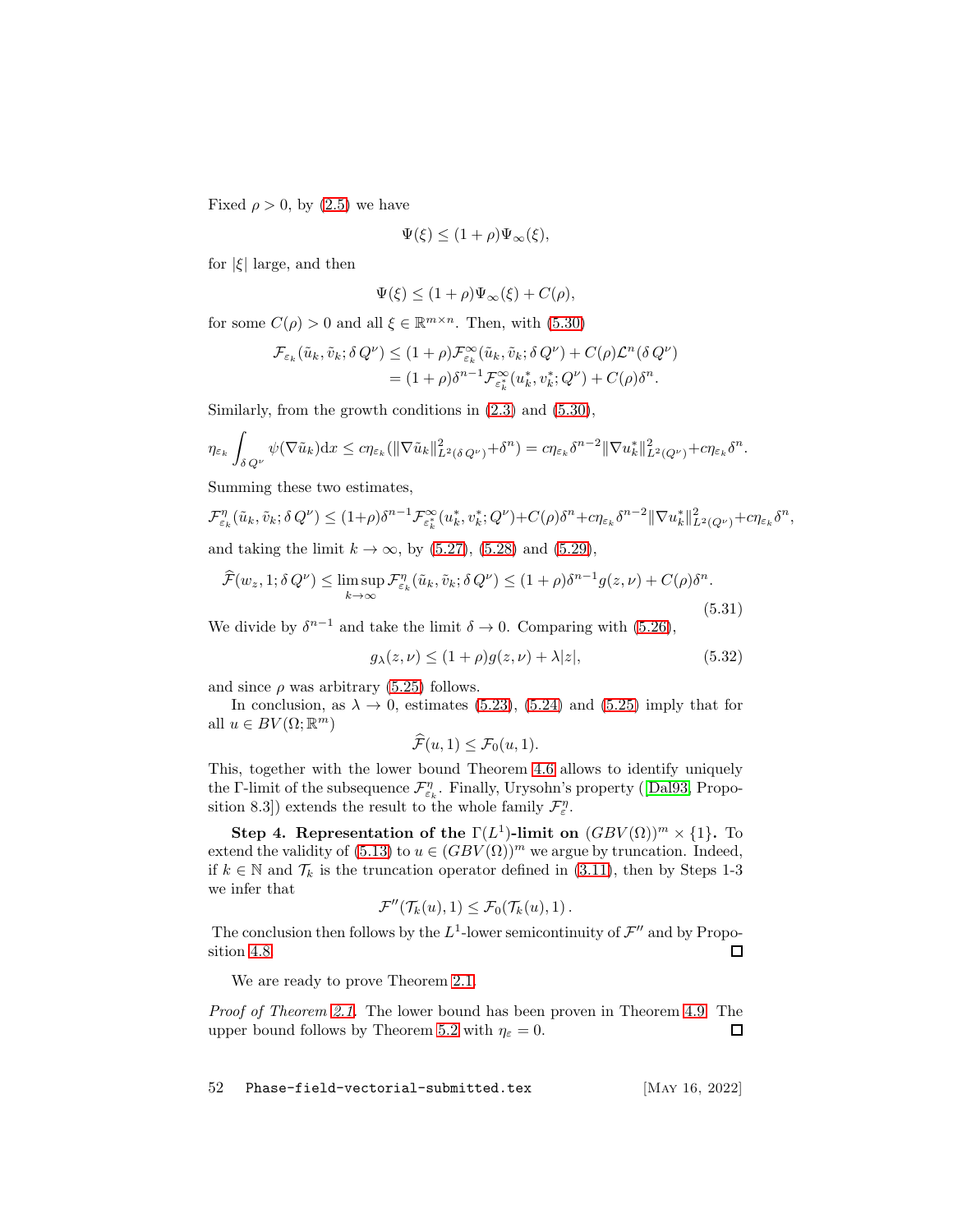### <span id="page-52-0"></span>6 Compactness and convergence of minimizers

Next theorem establishes the compactness of sequences equibounded in energy and in  $L^1$ .

<span id="page-52-1"></span>**Theorem 6.1.** Let  $\mathcal{F}_{\varepsilon}$  be defined in [\(2.1\)](#page-5-4). If  $(u_{\varepsilon}, v_{\varepsilon}) \in W^{1,2}(\Omega; \mathbb{R}^{m+1})$  is such that

$$
\sup_{\varepsilon} \left( \mathcal{F}_{\varepsilon}(u_{\varepsilon}, v_{\varepsilon}) + \|u_{\varepsilon}\|_{L^{1}(\Omega)} \right) < \infty,
$$

then there exists a subsequence  $(u_j, v_j)$  of  $(u_\varepsilon, v_\varepsilon)$  and a function  $u \in (GBV \cap$  $L^1(\Omega)$ <sup>m</sup> such that  $u_j \to u \mathcal{L}^n$ -a.e. and  $v_j \to 1$  in  $L^1(\Omega)$ .

*Proof.* This follows arguing componentwise, that is, estimating  $\mathcal{F}_{\varepsilon}$  with its one-dimensional counterpart evaluated in a component, and applying the onedimensional compactness result obtained in [\[CFI16,](#page-57-10) Theorem 3.3] as done in subsection [4.1](#page-29-1) (see also the argument in Remark [4.7\)](#page-40-0). □

Convergence of minimizers and of minimum values follow now in a standard way by Theorems [2.1](#page-7-0) and [6.1.](#page-52-1) Let  $\eta_{\varepsilon} > 0$  be as in [\(5.1\)](#page-44-6), i.e. such that  $\eta_{\varepsilon}/\varepsilon \to 0$ as  $\varepsilon \to 0$ , consider the corresponding family  $\mathcal{F}_{\varepsilon}^{\eta}$  defined in [\(5.2\)](#page-44-1) and let  $w \in$  $L^q(\Omega;\mathbb{R}^m)$ , with  $q>1$ . Let now  $\mathcal{G}_{\varepsilon}$ ,  $\mathcal{G}_0: L^q(\Omega;\mathbb{R}^m) \times L^1(\Omega) \to [0,\infty]$  be defined as

$$
\mathcal{G}_{\varepsilon}(u,v) := \begin{cases} \mathcal{F}_{\varepsilon}^{\eta}(u,v) + \int_{\Omega} |u-w|^q \mathrm{d}x \,, & \text{ if } (u,v) \in W^{1,2}(\Omega;\mathbb{R}^m \times [0,1]), \\ \infty, & \text{ otherwise} \end{cases}
$$

and

$$
\mathcal{G}_0(u,v) := \mathcal{F}_0(u,v) + \int_{\Omega} |u - w|^q \mathrm{d}x,
$$

where  $\mathcal{F}_{\varepsilon}$  and  $\mathcal{F}_{0}$  have been defined in [\(2.1\)](#page-5-4) and [\(2.13\)](#page-7-2), respectively.

The assumption on the asymptotic ratio  $\eta \in \xi \to 0$  as  $\varepsilon \to 0$  is needed to avoid that the term  $\eta_{\varepsilon}\Psi(\nabla u)$  competes with the term  $(1-v)^2/\varepsilon$ , overall influencing the limit behaviour. Indeed, if  $\eta_{\varepsilon} \sim \varepsilon$ , we expect to gain a control on  $||u||$ , so loosing the limit cohesive effect (compare with [\[FI14\]](#page-59-5)).

Instead, the addition of the term  $\eta_{\varepsilon}\Psi(\nabla w)$  is instrumental to guarantee the existence of a minimizer for  $\mathcal{G}_{\varepsilon}$ , provided that  $\Psi$  is quasiconvex. In general, the coercivity of  $\mathcal{G}_{\varepsilon}$  only ensures existence of minimizing sequences  $(u_{\varepsilon}^j)_j$  converging weakly in  $W^{1,2}(\Omega;\mathbb{R}^m)$  to some  $\bar{u}_{\varepsilon}$  minimizing the relaxation of  $\mathcal{G}_{\varepsilon}$ . Since existence at fixed  $\varepsilon$  does not interact with the Γ-convergence, we state our result for asymptotically minimizing sequences.

**Corollary 6.2.** Let  $(u_{\varepsilon}, v_{\varepsilon}) \in W^{1,2}(\Omega; \mathbb{R}^{m+1})$  be such that

$$
\limsup_{\varepsilon\to 0} (\mathcal{G}_\varepsilon(u_\varepsilon,v_\varepsilon)-m_\varepsilon)=0,
$$

where  $m_{\varepsilon} := \inf_{(u,v)\in W^{1,2}(\Omega;\mathbb{R}^{m+1})} \mathcal{G}_{\varepsilon}(u,v)$ . Then  $v_{\varepsilon} \to 1$  in  $L^1(\Omega)$  and a subsequence of  $u_{\varepsilon}$  converges in  $L^{q}(\Omega; \mathbb{R}^{m})$  to a solution of

$$
\min_{u \in (GBV(\Omega))^m} \mathcal{G}_0(u, 1).
$$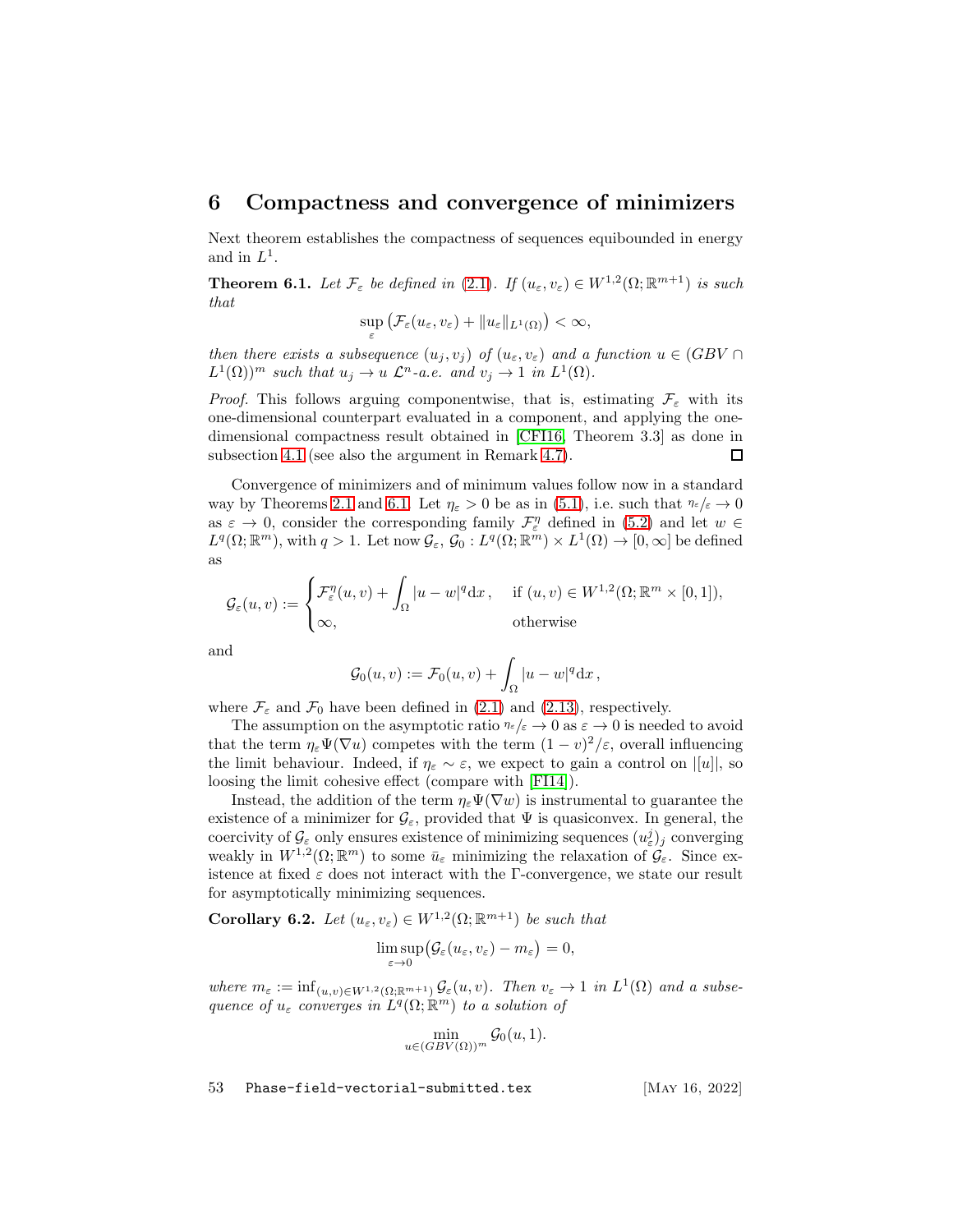Moreover,  $m_{\varepsilon}$  tends to the minimum value of  $\mathcal{G}_0$ .

Proof. The proof of the corollary will be divided in three steps.

**Step 1.** Γ-limit of  $\mathcal{F}_{\varepsilon}^{\eta}$  in  $L^q \times L^1$ . We check that passing from the  $L^1 \times L^1$ to the  $L^q \times L^1$  topology, the expression of the Γ-limit of  $\mathcal{F}_{\varepsilon}^{\eta}$  remains the same

$$
\Gamma(L^q \times L^1) \text{-} \lim_{\varepsilon \to 0} \mathcal{F}_{\varepsilon}^{\eta}(u,v) = \mathcal{F}_0(u,v).
$$

The lower bound is an immediate consequence of that in  $L^1 \times L^1$  (Theorem [4.9,](#page-42-0) being the  $L^q$  convergence stronger than the  $L^1$  convergence).

As for the upper bound, we argue by truncation. First take a subsequence of  $\mathcal{F}_{\varepsilon}^{\eta}$  (not relabelled for convenience) and fix  $u \in BV \cap L^{\infty}(\Omega;\mathbb{R}^m)$  with  $\mathcal{F}_0(u, 1) < \infty$ . Then Theorem [5.2](#page-46-0) yields the existence of a sequence  $(u_\varepsilon, v_\varepsilon) \in$  $W^{1,2}(\Omega;\mathbb{R}^{m+1}),$  such that  $(u_{\varepsilon},v_{\varepsilon}) \to (u,1)$  in  $L^1(\Omega;\mathbb{R}^{m+1})$  and

$$
\limsup_{\varepsilon \to 0} \mathcal{F}_{\varepsilon}^{\eta}(u_{\varepsilon}, v_{\varepsilon}) \leq \mathcal{F}_{0}(u, 1).
$$

Fix  $M \in \mathbb{N}$  large enough such that  $a_M > ||u||_{\infty}$  (see [\(3.11\)](#page-16-2) for the definition of  $a_M$ ) and, for every  $\varepsilon > 0$ , choose  $k_{\varepsilon,M} \in \{M+1,\ldots,2M\}$  such that

$$
\int_{\{a_{k_{\varepsilon,M}}<|u_{\varepsilon}|
$$

This implies

$$
\mathcal{F}_{\varepsilon}^{\eta}(\mathcal{T}_{k_{\varepsilon,M}}(u_{\varepsilon}),v_{\varepsilon}) \leq (1+\frac{C}{M})\mathcal{F}_{\varepsilon}^{\eta}(u_{\varepsilon},v_{\varepsilon})+C\mathcal{L}^n(\{a_{M+1}<|u_{\varepsilon}|\}),
$$

with  $\mathcal{T}_{k_{\varepsilon,M}}(u_{\varepsilon})$  uniformly bounded in  $L^{\infty}$ ,  $\mathcal{T}_{k_{\varepsilon,M}}$  being defined in [\(3.11\)](#page-16-2). This argument has been used several times throughout the paper, see for example Theorem [4.9.](#page-42-0) Passing to a further subsequence in  $\varepsilon$ , we can take  $k_{\varepsilon,M} = k_M$ independent of  $\varepsilon$ . Since  $(\mathcal{T}_{kM}(u_{\varepsilon}))_{\varepsilon}$  is uniformly bounded in  $L^{\infty}$  and M is large, we get  $\mathcal{T}_{k_M}(u_\varepsilon) \to \mathcal{T}_{k_M}(u) = u$  in  $L^q(\Omega; \mathbb{R}^m)$  and in particular  $\mathcal{L}^n({a_{M+1} \leq \mathcal{L}^m)}$  $|u_{\varepsilon}|\rangle \rightarrow 0$  as  $\varepsilon \rightarrow 0$ , hence

$$
\limsup_{\varepsilon \to 0} \mathcal{F}_\varepsilon^\eta(\mathcal{T}_{k_M}(u_\varepsilon), v_\varepsilon) \leq \left(1 + \frac{C}{M}\right) \mathcal{F}_0(u, 1).
$$

Diagonalizing with respect to  $M$  and recalling the lower estimate, we conclude that every subsequence of  $\{\mathcal{F}_{\varepsilon}^{\eta}\}_{\varepsilon}$  has a subsequence that  $\Gamma(L^{q} \times L^{1})$ -converges to  $\mathcal{F}_0$  in  $L^{\infty}(\Omega;\mathbb{R}^m) \times L^1(\Omega)$ . Finally Urysohn's lemma gives the convergence of the entire sequence in the same space.

Let us consider now the general case  $u \in (GBV \cap L^q(\Omega))^m$ . Then  $\mathcal{T}_k(u) \in$  $(BV \cap L^{\infty}(\Omega))^{m}$ , with  $\mathcal{T}_k$  again defined by [\(3.11\)](#page-16-2), and

$$
\Gamma(L^q \times L^1) \text{-} \limsup_{\varepsilon \to 0} \mathcal{F}_\varepsilon^\eta(\mathcal{T}_k(u), 1) \leq \mathcal{F}_0(\mathcal{T}_k(u), 1),
$$

by the first part of the proof. As  $k \to \infty$  we have  $\mathcal{T}_k(u) \to u$  in  $L^q(\Omega; \mathbb{R}^m)$  and we conclude by the lower semicontinuity of the Γ-limsup and the continuity of  $\mathcal{F}_0$  (see Proposition [4.8\)](#page-41-1).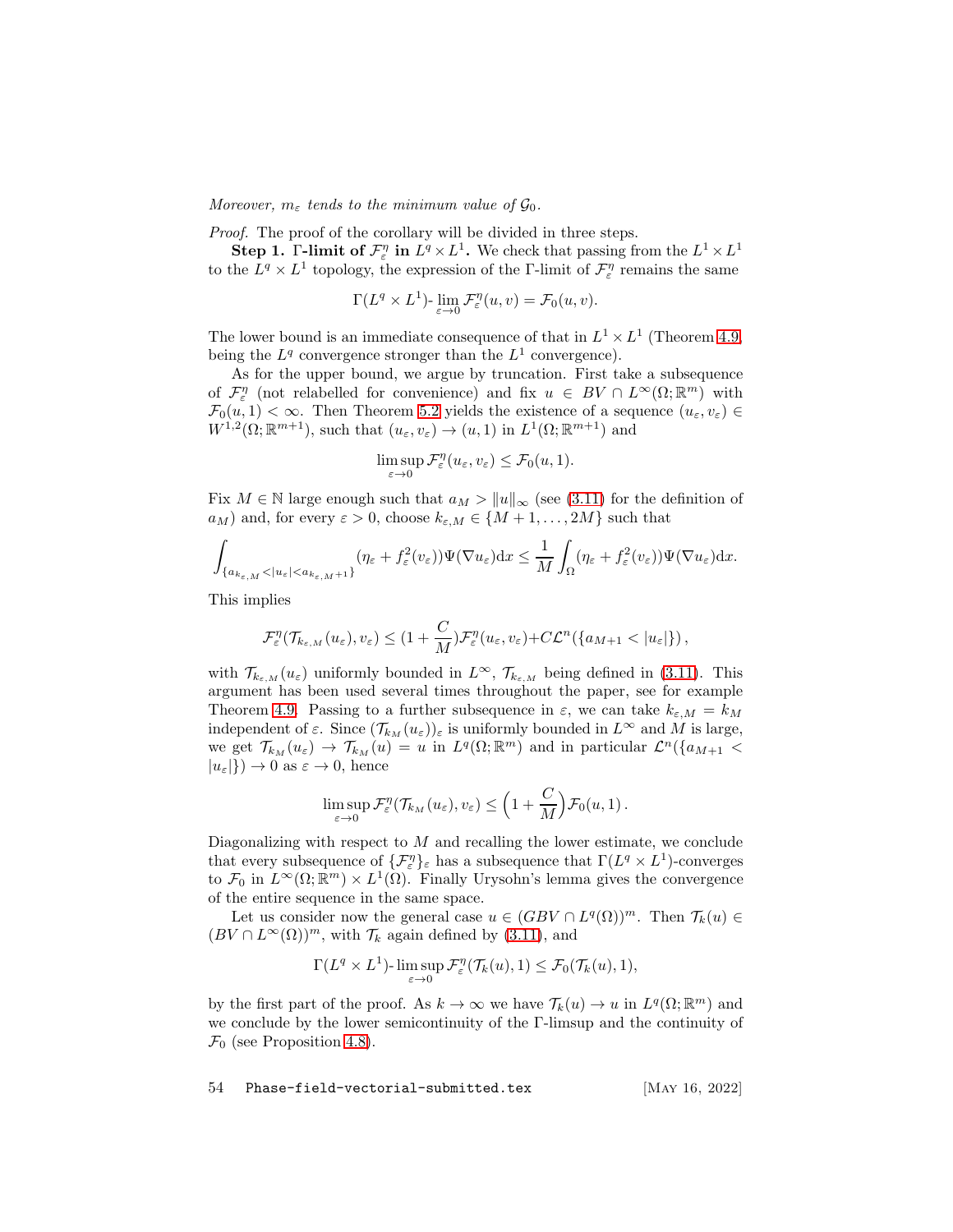**Step 2.** Γ-limit of  $\mathcal{G}_{\varepsilon}$  in  $L^1 \times L^1$ . We check now that

$$
\Gamma(L^1 \times L^1) \cdot \lim_{\varepsilon \to 0} \mathcal{G}_{\varepsilon}(u, v) = \mathcal{G}_0(u, v).
$$

The lower bound simply follows by Theorem [4.9](#page-42-0) using  $\eta_{\varepsilon} \geq 0$  and the lower semicontinuity of  $\int_{\Omega} |w - u|^q dx$  with respect to the convergence in  $L^1$ . In particular, if  $\Gamma(L^1 \times \overline{L^1})$ - lim inf<sub>ε→0</sub>  $\mathcal{G}_{\varepsilon}(u, v) < \infty$ , then  $u \in (GBV(\Omega) \cap L^q)^m$  and  $v = 1 \mathcal{L}^n$ -a.e. on  $\Omega$ .

As for the upper bound, from Step 1 we know that for all  $u \in (GBV(\Omega) \cap$  $L^q$ <sup>m</sup> there exists a recovery sequence for  $\mathcal{F}^{\eta}_{\varepsilon}$  in  $L^q \times L^1$ . This is in particular a recovery sequence for  $\mathcal{G}_{\varepsilon}$  in  $L^1 \times L^1$ , which gives the conclusion.

**Step 3. Convergence of minimizers.** Let now  $(u_{\varepsilon}, v_{\varepsilon}) \in W^{1,2} \cap L^{q}(\Omega; \mathbb{R}^{m+1})$ be a minimizing sequence for  $\mathcal{G}_{\varepsilon}$ . Being

$$
\sup_{\varepsilon>0} \left( \mathcal{F}_{\varepsilon}(u_{\varepsilon}, v_{\varepsilon}) + \|u_{\varepsilon}\|_{L^{q}(\Omega)} \right) < \infty,
$$

Theorem [6.1](#page-52-1) gives the existence of a function  $u \in (GBV(\Omega) \cap L^q)^m$  and of a subsequence, not relabelled, such that  $u_{\varepsilon} \to u \mathcal{L}^n$ -a.e. on  $\Omega$  and  $v_{\varepsilon} \to 1$  in  $L^1(\Omega;\mathbb{R}^m)$ . In addition, by Hölder inequality

$$
\int_{\{|u_{\varepsilon}-u|>1\}} |u_{\varepsilon}-u| dx \leq ||u_{\varepsilon}-u||_{L^{q}(\Omega)} (\mathcal{L}^{n}(\{|u_{\varepsilon}-u|>1\}))^{1-1/q}
$$
  

$$
\leq c (\mathcal{L}^{n}(\{|u_{\varepsilon}-u|>1\})^{1-1/q},
$$

and the right-hand side tends to 0 since  $u_{\varepsilon} \to u$  in measure on  $\Omega$ . Also,  $(u_{\varepsilon} (u)\chi_{\{|u_{\varepsilon}-u|\leq 1\}}\to 0$  in  $L^1(\Omega;\mathbb{R}^m)$  by dominated convergence, hence we conclude that  $u_{\varepsilon} \to u$  in  $L^1(\Omega; \mathbb{R}^m)$ .

By Step 2 and a general property of Γ-convergence [\[Dal93,](#page-58-11) Corollary 7.20], we conclude that  $(u, 1)$  is a minimizer of  $\mathcal{G}_0$  and that  $\mathcal{G}_{\varepsilon}(u_{\varepsilon}, v_{\varepsilon}) \to \mathcal{G}_0(u, 1)$ . Finally, we check that in fact  $u_{\varepsilon} \to u$  in  $L^q(\Omega; \mathbb{R}^m)$ . From the previous steps we have

$$
\mathcal{G}_{\varepsilon}(u_{\varepsilon}, v_{\varepsilon}) \to \mathcal{G}_{0}(u, 1),
$$
  

$$
\int_{\Omega} |u - w|^q dx \le \liminf_{\varepsilon \to 0} \int_{\Omega} |u_{\varepsilon} - w|^q dx,
$$
  

$$
\mathcal{F}_{0}(u, 1) \le \liminf_{\varepsilon \to 0} \mathcal{F}_{\varepsilon}^{\eta}(u_{\varepsilon}, v_{\varepsilon}),
$$

so that

$$
\int_{\Omega} |u_{\varepsilon} - w|^q \, dx \to \int_{\Omega} |u - w|^q \, dx.
$$

Together with the pointwise convergence, this implies  $u_{\varepsilon} \to u$  in  $L^q(\Omega; \mathbb{R}^m)$  by generalized dominated convergence.  $\Box$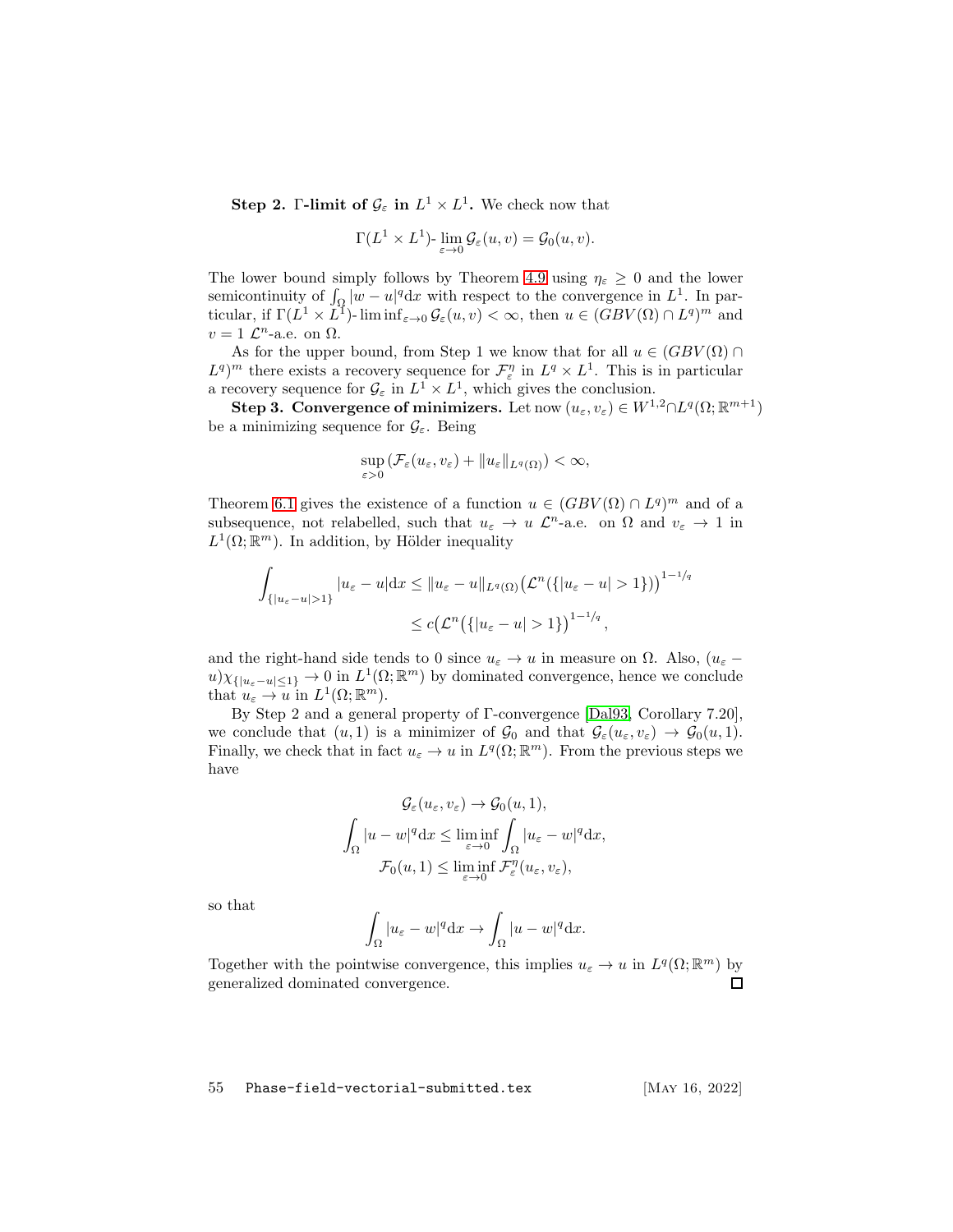# Acknowledgements

This work was partially supported by the Deutsche Forschungsgemeinschaft through project 211504053/SFB1060 and project 441211072/SPP2256. M.F. is a member of GNAMPA of INdAM.

# Data availability statement

Data sharing not applicable to this article as no datasets were generated or analysed during the current study

# References

- <span id="page-55-4"></span>[ABS99] R. Alicandro, A. Braides, and J. Shah. Free-discontinuity problems via functionals involving the  $L^1$ -norm of the gradient and their approximations. Interfaces Free Bound., 1:17–37, 1999.
- <span id="page-55-1"></span>[ACFS17] M. Artina, F. Cagnetti, M. Fornasier, and F. Solombrino. Linearly constrained evolutions of critical points and an application to cohesive fractures. Math. Models Methods Appl. Sci., 27:231–290, 2017.
- <span id="page-55-6"></span>[ADM92] L. Ambrosio and G. Dal Maso. On the relaxation in  $BV(\Omega;\mathbb{R}^m)$ of quasi-convex integrals. Journal of functional analysis, 109:76–97, 1992.
- <span id="page-55-7"></span>[AF84] E. Acerbi and N. Fusco. Semicontinuity problems in the calculus of variations. Archive for Rational Mechanics and Analysis, 86:125– 145, 1984.
- <span id="page-55-5"></span>[AF02] R. Alicandro and M. Focardi. Variational approximation of freediscontinuity energies with linear growth. *Commun. Contemp.* Math., 4:685–723, 2002.
- <span id="page-55-3"></span>[AFM01] L. Ambrosio, L. Faina, and R. March. Variational approximation of a second order free discontinuity problem in computer vision. SIAM J. Math. Anal., 32:1171–1197, 2001.
- <span id="page-55-2"></span>[AFP00] L. Ambrosio, N. Fusco, and D. Pallara. Functions of bounded variation and free discontinuity problems. Oxford Mathematical Monographs. The Clarendon Press, Oxford University Press, New York, 2000.
- <span id="page-55-0"></span>[Alm17] S. Almi. Energy release rate and quasi-static evolution *via* vanishing viscosity in a fracture model depending on the crack opening. ESAIM Control Optim. Calc. Var., 23:791–826, 2017.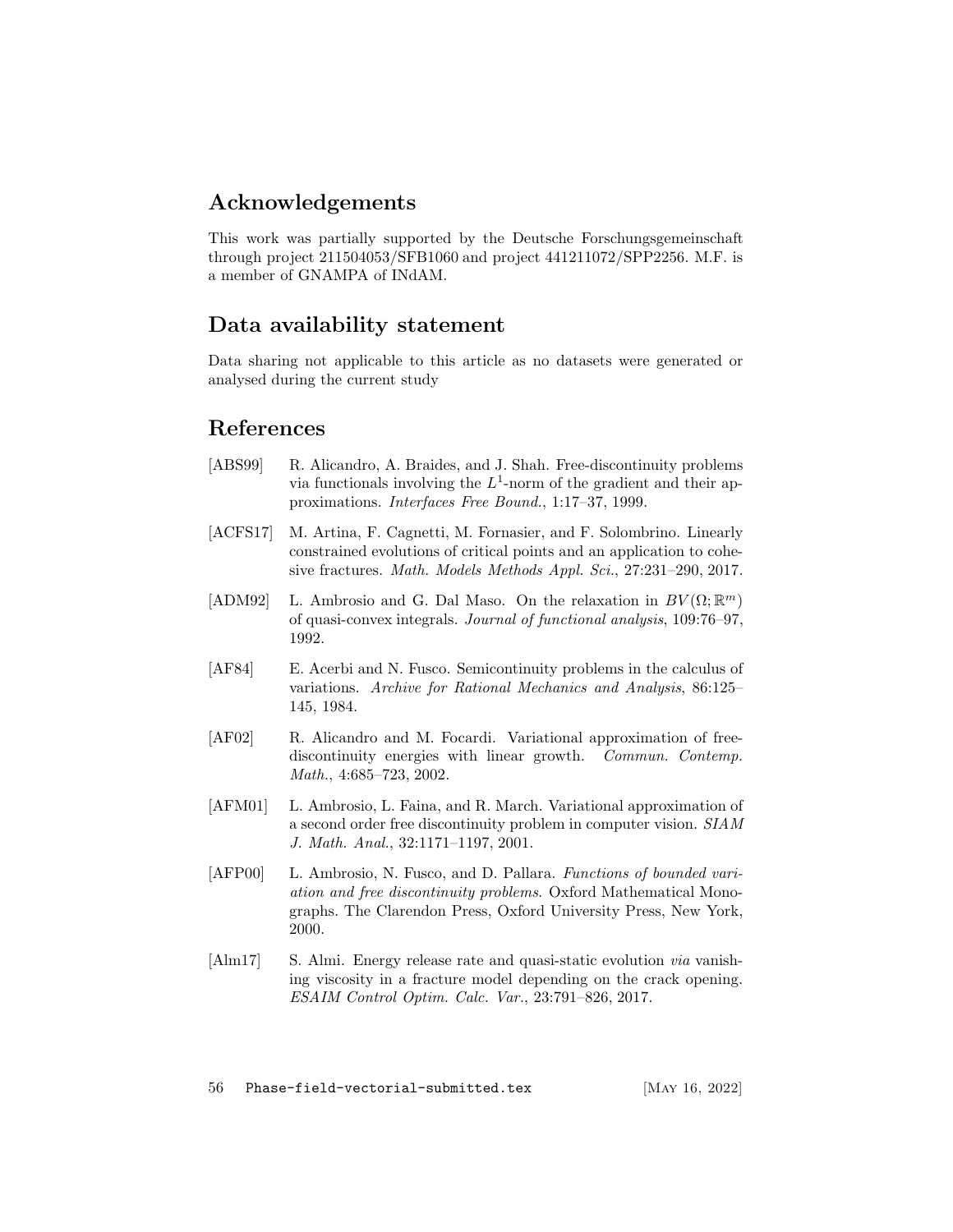- <span id="page-56-4"></span>[ALRC13] L. Ambrosio, A. Lemenant, and G. Royer-Carfagni. A variational model for plastic slip and its regularization via Γ-convergence. J. Elasticity, 110:201–235, 2013.
- <span id="page-56-2"></span>[AT90] L. Ambrosio and V. M. Tortorelli. Approximation of functional depending on jumps by elliptic functional via Γ-convergence. Communications on Pure and Applied Mathematics, 43:999–1036, 1990.
- <span id="page-56-3"></span>[AT92] L. Ambrosio and V. M. Tortorelli. On the approximation of free discontinuity problems. Boll. Un. Mat. Ital. B  $(7)$ , 6:105-123, 1992.
- <span id="page-56-1"></span>[Bar62] G. I. Barenblatt. The mathematical theory of equilibrium cracks in brittle fracture. In Advances in Applied Mechanics, Vol. 7, pages 55–129. Academic Press, New York, 1962.
- <span id="page-56-7"></span>[BB21] S. Belz and K. Bredies. Approximation of the Mumford-Shah functional by phase fields of bounded variation. Anal. Appl. (Singap.), 19:183–217, 2021.
- <span id="page-56-6"></span>[BC94a] G. Bellettini and A. Coscia. Discrete approximation of a free discontinuity problem. Numer. Funct. Anal. Optim., 15:201–224, 1994.
- <span id="page-56-10"></span>[BC94b] A. Braides and A. Coscia. The interaction between bulk energy and surface energy in multiple integrals. Proc. Roy. Soc. Edinburgh Sect. A, 124:737–756, 1994.
- <span id="page-56-9"></span>[BCI21] M. Bonacini, S. Conti, and F. Iurlano. Cohesive fracture in 1D: quasi-static evolution and derivation from static phase-field models. Arch. Ration. Mech. Anal., 239:1501–1576, 2021.
- <span id="page-56-8"></span>[BDMG99] A. Braides, G. Dal Maso, and A. Garroni. Variational formulation of softening phenomena in fracture mechanics: the one-dimensional case. Arch. Ration. Mech. Anal., 146:23–58, 1999.
- <span id="page-56-5"></span>[BEZ15] M. Burger, T. Esposito, and C. I. Zeppieri. Second-order edgepenalization in the Ambrosio-Tortorelli functional. Multiscale Model. Simul., 13:1354–1389, 2015.
- <span id="page-56-12"></span>[BF94] A. C. Barroso and I. Fonseca. Anisotropic singular perturbations the vectorial case. Proc. Roy. Soc. Edinburgh Sect. A, 124:527–571, 1994.
- <span id="page-56-11"></span>[BFM98] G. Bouchitté, I. Fonseca, and L. Mascarenhas. A global method for relaxation. Arch. Rational Mech. Anal., 145:51–98, 1998.
- <span id="page-56-0"></span>[BFM08] B. Bourdin, G. A. Francfort, and J.-J. Marigo. The variational approach to fracture. J. Elasticity, 91:5–148, 2008.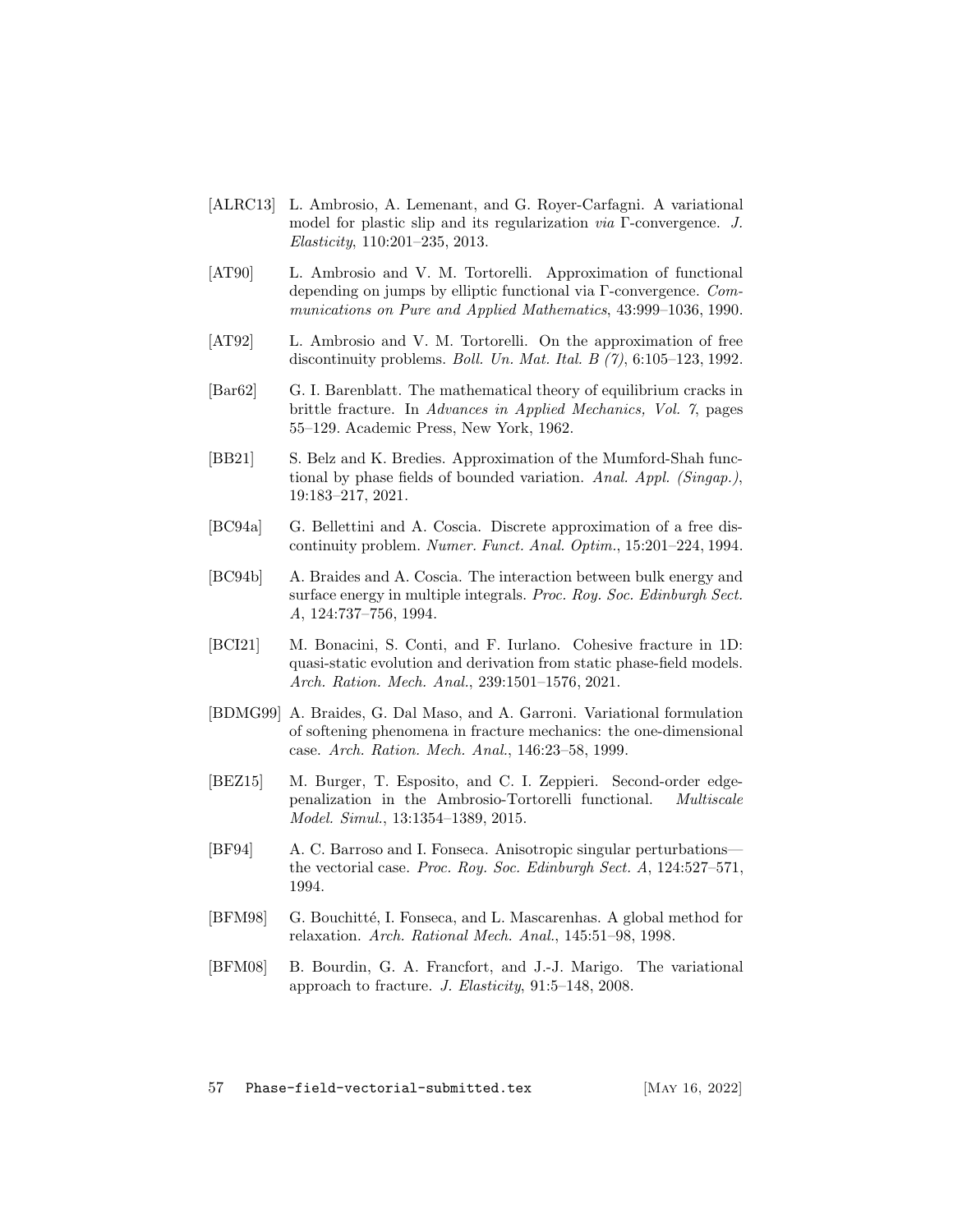- <span id="page-57-9"></span>[BG06] A. Braides and M. S. Gelli. From discrete systems to continuous variational problems: an introduction. In Topics on concentration phenomena and problems with multiple scales, volume 2 of Lect. Notes Unione Mat. Ital., pages 3–77. Springer, Berlin, 2006.
- <span id="page-57-12"></span>[BIR21] J.-F. Babadjian, F. Iurlano, and F. Rindler. Concentration versus oscillation effects in brittle damage. Comm. Pure Appl. Math., 74:1803–1854, 2021.
- <span id="page-57-6"></span>[BOS10] S. Burke, C. Ortner, and E. Süli. An adaptive finite element approximation of a variational model of brittle fracture. SIAM J. Numer. Anal., 48:980–1012, 2010.
- <span id="page-57-7"></span>[BOS13] S. Burke, C. Ortner, and E. Süli. An adaptive finite element approximation of a generalized Ambrosio-Tortorelli functional. Math. Models Methods Appl. Sci., 23:1663–1697, 2013.
- <span id="page-57-5"></span>[Bou07] B. Bourdin. Numerical implementation of the variational formulation for quasi-static brittle fracture. Interfaces Free Bound., 9:411– 430, 2007.
- <span id="page-57-8"></span>[Bra98] A. Braides. Approximation of free-discontinuity problems, volume 1694 of Lecture Notes in Mathematics. Springer-Verlag, Berlin, 1998.
- <span id="page-57-4"></span>[BSK06] L. Bar, N. Sochen, and N. Kiryati. Image deblurring in the presence of impulsive noise. Int. J. Comput. Vis., 70:279–298, 2006.
- <span id="page-57-0"></span>[Cag08] F. Cagnetti. A vanishing viscosity approach to fracture growth in a cohesive zone model with prescribed crack path. Math. Models Methods Appl. Sci., 18:1027–1071, 2008.
- <span id="page-57-1"></span>[CCF20] L. Caffarelli, F. Cagnetti, and A. Figalli. Optimal regularity and structure of the free boundary for minimizers in cohesive zone models. Arch. Ration. Mech. Anal., 237:299–345, 2020.
- <span id="page-57-10"></span>[CFI16] S. Conti, M. Focardi, and F. Iurlano. Phase field approximation of cohesive fracture models. Annales de l'Institut Henri Poincar´e / Analyse non linéaire, 33:1033-1067, 2016.
- <span id="page-57-11"></span>[CFI22] S. Conti, M. Focardi, and F. Iurlano. Superlinear cohesive fracture models as limits of phase field functionals. in preparation, 2022.
- <span id="page-57-3"></span>[CFZ21] M. Cicalese, M. Focardi, and C. I. Zeppieri. Phase-field approximation of functionals defined on piecewise-rigid maps. Journal of Nonlinear Science, 31:1–25, 2021.
- <span id="page-57-2"></span>[Cha04] A. Chambolle. An approximation result for special functions with bounded deformation. J. Math. Pures Appl. (9), 83:929–954, 2004.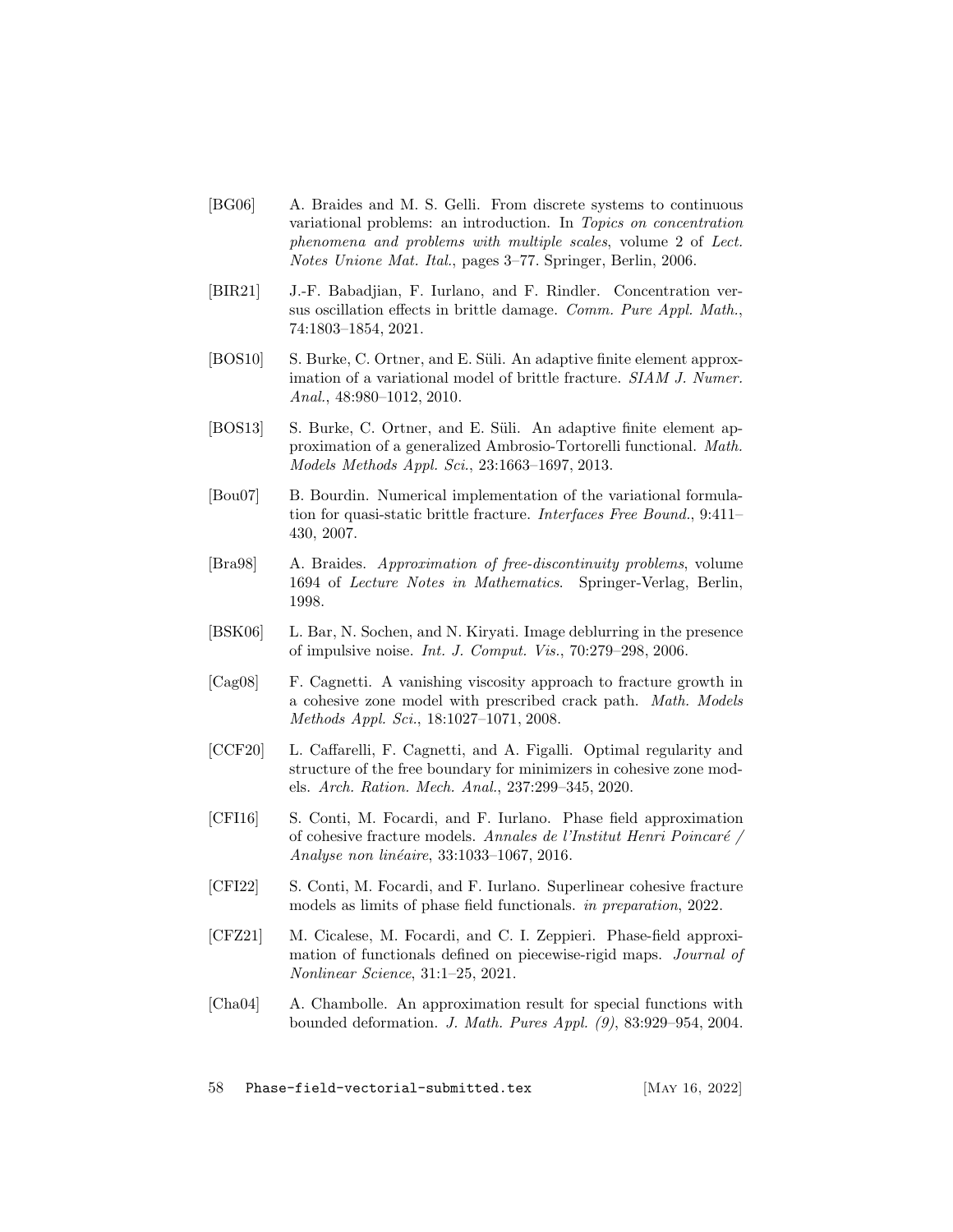- <span id="page-58-7"></span>[Cha05] A. Chambolle. Addendum to: "An approximation result for special functions with bounded deformation" [J. Math. Pures Appl. (9) 83 (2004), no. 7, 929–954; mr2074682]. J. Math. Pures Appl. (9), 84:137–145, 2005.
- <span id="page-58-5"></span>[CLO18] V. Crismale, G. Lazzaroni, and G. Orlando. Cohesive fracture with irreversibility: quasistatic evolution for a model subject to fatigue. Math. Models Methods Appl. Sci., 28:1371–1412, 2018.
- <span id="page-58-4"></span>[CT11] F. Cagnetti and R. Toader. Quasistatic crack evolution for a cohesive zone model with different response to loading and unloading: a Young measures approach. ESAIM Control Optim. Calc. Var., 17:1–27, 2011.
- <span id="page-58-10"></span>[Dac08] B. Dacorogna. Direct methods in the calculus of variations, volume 78 of Applied Mathematical Sciences. Springer, New York, second edition, 2008.
- <span id="page-58-11"></span>[Dal93] G. Dal Maso. An introduction to Γ-convergence. Progress in Nonlinear Differential Equations and their Applications, 8. Birkhäuser Boston Inc., Boston, MA, 1993.
- <span id="page-58-6"></span>[DMG08] G. Dal Maso and A. Garroni. Gradient bounds for minimizers of free discontinuity problems related to cohesive zone models in fracture mechanics. Calc. Var. Partial Differential Equations, 31:137–145, 2008.
- <span id="page-58-8"></span>[DMI13] G. Dal Maso and F. Iurlano. Fracture models as Γ-limits of damage models. Commun. Pure Appl. Anal., 12:1657–1686, 2013.
- <span id="page-58-9"></span>[DMOT16] G. Dal Maso, G. Orlando, and R. Toader. Fracture models for elasto-plastic materials as limits of gradient damage models coupled with plasticity: the antiplane case. Calc. Var. Partial Differential Equations, 55:Art. 45, 39, 2016.
- <span id="page-58-3"></span>[DMZ07] G. Dal Maso and C. Zanini. Quasi-static crack growth for a cohesive zone model with prescribed crack path. Proc. Roy. Soc. Edinburgh Sect. A, 137:253–279, 2007.
- <span id="page-58-1"></span>[dPT98] G. del Piero and L. Truskinovsky. A one-dimensional model for localized and distributed failure. J. Phys. IV, 8:95–102, 1998.
- <span id="page-58-2"></span>[dPT01] G. del Piero and L. Truskinovsky. Macro- and micro-cracking in one-dimensional elasticity. Int. J. Sol. Struct., 38:1135–1148, 2001.
- <span id="page-58-0"></span>[Dug60] D. Dugdale. Yielding of steel sheets containing slits. J. Mech. Phys. Solids, 8:100–108, 1960.
- <span id="page-58-12"></span>[ET99] I. Ekeland and R. Temam. Convex Analysis and Variational Problems. Classics in Applied Mathematics. Society for Industrial and Applied Mathematics, 1999.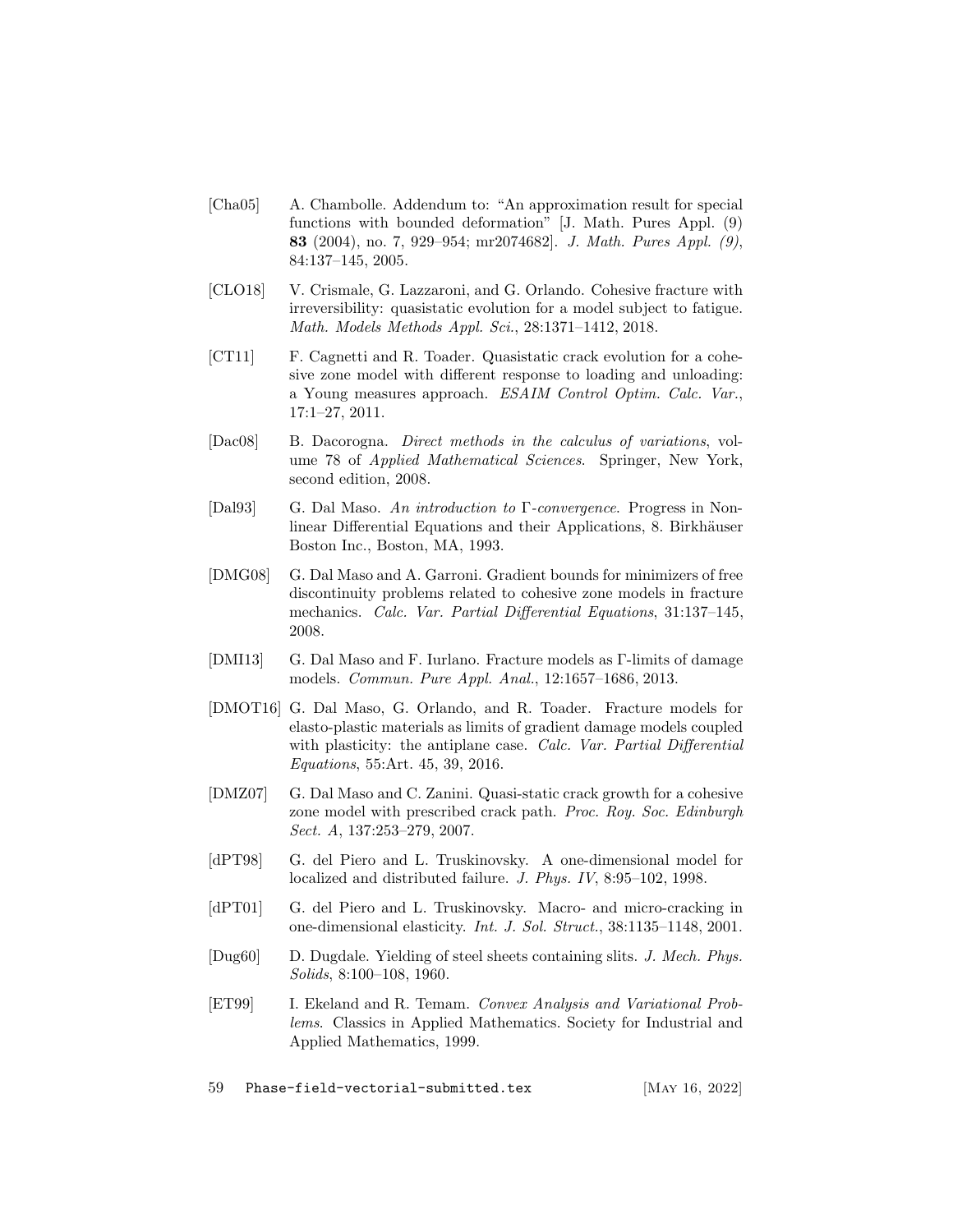- <span id="page-59-0"></span>[FCO14] L. Fokoua, S. Conti, and M. Ortiz. Optimal scaling laws for ductile fracture derived from strain-gradient microplasticity. J. Mech. Phys. Solids, 62:295–311, 2014.
- <span id="page-59-5"></span>[FI14] M. Focardi and F. Iurlano. Asymptotic analysis of Ambrosio-Tortorelli energies in linearized elasticity. SIAM J. Math. Anal., 46:2936–2955, 2014.
- <span id="page-59-9"></span>[FI17] F. Freddi and F. Iurlano. Numerical insight of a variational smeared approach to cohesive fracture. J. Mech. Phys. Solids, 98:156–171, 2017.
- <span id="page-59-12"></span>[FL01] I. Fonseca and G. Leoni. On lower semicontinuity and relaxation. Proceedings. Section A, Mathematics-The Royal Society of Edinburgh, 131:519, 2001.
- <span id="page-59-10"></span>[FM93] I. Fonseca and S. Müller. Relaxation of quasiconvex functionals in  $BV(\Omega;\mathbb{R}^p)$  for integrands  $f(x, u, \nabla u)$ . Archive for Rational Mechanics and Analysis, 123:1–49, 1993.
- <span id="page-59-2"></span>[FM98] G. A. Francfort and J.-J. Marigo. Revisiting brittle fracture as an energy minimization problem. J. Mech. Phys. Solids, 46:1319–1342, 1998.
- <span id="page-59-8"></span>[Foc01] M. Focardi. On the variational approximation of free-discontinuity problems in the vectorial case. Math. Models Methods Appl. Sci., 11:663–684, 2001.
- <span id="page-59-7"></span>[Fus03] N. Fusco. An overview of the Mumford-Shah problem. Milan J. Math., 71:95–119, 2003.
- <span id="page-59-3"></span>[HMCX14] D. Henao, C. Mora-Corral, and X. Xu. Γ-convergence approximation of fracture and cavitation in nonlinear elasticity. Archive for Rational Mechanics and Analysis, pages 1–67, 2014.
- <span id="page-59-4"></span>[Iur13] F. Iurlano. Fracture and plastic models as Γ-limits of damage models under different regimes. Adv. Calc. Var., 6:165–189, 2013.
- <span id="page-59-6"></span>[Iur14] F. Iurlano. A density result for GSBD and its application to the approximation of brittle fracture energies. Calc. Var. Partial Differential Equations, 51:315–342, 2014.
- <span id="page-59-13"></span>[Lar98] C. J. Larsen. Quasiconvexification in  $W^{1,1}$  and optimal jump microstructure in BV relaxation. SIAM J. Math. Anal., 29:823–848, 1998.
- <span id="page-59-1"></span>[LS14] C. J. Larsen and V. Slastikov. Dynamic cohesive fracture: models and analysis. Math. Models Methods Appl. Sci., 24:1857–1875, 2014.
- <span id="page-59-11"></span>[Mül92] S. Müller. On quasiconvex functions which are homogeneous of degree 1. Indiana University mathematics journal, 41:295–301, 1992.